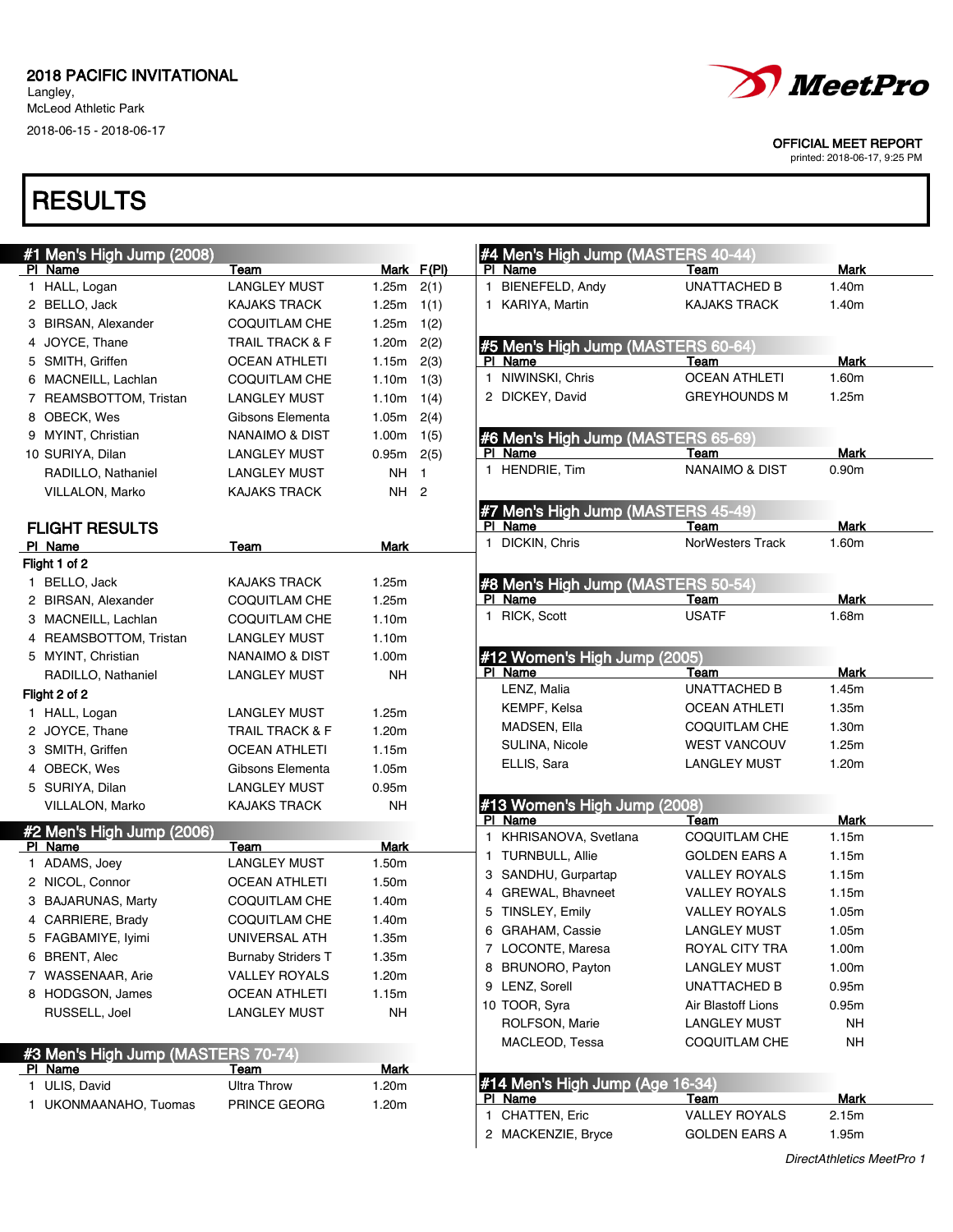Langley, McLeod Athletic Park 2018-06-15 - 2018-06-17

### **RESULTS**

| #14 Men's High Jump (Age 16-34) (cont'd) |                      |             | #20 Men's High Jump (2009)                |                                      |                   |              |
|------------------------------------------|----------------------|-------------|-------------------------------------------|--------------------------------------|-------------------|--------------|
| PI Name                                  | Team                 | <b>Mark</b> | PI Name                                   | Team                                 | Mark              |              |
| 3 SALDARRIAGA, Felipe                    | <b>VANCOUVER TH</b>  | 1.90m       | 1 SADA, Oliver                            | <b>LANGLEY MUST</b>                  | 1.15m             |              |
| 4 ESPEDIDO, Liam                         | <b>VALLEY ROYALS</b> | 1.90m       | 2 VANDERHORST, Ben                        | <b>LANGLEY MUST</b>                  | 1.10m             |              |
| 5 BLASAK, Ryan                           | NorWesters Track     | 1.80m       | 3 MARWAHA, Maahi                          | <b>LANGLEY MUST</b>                  | 1.10m             |              |
| 6 POLJAK, Luka                           | <b>VANCOUVER TH</b>  | 1.75m       | 3 MACKINNON, Benjamin                     | <b>Burnaby Striders T</b>            | 1.10m             |              |
| 7 SCHMIDT, Jake                          | <b>LANGLEY MUST</b>  | 1.75m       | 5 MORROW, Ethen                           | ROYAL CITY TRA                       | 0.95m             |              |
| 8 ROEMER, Benjamin                       | <b>LANGLEY MUST</b>  | 1.65m       | 6 BATH, Ronic                             | <b>LANGLEY MUST</b>                  | 0.90 <sub>m</sub> |              |
| 9 LEGER, Taylor                          | <b>VANCOUVER TH</b>  | 1.60m       | 7 SEDORE, Nathan                          | ROYAL CITY TRA                       | 0.90 <sub>m</sub> |              |
| GROUT, Aiden                             | <b>LANGLEY MUST</b>  | NΗ          | 8 KANG, Taron                             | <b>LANGLEY MUST</b>                  | 0.90 <sub>m</sub> |              |
|                                          |                      |             | BIKADI, Carson                            | <b>LANGLEY MUST</b>                  | <b>NH</b>         |              |
| #15 Women's High Jump (MASTERS 35-39     |                      |             |                                           |                                      |                   |              |
| PI Name                                  | Team                 | <b>Mark</b> | #21 Men's High Jump (2005)                |                                      |                   |              |
| 1 KARIYA, Claire                         | <b>KAJAKS TRACK</b>  | 1.50m       | PI Name                                   | Team                                 | Mark              |              |
|                                          |                      |             | 1 TUURA, Levi                             | <b>ROYAL CITY TRA</b>                | 1.55m             |              |
| #16 Women's High Jump (MASTERS 50-54)    |                      |             | 2 TURNER, Aidan                           | <b>OCEAN ATHLETI</b>                 | 1.55m             |              |
| PI Name                                  | Team                 | Mark        | 3 BAKER, Carter                           | <b>OCEAN ATHLETI</b>                 | 1.45m             |              |
| 1 LESSING, Sunette                       | <b>KAMLOOPS TRA</b>  | 1.45m       | 4 FLACK, Owen                             | <b>LANGLEY MUST</b>                  | 1.40m             |              |
|                                          |                      |             | 5 PANKRATZ, Kohen                         | <b>COQUITLAM CHE</b>                 | 1.40m             |              |
| #17 Women's High Jump (MASTERS 65-69     |                      |             | 6 HORVATH, Benedek                        | <b>NANAIMO &amp; DIST</b>            | 1.40m             |              |
| PI Name                                  | Team                 | Mark        | 7 PARCHER, Gill                           | NANAIMO & DIST                       | 1.15m             |              |
| COCHRANE, Nancy                          | <b>UNATTACHED B</b>  | NΗ          | EDER, Graeme                              | <b>COQUITLAM CHE</b>                 | <b>NH</b>         |              |
| #18 Women's High Jump (MASTERS 55-59)    |                      |             |                                           |                                      |                   |              |
| PI Name                                  | Team                 | <b>Mark</b> | #22 Women's High Jump (2009)<br>PI Name   | Team                                 | Mark              |              |
| POMIETLARZ, Monica                       | <b>OKANAGAN ATH</b>  | 1.38m       | 1 HARDCASTLE, Elizabeth                   | VANCOUVER OL                         | 1.05m             |              |
|                                          |                      |             | 2 FRASER, Taya                            | COQUITLAM CHE                        | 1.05m             |              |
| #19 Women's High Jump (2007)             |                      |             | 3 BLATHERWICK, Elizabeth                  | ROYAL CITY TRA                       | 1.05m             |              |
| PI Name                                  | Team                 | Mark        | 4 PANG, Vanessa                           | VANCOUVER OL                         | 1.00m             |              |
| 1 BOSMA, Charlotte                       | <b>KAJAKS TRACK</b>  | 1.40m       | 5 BLATHERWICK, Hope                       | ROYAL CITY TRA                       | 0.95m             |              |
| 2 KEMPF, Tayla                           | <b>OCEAN ATHLETI</b> | 1.35m       | 6 BRUNORO, Lena                           | <b>LANGLEY MUST</b>                  | 0.90m             |              |
| 3 SILVA, Nicole                          | <b>LANGLEY MUST</b>  | 1.30m       | 7 VAUDAN, Madeleine                       | <b>LANGLEY MUST</b>                  | 0.90m             |              |
| 4 SELF, Delaney                          | <b>COQUITLAM CHE</b> | 1.20m       | 8 PENNER, Kiara                           | ROYAL CITY TRA                       | 0.85m             |              |
| 5 JONES, Haley                           | <b>OCEAN ATHLETI</b> | 1.20m       | 9 HECHT, Hanna                            | <b>LANGLEY MUST</b>                  | 0.80m             |              |
| 6 SYMON, Chloe                           | <b>VANCOUVER TH</b>  | 1.20m       | 10 PERKS, Olivia                          | ROYAL CITY TRA                       | 0.80m             |              |
| 7 MCKAY, Meagan                          | <b>OCEAN ATHLETI</b> | 1.20m       |                                           |                                      |                   |              |
| 8 NGOBI, Safia                           | <b>COQUITLAM CHE</b> | 1.15m       |                                           |                                      |                   |              |
| 9 MCKAY, Kailey                          | <b>OCEAN ATHLETI</b> | 1.15m       | #23 Women's High Jump (MIDGET)<br>PI Name |                                      |                   | Mark F(PI)   |
| 10 BARTON, Gabriella                     | VANCOUVER TH         | 1.10m       | 1 JOYCE, Sadie                            | Team<br><b>TRAIL TRACK &amp; F</b>   | 1.55m             |              |
| 10 BAERG, Amanda                         | <b>LANGLEY MUST</b>  | 1.10m       | 2 KOKAYKO, Ely                            | OKANAGAN ATH                         | 1.50m             | 1(1)         |
| 12 MEIER, Helena                         | <b>LANGLEY MUST</b>  | 1.10m       |                                           |                                      |                   | 2(1)         |
| 13 PHILLIPS, Hazel                       | Unattached           | 1.10m       | MILLARD, Emily<br>З                       | NorWesters Track                     | 1.50m             | 2(2)         |
| 14 SCHERK, Veronica                      | NorWesters Track     | 1.10m       | 4 BLAKER, Jordan                          | <b>LANGLEY MUST</b>                  | 1.45m             | 1(2)         |
| 15 SPEAR, Kayla                          | <b>KAJAKS TRACK</b>  | 1.00m       | 4 ARCADI, Monika                          | ROYAL CITY TRA                       | 1.45m             | 1(2)         |
|                                          |                      |             | GRIBBON, Sophia<br>6                      | COQUITLAM CHE                        | 1.40m             | 2(3)         |
|                                          |                      |             |                                           |                                      |                   |              |
| 15 ROBINSON, Makenna                     | <b>LANGLEY MUST</b>  | 1.00m       | 6 LAWLOR, Brooke                          | <b>VERNON AMATE</b>                  | 1.40m             | 2(3)         |
| 17 VAUDAN, Gabrielle                     | <b>LANGLEY MUST</b>  | 0.95m       | BAJARUNAS, Liepa<br>6<br>SADA, Daniela    | COQUITLAM CHE<br><b>LANGLEY MUST</b> | 1.40m<br>1.40m    | 1(4)<br>2(5) |

FLIGHT RESULTS



OFFICIAL MEET REPORT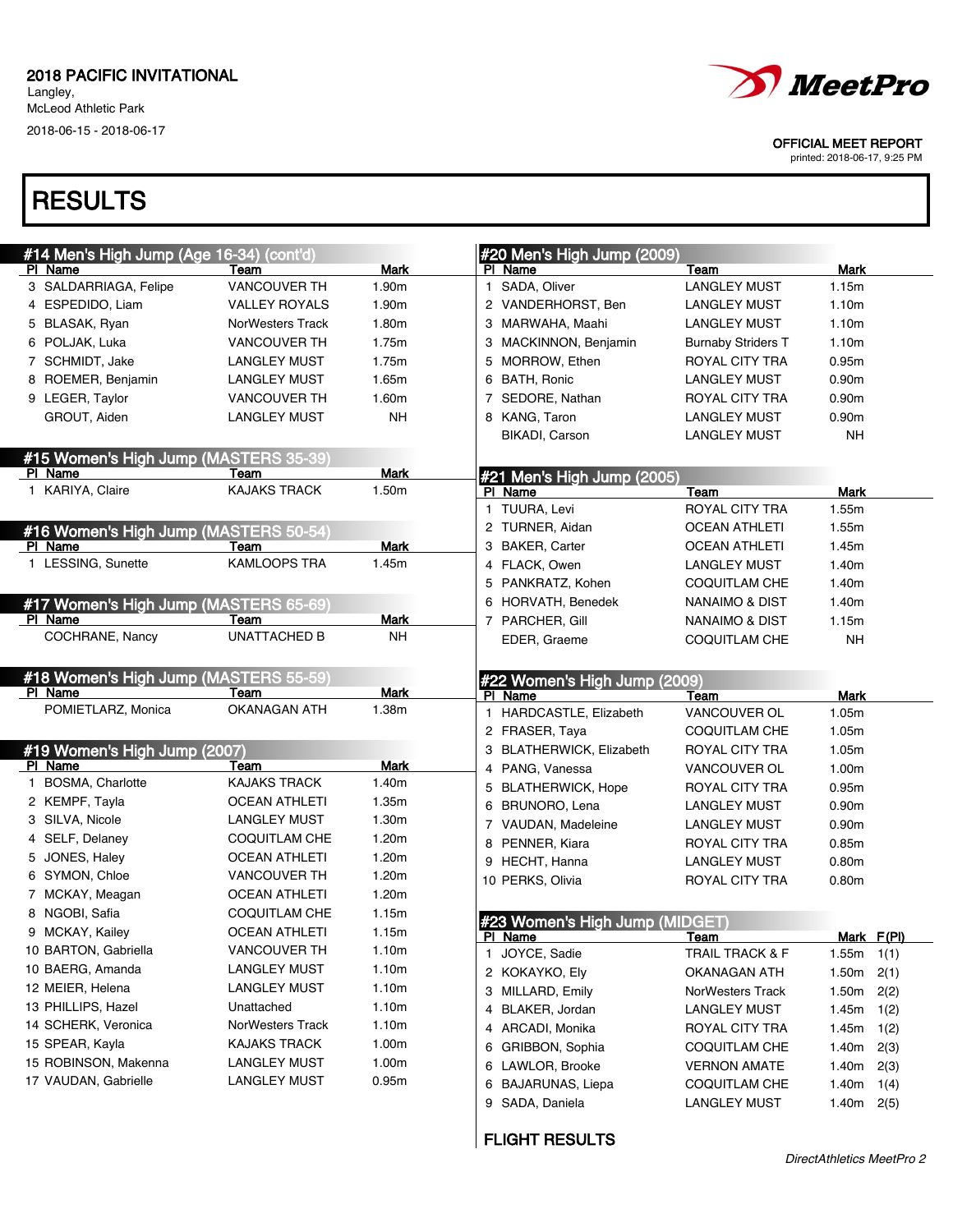# **RESULTS**

| #23 Women's High Jump (MIDGET) (cont'd)<br>PI Name | Team                       | Mark           |            | PI. | #25 Women's High Jump (Age 16-34) (cont'd)<br>Name | Team                             | <b>Mark</b>    |
|----------------------------------------------------|----------------------------|----------------|------------|-----|----------------------------------------------------|----------------------------------|----------------|
| Flight 1 of 2                                      |                            |                |            |     | 6 HANGER, Kaitlyn                                  | ROYAL CITY TRA                   | 1.45m          |
| 1 JOYCE, Sadie                                     | <b>TRAIL TRACK &amp; F</b> | 1.55m          |            |     | Flight 2 of 2                                      |                                  |                |
| 2 BLAKER, Jordan                                   | LANGLEY MUST               | 1.45m          |            |     | 1 KIMOTO, Emma                                     | <b>VALLEY ROYALS</b>             | 1.70m          |
| 2 ARCADI, Monika                                   | ROYAL CITY TRA             | 1.45m          |            |     | 2 OGILVIE, Colleen                                 | <b>VANCOUVER TH</b>              | 1.60m          |
| 4 BAJARUNAS, Liepa                                 | COQUITLAM CHE              | 1.40m          |            |     | 3 CATHCART, Sarah                                  | <b>VANCOUVER TH</b>              | 1.55m          |
| Flight 2 of 2                                      |                            |                |            |     | 4 SEEMANN, Carly                                   | COQUITLAM CHE                    | 1.55m          |
| 1 KOKAYKO, Ely                                     | OKANAGAN ATH               | 1.50m          |            |     | 5 KEDVES, Sarah                                    | <b>Athletics Victoria T</b>      | 1.50m          |
| 2 MILLARD, Emily                                   | <b>NorWesters Track</b>    | 1.50m          |            |     | 6 JONES, Sabrina                                   | <b>GOLDEN EARS A</b>             | 1.45m          |
| 3 GRIBBON, Sophia                                  | COQUITLAM CHE              | 1.40m          |            |     | SURIYA, Shaunika                                   | <b>LANGLEY MUST</b>              | <b>NH</b>      |
| 3 LAWLOR, Brooke                                   | VERNON AMATE               | 1.40m          |            |     | #28 Men's High Jump (2007)                         |                                  |                |
| 5 SADA, Daniela                                    | <b>LANGLEY MUST</b>        | 1.40m          |            |     | PI Name                                            | Team                             | Mark           |
| #24 Men's High Jump (MIDGET)                       |                            |                |            |     | 1 SADA, Bernardo                                   | <b>LANGLEY MUST</b>              | 1.35m          |
| PI Name                                            | Team                       | Mark           |            |     | 2 SMITH, Samuel                                    | <b>LANGLEY MUST</b>              | 1.25m          |
| 1 WERGELAND, Benjamin                              | <b>LANGLEY MUST</b>        | 1.65m          |            |     | 3 MOHLMANN, Steven                                 | <b>COQUITLAM CHE</b>             | 1.15m          |
| 2 WANNIARACHCHI, Kiran                             | ROYAL CITY TRA             | 1.65m          |            |     | 4 MILLARD, William                                 | <b>NorWesters Track</b>          | 1.15m          |
| 2 PARIS, Nate                                      | NANAIMO & DIST             | 1.65m          |            |     | 5 BATH, Cameron                                    | <b>LANGLEY MUST</b>              | 1.10m          |
| 4 NASH, Luke                                       | <b>NorWesters Track</b>    | 1.55m          |            |     | 6 IRVING, Declan                                   | <b>LANGLEY MUST</b>              | 1.10m          |
| 5 LOCKYER, Camron                                  | <b>LANGLEY MUST</b>        | 1.50m          |            |     | 7 KINCH, Lucas                                     | <b>LANGLEY MUST</b>              | 1.05m          |
| HAMILTON, Isaac                                    | <b>LANGLEY MUST</b>        | NΗ             |            |     | 8 PERKS, Ryan                                      | ROYAL CITY TRA                   | 1.00m          |
| GILL, Gurshaan                                     | <b>VALLEY ROYALS</b>       | NΗ             |            |     | COLE, Griffin                                      | <b>VANCOUVER TH</b>              | <b>NH</b>      |
| STEVENSON, Ty                                      | GOLDEN EARS A              | NΗ             |            |     |                                                    |                                  |                |
|                                                    |                            |                |            |     | #29 Women's High Jump (2006)                       |                                  |                |
| <b>#25 Women's High Jump (Age 16-34)</b>           |                            |                |            |     | PI Name                                            | Team                             | <b>Mark</b>    |
| PI Name                                            | Team                       |                | Mark F(PI) |     | 1 LAMB, Miheret                                    | <b>COQUITLAM CHE</b>             | 1.50m          |
| 1 PORPACZY, Alexa                                  | <b>VALLEY ROYALS</b>       | 1.75m          | 1(1)       |     | 2 PARIS, Lydia                                     | NANAIMO & DIST                   | 1.50m          |
| 2 KIMOTO, Emma                                     | VALLEY ROYALS              | 1.70m          | 2(1)       |     | 3 VAN DER HOVEN, Nicolette                         | <b>GOLDEN EARS A</b>             | 1.50m          |
| 3 OGILVIE, Colleen                                 | VANCOUVER TH               | 1.60m          | 2(2)       |     | 4 BRUNORO, Maiya                                   | <b>LANGLEY MUST</b>              | 1.35m          |
| 4 CATHCART, Sarah                                  | VANCOUVER TH               | 1.55m<br>1.55m | 2(3)       |     | 5 SIDHU, Amrita<br>6 HERRELL, Amelia               | <b>OCEAN ATHLETI</b>             | 1.30m<br>1.30m |
| 5 SEEMANN, Carly<br>6 TUNTI, Jaziel                | COQUITLAM CHE              | 1.50m          | 2(4)       |     | 7 IRVING, Ciara                                    | COQUITLAM CHE                    | 1.20m          |
|                                                    | COQUITLAM CHE              |                | 1(2)       |     |                                                    | <b>LANGLEY MUST</b>              |                |
| 7 KEDVES, Sarah                                    | Athletics Victoria T       | 1.50m          | 2(5)       |     | 8 BRUNORO, Elyse                                   | <b>LANGLEY MUST</b>              | 1.15m          |
| 8 HARRISON, Holly                                  | <b>LANGLEY MUST</b>        | 1.50m          | 1(3)       |     |                                                    |                                  |                |
| 9 HALL, Jorden                                     | <b>COASTAL TRACK</b>       | 1.45m          | 1(4)       |     | #30 Men's Pole Vault (2005)                        |                                  |                |
| 9 IRWIN, Lara                                      | Athletics Victoria T       | 1.45m          | 1(4)       |     | PI Name<br>1 TURNER, Aidan                         | Team<br><b>OCEAN ATHLETI</b>     | Mark<br>2.40m  |
| 11 JONES, Sabrina                                  | <b>GOLDEN EARS A</b>       | 1.45m          | 2(6)       |     |                                                    |                                  | 2.00m          |
| 12 HANGER, Kaitlyn                                 | ROYAL CITY TRA             | $1.45m$ 1(6)   |            |     | 2 CHIANG, Kairo<br>3 DUKE, Noah                    | ROYAL CITY TRA<br>ROYAL CITY TRA | 1.90m          |
| SURIYA, Shaunika                                   | <b>LANGLEY MUST</b>        | NH 2           |            |     | 4 PARCHER, Gill                                    | NANAIMO & DIST                   | 1.80m          |
|                                                    |                            |                |            |     | 4 TUURA, Levi                                      | ROYAL CITY TRA                   | 1.80m          |
| <b>FLIGHT RESULTS</b>                              |                            |                |            |     | 6 BAKER, Carter                                    | <b>OCEAN ATHLETI</b>             | 1.80m          |
| PI Name<br>Flight 1 of 2                           | Team                       | Mark           |            |     | 7 LAURITZEN, Ethan                                 | <b>ROYAL CITY TRA</b>            | 1.35m          |
| 1 PORPACZY, Alexa                                  | <b>VALLEY ROYALS</b>       | 1.75m          |            |     |                                                    |                                  | <b>NH</b>      |
| 2 TUNTI, Jaziel                                    | COQUITLAM CHE              | 1.50m          |            |     | SCHERK, Michael                                    | NorWesters Track                 |                |
| 3 HARRISON, Holly                                  | <b>LANGLEY MUST</b>        | 1.50m          |            |     |                                                    |                                  |                |
| 4 HALL, Jorden                                     | <b>COASTAL TRACK</b>       | 1.45m          |            |     | #31 Men's Pole Vault (MIDGET)<br>PI Name           |                                  |                |
| 4 IRWIN, Lara                                      | Athletics Victoria T       | 1.45m          |            |     | 1 DIAOU, Issa                                      | Team<br><b>KAMLOOPS TRA</b>      | Mark<br>2.90m  |
|                                                    |                            |                |            |     |                                                    |                                  |                |



OFFICIAL MEET REPORT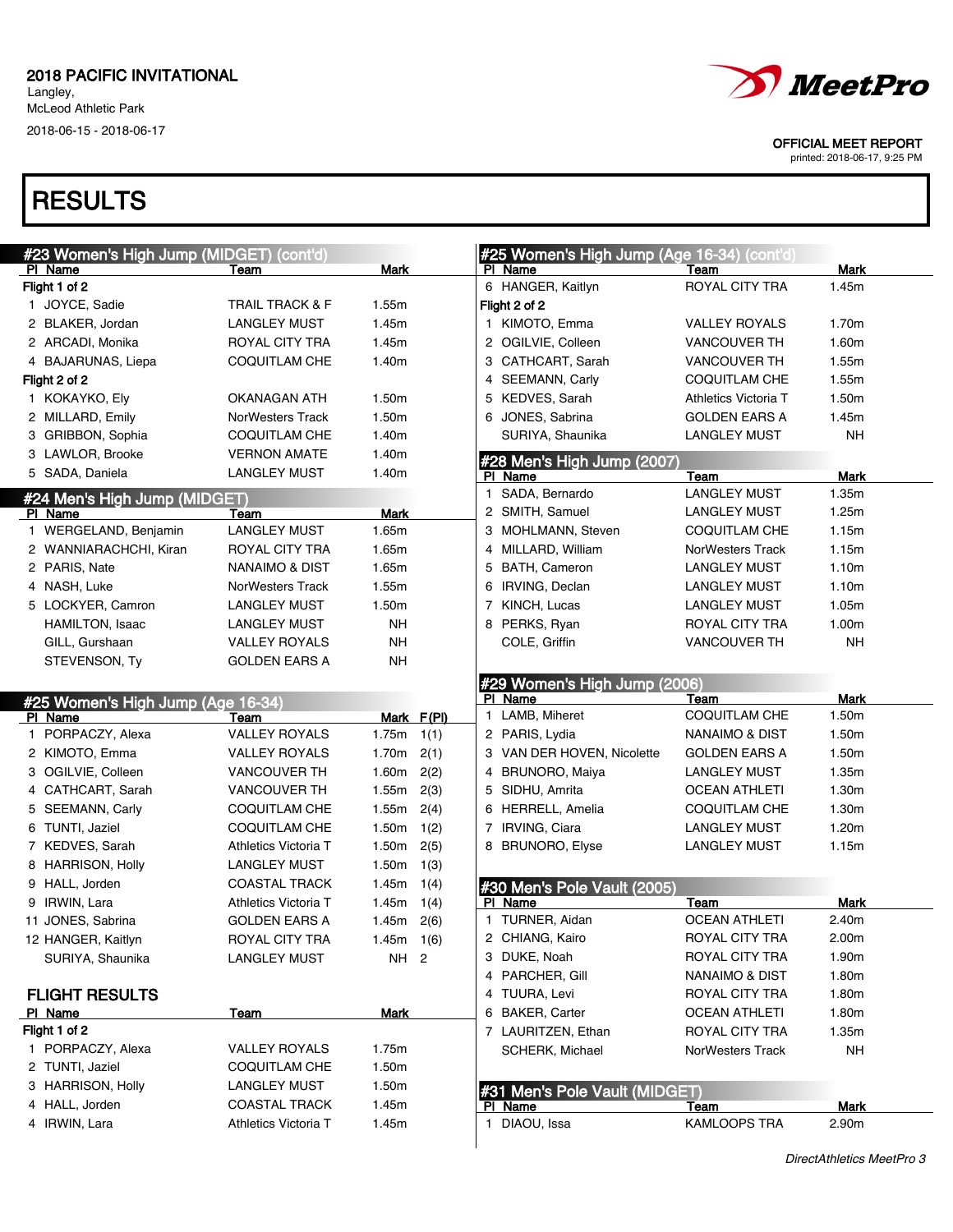Langley, McLeod Athletic Park 2018-06-15 - 2018-06-17

### **RESULTS**

| #31 Men's Pole Vault (MIDGET) (cont'd) |                           |             |    | #39 Women's Pole Vault (Age 16-34)        |                            |                |  |
|----------------------------------------|---------------------------|-------------|----|-------------------------------------------|----------------------------|----------------|--|
| PI Name                                | Team                      | <b>Mark</b> |    | PI Name                                   | Team                       | <b>Mark</b>    |  |
| 2 ARNOLD, Cayden                       | <b>OCEAN ATHLETI</b>      | 2.80m       |    | 1 VAN RYSWYK, Olivia                      | <b>OCEAN ATHLETI</b>       | 3.00m          |  |
| 3 BONDUAU, Lenny                       | <b>NorWesters Track</b>   | 2.70m       |    | 2 KEDVES, Sarah                           | Athletics Victoria T       | 2.40m          |  |
| 4 HAMILTON, Isaac                      | <b>LANGLEY MUST</b>       | 2.60m       |    | ROGERS, Kendel                            | <b>KAMLOOPS TRA</b>        | NΗ             |  |
|                                        |                           |             |    | LAFACE, Katie                             | <b>LANGLEY MUST</b>        | <b>NH</b>      |  |
| #32 Women's Pole Vault (MIDGET)        |                           |             |    | ARNOLD, Sierra                            | <b>OCEAN ATHLETI</b>       | <b>NH</b>      |  |
| PI Name                                | Team                      | Mark        |    |                                           |                            |                |  |
| 1 LUNDMAN, Olivia                      | <b>NANAIMO &amp; DIST</b> | 2.70m       |    | #40 Men's Long Jump (MIDGET)              |                            |                |  |
| 2 FOSTER, Ella                         | ROYAL CITY TRA            | 2.60m       |    | PI Name                                   | Team                       | Mark           |  |
| 3 MCCALLUM, Olivia                     | <b>OCEAN ATHLETI</b>      | 2.40m       |    | 1 MONRO, Nicholas                         | <b>LANGLEY MUST</b>        | $6.03m (+0.2)$ |  |
| 4 MILLARD, Emily                       | NorWesters Track          | 2.00m       |    | 2 GIBBS, Mitchell                         | UNIVERSAL ATH              | $5.98m (+0.0)$ |  |
| 5 BLAKER, Jordan                       | <b>LANGLEY MUST</b>       | 1.80m       |    | 3 STEVENSON, Ty                           | <b>GOLDEN EARS A</b>       | $5.54m (+0.0)$ |  |
|                                        |                           |             |    | 4 UNDERWOOD, Emmit                        | <b>GOLDEN EARS A</b>       | $4.91m (+0.0)$ |  |
| #33 Women's Pole Vault (MASTERS 60-64) |                           |             |    | 5 DUBOUCHET, Raphael                      | NorWesters Track           | $4.85m (+0.0)$ |  |
| PI Name                                | Team                      | Mark        |    | 6 MEIER, Andrew                           | <b>LANGLEY MUST</b>        | $4.65m (+0.0)$ |  |
| 1 HENDRIE, Nola                        | <b>NANAIMO &amp; DIST</b> | 1.50m       |    | 7 HAMILTON, Isaac                         | <b>LANGLEY MUST</b>        | $4.57m (+0.9)$ |  |
|                                        |                           |             |    | 8 HOLWAY, Cory                            | <b>ATHLETICS YUK</b>       | $4.52m (+1.4)$ |  |
| #34 Men's Pole Vault (MASTERS 65-69)   |                           |             |    | 9 LEYENHORST, Teo                         | UNATTACHED B               | $2.18m (+0.8)$ |  |
| PI Name                                | Team                      | <b>Mark</b> |    | ANIAMAKA, Praise                          | UNIVERSAL ATH              | $NM$ (NW)      |  |
| 1 FISHER, Bill                         | <b>VANCOUVER TH</b>       | 2.80m       |    | PARIS, Nate                               | NANAIMO & DIST             | $NM$ (NW)      |  |
|                                        |                           |             |    |                                           |                            |                |  |
| #35 Men's Pole Vault (MASTERS 55-59)   |                           |             |    |                                           |                            |                |  |
| PI Name                                | Team                      | Mark        |    | #41 Women's Long Jump (MIDGET)<br>PI Name | Team                       | Mark           |  |
| 1 POLJAK, Gordan                       | <b>VANCOUVER TH</b>       | 2.80m       | 1. | GRIBBON, Sophia                           | COQUITLAM CHE              | $4.84m (+1.2)$ |  |
| STEELE, Sean                           | Athletics Victoria T      | NΗ          |    | 2 JOYCE, Sadie                            | <b>TRAIL TRACK &amp; F</b> | $4.69m (+0.0)$ |  |
|                                        |                           |             |    | 3 KENG, Katherine                         | <b>VANCOUVER TH</b>        | $4.68m (+0.0)$ |  |
| #36 Men's Pole Vault (MASTERS 70-74)   |                           |             |    | 4 HAMNETT, Amelia                         | COQUITLAM CHE              | $4.52m (+0.8)$ |  |
| PI Name                                | Team                      | Mark        |    | 5 AULAKH, Anureet                         | UNIVERSAL ATH              | $4.13m (+0.9)$ |  |
| 1 UKONMAANAHO, Tuomas                  | PRINCE GEORG              | 2.40m       |    | 6 SADA, Daniela                           | <b>LANGLEY MUST</b>        | $3.89m (+0.6)$ |  |
| 2 BREWER, Jess                         | <b>NANAIMO &amp; DIST</b> | 2.00m       |    | 7 SHUFFLEBOTHAM, Zoey                     | <b>LANGLEY MUST</b>        | $3.67m (+0.9)$ |  |
|                                        |                           |             |    | 8 SCHULZ, Sophia                          | <b>LANGLEY MUST</b>        | $3.61m (+0.0)$ |  |
| #37 Men's Pole Vault (MASTERS 50-54)   |                           |             |    | WYLIE, Morgan                             |                            |                |  |
| PI Name                                | Team                      | <b>Mark</b> |    |                                           | <b>LANGLEY MUST</b>        | $NM$ (NW)      |  |
| 1 VAN RYSWYK, Len                      | <b>OCEAN ATHLETI</b>      | 3.15m       |    | MENARD, Carys                             | NANAIMO & DIST             | $NM$ (NW)      |  |
|                                        |                           |             |    | COLWELL, Tatum                            | LANGLEY MUST               | $NM$ (NW)      |  |
| #38 Men's Pole Vault (Age 16-34)       |                           |             |    |                                           |                            |                |  |
| PI Name                                | Team                      | Mark        |    | #42 Women's Long Jump (2009)              |                            |                |  |
| 1J BOYD, David                         | Unattached                | 4.60m       |    | PI Name                                   | Team                       | Mark           |  |
| 2J WEISS, Christopher                  | NorWesters Track          | 4.20m       | 1  | MCLEAN, Tess                              | COQUITLAM CHE 2.63m (NW)   |                |  |
| 3J FOSTER, Ethan                       | <b>BC Flyers Athletic</b> | 4.20m       |    | 2 VAUDAN, Madeleine                       | <b>LANGLEY MUST</b>        | 2.60m (NW)     |  |
| 4J CARSIENCE, Joshua                   | <b>VALLEY ROYALS</b>      | 3.45m       |    | 3 BRUNORO, Lena                           | <b>LANGLEY MUST</b>        | 2.58m (NW)     |  |
| 5J GILLAN, Aneel                       | <b>OCEAN ATHLETI</b>      | 3.30m       |    | 4 GRACIA, Mia                             | ROYAL CITY TRA             | 2.54m (NW)     |  |
| 6J POLJAK, Luka                        | <b>VANCOUVER TH</b>       | 3.30m       |    | 5 MOONSAMY, Anishka                       | NANAIMO & DIST             | 2.25m (NW)     |  |
| 7J GILL, Landon                        | <b>OCEAN ATHLETI</b>      |             |    | 6 PENNER, Kiara                           | ROYAL CITY TRA             | 1.72m (NW)     |  |
|                                        |                           | 3.15m       |    | 7 PERKS, Olivia                           | ROYAL CITY TRA             | $1.55m$ (NW)   |  |
| 8J BLASAK, Ryan                        | NorWesters Track          | 2.80m       |    | SMITH, Alexia                             | <b>VALLEY ROYALS</b>       | NM (NW)        |  |
| 8J FOSTER, Jack                        | ROYAL CITY TRA            | 2.80m       |    | ROULSTON, Nathalie                        | ROYAL CITY TRA             | NM (NW)        |  |
| 10J LEGER, Taylor                      | <b>VANCOUVER TH</b>       | 2.80m       |    | MONTI, Lucia                              | ROYAL CITY TRA             | NM (NW)        |  |
| JOHNSTON, Glen                         | UNATTACHED B              | <b>FOUL</b> |    | FRASER, Taya                              | COQUITLAM CHE              | NM (NW)        |  |



OFFICIAL MEET REPORT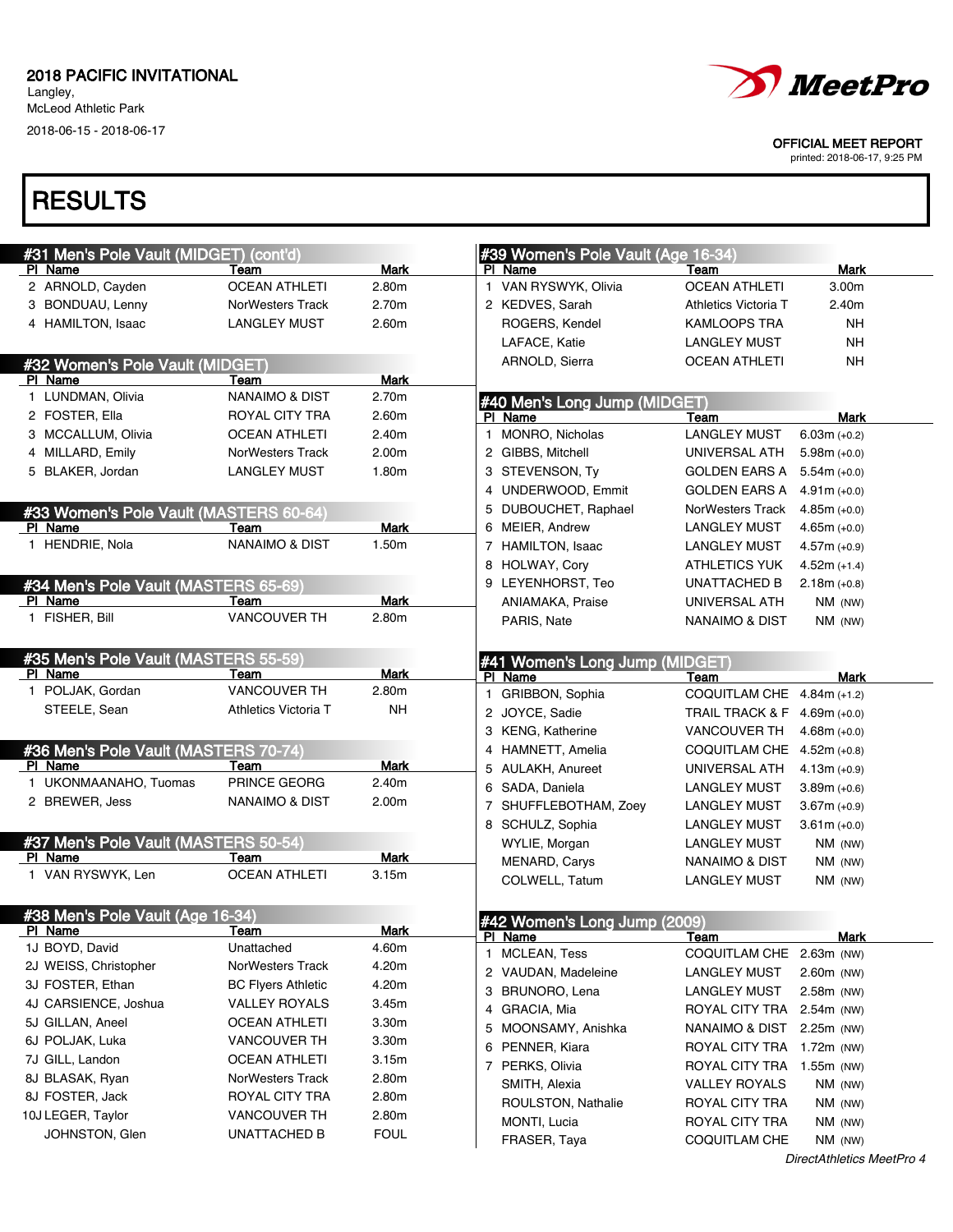# **RESULTS**

| #43 Women's Long Jump (2007) |                          |              |                | #44 Women's Long Jump (2008) (cont'd) |                          |              |            |                |
|------------------------------|--------------------------|--------------|----------------|---------------------------------------|--------------------------|--------------|------------|----------------|
| PI Name                      | Team                     |              | Mark F(PI)     | PI Name                               | Team                     |              | Mark F(PI) |                |
| 1 SILVA, Nicole              | <b>LANGLEY MUST</b>      | 4.29m (NW)   | 1(1)           | 4 MACLEOD, Tessa                      | COQUITLAM CHE 3.33m (NW) |              |            | 1(3)           |
| 2 MCLAUGHLIN, Jaedyn         | COQUITLAM CHE 3.85m (NW) |              | 2(1)           | 5 SANDHU, Gurpartap                   | VALLEY ROYALS            | $3.32m$ (NW) |            | 2(2)           |
| 3 SCHOENROTH, Alexis         | <b>LANGLEY MUST</b>      | 3.84m (NW)   | 1(2)           | 6 MARTIN, Abigail                     | <b>OCEAN ATHLETI</b>     | $3.23m$ (NW) |            | 2(3)           |
| 4 KEMPF, Tayla               | <b>OCEAN ATHLETI</b>     | 3.76m (NW)   | 2(2)           | 7 GRAHAM, Cassie                      | LANGLEY MUST             | $3.22m$ (NW) |            | 1(4)           |
| 5 VARMA-VITUG, Sofia         | <b>KAJAKS TRACK</b>      | 3.52m (NW)   | 2(3)           | KHRISANOVA, Svetlana                  | COQUITLAM CHE 3.16m (NW) |              |            | 2(4)           |
| 6 BARTON, Gabriella          | <b>VANCOUVER TH</b>      | 3.40m (NW)   | 2(4)           | 9 LOCONTE, Maresa                     | ROYAL CITY TRA           | $3.08m$ (NW) |            | 1(5)           |
| 7 MUTKA, Alexis              | COQUITLAM CHE 3.31m (NW) |              | 1(3)           | 9 TURNBULL, Allie                     | <b>GOLDEN EARS A</b>     | $3.08m$ (NW) |            | 2(5)           |
| 8 MEIER, Helena              | <b>LANGLEY MUST</b>      | 3.29m (NW)   | 1(4)           | 9 ROGOZINSKI, Amelia                  | COQUITLAM CHE 3.08m (NW) |              |            | 2(5)           |
| 9 BAERG, Amanda              | <b>LANGLEY MUST</b>      | $3.13m$ (NW) | 1(5)           | 12 ADLER, Haven                       | <b>WEST VANCOUV</b>      | 2.96m (NW)   |            | 2(7)           |
| 10 MCLEAN, Ayla              | COQUITLAM CHE 3.10m (NW) |              | 2(5)           | 13 HEYRIES, Liv                       | NorWesters Track         | 2.92m (NW)   |            | 2(8)           |
| 11 SPEDDING, Sophie          | <b>LANGLEY MUST</b>      | 3.06m (NW)   | 2(6)           | 14 BRUNORO, Payton                    | <b>LANGLEY MUST</b>      | $2.81m$ (NW) |            | 1(6)           |
| 12 VAUDAN, Gabrielle         | <b>LANGLEY MUST</b>      | $3.01m$ (NW) | 2(7)           | 15 LENZ, Sorell                       | UNATTACHED B             | 2.78m (NW)   |            | 1(7)           |
| 13 MANDER, Gurleen           | UNIVERSAL ATH            | 2.92m (NW)   | 1(6)           | 16 ZHONG, Carrie                      | <b>LANGLEY MUST</b>      | 2.73m (NW)   |            | 1(8)           |
| 14 NGOBI, Safia              | COQUITLAM CHE 2.88m (NW) |              | 1(7)           | 17 SANGHA, Shehneet                   | UNIVERSAL ATH            | $2.66m$ (NW) |            | 1(9)           |
| 15 PARK, Justice             | <b>LANGLEY MUST</b>      | $2.63m$ (NW) | 2(8)           | 18 GREWAL, Bhavneet                   | <b>VALLEY ROYALS</b>     | $2.65m$ (NW) |            | 1(10)          |
| 16 BOT, Daniella             | <b>LANGLEY MUST</b>      | 2.55m (NW)   | 1(8)           | 19 KLIMOS, Gabrielle                  | COQUITLAM CHE 2.43m (NW) |              |            | 1(11)          |
| 17 OSEI-APPIAH, Sloane       | <b>LANGLEY MUST</b>      | 2.40m (NW)   | 2(9)           | 20 KOONER, Ekta                       | UNIVERSAL ATH            | $2.32m$ (NW) |            | 2(9)           |
| MCKENNA, Kaitlyn             | <b>LANGLEY MUST</b>      | NM (NW)      | $\overline{1}$ | 21 AULAKH, Japneet                    | UNIVERSAL ATH            | $2.09m$ (NW) |            | 2(10)          |
|                              |                          |              |                | 22 ROLFSON, Marie                     | <b>LANGLEY MUST</b>      | $2.04m$ (NW) |            | 1(12)          |
| <b>FLIGHT RESULTS</b>        |                          |              |                | NYANDORO, Mikaela                     | <b>WEST VANCOUV</b>      |              | $NM$ (NW)  | $\overline{1}$ |
| PI Name                      | Team                     | Mark         |                | VLEK, Sophie                          | COQUITLAM CHE            |              | NM (NW)    | 2              |
| Flight 1 of 2                |                          |              |                | GALLINGER, Kailee                     | LANGLEY MUST             |              | NM (NW)    | $\overline{c}$ |
| 1 SILVA, Nicole              | <b>LANGLEY MUST</b>      | 4.29m (NW)   |                |                                       |                          |              |            |                |
| 2 SCHOENROTH, Alexis         | <b>LANGLEY MUST</b>      | $3.84m$ (NW) |                | <b>FLIGHT RESULTS</b>                 |                          |              |            |                |
| 3 MUTKA, Alexis              | COQUITLAM CHE 3.31m (NW) |              |                | PI Name                               | Team                     |              | Mark       |                |
| 4 MEIER, Helena              | <b>LANGLEY MUST</b>      | $3.29m$ (NW) |                | Flight 1 of 2                         |                          |              |            |                |
| 5 BAERG, Amanda              | <b>LANGLEY MUST</b>      | $3.13m$ (NW) |                | 1 VENIER, Vittoria                    | WEST VANCOUV 3.60m (NW)  |              |            |                |
| 6 MANDER, Gurleen            | UNIVERSAL ATH            | $2.92m$ (NW) |                | 2 DSOUZA, Kelly                       | COQUITLAM CHE 3.36m (NW) |              |            |                |
| 7 NGOBI, Safia               | COQUITLAM CHE 2.88m (NW) |              |                | 3 MACLEOD, Tessa                      | COQUITLAM CHE 3.33m (NW) |              |            |                |
| 8 BOT, Daniella              | <b>LANGLEY MUST</b>      | $2.55m$ (NW) |                | 4 GRAHAM, Cassie                      | LANGLEY MUST             | $3.22m$ (NW) |            |                |
| MCKENNA, Kaitlyn             | <b>LANGLEY MUST</b>      | $NM$ (NW)    |                | 5 LOCONTE, Maresa                     | ROYAL CITY TRA           | $3.08m$ (NW) |            |                |
| Flight 2 of 2                |                          |              |                | 6 BRUNORO, Payton                     | <b>LANGLEY MUST</b>      | $2.81m$ (NW) |            |                |
| 1 MCLAUGHLIN, Jaedyn         | COQUITLAM CHE 3.85m (NW) |              |                | 7 LENZ, Sorell                        | UNATTACHED B             | 2.78m (NW)   |            |                |
| 2 KEMPF, Tayla               | <b>OCEAN ATHLETI</b>     | 3.76m (NW)   |                | 8 ZHONG, Carrie                       | <b>LANGLEY MUST</b>      | $2.73m$ (NW) |            |                |
| 3 VARMA-VITUG, Sofia         | <b>KAJAKS TRACK</b>      | $3.52m$ (NW) |                | 9 SANGHA, Shehneet                    | UNIVERSAL ATH            | $2.66m$ (NW) |            |                |
| 4 BARTON, Gabriella          | VANCOUVER TH             | 3.40m (NW)   |                | 10 GREWAL, Bhavneet                   | VALLEY ROYALS 2.65m (NW) |              |            |                |
| 5 MCLEAN, Ayla               | COQUITLAM CHE 3.10m (NW) |              |                | 11 KLIMOS, Gabrielle                  | COQUITLAM CHE 2.43m (NW) |              |            |                |
| 6 SPEDDING, Sophie           | <b>LANGLEY MUST</b>      | 3.06m (NW)   |                | 12 ROLFSON, Marie                     | <b>LANGLEY MUST</b>      | $2.04m$ (NW) |            |                |
| 7 VAUDAN, Gabrielle          | <b>LANGLEY MUST</b>      | $3.01m$ (NW) |                | NYANDORO, Mikaela                     | <b>WEST VANCOUV</b>      |              | NM (NW)    |                |
| 8 PARK, Justice              | <b>LANGLEY MUST</b>      | $2.63m$ (NW) |                | Flight 2 of 2                         |                          |              |            |                |
| 9 OSEI-APPIAH, Sloane        | <b>LANGLEY MUST</b>      | 2.40m (NW)   |                | 1 TINSLEY, Emily                      | VALLEY ROYALS 3.35m (NW) |              |            |                |
| #44 Women's Long Jump (2008) |                          |              |                | 2 SANDHU, Gurpartap                   | <b>VALLEY ROYALS</b>     | 3.32m (NW)   |            |                |
| PI Name                      | <b>Team</b>              |              | Mark F(PI)     | 3 MARTIN, Abigail                     | <b>OCEAN ATHLETI</b>     | $3.23m$ (NW) |            |                |
| 1 VENIER, Vittoria           | <b>WEST VANCOUV</b>      | 3.60m (NW)   | 1(1)           | 4 KHRISANOVA, Svetlana                | COQUITLAM CHE 3.16m (NW) |              |            |                |
| 2 DSOUZA, Kelly              | COQUITLAM CHE 3.36m (NW) |              | 1(2)           | 5 TURNBULL, Allie                     | GOLDEN EARS A 3.08m (NW) |              |            |                |
| 3 TINSLEY, Emily             | VALLEY ROYALS 3.35m (NW) |              | 2(1)           | 5 ROGOZINSKI, Amelia                  | COQUITLAM CHE 3.08m (NW) |              |            |                |
|                              |                          |              |                |                                       |                          |              |            |                |



OFFICIAL MEET REPORT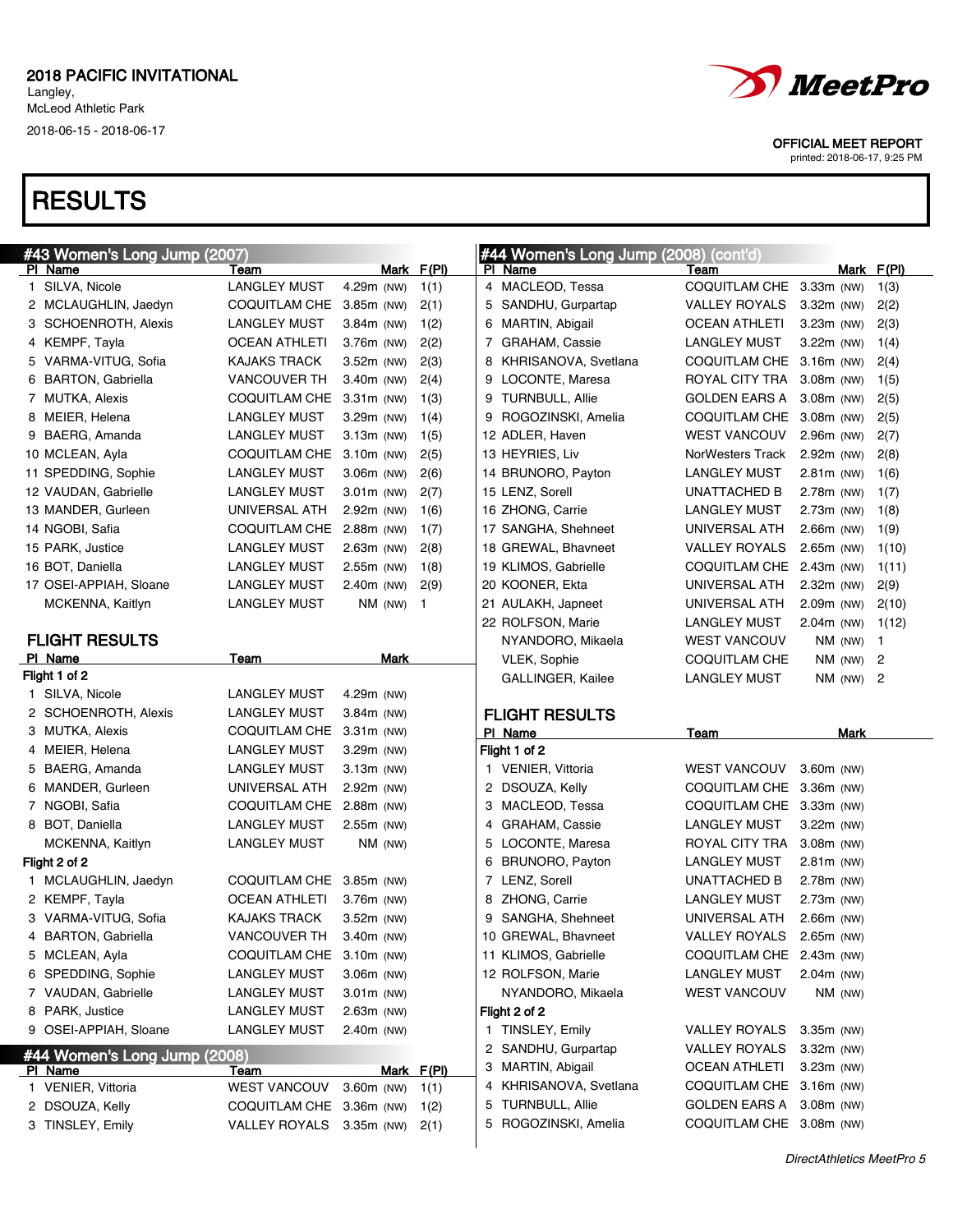Langley, McLeod Athletic Park

2018-06-15 - 2018-06-17



OFFICIAL MEET REPORT

printed: 2018-06-17, 9:25 PM

| #44 Women's Long Jump (2008) (cont'd) |                                             |              |              |              | #45 Women's Long Jump (2006) (cont'd) |                                             |                            |            |                |
|---------------------------------------|---------------------------------------------|--------------|--------------|--------------|---------------------------------------|---------------------------------------------|----------------------------|------------|----------------|
| PI Name                               | Team                                        | Mark         |              |              | PI Name                               | Team                                        |                            | Mark       |                |
| 7 ADLER, Haven                        | <b>WEST VANCOUV</b>                         | 2.96m (NW)   |              | $\mathbf{1}$ | BRUNORO, Maiya                        | <b>LANGLEY MUST</b>                         | 4.19m (NW)                 |            |                |
| 8 HEYRIES, Liv                        | NorWesters Track                            | 2.92m (NW)   |              |              | 2 MYINT, Katelyn                      | NANAIMO & DIST                              | 3.99m (NW)                 |            |                |
| 9 KOONER, Ekta                        | UNIVERSAL ATH                               | 2.32m (NW)   |              |              | 3 SAGE, Mia                           | <b>OCEAN ATHLETI</b>                        | $3.84m$ (NW)               |            |                |
| 10 AULAKH, Japneet                    | UNIVERSAL ATH                               | 2.09m (NW)   |              |              | 4 SIDHU, Amrita                       | <b>OCEAN ATHLETI</b>                        | 3.78m (NW)                 |            |                |
| <b>VLEK, Sophie</b>                   | COQUITLAM CHE                               | NM (NW)      |              |              | 5 PARIS, Lydia                        | <b>NANAIMO &amp; DIST</b>                   | 3.76m (NW)                 |            |                |
| GALLINGER, Kailee                     | LANGLEY MUST                                | NM (NW)      |              |              | 6 TENN, Alexandra                     | <b>WEST VANCOUV</b><br>COQUITLAM CHE        | $3.51m$ (NW)               |            |                |
| #45 Women's Long Jump (2006)          |                                             |              |              |              | 7 MACLEOD, Scarlet                    | <b>LANGLEY MUST</b>                         | 3.46m (NW)                 |            |                |
| PI Name                               | Team                                        | Mark         | F(PI)        |              | 8 IRVING, Ciara<br>9 OPIYO, Denise    |                                             | $3.11m$ (NW)               |            |                |
| 1 VAN DER HOVEN, Nicolette            | <b>GOLDEN EARS A</b><br><b>LANGLEY MUST</b> | 4.52m (NW)   | 1(1)         |              | 10 AKHURST-MEYER, Malia               | <b>OCEAN ATHLETI</b><br><b>LANGLEY MUST</b> | $3.04m$ (NW)<br>2.98m (NW) |            |                |
| 2 BRUNORO, Maiya                      |                                             | 4.19m (NW)   | 2(1)         |              | 11 SANTELLI, Dylan                    | COQUITLAM CHE 2.91m (NW)                    |                            |            |                |
| 3 HARRISON, Avery                     | NANAIMO & DIST                              | 4.08m (NW)   | 1(2)         |              |                                       |                                             |                            |            |                |
| 4 MYINT, Katelyn<br>5 LAMB, Miheret   | NANAIMO & DIST<br>COQUITLAM CHE 3.96m (NW)  | 3.99m (NW)   | 2(2)         |              | #46 Men's Long Jump (2005)            |                                             |                            |            |                |
| 6 MARKEY, Clara                       | <b>CHILLIWACK TR</b>                        | 3.90m (NW)   | 1(3)         | $\mathbf{1}$ | PI Name<br>SCHERK, Michael            | Team<br>NorWesters Track                    | 5.10m (NW)                 | Mark F(PI) | 1(1)           |
| 7 SAGE, Mia                           | <b>OCEAN ATHLETI</b>                        | 3.84m (NW)   | 1(4)         | 1            | LEE, Caiden                           | <b>OCEAN ATHLETI</b>                        | 5.10m (NW)                 |            | 2(1)           |
| 8 SIDHU, Amrita                       | <b>OCEAN ATHLETI</b>                        | 3.78m (NW)   | 2(3)<br>2(4) |              | 3 REYES, lan                          | NorWesters Track                            | 4.86m (NW)                 |            | 1(2)           |
| 9 PARIS, Lydia                        | NANAIMO & DIST                              | 3.76m (NW)   | 2(5)         |              | 4 CHEUNG, Clarence                    | <b>VANCOUVER TH</b>                         | 4.65m (NW)                 |            | 2(2)           |
| 10 AMBROZIC, Lindsay                  | NorWesters Track                            | $3.61m$ (NW) | 1(5)         |              | 5 CHIANG, Kairo                       | ROYAL CITY TRA                              | 4.49m (NW)                 |            | 1(3)           |
| 11 TENN, Alexandra                    | <b>WEST VANCOUV</b>                         | $3.51m$ (NW) | 2(6)         |              | 6 MOONSAMY, Krescyn                   | NANAIMO & DIST                              | 4.44m (NW)                 |            | 1(4)           |
| 12 PUTZ, Katelyn                      | NANAIMO & DIST                              | 3.49m (NW)   | 1(6)         |              | 6 LO, Lyle                            | <b>KAJAKS TRACK</b>                         | 4.44m (NW)                 |            | 1(4)           |
| 13 MACLEOD, Scarlet                   | COQUITLAM CHE 3.46m (NW)                    |              | 2(7)         |              | 8 MARTIN, Jayden                      | <b>SOUTH FRASER</b>                         | 4.34m (NW)                 |            | 2(3)           |
| 14 ROGOZINSKI, Victoria               | COQUITLAM CHE 3.31m (NW)                    |              | 1(7)         |              | 9 DULEY, Logan                        | <b>KAJAKS TRACK</b>                         | 4.31m (NW)                 |            | 2(4)           |
| 15 LEE, Chantal                       | <b>UNATTACHED B</b>                         | 3.27m (NW)   | 1(8)         |              | 10 FLACK, Owen                        | <b>LANGLEY MUST</b>                         | 4.22m (NW)                 |            | 1(6)           |
| 16 IRVING, Ciara                      | <b>LANGLEY MUST</b>                         | $3.11m$ (NW) | 2(8)         |              | 11 BAKER, Carter                      | <b>OCEAN ATHLETI</b>                        | 4.06m (NW)                 |            | 2(5)           |
| 17 OPIYO, Denise                      | <b>OCEAN ATHLETI</b>                        | $3.04m$ (NW) | 2(9)         |              | 12 LAURITZEN, Ethan                   | ROYAL CITY TRA                              | 3.70m (NW)                 |            | 1(7)           |
| 18 AKHURST-MEYER, Malia               | <b>LANGLEY MUST</b>                         | 2.98m (NW)   | 2(10)        |              | 13 DHALIWAL, Sukhmandeep              | UNIVERSAL ATH                               | $3.33m$ (NW)               |            | 1(8)           |
| 19 SANTELLI, Dylan                    | COQUITLAM CHE 2.91m (NW)                    |              | 2(11)        |              | JONES, Owen                           | <b>LANGLEY MUST</b>                         |                            | $NM$ (NW)  | 1              |
| 20 KO, Ashley                         | ROYAL CITY TRA                              | $2.81m$ (NW) | 1(9)         |              | EGHAN, Kofi                           | <b>COQUITLAM CHE</b>                        |                            | $NM$ (NW)  | $\overline{c}$ |
| 21 WOELDERS, Sarah                    | <b>LANGLEY MUST</b>                         | 2.47m (NW)   | 1(10)        |              | MUTKA, Jack                           | <b>COQUITLAM CHE</b>                        |                            | $NM$ (NW)  | $\overline{c}$ |
| 22 BRUNORO, Elyse                     | <b>LANGLEY MUST</b>                         | 2.17m (NW)   | 1(11)        |              | TURNER, Aidan                         | <b>OCEAN ATHLETI</b>                        |                            | $NM$ (NW)  | $\overline{c}$ |
|                                       |                                             |              |              |              | PANKRATZ, Kohen                       | <b>COQUITLAM CHE</b>                        |                            | NM (NW)    | $\overline{c}$ |
| <b>FLIGHT RESULTS</b>                 |                                             |              |              |              |                                       |                                             |                            |            |                |
| PI Name                               | Team                                        | Mark         |              |              | <b>FLIGHT RESULTS</b>                 |                                             |                            |            |                |
| Flight 1 of 2                         |                                             |              |              |              | PI Name                               | Team                                        |                            | Mark       |                |
| 1 VAN DER HOVEN, Nicolette            | GOLDEN EARS A 4.52m (NW)                    |              |              |              | Flight 1 of 2                         |                                             |                            |            |                |
| 2 HARRISON, Avery                     | NANAIMO & DIST 4.08m (NW)                   |              |              |              | 1 SCHERK, Michael                     | NorWesters Track 5.10m (NW)                 |                            |            |                |
| 3 LAMB, Miheret                       | COQUITLAM CHE 3.96m (NW)                    |              |              |              | 2 REYES, lan                          | NorWesters Track                            | 4.86m (NW)                 |            |                |
| 4 MARKEY, Clara                       | <b>CHILLIWACK TR</b>                        | 3.90m (NW)   |              |              | 3 CHIANG, Kairo                       | ROYAL CITY TRA                              | 4.49m (NW)                 |            |                |
| 5 AMBROZIC, Lindsay                   | NorWesters Track                            | $3.61m$ (NW) |              |              | 4 MOONSAMY, Krescyn                   | <b>NANAIMO &amp; DIST</b>                   | 4.44m (NW)                 |            |                |
| 6 PUTZ, Katelyn                       | NANAIMO & DIST                              | 3.49m (NW)   |              |              | 4 LO, Lyle                            | <b>KAJAKS TRACK</b>                         | 4.44m (NW)                 |            |                |
| 7 ROGOZINSKI, Victoria                | COQUITLAM CHE                               | $3.31m$ (NW) |              |              | 6 FLACK, Owen                         | <b>LANGLEY MUST</b>                         | 4.22m (NW)                 |            |                |
| 8 LEE, Chantal                        | UNATTACHED B                                | 3.27m (NW)   |              |              | 7 LAURITZEN, Ethan                    | ROYAL CITY TRA                              | 3.70m (NW)                 |            |                |
| 9 KO, Ashley                          | ROYAL CITY TRA                              | $2.81m$ (NW) |              |              | 8 DHALIWAL, Sukhmandeep               | UNIVERSAL ATH                               | 3.33m (NW)                 |            |                |
| 10 WOELDERS, Sarah                    | <b>LANGLEY MUST</b>                         | 2.47m (NW)   |              |              | JONES, Owen                           | <b>LANGLEY MUST</b>                         |                            | NM (NW)    |                |
| 11 BRUNORO, Elyse                     | <b>LANGLEY MUST</b>                         | 2.17m (NW)   |              |              | Flight 2 of 2                         |                                             |                            |            |                |
| Flight 2 of 2                         |                                             |              |              |              | 1 LEE, Caiden                         | <b>OCEAN ATHLETI</b>                        | 5.10m (NW)                 |            |                |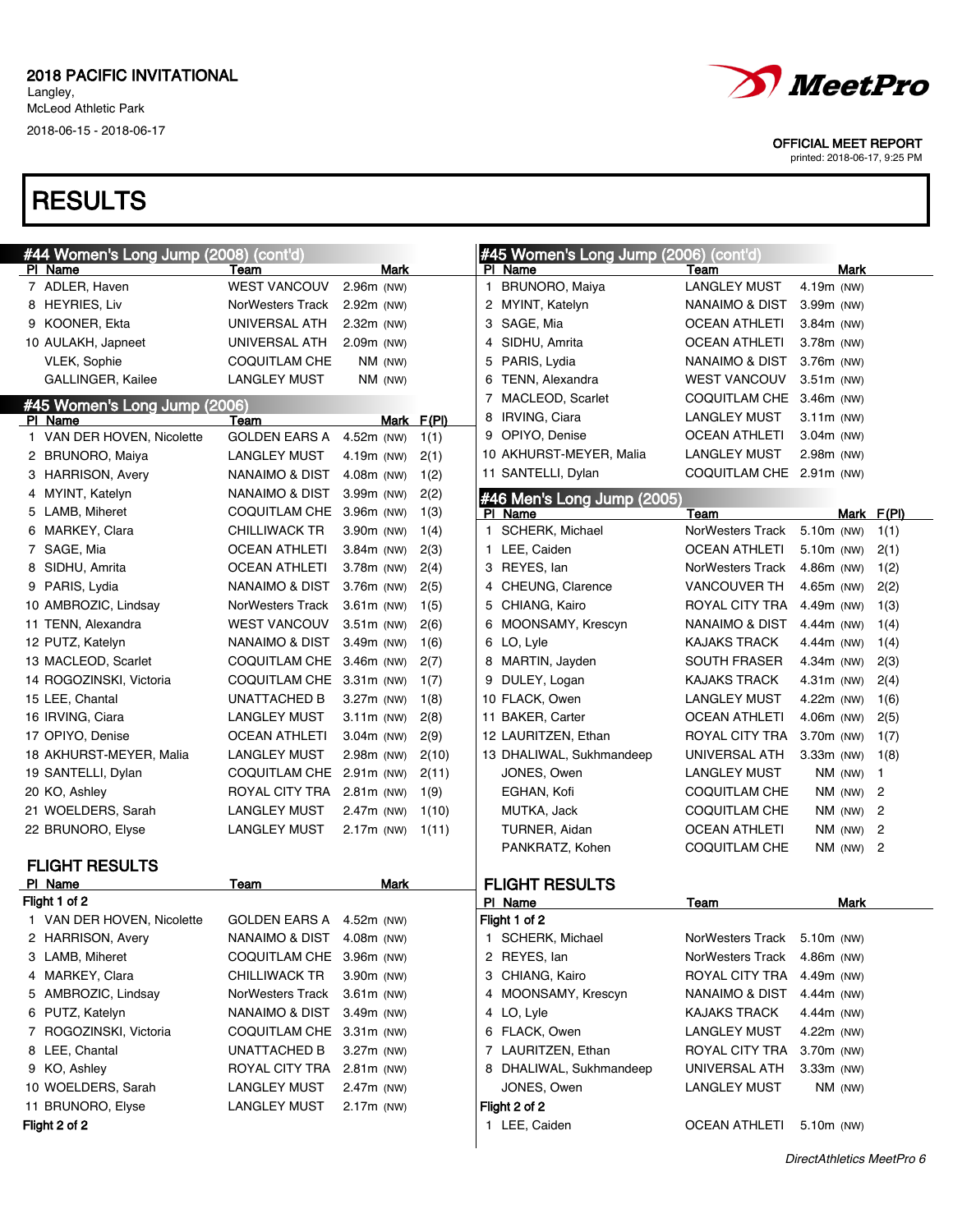# **RESULTS**

| #46 Men's Long Jump (2005)          | (cont'd)                     |                |   | #55 Men's Long Jump (2006)            |                              |                      |            |
|-------------------------------------|------------------------------|----------------|---|---------------------------------------|------------------------------|----------------------|------------|
| PI Name                             | Team                         | Mark           |   | PI Name                               | Team                         | <b>Mark</b>          |            |
| 2 CHEUNG, Clarence                  | <b>VANCOUVER TH</b>          | 4.65m (NW)     |   | 1 ADAMS, Joey                         | <b>LANGLEY MUST</b>          | 4.48m (NW)           |            |
| 3 MARTIN, Jayden                    | <b>SOUTH FRASER</b>          | 4.34m (NW)     |   | 2 BRENT, Alec                         | <b>Burnaby Striders T</b>    | 4.45m (NW)           |            |
| 4 DULEY, Logan                      | <b>KAJAKS TRACK</b>          | $4.31m$ (NW)   |   | 3 FAGBAMIYE, Iyimi                    | UNIVERSAL ATH                | 4.20m (NW)           |            |
| 5 BAKER, Carter                     | <b>OCEAN ATHLETI</b>         | 4.06m (NW)     |   | 4 MOLINA, Mark                        | <b>VALLEY ROYALS</b>         | 4.18m (NW)           |            |
| TURNER, Aidan                       | <b>OCEAN ATHLETI</b>         | NM (NW)        | 5 | SOLTESZ, Kalib                        | <b>GOLDEN EARS A</b>         | 3.96m (NW)           |            |
| MUTKA, Jack                         | COQUITLAM CHE                | NM (NW)        | 6 | MENARD, Evan                          | NANAIMO & DIST               | 3.95m (NW)           |            |
| EGHAN, Kofi                         | <b>COQUITLAM CHE</b>         | NM (NW)        |   | 7 BAJARUNAS, Marty                    | COQUITLAM CHE                | $3.85m$ (NW)         |            |
| PANKRATZ, Kohen                     | <b>COQUITLAM CHE</b>         | NM (NW)        | 8 | KUKU, Darin Esegemu                   | UNIVERSAL ATH                | 3.68m (NW)           |            |
| #47 Men's Long Jump (MASTERS 35-39) |                              |                | 9 | BARDINI, Ryan                         | ROYAL CITY TRA               | 3.15m (NW)           |            |
| PI Name                             | Team                         | Mark           |   | 10 HEINRICHS, James                   | COQUITLAM CHE                | 3.08m (NW)           |            |
| 1 LIBURD, Dwight                    | KAMLOOPS TRA                 | $5.79m (+2.1)$ |   | 11 MARTINEZ, Juan                     | <b>LANGLEY MUST</b>          | 2.46m (NW)           |            |
| 2 WONG, Marcus                      | <b>WEST VANCOUV</b>          | $4.88m (+1.6)$ |   | RUSSELL, Joel                         | <b>LANGLEY MUST</b>          | NM (NW)              |            |
|                                     |                              |                |   | WRIGHT, Benjamin                      | <b>VALLEY ROYALS</b>         | NM (NW)              |            |
| #48 Men's Long Jump (MASTERS 50-54) |                              |                |   | <b>MANNING, Riley</b>                 | COQUITLAM CHE                | NM (NW)              |            |
| PI Name                             | Team                         | <b>Mark</b>    |   |                                       |                              |                      |            |
| TAYLOR, Vince                       | <b>Ultra Throw</b>           | DNS (NW)       |   | #56 Women's Long Jump (Age 16-34)     |                              |                      |            |
|                                     |                              |                |   | PI Name                               | Team                         |                      | Mark F(PI) |
| #49 Men's Long Jump (MASTERS 85-89) |                              |                |   | 1 YEE, Michelle                       | VANCOUVER TH                 | $5.06m (+1.7)$       | 1(1)       |
| PI Name                             | Team                         | Mark           |   | 2 VOLOSHIN, Diana                     | NorWesters Track             | $5.00m (+1.7)$       | 1(2)       |
| 1 GIEGERICH, Joe                    | NANAIMO & DIST 3.11m (+0.0)  |                | 3 | WICKRAMAARACHCHI, Prabha LANGLEY MUST |                              | $4.97m (+1.1)$       | 2(1)       |
|                                     |                              |                |   | 4 LAGERSTROM, Kristen                 | UNATTACHED B                 | $4.88m (+1.8)$       | 1(3)       |
| #50 Men's Long Jump (MASTERS 70-74) |                              |                | 5 | SURIYA, Shaunika                      | <b>LANGLEY MUST</b>          | $4.86m (+1.9)$       | 2(2)       |
| PI Name                             | Team                         | Mark           |   | 6 RONSE, Dominique                    | <b>LANGLEY MUST</b>          | $4.85m (+0.3)$       | 1(4)       |
| 1 TOOR, Harnek                      | <b>Ultra Throw</b>           | $3.57m (+0.0)$ |   | 7 HALL, Jorden                        | <b>COASTAL TRACK</b>         | $4.81m (+1.2)$       | 1(5)       |
| 2 GEE, Arthur                       | <b>GREYHOUNDS M</b>          | $3.42m (+1.2)$ | 8 | <b>WALLER, Danielle</b>               | <b>BC Flyers Athletic</b>    | $4.65m (+1.5)$       | 1(6)       |
| 3 ULIS, David                       | <b>Ultra Throw</b>           | $3.28m (+0.0)$ | 9 | DRAGT, Jaelyn                         | <b>VALLEY ROYALS</b>         | $4.63m (+1.7)$       | 2(3)       |
|                                     |                              |                |   | 10 DICKINSON, Makayla                 | Athletics Victoria T         | $4.63m (+0.7)$       | 2(3)       |
| #51 Men's Long Jump (MASTERS 65-69) |                              |                |   | 11 HARRISON, Holly                    | <b>LANGLEY MUST</b>          | $4.59m (+1.7)$       | 2(5)       |
| PI Name                             | Team                         | Mark           |   | 12 URBAN, Jessica                     | VANCOUVER OL                 | $4.58m (+0.6)$       | 2(6)       |
| 1 TURKINGTON, Roy                   | <b>GREYHOUNDS M</b>          | $4.06m (+1.1)$ |   | 13 HUSER, Emily                       | VANCOUVER TH                 | $4.57m (+1.4)$       | 2(7)       |
|                                     |                              |                |   | 14 IRWIN, Lara                        | Athletics Victoria T         | $4.51m (+2.0)$       | 1(7)       |
| #52 Men's Long Jump (MASTERS 60-64) |                              |                |   | 15 RICHARDSON, Teagan                 | <b>LANGLEY MUST</b>          | $4.21m (+1.1)$       | 1(8)       |
| PI Name                             | Team                         | Mark           |   | 16 JACOBS, Jordan                     | <b>LANGLEY MUST</b>          | $4.11m (+1.7)$       | 1(9)       |
| 1 LIU, Edwin                        | <b>GREYHOUNDS M</b>          | $4.09m (+1.1)$ |   | 17 WEISS, Taylor                      | NorWesters Track             | $4.01m (+1.1)$       | 1(10)      |
| 2 WALL, David                       | <b>GREYHOUNDS M</b>          | $4.03m (+0.0)$ |   | 17 WILEY, Sheleena                    | <b>LANGLEY MUST</b>          | $4.01m (+2.0)$       | 2(8)       |
| 3 DICKEY, David                     | GREYHOUNDS M $3.77$ m (+1.2) |                |   | 19 LAKEVOLD, Madison                  | TRAIL TRACK & F 3.95m (+1.3) |                      | 2(9)       |
|                                     |                              |                |   | 20 LAFACE, Katie                      | LANGLEY MUST                 | $3.57m (+1.4)$ 1(11) |            |
| #53 Men's Long Jump (MASTERS 55-59) |                              |                |   | 21 FERGUSON, Daylana                  | LANGLEY MUST                 | $3.17m (+1.7) 1(12)$ |            |
| PI Name                             | Team                         | Mark           |   | 22 HANNAH, Mairi                      | <b>ATHLETICS YUK</b>         | $3.07m (+1.6)$ 1(13) |            |
| 1 LAWSON, Wayne                     | WEST VANCOUV                 | $4.05m (+0.0)$ |   | ROGERS, Kendel                        | KAMLOOPS TRA                 | NM (NW) 2            |            |
|                                     |                              |                |   | OBIOHA, Chisom                        | <b>GOLDEN EARS A</b>         | $NM$ (NW) $2$        |            |
| #54 Men's Long Jump (MASTERS 45-49) |                              |                |   | ARTHUR, Abby                          | VANCOUVER TH                 | $NM$ (NW) $2$        |            |
| PI Name                             | Team                         | <b>Mark</b>    |   |                                       |                              |                      |            |
| 1 JARMAN, Chris                     | <b>UNATTACHED B</b>          | $4.93m (+0.6)$ |   | <b>FLIGHT RESULTS</b>                 |                              |                      |            |
|                                     |                              |                |   | PI Name                               | Team                         | <b>Mark</b>          |            |
|                                     |                              |                |   | Flight 1 of 2                         |                              |                      |            |
|                                     |                              |                |   | 1 YEE, Michelle                       | VANCOUVER TH                 | $5.06m (+1.7)$       |            |



OFFICIAL MEET REPORT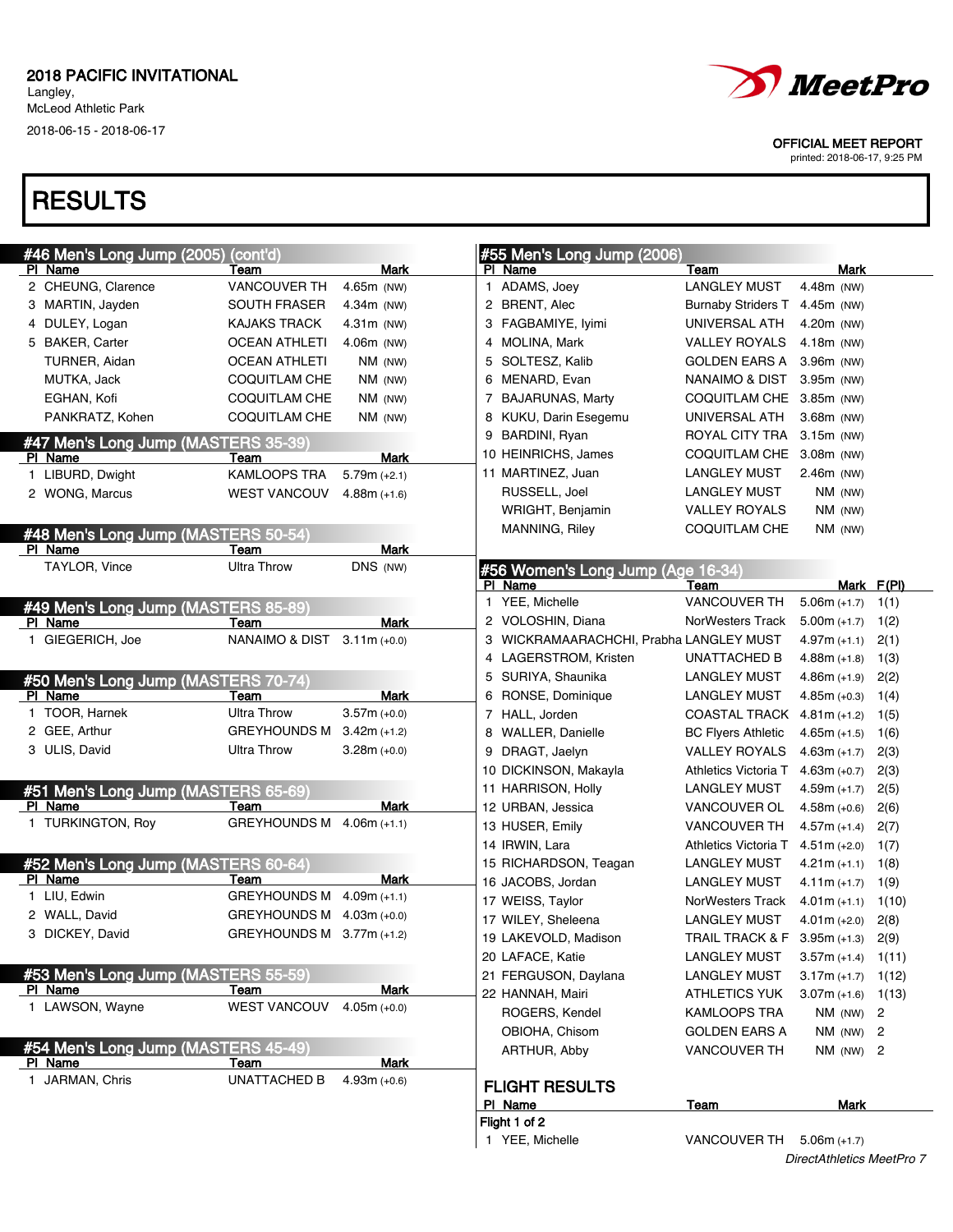### **RESULTS**

| <b>#56 Women's Long Jump (Age 16-34) (cont'd)</b> |                                                   |                         |            | #57 Men's Long Jump (2007) (cont'd) |                               |              |             |                |
|---------------------------------------------------|---------------------------------------------------|-------------------------|------------|-------------------------------------|-------------------------------|--------------|-------------|----------------|
| PI Name                                           | Team                                              | Mark                    |            | <b>FLIGHT RESULTS</b>               |                               |              |             |                |
| 2 VOLOSHIN, Diana                                 | NorWesters Track                                  | $5.00m (+1.7)$          |            | PI Name                             | <u>Team</u>                   |              | Mark        |                |
| 3 LAGERSTROM, Kristen                             | <b>UNATTACHED B</b>                               | $4.88m (+1.8)$          |            | Flight 1 of 2                       |                               |              |             |                |
| 4 RONSE, Dominique                                | <b>LANGLEY MUST</b>                               | $4.85m (+0.3)$          |            | 1 SMITH, Samuel                     | <b>LANGLEY MUST</b>           | 4.14m (NW)   |             |                |
| 5 HALL, Jorden                                    | COASTAL TRACK 4.81m (+1.2)                        |                         |            | 2 SADA, Bernardo                    | <b>LANGLEY MUST</b>           | 4.05m (NW)   |             |                |
| 6 WALLER, Danielle                                | <b>BC Flyers Athletic</b>                         | $4.65m (+1.5)$          |            | 3 LOUWERSE, Noah                    | <b>LANGLEY MUST</b>           | 3.70m (NW)   |             |                |
| 7 IRWIN, Lara                                     | Athletics Victoria T                              | $4.51m (+2.0)$          |            | 4 SEVERIN, Jack                     | NorWesters Track              | $3.68m$ (NW) |             |                |
| 8 RICHARDSON, Teagan                              | <b>LANGLEY MUST</b>                               | $4.21m (+1.1)$          |            | 5 MOHLMANN, Steven                  | COQUITLAM CHE                 | $3.52m$ (NW) |             |                |
| 9 JACOBS, Jordan                                  | <b>LANGLEY MUST</b>                               | $4.11m (+1.7)$          |            | 6 CARMAN, Dawson                    | <b>VALLEY ROYALS</b>          | $3.44m$ (NW) |             |                |
| 10 WEISS, Taylor                                  | <b>NorWesters Track</b>                           | $4.01m (+1.1)$          |            | 7 PERKS, Ryan                       | ROYAL CITY TRA                | $3.22m$ (NW) |             |                |
| 11 LAFACE, Katie                                  | <b>LANGLEY MUST</b>                               | $3.57m (+1.4)$          |            | 8 BATH, Cameron                     | <b>LANGLEY MUST</b>           | 3.19m (NW)   |             |                |
| 12 FERGUSON, Daylana                              | <b>LANGLEY MUST</b>                               | $3.17m (+1.7)$          |            | CREGO, Nolan                        | <b>KAJAKS TRACK</b>           |              | NM (NW)     |                |
| 13 HANNAH, Mairi                                  | <b>ATHLETICS YUK</b>                              | $3.07m (+1.6)$          |            | Flight 2 of 2                       |                               |              |             |                |
| Flight 2 of 2                                     |                                                   |                         |            | 1 GEORGILAS, lossif (joe)           | Burnaby Striders T 4.20m (NW) |              |             |                |
| 1 WICKRAMAARACHCHI, Prabha LANGLEY MUST           |                                                   | $4.97m (+1.1)$          |            | 2 LAURITZEN, Julian                 | ROYAL CITY TRA                | $3.41m$ (NW) |             |                |
| 2 SURIYA, Shaunika                                | <b>LANGLEY MUST</b>                               | $4.86m (+1.9)$          |            | 3 IRVING, Declan                    | <b>LANGLEY MUST</b>           | 3.36m (NW)   |             |                |
| 3 DRAGT, Jaelyn                                   | VALLEY ROYALS                                     | $4.63m (+1.7)$          |            | 4 YETERIAN, Roman                   | <b>VANCOUVER TH</b>           | $3.22m$ (NW) |             |                |
| 3 DICKINSON, Makayla                              | Athletics Victoria T                              | $4.63m (+0.7)$          |            | 5 FROESE, Brayden                   | COQUITLAM CHE 2.97m (NW)      |              |             |                |
| 5 HARRISON, Holly                                 | <b>LANGLEY MUST</b>                               | $4.59m (+1.7)$          |            | 6 KLEINSCHMIDT, Tanner              | <b>OCEAN ATHLETI</b>          | 2.90m (NW)   |             |                |
| 6 URBAN, Jessica                                  | VANCOUVER OL                                      | $4.58m (+0.6)$          |            | 7 RODRIGUEZ, Sebastian              | COQUITLAM CHE 2.89m (NW)      |              |             |                |
| 7 HUSER, Emily                                    | <b>VANCOUVER TH</b>                               | $4.57m (+1.4)$          |            | 8 ZHANG, Simon                      | <b>LANGLEY MUST</b>           | 2.57m (NW)   |             |                |
| 8 WILEY, Sheleena                                 | <b>LANGLEY MUST</b>                               | $4.01m (+2.0)$          |            | 9 MACLACHLAN, Ewan                  | ROYAL CITY TRA 2.12m (NW)     |              |             |                |
| 9 LAKEVOLD, Madison                               | <b>TRAIL TRACK &amp; F</b>                        | $3.95m (+1.3)$          |            |                                     |                               |              |             |                |
| ROGERS, Kendel                                    | <b>KAMLOOPS TRA</b>                               | NM (NW)                 |            | #58 Men's Long Jump (2008)          |                               |              |             |                |
| OBIOHA, Chisom                                    | <b>GOLDEN EARS A</b>                              | NM (NW)                 |            | PI Name<br>1 DACRES, Isaiah         | Team<br>Air Blastoff Lions    |              | Mark        | F(PI)          |
| ARTHUR, Abby                                      | <b>VANCOUVER TH</b>                               | NM (NW)                 |            |                                     |                               | 3.86m (NW)   |             | 1(1)           |
|                                                   |                                                   |                         |            | 2 JOYCE, Thane                      | TRAIL TRACK & F               | 3.72m (NW)   |             | 1(2)           |
| #57 Men's Long Jump (2007)<br>PI Name             | Team                                              |                         | Mark F(PI) | 3 HEWITT-RICHARDS, Ben              | COQUITLAM CHE 3.59m (NW)      |              |             | 2(1)           |
| 1 GEORGILAS, lossif (joe)                         | Burnaby Striders T 4.20m (NW)                     |                         | 2(1)       | 4 REAMSBOTTOM, Tristan              | <b>LANGLEY MUST</b>           | 3.47m (NW)   |             | 1(3)           |
| 2 SMITH, Samuel                                   | <b>LANGLEY MUST</b>                               | 4.14m (NW)              | 1(1)       | 5 OBECK, Wes                        | Gibsons Elementa              | 3.45m (NW)   |             | 1(4)           |
| 3 SADA, Bernardo                                  | <b>LANGLEY MUST</b>                               | 4.05m (NW)              | 1(2)       | 6 BELLO, Jack                       | <b>KAJAKS TRACK</b>           | 3.36m (NW)   |             | 1(5)           |
| 4 LOUWERSE, Noah                                  | <b>LANGLEY MUST</b>                               | 3.70m (NW)              |            | 7 LAGA, Marek                       | ROYAL CITY TRA                | 3.35m (NW)   |             | 1(6)           |
| 5 SEVERIN, Jack                                   | NorWesters Track                                  | $3.68m$ (NW)            | 1(3)       | 8 THIELE-CROCKER, Billy             | COQUITLAM CHE                 | 2.99m (NW)   |             | 2(2)           |
|                                                   |                                                   |                         | 1(4)       | 9 SURIYA, Dilan                     | <b>LANGLEY MUST</b>           | 2.91m (NW)   |             | 2(3)           |
| 6 MOHLMANN, Steven<br>7 CARMAN, Dawson            | COQUITLAM CHE 3.52m (NW)                          |                         | 1(5)       | 10 HAYDEN, Miles                    | <b>LANGLEY MUST</b>           | 2.89m (NW)   |             | 2(4)           |
|                                                   | <b>VALLEY ROYALS</b><br>ROYAL CITY TRA 3.41m (NW) | 3.44m (NW)              | 1(6)       | 11 TEREPOCKI GRANT, Matthew         | ROYAL CITY TRA                | 2.88m (NW)   |             | 1(7)           |
| 8 LAURITZEN, Julian                               |                                                   |                         | 2(2)       | 12 MYINT, Christian                 | NANAIMO & DIST                | 2.76m (NW)   |             | 2(5)           |
|                                                   |                                                   |                         |            |                                     |                               |              |             | 1(8)           |
| 9 IRVING, Declan                                  | <b>LANGLEY MUST</b>                               | 3.36m (NW)              | 2(3)       | 13 NAGRA, Manjot                    | UNIVERSAL ATH                 | $2.73m$ (NW) |             |                |
| 10 PERKS, Ryan                                    | ROYAL CITY TRA                                    | 3.22m (NW)              | 1(7)       | 14 JOHNSON, Gabriel                 | <b>LANGLEY MUST</b>           | 2.66m (NW)   |             | 2(6)           |
| 10 YETERIAN, Roman                                | <b>VANCOUVER TH</b>                               | 3.22m (NW)              | 2(4)       | 15 BHULLAR, Tanvir                  | UNIVERSAL ATH                 | 2.55m (NW)   |             | 1(9)           |
| 12 BATH, Cameron                                  | <b>LANGLEY MUST</b>                               | 3.19m (NW)              | 1(8)       | BIRSAN, Alexander                   | COQUITLAM CHE                 |              | NM (NW)     | 2              |
| 13 FROESE, Brayden                                | COQUITLAM CHE 2.97m (NW)                          |                         | 2(5)       | MACNEILL, Lachlan                   | COQUITLAM CHE                 |              | NM (NW)     | 2              |
| 14 KLEINSCHMIDT, Tanner                           | <b>OCEAN ATHLETI</b>                              | 2.90m (NW)              | 2(6)       | SHAFERMAN, Nathaniel                | <b>COQUITLAM CHE</b>          |              | NM (NW)     | $\overline{c}$ |
| 15 RODRIGUEZ, Sebastian                           | COQUITLAM CHE 2.89m (NW)                          |                         | 2(7)       | LONGLEY, Chase                      | <b>LANGLEY MUST</b>           |              | $NM$ (NW) 2 |                |
| 16 ZHANG, Simon                                   | <b>LANGLEY MUST</b>                               | 2.57m (NW)              | 2(8)       |                                     |                               |              |             |                |
| 17 MACLACHLAN, Ewan<br>CREGO, Nolan               | ROYAL CITY TRA<br>KAJAKS TRACK                    | $2.12m$ (NW)<br>NM (NW) | 2(9)       | <b>FLIGHT RESULTS</b>               |                               |              |             |                |

Flight 1 of 2



OFFICIAL MEET REPORT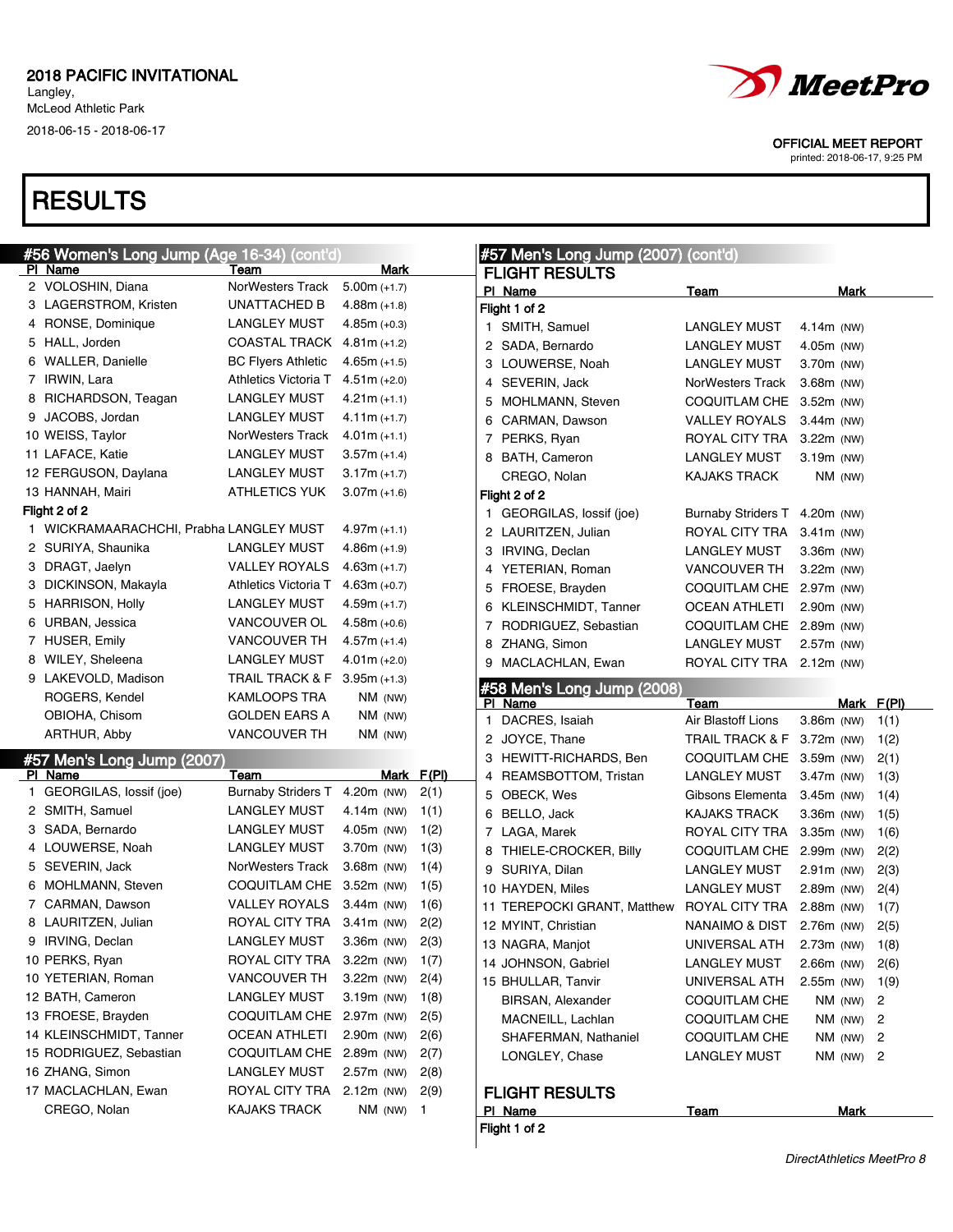# **RESULTS**

| #58 Men's Long Jump (2008)   | (cont'd)                      |              |            |   | #59 Women's Long Jump (2005) (cont'd) |                           |                |         |
|------------------------------|-------------------------------|--------------|------------|---|---------------------------------------|---------------------------|----------------|---------|
| PI Name                      | Team                          | Mark         |            |   | PI Name                               | Team                      |                | Mark    |
| 1 DACRES, Isaiah             | Air Blastoff Lions            | 3.86m (NW)   |            |   | 2 SULINA, Nicole                      | <b>WEST VANCOUV</b>       | 4.16m (NW)     |         |
| 2 JOYCE, Thane               | TRAIL TRACK & F 3.72m (NW)    |              |            |   | 3 MADSEN, Ella                        | COQUITLAM CHE 3.61m (NW)  |                |         |
| 3 REAMSBOTTOM, Tristan       | <b>LANGLEY MUST</b>           | 3.47m (NW)   |            |   | 4 KOKAYKO, Shae-Lyn                   | OKANAGAN ATH              | 3.51m (NW)     |         |
| 4 OBECK, Wes                 | Gibsons Elementa              | $3.45m$ (NW) |            |   | 5 FROESE, Nylah                       | COQUITLAM CHE 3.45m (NW)  |                |         |
| 5 BELLO, Jack                | <b>KAJAKS TRACK</b>           | 3.36m (NW)   |            | 6 | <b>BASEDEN, Olivia</b>                | ROYAL CITY TRA 3.44m (NW) |                |         |
| 6 LAGA, Marek                | ROYAL CITY TRA 3.35m (NW)     |              |            |   | 7 PARK, Haewon                        | COQUITLAM CHE 3.07m (NW)  |                |         |
| 7 TEREPOCKI GRANT, Matthew   | ROYAL CITY TRA 2.88m (NW)     |              |            |   | REED, Jordyn                          | <b>VANCOUVER TH</b>       |                | NM (NW) |
| 8 NAGRA, Manjot              | UNIVERSAL ATH                 | 2.73m (NW)   |            |   | GILL, Girija                          | <b>VALLEY ROYALS</b>      |                | NM (NW) |
| 9 BHULLAR, Tanvir            | UNIVERSAL ATH                 | 2.55m (NW)   |            |   | KOONER, Daya                          | UNIVERSAL ATH             |                | NM (NW) |
| Flight 2 of 2                |                               |              |            |   | Flight 2 of 2                         |                           |                |         |
| 1 HEWITT-RICHARDS, Ben       | COQUITLAM CHE 3.59m (NW)      |              |            |   | 1 KLEINSCHMIDT, Taylor                | <b>OCEAN ATHLETI</b>      | 4.63m (NW)     |         |
| 2 THIELE-CROCKER, Billy      | COQUITLAM CHE 2.99m (NW)      |              |            |   | 2 DRAKE, Serenna                      | UNATTACHED B              | 3.66m (NW)     |         |
| 3 SURIYA, Dilan              | <b>LANGLEY MUST</b>           | $2.91m$ (NW) |            |   | 3 NGOBI, Kalima                       | COQUITLAM CHE             | 3.59m (NW)     |         |
| 4 HAYDEN, Miles              | <b>LANGLEY MUST</b>           | 2.89m (NW)   |            |   | 4 VANNINI, Autumn                     | NANAIMO & DIST            | $3.51m$ (NW)   |         |
| 5 MYINT, Christian           | NANAIMO & DIST                | 2.76m (NW)   |            | 5 | JAWANDA, Karmen                       | UNIVERSAL ATH             | 3.28m (NW)     |         |
| 6 JOHNSON, Gabriel           | <b>LANGLEY MUST</b>           | 2.66m (NW)   |            |   | 6 FRIESEN, Sophia                     | <b>VALLEY ROYALS</b>      | 3.19m (NW)     |         |
| SHAFERMAN, Nathaniel         | <b>COQUITLAM CHE</b>          | NM (NW)      |            |   | ELLIS, Sara                           | <b>LANGLEY MUST</b>       |                | NM (NW) |
| MACNEILL, Lachlan            | COQUITLAM CHE                 | NM (NW)      |            |   | KENNEDY-HAILU, Serena                 | <b>COQUITLAM CHE</b>      |                | NM (NW) |
| <b>BIRSAN, Alexander</b>     | COQUITLAM CHE                 | NM (NW)      |            |   | PARULSKI, Ashley                      | Gibsons Elementa          |                | NM (NW) |
| LONGLEY, Chase               | <b>LANGLEY MUST</b>           | NM (NW)      |            |   | #60 Men's Long Jump (Age 16-34)       |                           |                |         |
| #59 Women's Long Jump (2005) |                               |              |            |   | PI Name                               | Team                      |                | Mark    |
| PI Name                      | Team                          |              | Mark F(PI) |   | 1 SAVAGE, Alexander                   | Unattached                | $6.87m (+2.5)$ |         |
| 1 KLEINSCHMIDT, Taylor       | <b>OCEAN ATHLETI</b>          | 4.63m (NW)   | 2(1)       |   | 2 GILL, Landon                        | <b>OCEAN ATHLETI</b>      | $6.75m (+3.7)$ |         |
| 2 LENZ, Malia                | UNATTACHED B                  | 4.42m (NW)   | 1(1)       |   | 3 DENMAN, Ryan                        | <b>OCEAN ATHLETI</b>      | $6.67m (+4.5)$ |         |
| 3 SULINA, Nicole             | <b>WEST VANCOUV</b>           | 4.16m (NW)   | 1(2)       |   | 4 FURTADO, Blake                      | Victoria Speed Pro        | $6.08m (+2.6)$ |         |
| 4 DRAKE, Serenna             | UNATTACHED B                  | 3.66m (NW)   | 2(2)       |   | 5 BLASAK, Ryan                        | NorWesters Track          | $5.97m (+3.6)$ |         |
| 5 MADSEN, Ella               | COQUITLAM CHE 3.61m (NW)      |              | 1(3)       |   | 6 MASSAR, Justin                      | <b>LANGLEY MUST</b>       | $5.77m (+3.6)$ |         |
| 6 NGOBI, Kalima              | COQUITLAM CHE 3.59m (NW)      |              | 2(3)       |   | 7 HYGGEN, Christan                    | Athletics Victoria T      | $5.33m (+2.5)$ |         |
| 7 KOKAYKO, Shae-Lyn          | OKANAGAN ATH                  | $3.51m$ (NW) | 1(4)       |   | 8 LEGER, Taylor                       | <b>VANCOUVER TH</b>       | $4.92m (+3.8)$ |         |
| 7 VANNINI, Autumn            | NANAIMO & DIST 3.51m (NW)     |              | 2(4)       |   | 9 TAYLOR, Vince                       | Ultra Throw               | $3.72m (+1.1)$ |         |
| 9 FROESE, Nylah              | COQUITLAM CHE 3.45m (NW)      |              | 1(5)       |   | VANDERGUGTEN, lan                     | <b>LANGLEY MUST</b>       |                | NM (NW) |
| 10 BASEDEN, Olivia           | ROYAL CITY TRA 3.44m (NW)     |              | 1(6)       |   | WOOD, Bryson                          | <b>KAMLOOPS TRA</b>       |                | NM (NW) |
| 11 JAWANDA, Karmen           | UNIVERSAL ATH                 | 3.28m (NW)   | 2(5)       |   | MACKENZIE, Bryce                      | <b>GOLDEN EARS A</b>      |                | NM (NW) |
| 12 FRIESEN, Sophia           | <b>VALLEY ROYALS</b>          | 3.19m (NW)   | 2(6)       |   | <b>BROWN, Denzel</b>                  | <b>COQUITLAM CHE</b>      |                | NM (NW) |
| 13 PARK, Haewon              | COQUITLAM CHE 3.07m (NW) 1(7) |              |            |   | GILLAN, Aneel                         | <b>OCEAN ATHLETI</b>      |                | NM (NW) |
| REED, Jordyn                 | VANCOUVER TH                  | NM $(NW)$ 1  |            |   |                                       |                           |                |         |
| GILL, Girija                 | <b>VALLEY ROYALS</b>          | NM (NW) 1    |            |   | #62 Women's Long Jump (MASTERS 35-39) |                           |                |         |
| KOONER, Daya                 | UNIVERSAL ATH                 | NM (NW) 1    |            |   | PI Name                               | Team                      |                | Mark    |
| ELLIS, Sara                  | <b>LANGLEY MUST</b>           | NM (NW) 2    |            |   | LAKEVOLD, Kylie                       | TRAIL TRACK & F           |                | NM (NW) |
| KENNEDY-HAILU, Serena        | <b>COQUITLAM CHE</b>          | NM (NW)      | 2          |   |                                       |                           |                |         |
| PARULSKI, Ashley             | Gibsons Elementa              | NM (NW) 2    |            |   | #63 Women's Long Jump (MASTERS 40-44  |                           |                |         |
|                              |                               |              |            |   | PI Name                               | Team                      |                | Mark    |
| <b>FLIGHT RESULTS</b>        |                               |              |            |   | 1 BUNBURY, Shauna                     | NorWesters Track          | $4.31m (+2.8)$ |         |
| PI Name                      | <b>Team</b>                   | <b>Mark</b>  |            |   |                                       |                           |                |         |
| Flight 1 of 2                |                               |              |            |   |                                       |                           |                |         |



OFFICIAL MEET REPORT

printed: 2018-06-17, 9:25 PM

#### 1 LENZ, Malia UNATTACHED B 4.42m (NW)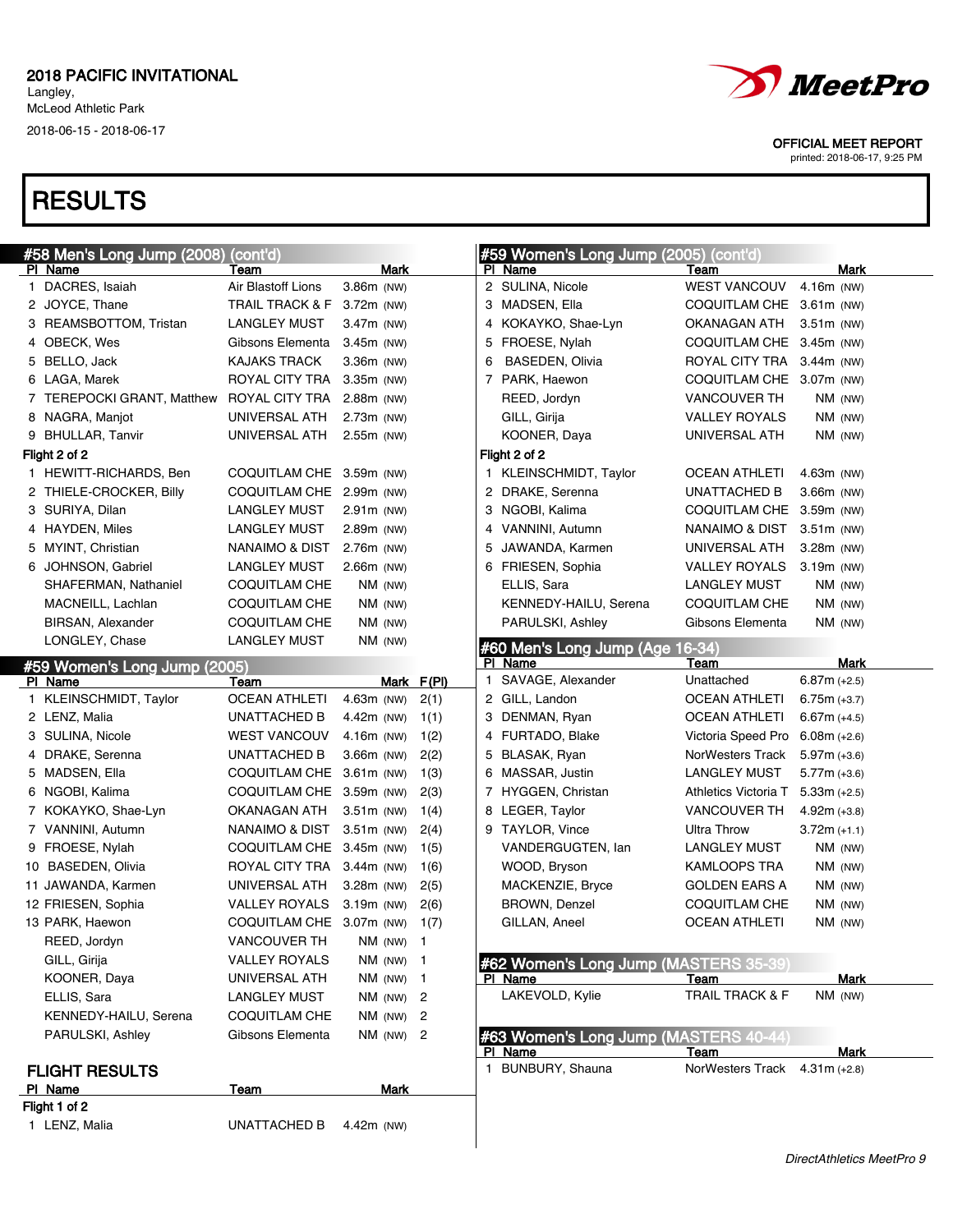Langley, McLeod Athletic Park

2018-06-15 - 2018-06-17



OFFICIAL MEET REPORT

printed: 2018-06-17, 9:25 PM

| #64 Women's Long Jump (MASTERS 45-49) |                               |                | #72 Women's Triple Jump (2005)          |                                        |                |
|---------------------------------------|-------------------------------|----------------|-----------------------------------------|----------------------------------------|----------------|
| PI Name                               | Team                          | Mark           | PI Name                                 | Team                                   | <b>Mark</b>    |
| 1 EVANS, Sharon                       | GREYHOUNDS M 3.93m (+4.5)     |                | 1 REED, Jordyn                          | VANCOUVER TH                           | 9.15m (NW)     |
| 2 ROBERTSON, Tamara                   | GREYHOUNDS M 3.83m (+3.2)     |                | 2 LEUNG, Victoria                       | <b>KAJAKS TRACK</b>                    | 8.77m (NW)     |
|                                       |                               |                | 3 WALLSTEN, Riley                       | <b>LANGLEY MUST</b>                    | 7.09m (NW)     |
| #65 Women's Long Jump (MASTERS 50-54) |                               |                | ELLIS, Sara                             | <b>LANGLEY MUST</b>                    | NM (NW)        |
| PI Name                               | Team                          | <b>Mark</b>    |                                         |                                        |                |
| 1 LESSING, Sunette                    | KAMLOOPS TRA                  | $4.33m (+2.3)$ | #73 Women's Triple Jump (MIDGET)        |                                        |                |
|                                       |                               |                | PI Name                                 | Team                                   | Mark           |
| #66 Women's Long Jump (MASTERS 55-59) |                               |                | 1 PAUGH, Madison                        | NANAIMO & DIST 10.29m (NW)             |                |
| PI Name                               | Team                          | Mark           | 2 FOSTER, Ella                          | ROYAL CITY TRA 9.72m (NW)              |                |
| 1 O'BRIEN HUGH, Cindy                 | <b>GREYHOUNDS M</b>           | $4.07m (+2.7)$ | 3 KENG, Katherine                       | VANCOUVER TH                           | 9.56m (NW)     |
| 2 ROGERS, Patti                       | NANAIMO & DIST $4.05m (+2.0)$ |                | 4 WIDESKI, Victoria                     | <b>KAJAKS TRACK</b>                    | 9.54m (NW)     |
|                                       |                               |                | 5 CHENG, Zoe                            | VANCOUVER OL                           | 8.76m (NW)     |
| #67 Women's Long Jump (MASTERS 60-64) |                               |                | 6 MENARD, Carys                         | NANAIMO & DIST 8.75m (NW)              |                |
| PI Name                               | Team                          | <b>Mark</b>    | 7 SHIELDS, Jendaya                      | TRAIL TRACK & F 8.63m (NW)             |                |
| 1 SZYBUNKA, Patty                     | <b>NorWesters Track</b>       | $3.88m (+2.7)$ | 8 BAPTIST, Belle                        | GOLDEN EARS A 8.23m (NW)               |                |
| 2 HENDRIE, Nola                       | NANAIMO & DIST                | $2.45m (+2.3)$ |                                         |                                        |                |
|                                       |                               |                | #74 Women's Triple Jump (MASTERS 70-74) |                                        |                |
| #68 Women's Long Jump (MASTERS 65-69  |                               |                | PI Name                                 | Team                                   | Mark           |
| PI Name                               | Team                          | Mark           | 1 ALLISON, Sheila                       | <b>GREYHOUNDS M</b>                    | $5.66m (+0.0)$ |
| 1 LEE, Deborah                        | GREYHOUNDS M 3.45m (+2.1)     |                | <b>BALDOCK, Lynette</b>                 | <b>GREYHOUNDS M</b>                    | $NM$ (NW)      |
|                                       |                               |                |                                         |                                        |                |
| #69 Women's Long Jump (MASTERS 70-74) |                               |                | #75 Women's Triple Jump (MASTERS 35-39  |                                        |                |
| PI Name                               | Team                          | Mark           | PI Name                                 | Team                                   | Mark           |
| 1 BALDOCK, Lynette                    | GREYHOUNDS M 1.85m (+2.9)     |                | LAKEVOLD, Kylie                         | <b>TRAIL TRACK &amp; F</b>             | NM (NW)        |
|                                       |                               |                |                                         |                                        |                |
| #70 Women's Long Jump (MASTERS 80-84) |                               |                | #76 Women's Triple Jump (MASTERS 45-49  |                                        |                |
| PI Name                               | Team                          | <b>Mark</b>    | PI Name                                 | Team                                   | Mark           |
| BORTIGNON, Christa                    | GREYHOUNDS M 3.04m (+2.4)     |                | 1 EVANS, Sharon                         | GREYHOUNDS M 8.72m (+1.6)              |                |
|                                       |                               |                |                                         |                                        |                |
| #71 Men's Long Jump (2009)            |                               |                | #77 Women's Triple Jump (MASTERS 60-64) |                                        |                |
| PI Name                               | Team                          | <b>Mark</b>    | PI Name                                 | Team                                   | Mark           |
| 1 MARWAHA, Maahi                      | <b>LANGLEY MUST</b>           | 3.62m (NW)     | 1 SZYBUNKA, Patty                       | NorWesters Track 8.28m (+0.0)          |                |
| 2 MACKINNON, Benjamin                 | <b>Burnaby Striders T</b>     | $3.53m$ (NW)   |                                         |                                        |                |
| 3 TATEH, Acheleke                     | UNIVERSAL ATH                 | 3.30m (NW)     | #78 Women's Triple Jump (MASTERS 65-69  |                                        |                |
| 4 HURTUBISE, Hayden                   | <b>LANGLEY MUST</b>           | 3.16m (NW)     | PI Name                                 | Team                                   | Mark           |
| 5 SADA, Oliver                        | LANGLEY MUST                  | 3.07m (NW)     | 1 LEE, Deborah                          | GREYHOUNDS M 7.68m (+0.0)              |                |
| 6 BIKADI, Carson                      | LANGLEY MUST                  | 2.83m (NW)     |                                         |                                        |                |
| 7 HEINRICHS, Benjamin                 | COQUITLAM CHE 2.81m (NW)      |                | #79 Women's Triple Jump (MASTERS 80-84) |                                        |                |
| 8 BOOTH, Jesse                        | VALLEY ROYALS                 | 2.72m (NW)     | PI Name                                 | Team                                   | Mark           |
| 9 BIELA, Alexander                    | <b>LANGLEY MUST</b>           | 2.62m (NW)     | 1 BORTIGNON, Christa                    | GREYHOUNDS M 6.81m (+0.0)              |                |
| 10 BATH, Ronic                        | <b>LANGLEY MUST</b>           | 2.59m (NW)     |                                         |                                        |                |
| 11 BORBOR FLANDEZ, Julian             | <b>LANGLEY MUST</b>           | 2.32m (NW)     | #80 Women's Triple Jump (Age 16-34)     |                                        |                |
| 12 ALLENBY, Aiden                     | ROYAL CITY TRA                | 2.30m (NW)     | PI Name                                 | Team                                   | Mark           |
|                                       |                               |                | 1 HUSER, Emily                          | VANCOUVER TH 11.31m (+0.7)             |                |
|                                       |                               |                | 2 LO, Alicia                            | KAJAKS TRACK 10.80m (+0.8)             |                |
|                                       |                               |                | 3 WONG, Jillian                         | VANCOUVER OL 10.19m (+0.0)             |                |
|                                       |                               |                | 4 IRWIN, Lara                           | Athletics Victoria $T = 9.91$ m (+0.4) |                |
|                                       |                               |                |                                         |                                        |                |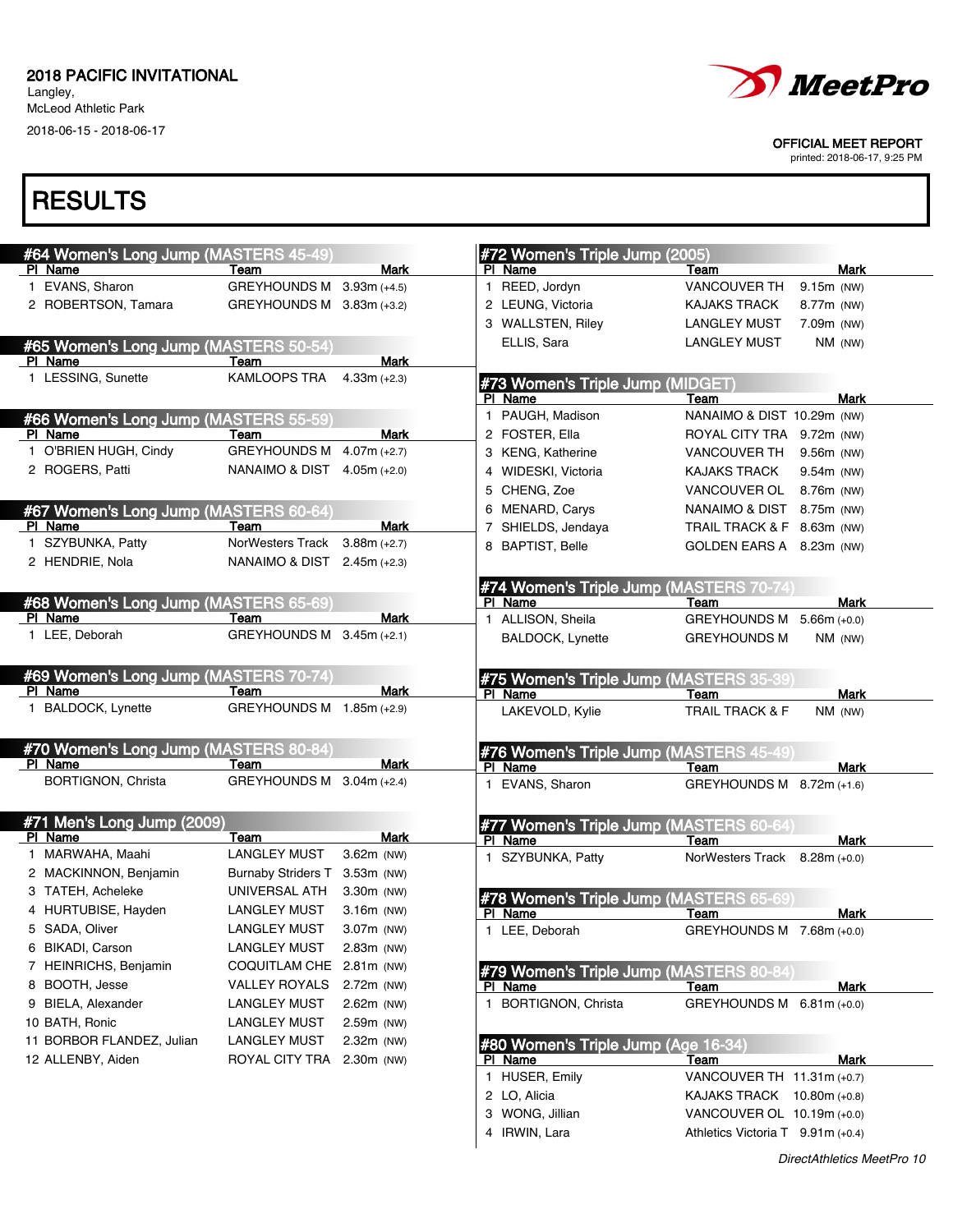Langley, McLeod Athletic Park 2018-06-15 - 2018-06-17



OFFICIAL MEET REPORT

printed: 2018-06-17, 9:25 PM

| #80 Women's Triple Jump (Age 16-34) (cont'd)     |                                                                 | #87 Women's Discus (2005)      |                                   |                       |
|--------------------------------------------------|-----------------------------------------------------------------|--------------------------------|-----------------------------------|-----------------------|
| PI Name                                          | <b>Mark</b><br>Team                                             | 750G                           |                                   |                       |
| 5 LAKEVOLD, Madison<br>DICKINSON, Makayla        | TRAIL TRACK & F 9.58m (+0.6)<br>Athletics Victoria T<br>NM (NW) | PI Name<br>1 VANNINI, Autumn   | Team<br><b>NANAIMO &amp; DIST</b> | <b>Mark</b><br>24.20m |
|                                                  |                                                                 | 2 GOUDRON, Lindsay             | <b>ROYAL CITY TRA</b>             | 18.50m                |
|                                                  |                                                                 | 3 PAUSCHE, Naomi               | <b>COQUITLAM CHE</b>              | 17.28m                |
| #81 Men's Triple Jump (2005)<br>PI Name          | Mark                                                            | 4 DRAKE, Serenna               | <b>UNATTACHED B</b>               | 16.77m                |
| 1 CHEUNG, Clarence                               | Team<br>VANCOUVER TH 11.14m (NW)                                | GILL, Girija                   | <b>VALLEY ROYALS</b>              | <b>NM</b>             |
| 2 CARR, Ben                                      | OCEAN ATHLETI 10.59m (NW)                                       | ELLIS, Sara                    | <b>LANGLEY MUST</b>               | <b>NM</b>             |
| 3 REYES, lan                                     | NorWesters Track 10.45m (NW)                                    |                                |                                   |                       |
| 4 HORVATH, Benedek                               | NANAIMO & DIST 10.19m (NW)                                      |                                |                                   |                       |
| 5 FLACK, Owen                                    | LANGLEY MUST 10.16m (NW)                                        | #88 Women's Discus (2006)      |                                   |                       |
| 6 BOLLINGER, Robert                              |                                                                 | 750G                           |                                   |                       |
| 7 DULEY, Logan                                   | NANAIMO & DIST 9.39m (NW)<br><b>KAJAKS TRACK</b>                | PI Name<br>1 DRAKE, Elise      | Team<br><b>OKANAGAN ATH</b>       | Mark<br>24.13m        |
|                                                  | 9.17m (NW)                                                      |                                |                                   |                       |
| 8 BAKER, Carter                                  | <b>OCEAN ATHLETI</b><br>8.85m (NW)                              | 2 CLIFFORD, Vienna             | <b>OCEAN ATHLETI</b>              | 18.43m                |
| MOONSAMY, Krescyn                                | NANAIMO & DIST<br>$NM$ (NW)                                     | 3 ROGOZINSKI, Victoria         | <b>COQUITLAM CHE</b>              | 18.12m                |
| CROOME, Zachary                                  | NANAIMO & DIST<br>NM (NW)                                       | 4 CURTIS, Lauren               | <b>GOLDEN EARS A</b>              | 17.67m                |
|                                                  |                                                                 | 5 SAGE, Mia                    | <b>OCEAN ATHLETI</b>              | 17.51m                |
| #82 Men's Triple Jump (MASTERS 60-64)            |                                                                 | 6 PUTZ, Katelyn                | <b>NANAIMO &amp; DIST</b>         | 16.57m                |
| PI Name                                          | Mark<br>Team                                                    | 7 MYINT, Katelyn               | NANAIMO & DIST                    | 16.33m                |
| 1 LIU, Edwin                                     | GREYHOUNDS M 9.09m (+1.2)                                       | 8 HERRELL, Amelia              | <b>COQUITLAM CHE</b>              | 16.05m                |
|                                                  |                                                                 | 9 DOBSON, Isla                 | <b>COQUITLAM CHE</b>              | 14.00m                |
| #83 Men's Triple Jump (MASTERS 70-74)            |                                                                 | 10 IRVING, Ciara               | <b>LANGLEY MUST</b>               | 12.72m                |
| PI Name                                          | <b>Mark</b><br>Team                                             | 11 THORNBURN, Sarah            | <b>LANGLEY MUST</b>               | 11.85m                |
| 1 TOOR, Harnek                                   | <b>Ultra Throw</b><br>$7.59m (+0.9)$                            | 12 SANTELLI, Dylan             | <b>COQUITLAM CHE</b>              | 11.59m                |
| <b>BREWER, Jess</b>                              | <b>NANAIMO &amp; DIST</b><br>$NM$ (NW)                          | 13 MACLEOD, Scarlet            | <b>COQUITLAM CHE</b>              | 10.51m                |
|                                                  |                                                                 | 14 WOELDERS, Sarah             | <b>LANGLEY MUST</b>               | 9.74m                 |
| #84 Men's Triple Jump (MASTERS 85-89)<br>PI Name | <b>Mark</b><br>Team                                             | KO, Ashley                     | ROYAL CITY TRA                    | <b>NM</b>             |
| 1 GIEGERICH, Joe                                 | NANAIMO & DIST<br>$5.43m (+0.8)$                                | #89 Men's Discus (2005)<br>1KG |                                   |                       |
| #85 Men's Triple Jump (MIDGET)                   |                                                                 | PI Name                        | Team                              | Mark                  |
| PI Name                                          | Mark<br>Team                                                    | EDER, Graeme<br>1.             | <b>COQUITLAM CHE</b>              | 31.56m                |
| 1 LOCKYER, Camron                                | LANGLEY MUST $10.90$ m (+0.8)                                   | 2 MARRERO, Deven               | South Surrey Athl                 | 27.78m                |
| 2 DIAOU, Issa                                    | KAMLOOPS TRA 10.45m (+0.0)                                      | 3 MOONSAMY, Krescyn            | NANAIMO & DIST                    | 19.46m                |
| 3 GATENSBY, Sean                                 | Athletics Victoria T 10.37m (+0.0)                              | 4 MUTKA, Jack                  | <b>COQUITLAM CHE</b>              | 17.27m                |
| 4 NASH, Luke                                     | NorWesters Track 9.67m (+0.0)                                   | 5 BEAUDOIN, Shane              | <b>ROYAL CITY TRA</b>             | 16.56m                |
|                                                  |                                                                 | 6 CROOME, Zachary              | <b>NANAIMO &amp; DIST</b>         | 16.08m                |
| #86 Men's Triple Jump (Age 16-34)                |                                                                 | BADESHA, Didar                 | COQUITLAM CHE                     | ΝM                    |
| PI Name                                          | <b>Mark</b><br>Team                                             | PARCHER, Gill                  | NANAIMO & DIST                    | ΝM                    |
| 1 MACKENZIE, Bryce                               | GOLDEN EARS A 13.84m (+0.6)                                     | ZABIHI, Kian                   | <b>KAMLOOPS TRA</b>               | <b>FOUL</b>           |
| 2 HAN, Brendan                                   | NorWesters Track 12.68m (+0.0)                                  |                                |                                   |                       |
| 3 BELCHER, Jeremy                                | ROYAL CITY TRA 11.67m (+1.3)                                    | #90 Men's Discus (2006)        |                                   |                       |
| 4 HYGGEN, Christan                               | Athletics Victoria T 11.20m $(+0.3)$                            | 1KG                            |                                   |                       |
| <b>BROWN, Denzel</b>                             | <b>COQUITLAM CHE</b><br>$NM$ (NW)                               | PI Name                        | Team                              | Mark                  |
|                                                  |                                                                 | 1 MARSHALL, Harris             | NorWesters Track                  | 19.75m                |
|                                                  |                                                                 | 2 MENARD, Evan                 | NANAIMO & DIST                    | 17.25m                |
|                                                  |                                                                 | 3 HEINRICHS, James             | <b>COQUITLAM CHE</b>              | 11.13m                |
|                                                  |                                                                 |                                |                                   |                       |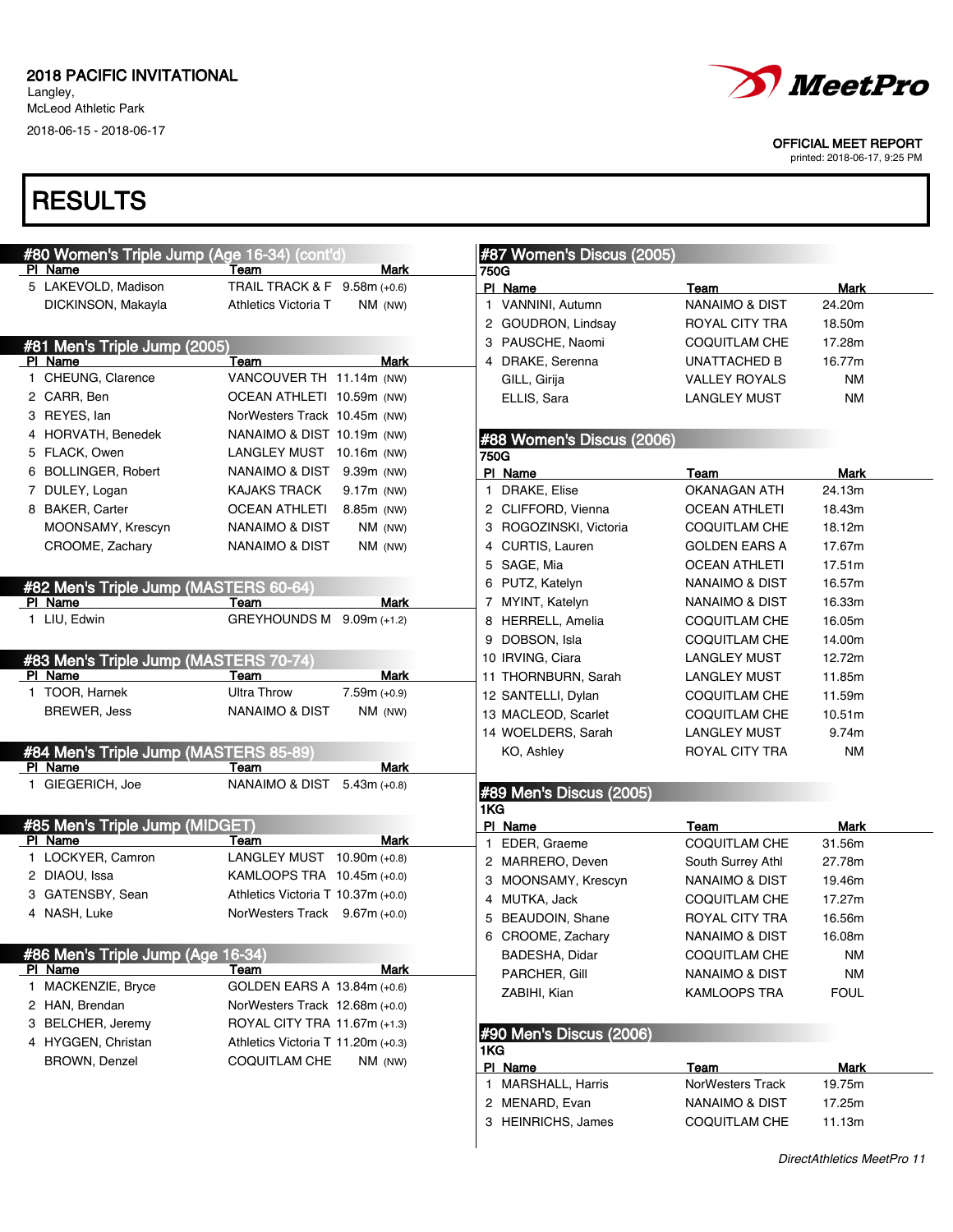Langley, McLeod Athletic Park 2018-06-15 - 2018-06-17 *MeetPro* 

OFFICIAL MEET REPORT

printed: 2018-06-17, 9:25 PM

| #91 Men's Discus (Class 34)      |                                 |                       | #97 Women's Discus (MIDGET)    |                             |                       |
|----------------------------------|---------------------------------|-----------------------|--------------------------------|-----------------------------|-----------------------|
| 1KG                              |                                 |                       | 1KG                            |                             |                       |
| PI Name<br>1 SOLLA, Eddy         | Team<br><b>WC Race Series S</b> | <b>Mark</b><br>22.04m | PI Name<br>1 YAU, Noelle       | Team<br><b>VANCOUVER TH</b> | <b>Mark</b><br>31.92m |
|                                  |                                 |                       | 2 BHANDAL, Jasmin              | <b>KAJAKS TRACK</b>         | 31.65m                |
|                                  |                                 |                       | 3 WIDESKI, Victoria            | <b>KAJAKS TRACK</b>         | 31.11m                |
| #92 Men's Discus (Class 55)      |                                 |                       | 4 CREGO, Rylee                 | <b>KAJAKS TRACK</b>         | 27.50m                |
| 1KG<br>PI Name                   | Team                            | Mark                  | 5 HETTINGA, Abby               |                             | 26.37m                |
| 1 YUEN, Daryl                    | <b>WC Race Series S</b>         | 17.81m                |                                | <b>VERNON AMATE</b>         |                       |
|                                  |                                 |                       | 6 VANDERKEMP, Brooklyn         | POWELL RIVER                | 22.38m                |
|                                  |                                 |                       | 7 SHIELDS, Jendaya             | TRAIL TRACK & F             | 20.43m                |
| #93 Men's Discus (MIDGET)<br>1KG |                                 |                       | FULLER, Kailea                 | VALLEY ROYALS               | NM                    |
| PI Name                          | Team                            | <b>Mark</b>           | #98 Women's Discus (Age 16-34) |                             |                       |
| 1 NIJJAR, Charanjit              | UNIVERSAL ATH                   | 46.93m                | 1KG                            |                             |                       |
| 2 LONGLEY, Ethan                 | South Surrey Athl               | 32.93m                | PI Name                        | Team                        | Mark                  |
| 3 GARCNA, Rohtab                 | <b>KAJAKS TRACK</b>             | 30.32m                | 1 GABRI, Dolly                 | South Surrey Athl           | 41.95m                |
| 4 HEROLD, Lucas                  | <b>KAJAKS TRACK</b>             | 30.04m                | 2 BHANDAL, Gurleen             | <b>KAJAKS TRACK</b>         | 40.35m                |
| 5 GATENSBY, Sean                 | Athletics Victoria T            | 27.69m                | 3 CORRALES NELSON, Shiloh      | <b>Burnaby Striders T</b>   | 34.33m                |
| 6 DUBOUCHET, Raphael             | NorWesters Track                | 25.90m                | 4 DADSON, Michelle             | South Surrey Athl           | 33.29m                |
| 7 MARTINI, Ryder                 | <b>LANGLEY MUST</b>             | 25.03m                | 5 BANGAR, Simran               | UNIVERSAL ATH               | 27.72m                |
| 8 TRUSTHAM, Jackson              | <b>VALLEY ROYALS</b>            | 21.71m                | 6 HANNAH, Mairi                | <b>ATHLETICS YUK</b>        | 18.91m                |
|                                  |                                 |                       | SURIYA, Shaunika               | <b>LANGLEY MUST</b>         | NM                    |
| #94 Men's Discus (YOUTH)         |                                 |                       |                                |                             |                       |
| 1.5KG                            |                                 |                       | #99 Women's Discus (2007)      |                             |                       |
| PI Name                          | Team                            | Mark                  | 750G                           |                             |                       |
| 1 CHONG, Jarrett                 | South Surrey Athl               | 42.35m                | PI Name                        | Team                        | Mark                  |
| 2 SOBTI, Druv                    | South Surrey Athl               | 39.33m                | 1 TATEH, Mbunya                | UNIVERSAL ATH               | 20.26m                |
| 3 TAYLOR, Jacob                  | KAMLOOPS TRA                    | 39.11m                | 2 MANDER, Gurleen              | UNIVERSAL ATH               | 20.16m                |
| 4 HOLLOWAY, Ryan                 | ROYAL CITY TRA                  | 31.50m                | 3 MCKAY, Kailey                | <b>OCEAN ATHLETI</b>        | 16.57m                |
| 5 MCKAY, Fraser                  | <b>OCEAN ATHLETI</b>            | 22.30m                | 4 MCKAY, Meagan                | <b>OCEAN ATHLETI</b>        | 16.24m                |
|                                  |                                 |                       | 5 SELF, Makenna                | <b>COQUITLAM CHE</b>        | 14.79m                |
| #95 Men's Discus (2007)          |                                 |                       | 6 SCHERK, Veronica             | NorWesters Track            | 13.80m                |
| <b>750KG</b>                     |                                 |                       | 7 SELF, Delaney                | <b>COQUITLAM CHE</b>        | 12.40m                |
| PI Name                          | Team                            | Mark                  | 8 BOT, Daniella                | <b>LANGLEY MUST</b>         | 12.01m                |
| 1 CREGO, Nolan                   | <b>KAJAKS TRACK</b>             | 24.75m                | 9 VAUDAN, Gabrielle            | <b>LANGLEY MUST</b>         | 8.34m                 |
| 2 MAN, Lawrence                  | <b>KAJAKS TRACK</b>             | 24.38m                | 10 MCLAUGHLIN, Camdyn          | <b>COQUITLAM CHE</b>        | 5.64m                 |
| 3 YETERIAN, Roman                | <b>VANCOUVER TH</b>             | 18.71m                | <b>MUTKA, Alexis</b>           | <b>COQUITLAM CHE</b>        | NM                    |
| 4 ANSELL, Aidan                  | <b>VALLEY ROYALS</b>            | 18.52m                | NGOBI, Safia                   | COQUITLAM CHE               | <b>NM</b>             |
| 5 FROESE, Brayden                | COQUITLAM CHE                   | 14.74m                | OSEI-APPIAH, Sloane            | <b>LANGLEY MUST</b>         | NM                    |
| 6 WIGHT, Luke                    | <b>VALLEY ROYALS</b>            | 14.58m                |                                |                             |                       |
| 7 SEVERIN, Jack                  | NorWesters Track                | 14.26m                | #100 Women's Discus (2008)     |                             |                       |
| DEOL, Karanvir                   | <b>VALLEY ROYALS</b>            | <b>NM</b>             | 750G                           |                             |                       |
| GEORGILAS, lossif (joe)          | <b>Burnaby Striders T</b>       | <b>NM</b>             | PI Name                        | Team                        | <b>Mark</b>           |
|                                  |                                 |                       | 1 MACLEOD, Tessa               | <b>COQUITLAM CHE</b>        | 9.16m                 |
| #96 Men's Discus (2008)          |                                 |                       | 2 ROLFSON, Marie               | <b>LANGLEY MUST</b>         | 6.90m                 |
| <b>750KG</b>                     |                                 |                       |                                |                             |                       |
| PI Name                          | Team                            | <b>Mark</b>           |                                |                             |                       |
| 1 LONGLEY, Chase                 | <b>LANGLEY MUST</b>             | 13.00m                |                                |                             |                       |
| 2 MYINT, Christian               | <b>NANAIMO &amp; DIST</b>       | 7.04m                 |                                |                             |                       |
|                                  |                                 |                       |                                |                             |                       |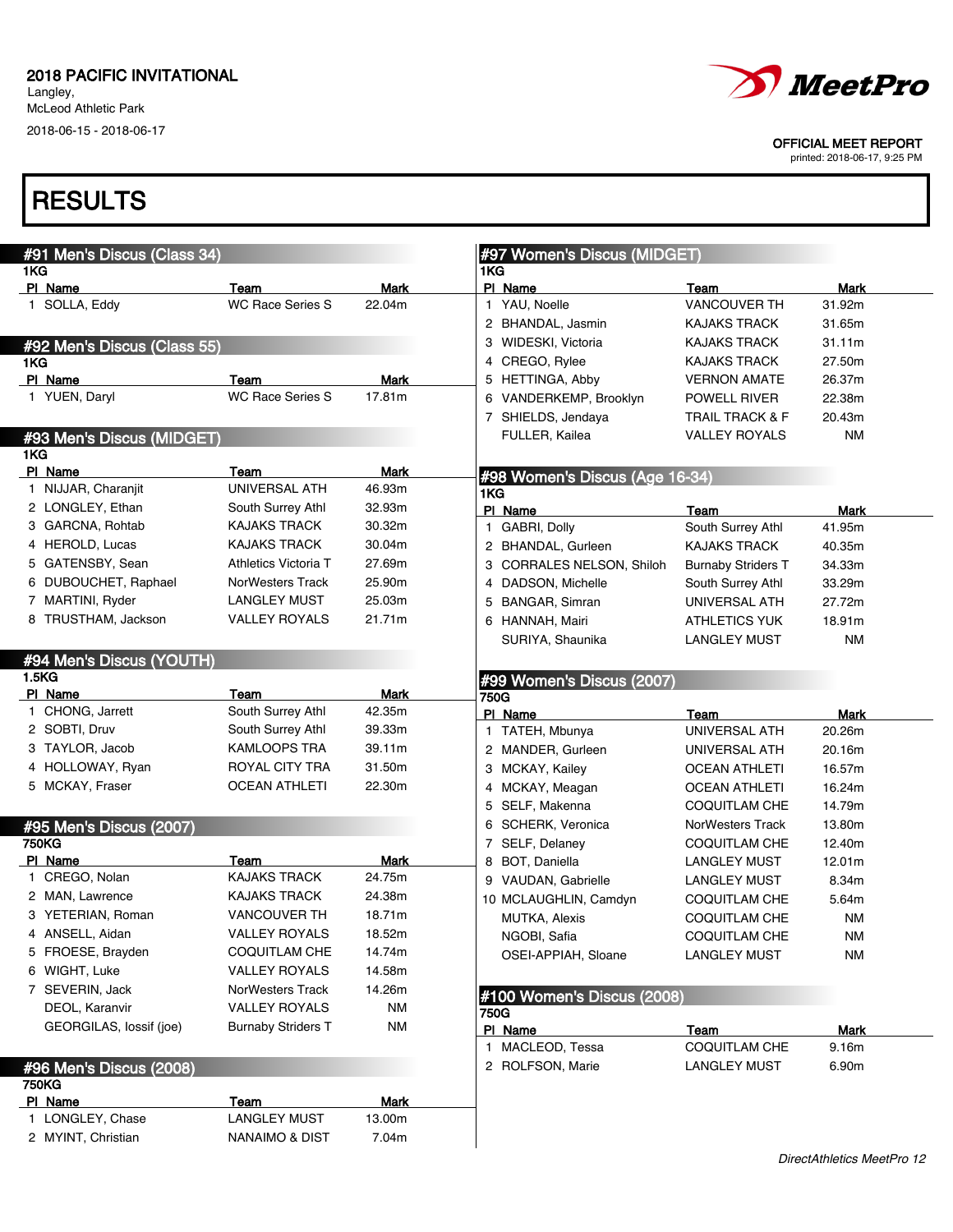Langley, McLeod Athletic Park 2018-06-15 - 2018-06-17

# MeetPro

OFFICIAL MEET REPORT

printed: 2018-06-17, 9:25 PM

| #101 Women's Discus (MASTERS 35-39)         |                             |             | #113 Men's Discus (MASTERS 65-69) |                                   |                       |
|---------------------------------------------|-----------------------------|-------------|-----------------------------------|-----------------------------------|-----------------------|
| 1KG<br>PI Name                              | Team                        | <b>Mark</b> | 1KG<br>PI Name                    | Team                              | <b>Mark</b>           |
| 1 MILLER, Hilary                            | ROYAL CITY TRA              | 25.52m      | 1 ESSEX, Alan                     | <b>GREYHOUNDS M</b>               | 34.69m                |
|                                             |                             |             | 2 BAINS, Mohan                    | <b>Ultra Throw</b>                | 29.21m                |
|                                             |                             |             | 3 HENDRIE, Tim                    | NANAIMO & DIST                    | 13.32m                |
| #102 Women's Discus (MASTERS 40-44)<br>1KG  |                             |             |                                   |                                   |                       |
| PI Name                                     | Team                        | <b>Mark</b> | #114 Men's Discus (MASTERS 70-74) |                                   |                       |
| 1 CARLOS, Nicole                            | <b>OKANAGAN ATH</b>         | 28.81m      | 1KG                               |                                   |                       |
|                                             |                             |             | PI Name<br>1 FOSTER, Bruce        | Team<br><b>UNATTACHED AL</b>      | <b>Mark</b><br>34.44m |
| #105 Women's Discus (MASTERS 50-54)<br>1KG. |                             |             | 2 TOOR, Harnek                    | Ultra Throw                       | 31.41m                |
| PI Name                                     | Team                        | <b>Mark</b> | 3 ULIS, David                     | <b>Ultra Throw</b>                | 30.81m                |
| 1 LANDELS, Lesley                           | <b>VERNON AMATE</b>         | 21.48m      | 4 TOWNSEND, Ken                   | <b>UNATTACHED B</b>               | 29.20m                |
|                                             |                             |             | 5 GEE, Arthur                     | <b>GREYHOUNDS M</b>               | 19.97m                |
| #107 Women's Discus (MASTERS 55-59)         |                             |             |                                   |                                   |                       |
| 1KG<br>PI Name                              |                             | <b>Mark</b> | #115 Men's Discus (MASTERS 40-44) |                                   |                       |
| POMIETLARZ, Monica                          | Team<br><b>OKANAGAN ATH</b> | 25.97m      | 2KG                               |                                   |                       |
|                                             |                             |             | PI Name<br>1 VANNINI, Phillip     | Team<br><b>NANAIMO &amp; DIST</b> | Mark<br>36.50m        |
| #109 Women's Discus (MASTERS 60-64)         |                             |             |                                   |                                   |                       |
| 1KG                                         |                             |             | #116 Men's Discus (MASTERS 45-49) |                                   |                       |
| PI Name                                     | Team                        | <b>Mark</b> | 2KG                               |                                   |                       |
| 1 JONES, Terri                              | <b>COMOX VALLEY</b>         | 18.47m      | PI Name                           | Team                              | <b>Mark</b>           |
| 2 HENDRIE, Nola                             | <b>NANAIMO &amp; DIST</b>   | 14.34m      | 1 WIEBE, Shane                    | <b>KAMLOOPS TRA</b>               | 32.29m                |
| 3 MORIYAMA, Naomi                           | <b>GREYHOUNDS M</b>         | 13.71m      |                                   |                                   |                       |
| 4 ESSEX, Joyce                              | <b>GREYHOUNDS M</b>         | 13.20m      | #117 Men's Discus (MASTERS 50-54) |                                   |                       |
|                                             |                             |             | <b>1.5KG</b><br>PI Name           | Team                              | <b>Mark</b>           |
| #110 Women's Discus (MASTERS 65-69)<br>1KG  |                             |             | 1 LARSEN, Hedley                  | <b>VERNON AMATE</b>               | 36.89m                |
| PI Name                                     | Team                        | <b>Mark</b> | 2 CZEKAJLO, Rafal                 | UNATTACHED B                      | 34.41m                |
| HARE, Rose                                  | <b>Ultra Throw</b>          | 24.12m      | 3 TAYLOR, Vince                   | <b>Ultra Throw</b>                | 31.95m                |
|                                             |                             |             | 4 BHANDAL, Ranjit                 | <b>KAJAKS TRACK</b>               | 31.88m                |
|                                             |                             |             | 5 FRENKEL, Brad                   | <b>UNATTACHED B</b>               | 30.97m                |
| #111 Women's Discus (MASTERS 70-74)<br>1KG  |                             |             |                                   |                                   |                       |
| PI Name                                     | Team                        | Mark        | #118 Men's Discus (MASTERS 55-59) |                                   |                       |
| 1 MORO, Gabriella                           | <b>Ultra Throw</b>          | 21.78m      | 1.5 <sub>K</sub> G                |                                   |                       |
| 2 CLOSKEY, Cheryl                           | <b>UNATTACHED B</b>         | 21.24m      | PI Name                           | <u>Team</u>                       | <b>Mark</b>           |
|                                             |                             |             | 1 ARTHUR, Andrew                  | Ultra Throw                       | 34.40m                |
| #112 Men's Discus (MASTERS 60-64)           |                             |             | 2 DURGO, Zoltan                   | <b>KAJAKS TRACK</b>               | 31.94m                |
| 1KG                                         |                             |             | 3 HILL, Joe                       | <b>GREYHOUNDS M</b>               | 28.72m                |
| PI Name                                     | Team                        | <b>Mark</b> | 4 LANDELS, Wes                    | <b>VERNON AMATE</b>               | 24.76m                |
| 1 DEADY, Michael                            | UNATTACHED B                | 42.73m      | 5 MCKAY, Cameron                  | UNATTACHED B                      | 21.53m                |
| 2 KOSIERB, Marcel                           | UNATTACHED B                | 41.59m      | STEELE, Sean                      | Athletics Victoria T              | <b>NM</b>             |
|                                             | UNATTACHED B                | 34.86m      |                                   |                                   |                       |
| 3 HOUSER, Michael                           |                             |             |                                   |                                   |                       |
| 4 SMITH, Robert                             | OKANAGAN ATH                | 26.03m      |                                   |                                   |                       |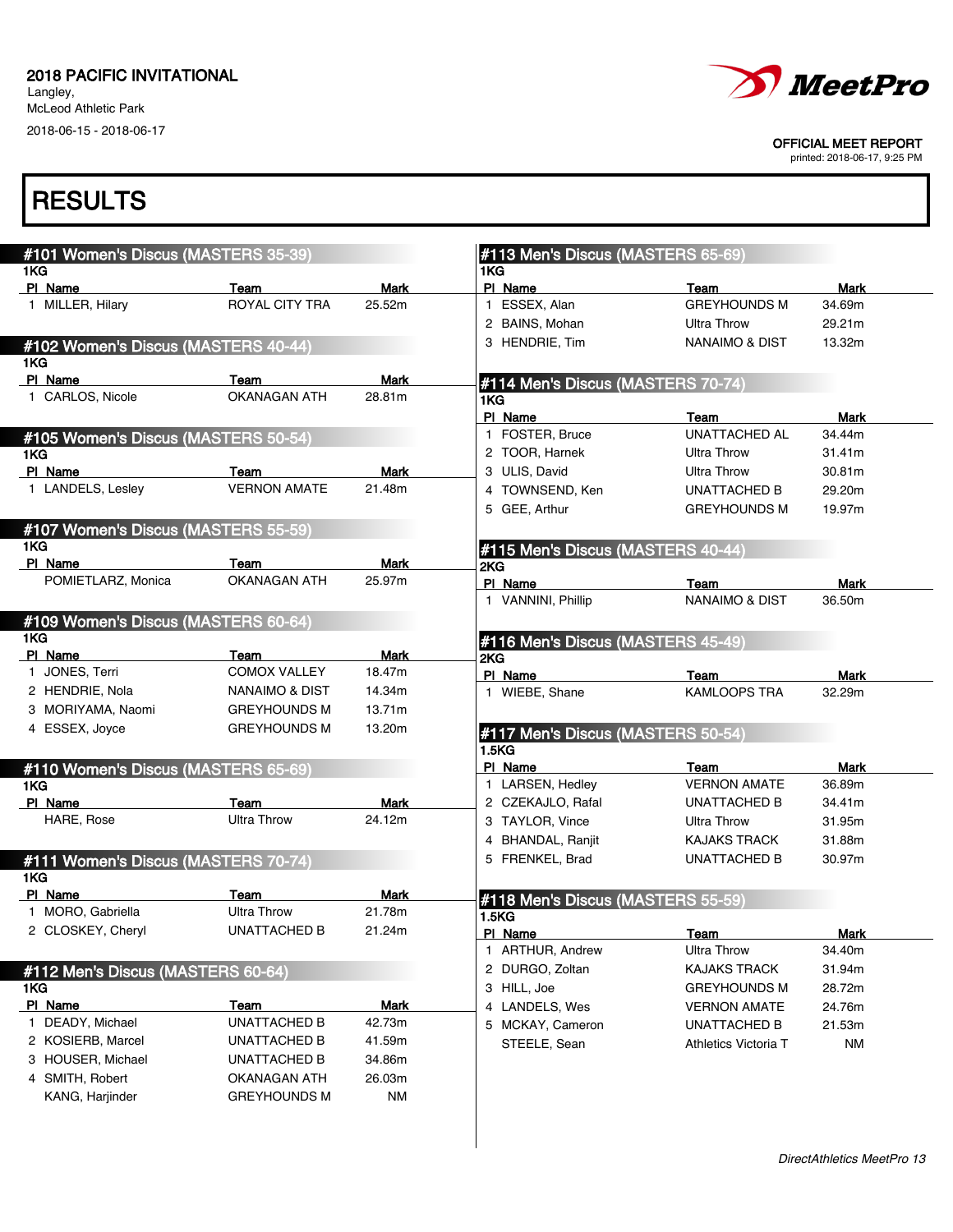Langley, McLeod Athletic Park 2018-06-15 - 2018-06-17

# *MeetPro*

OFFICIAL MEET REPORT

printed: 2018-06-17, 9:25 PM

|     | #119 Men's Discus (MASTERS 75-79) |                           |             |     | #126 Women's Shot Put (MIDGET) |                            |             |
|-----|-----------------------------------|---------------------------|-------------|-----|--------------------------------|----------------------------|-------------|
| 1KG |                                   |                           |             | 3KG |                                |                            |             |
|     | PI Name                           | Team                      | Mark        |     | PI Name                        | Team                       | Mark        |
|     | 1 DYER, Jim                       | <b>GREYHOUNDS M</b>       | 25.25m      |     | 1 BHANDAL, Jasmin              | <b>KAJAKS TRACK</b>        | 11.24m      |
|     | SHOOK, Vern                       | <b>GREYHOUNDS M</b>       | <b>NM</b>   |     | 2 YAU, Noelle                  | <b>VANCOUVER TH</b>        | 10.70m      |
|     |                                   |                           |             |     | 3 WIDESKI, Victoria            | <b>KAJAKS TRACK</b>        | 10.33m      |
|     | #120 Men's Discus (MASTERS 80-84) |                           |             |     | 4 HETTINGA, Abby               | <b>VERNON AMATE</b>        | 9.67m       |
| 1KG |                                   |                           |             |     | 5 CREGO, Rylee                 | <b>KAJAKS TRACK</b>        | 8.75m       |
|     | PI Name                           | Team                      | Mark        |     | 6 SHIELDS, Jendaya             | <b>TRAIL TRACK &amp; F</b> | 8.34m       |
|     | 1 DHILLON, Bakhshish              | <b>GREYHOUNDS M</b>       | 24.02m      |     | 7 MILLARD, Emily               | NorWesters Track           | 6.30m       |
|     | REILLY, George                    | <b>UNATTACHED B</b>       | <b>NM</b>   |     | FULLER, Kailea                 | <b>VALLEY ROYALS</b>       | <b>NM</b>   |
|     |                                   |                           |             |     | SADA, Daniela                  | <b>LANGLEY MUST</b>        | <b>NM</b>   |
|     | #121 Men's Discus (MASTERS 85-89) |                           |             |     |                                |                            |             |
| 1KG |                                   |                           |             |     | #127 Women's Shot Put (2007)   |                            |             |
|     | PI Name                           | Team                      | <b>Mark</b> | 2KG |                                |                            |             |
|     | 1 GIEGERICH, Joe                  | <b>NANAIMO &amp; DIST</b> | 11.63m      |     | PI Name                        | Team                       | <b>Mark</b> |
|     |                                   |                           |             |     | 1 KEMPF, Tayla                 | <b>OCEAN ATHLETI</b>       | 8.42m       |
|     | #122 Men's Shot Put (Class 34)    |                           |             |     | 2 MANDER, Gurleen              | UNIVERSAL ATH              | 7.36m       |
| 4KG |                                   |                           |             |     | 3 TOOR, Priya                  | Air Blastoff Lions         | 6.92m       |
|     | PI Name                           | Team                      | <b>Mark</b> |     | 4 DAVERN, Johanna              | <b>NANAIMO &amp; DIST</b>  | 6.78m       |
|     | SOLLA, Eddy                       | <b>WC Race Series S</b>   | 7.42m       |     | 5 BOSMA, Charlotte             | <b>KAJAKS TRACK</b>        | 6.64m       |
|     |                                   |                           |             |     | 6 OSEI-APPIAH, Sloane          | <b>LANGLEY MUST</b>        | 6.58m       |
|     | #123 Men's Shot Put (Class 55)    |                           |             |     | 7 SCHERK, Veronica             | <b>NorWesters Track</b>    | 6.56m       |
| 4KG |                                   |                           |             |     | 8 MCLAUGHLIN, Jaedyn           | <b>COQUITLAM CHE</b>       | 6.26m       |
|     | PI Name                           | Team                      | <b>Mark</b> |     | 9 MCKAY, Meagan                | <b>OCEAN ATHLETI</b>       | 6.21m       |
|     | 1 YUEN, Daryl                     | <b>WC Race Series S</b>   | 5.58m       |     | 10 MCKAY, Kailey               | <b>OCEAN ATHLETI</b>       | 5.87m       |
|     |                                   |                           |             |     | 11 BOT, Daniella               | <b>LANGLEY MUST</b>        | 5.25m       |
|     | #124 Men's Shot Put (MIDGET)      |                           |             |     | 12 JONES, Haley                | OCEAN ATHLETI              | 5.15m       |
| 4KG |                                   |                           |             |     | 13 VAUDAN, Gabrielle           | <b>LANGLEY MUST</b>        | 4.45m       |
|     | PI Name                           | Team                      | Mark        |     | 14 BLONDEAU, Sierra            | <b>COQUITLAM CHE</b>       | 4.41m       |
|     | 1 NIJJAR, Charanjit               | UNIVERSAL ATH             | 14.30m      |     | 15 NGOBI, Safia                | <b>COQUITLAM CHE</b>       | 4.40m       |
|     | 2 HEROLD, Lucas                   | <b>KAJAKS TRACK</b>       | 12.78m      |     | 16 MCLAUGHLIN, Camdyn          | <b>COQUITLAM CHE</b>       | 3.37m       |
|     | 3 HUSSEIN, Kai                    | <b>GOLDEN EARS A</b>      | 12.32m      |     |                                |                            |             |
|     | 4 LONGLEY, Ethan                  | South Surrey Athl         | 10.21m      |     | #128 Women's Shot Put (2006)   |                            |             |
|     | 5 MARTINI, Ryder                  | <b>LANGLEY MUST</b>       | 9.51m       | 3KG |                                |                            |             |
|     | GATENSBY, Sean                    | Athletics Victoria T      | <b>NM</b>   |     | PI Name                        | Team                       | Mark        |
|     |                                   |                           |             |     | 1 DRAKE, Elise                 | <b>OKANAGAN ATH</b>        | 8.61m       |
|     | #125 Men's Shot Put (2008)        |                           |             |     | 2 VAN DER HOVEN, Nicolette     | <b>GOLDEN EARS A</b>       | 8.42m       |
| 2KG |                                   |                           |             |     | 3 SAGE, Mia                    | <b>OCEAN ATHLETI</b>       | 8.12m       |
|     | PI Name                           | Team                      | <b>Mark</b> |     | 4 CURTIS, Lauren               | <b>GOLDEN EARS A</b>       | 7.18m       |
|     | 1 BIRSAN, Alexander               | <b>COQUITLAM CHE</b>      | 8.48m       | 5   | <b>BRUNORO, Maiya</b>          | LANGLEY MUST               | 6.94m       |
|     | 2 REAMSBOTTOM, Tristan            | <b>LANGLEY MUST</b>       | 7.33m       | 6   | PUTZ, Katelyn                  | NANAIMO & DIST             | 6.86m       |
|     | 3 SMITH, Griffen                  | <b>OCEAN ATHLETI</b>      | 6.83m       |     | 7 IRVING, Ciara                | LANGLEY MUST               | 6.36m       |
|     | 4 LONGLEY, Chase                  | <b>LANGLEY MUST</b>       | 6.37m       | 8   | DOBSON, Isla                   | <b>COQUITLAM CHE</b>       | 6.02m       |
|     | 5 SURIYA, Dilan                   | <b>LANGLEY MUST</b>       | 6.26m       | 9   | SANTELLI, Dylan                | COQUITLAM CHE              | 4.55m       |
|     | 6 JOYCE, Thane                    | TRAIL TRACK & F           | 5.88m       |     | 10 MACLEOD, Scarlet            |                            |             |
|     | 7 HALL, Logan                     | <b>LANGLEY MUST</b>       | 5.37m       |     |                                | COQUITLAM CHE              | 4.39m       |
|     | 8 VILLALON, Marko                 | <b>KAJAKS TRACK</b>       | 5.22m       |     | 11 THORNBURN, Sarah            | <b>LANGLEY MUST</b>        | 4.25m       |
|     |                                   |                           |             |     | 12 MARKEY, Clara               | CHILLIWACK TR              | 4.24m       |
|     |                                   |                           |             |     |                                |                            |             |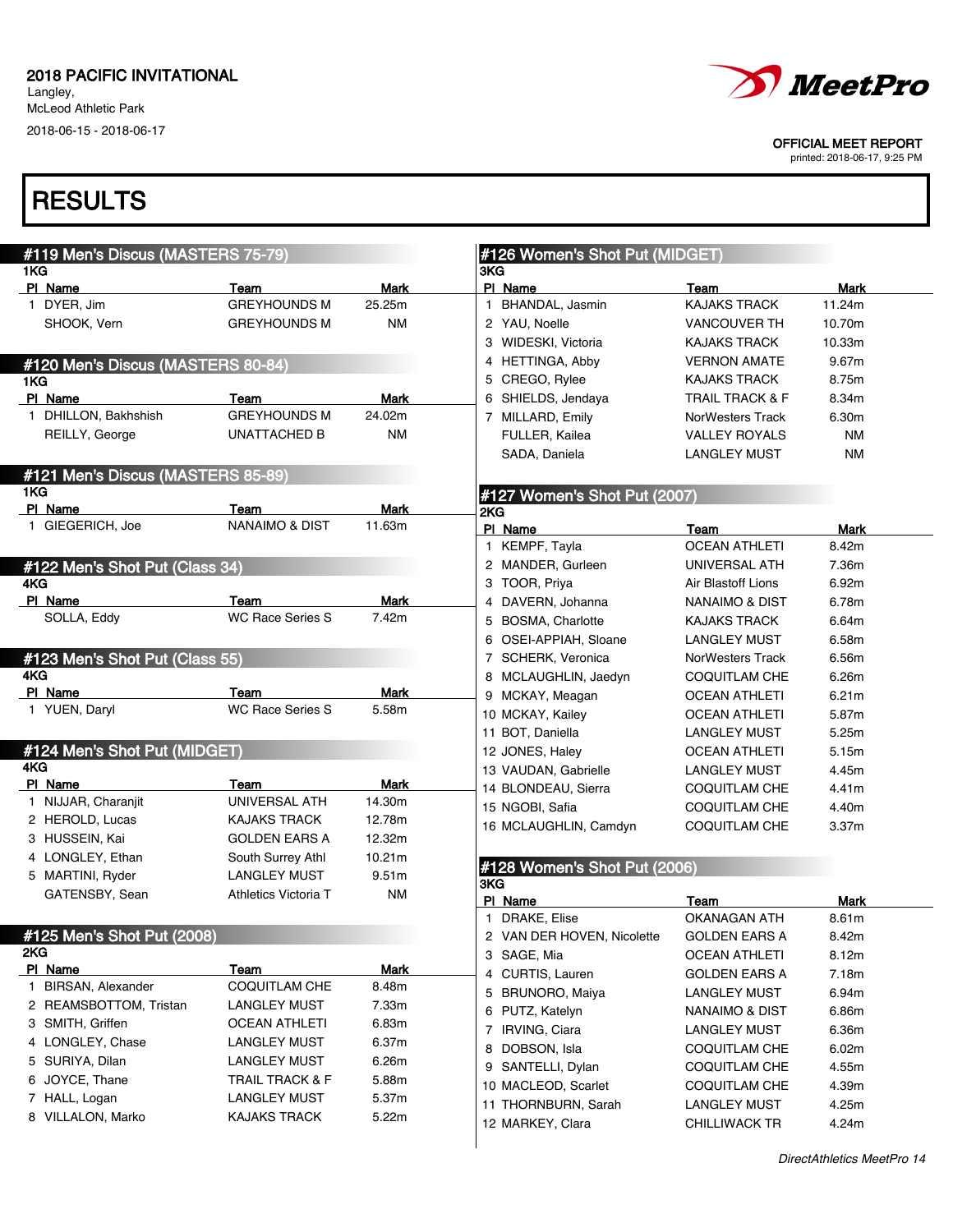Langley, McLeod Athletic Park

2018-06-15 - 2018-06-17

# **RESULTS**

| #128 Women's Shot Put (2006) (cont'd) |                              |                   | #132 Men's Shot Put (2009)            |                                   |                |
|---------------------------------------|------------------------------|-------------------|---------------------------------------|-----------------------------------|----------------|
| PI Name<br><b>HERRELL, Amelia</b>     | Team<br><b>COQUITLAM CHE</b> | Mark<br><b>NM</b> | 2KG                                   |                                   |                |
|                                       |                              |                   | PI Name<br>1 MACKINNON, Benjamin      | Team<br><b>Burnaby Striders T</b> | Mark<br>6.12m  |
|                                       |                              |                   | 2 SADA, Oliver                        | <b>LANGLEY MUST</b>               | 5.44m          |
| #129 Men's Shot Put (2006)<br>3KG     |                              |                   | 3 BOOTH, Jesse                        | <b>VALLEY ROYALS</b>              | 4.00m          |
| PI Name                               | Team                         | Mark              | 4 DEAN, Kaiden                        | COQUITLAM CHE                     | 3.98m          |
| 1 BAJARUNAS, Marty                    | COQUITLAM CHE                | 8.68m             | 5 HEINRICHS, Benjamin                 | COQUITLAM CHE                     | 3.87m          |
| 2 ADAMS, Joey                         | LANGLEY MUST                 | 7.33m             | 6 ALLENBY, Aiden                      | ROYAL CITY TRA                    | 3.78m          |
| 3 MARSHALL, Harris                    | NorWesters Track             | 6.52m             | 7 BIKADI, Carson                      | <b>LANGLEY MUST</b>               | 3.64m          |
| 4 GERBRANDT, Isaac                    | <b>LANGLEY MUST</b>          | 5.94m             | MARWAHA, Maahi                        | <b>LANGLEY MUST</b>               | <b>NM</b>      |
| 5 MARTINEZ, Juan                      | <b>LANGLEY MUST</b>          | 5.42m             |                                       |                                   |                |
| 6 MANNING, Riley                      | COQUITLAM CHE                | 4.68m             |                                       |                                   |                |
| 7 WASSENAAR, Arie                     | <b>VALLEY ROYALS</b>         | 4.64m             | #133 Men's Shot Put (YOUTH)           |                                   |                |
| 8 HEINRICHS, James                    | COQUITLAM CHE                | 4.00m             | 5KG<br>PI Name                        |                                   |                |
|                                       |                              |                   | 1 CHONG, Jarrett                      | Team<br>South Surrey Athl         | Mark<br>16.48m |
|                                       |                              |                   | 2 SOBTI, Druv                         | South Surrey Athl                 | 16.20m         |
| #130 Men's Shot Put (2007)<br>2KG     |                              |                   |                                       |                                   |                |
| PI Name                               | Team                         | Mark              | #134 Women's Shot Put (YOUTH)         |                                   |                |
| 1 CREGO, Nolan                        | <b>KAJAKS TRACK</b>          | 9.91m             | 3KG                                   |                                   |                |
| 2 YETERIAN, Roman                     | <b>VANCOUVER TH</b>          | 8.98m             | PI Name                               | Team                              | Mark           |
| 3 MAN, Lawrence                       | <b>KAJAKS TRACK</b>          | 8.59m             | 1 GABRI, Dolly                        | South Surrey Athl                 | 14.31m         |
| 3 ANSELL, Aidan                       | <b>VALLEY ROYALS</b>         | 8.59m             | 2 CORRALES NELSON, Shiloh             | <b>Burnaby Striders T</b>         | 13.52m         |
| 5 IRVING, Declan                      | <b>LANGLEY MUST</b>          | 7.16m             | 3 PATRY-SMITH, Jv                     | <b>ROYAL CITY TRA</b>             | 13.29m         |
| 7 CARMAN, Dawson                      | <b>VALLEY ROYALS</b>         | 6.92m             | 4 DADSON, Michelle                    | South Surrey Athl                 | 13.25m         |
| 8 SADA, Bernardo                      | <b>LANGLEY MUST</b>          | 6.65m             | 5 BANGAR, Simran                      | UNIVERSAL ATH                     | 11.72m         |
| 9 FROESE, Brayden                     | <b>COQUITLAM CHE</b>         | 6.38m             | 6 HETTINGA, Madelyn                   | <b>VERNON AMATE</b>               | 11.22m         |
| 10 MATTU, Harjap                      | UNIVERSAL ATH                | 5.93m             | 7 HANGER, Kaitlyn                     | ROYAL CITY TRA                    | 9.01m          |
| 11 PERKS, Ryan                        | ROYAL CITY TRA               | 5.88m             | HANNAH, Mairi<br>8                    | <b>ATHLETICS YUK</b>              | 7.98m          |
| 12 KINCH, Lucas                       | <b>LANGLEY MUST</b>          | 5.75m             | JONES, Sabrina<br>9                   | <b>GOLDEN EARS A</b>              | 7.39m          |
| 13 BATH, Cameron                      | <b>LANGLEY MUST</b>          | 4.96m             |                                       |                                   |                |
| 14 MACLACHLAN, Ewan                   | ROYAL CITY TRA               | 3.22m             | #135 Women's Shot Put (JUNIOR/SENIOR) |                                   |                |
| DEOL, Karanvir                        | <b>VALLEY ROYALS</b>         | <b>NM</b>         | 4KG                                   |                                   |                |
|                                       |                              |                   | PI Name                               | Team                              | Mark           |
| #131 Men's Shot Put (2005)            |                              |                   | 1 LONDERO, Kate                       | <b>ATHLETICS YUK</b>              | 8.76m          |
| 3KG                                   |                              |                   | 2 HALL, Jorden                        | <b>COASTAL TRACK</b>              | 8.39m          |
| <b>PI Name</b>                        | <u>Team</u>                  | <b>Mark</b>       | 3 CATHCART, Sarah                     | VANCOUVER TH                      | 8.29m          |
| 1 ZABIHI, Kian                        | KAMLOOPS TRA                 | 13.15m            |                                       |                                   |                |
| 2 SANDHU, Evander                     | <b>SOUTH FRASER</b>          | 11.29m            | #136 Women's Shot Put (MASTERS 55-59) |                                   |                |
| 3 CARR, Andrew                        | <b>OCEAN ATHLETI</b>         | 9.99m             | 2KG                                   |                                   |                |
| 4 TUURA, Levi                         | ROYAL CITY TRA               | 9.81m             | PI Name                               | Team                              | Mark           |
| 5 FLACK, Owen                         | <b>LANGLEY MUST</b>          | 9.32m             | 1 POMIETLARZ, Monica                  | OKANAGAN ATH                      | 10.31m         |
| 6 SCHERK, Michael                     | NorWesters Track             | 7.51m             | 2 KENNEDY, Ruth                       | <b>GREYHOUNDS M</b>               | 6.69m          |
| 7 MATTU, Harjas                       | UNIVERSAL ATH                | 7.15m             |                                       |                                   |                |
| BADESHA, Didar                        | <b>COQUITLAM CHE</b>         | <b>NM</b>         | #137 Women's Shot Put (MASTERS 60-64) |                                   |                |
| EDER, Graeme                          | COQUITLAM CHE                | <b>NM</b>         | 2KG                                   |                                   |                |
|                                       |                              |                   | PI Name                               | Team                              | Mark           |
|                                       |                              |                   | 1 JONES, Terri                        | <b>COMOX VALLEY</b>               | 7.29m          |
|                                       |                              |                   | 2 HENDRIE, Nola                       | NANAIMO & DIST                    | 5.58m          |



OFFICIAL MEET REPORT

printed: 2018-06-17, 9:25 PM

DirectAthletics MeetPro 15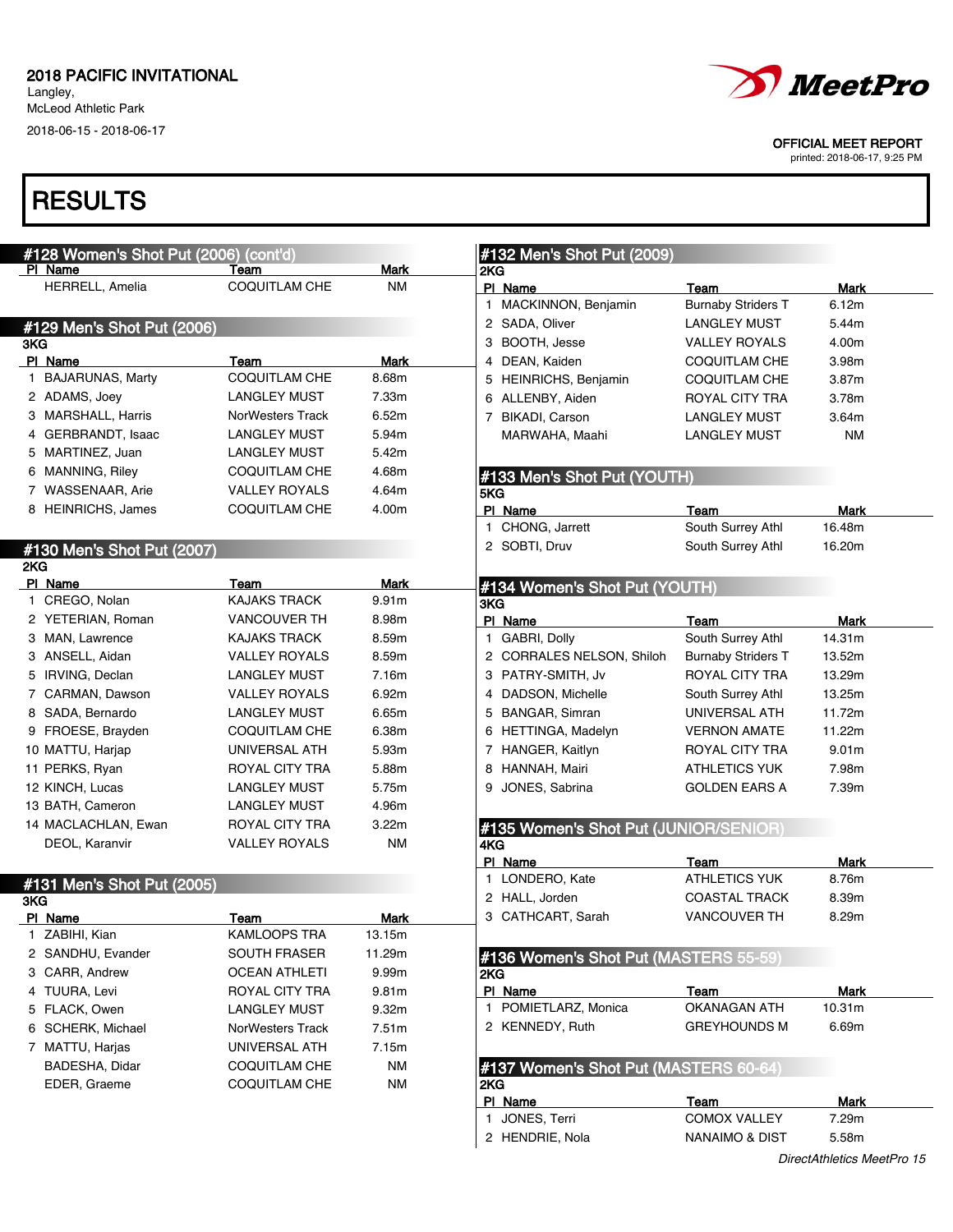Langley, McLeod Athletic Park 2018-06-15 - 2018-06-17



OFFICIAL MEET REPORT

printed: 2018-06-17, 9:25 PM

| #138 Women's Shot Put (MASTERS 65-69)<br>2KG  |                             |               | #146 Men's Shot Put (MASTERS 60-64)<br>5KG |                             |                |
|-----------------------------------------------|-----------------------------|---------------|--------------------------------------------|-----------------------------|----------------|
| PI Name                                       | Team                        | <b>Mark</b>   | PI Name                                    | Team                        | <b>Mark</b>    |
| 1 BENZ, Marilyn                               | <b>OKANAGAN ATH</b>         | 7.48m         | 1 DEADY, Michael                           | <b>UNATTACHED B</b>         | 11.82m         |
| HARE, Rose                                    | <b>Ultra Throw</b>          | <b>NM</b>     | 2 HOUSER, Michael                          | UNATTACHED B                | 10.87m         |
| #139 Women's Shot Put (MASTERS 70-74)         |                             |               | #147 Men's Shot Put (MASTERS 65-69)        |                             |                |
| 2KG                                           |                             |               | PI Name                                    | Team                        | <b>Mark</b>    |
| PI Name                                       | Team                        | Mark          | 1 ESSEX, Alan                              | <b>GREYHOUNDS M</b>         | 10.01m         |
| 1 MORO, Gabriella                             | <b>Ultra Throw</b>          | 7.53m         | 2 BAINS, Mohan                             | <b>Ultra Throw</b>          | 9.09m          |
| 2 CLOSKEY, Cheryl                             | UNATTACHED B                | 7.03m         | 3 HENDRIE, Tim                             | <b>NANAIMO &amp; DIST</b>   | 4.71m          |
| #140 Women's Shot Put (MASTERS 40-44)         |                             |               | #148 Men's Shot Put (MASTERS 70-74)        |                             |                |
| 3KG                                           |                             |               | 4KG<br>PI Name                             |                             |                |
| PI Name<br>1 CARLOS, Nicole                   | Team<br><b>OKANAGAN ATH</b> | Mark<br>8.12m | 1 TOOR, Harnek                             | Team<br><b>Ultra Throw</b>  | Mark<br>10.84m |
|                                               |                             |               | 2 TOWNSEND, Ken                            | <b>UNATTACHED B</b>         | 10.26m         |
|                                               |                             |               | ULIS, David                                | <b>Ultra Throw</b>          | <b>NM</b>      |
| #141 Women's Shot Put (MASTERS 50-54)<br>2KG  |                             |               |                                            |                             |                |
| PI Name                                       | Team                        | <b>Mark</b>   | #149 Men's Shot Put (MASTERS 75-79)        |                             |                |
| 1 LANDELS, Lesley                             | <b>VERNON AMATE</b>         | 9.59m         | 4KG                                        |                             |                |
|                                               |                             |               | PI Name                                    | Team                        | <b>Mark</b>    |
| #142 Men's Shot Put (MASTERS 40-44)           |                             |               | 1 MORIOKA, Harold                          | <b>GREYHOUNDS M</b>         | 8.88m          |
| 7.26KG                                        |                             |               | 2 DYER, Jim                                | <b>GREYHOUNDS M</b>         | 8.67m          |
| PI Name                                       | Team                        | Mark          |                                            |                             |                |
| 1 VANNINI, Phillip                            | <b>NANAIMO &amp; DIST</b>   | 11.55m        | #150 Men's Shot Put (MASTERS 80-84)        |                             |                |
|                                               |                             |               | 3KG<br>PI Name                             |                             |                |
| #143 Men's Shot Put (MASTERS 45-49)<br>7.26KG |                             |               | 1 DHILLON, Bakhshish                       | Team<br><b>GREYHOUNDS M</b> | Mark<br>9.55m  |
| PI Name                                       | Team                        | <b>Mark</b>   |                                            |                             |                |
| 1 WIEBE, Shane                                | <b>KAMLOOPS TRA</b>         | 12.24m        |                                            |                             |                |
|                                               |                             |               | #151 Women's Shot Put (2009)<br>2KG        |                             |                |
| #144 Men's Shot Put (MASTERS 50-54)           |                             |               | PI Name                                    | Team                        | <b>Mark</b>    |
| 6KG                                           |                             |               | 1 MOONSAMY, Anishka                        | <b>NANAIMO &amp; DIST</b>   | 5.64m          |
| PI Name                                       | Team                        | Mark          | 2 PENNER, Kiara                            | ROYAL CITY TRA              | 3.92m          |
| 1 CZEKAJLO, Rafal                             | UNATTACHED B                | 10.83m        | 3 HECHT, Hanna                             | <b>LANGLEY MUST</b>         | 3.76m          |
| 2 TAYLOR, Vince                               | <b>Ultra Throw</b>          | 10.24m        | 4 MCLEAN, Tess                             | <b>COQUITLAM CHE</b>        | 3.69m          |
| 3 BHANDAL, Ranjit                             | <b>KAJAKS TRACK</b>         | 9.89m         | 5 PERKS, Olivia                            | ROYAL CITY TRA              | 2.83m          |
|                                               |                             |               | 6 TRENT, Jordin                            | ROYAL CITY TRA              | 2.71m          |
| #145 Men's Shot Put (MASTERS 55-59)           |                             |               | 7 VAUDAN, Madeleine                        | <b>LANGLEY MUST</b>         | 2.56m          |
| 6KG                                           |                             |               | MONTI, Lucia                               | ROYAL CITY TRA              | <b>NM</b>      |
| PI Name                                       | Team                        | <b>Mark</b>   |                                            |                             |                |
| 1 LANDELS, Wes                                | <b>VERNON AMATE</b>         | 9.67m         | #152 Women's Shot Put (2008)               |                             |                |
| 2 DURGO, Zoltan                               | KAJAKS TRACK                | 9.39m         | 2KG                                        |                             |                |
| ARTHUR, Andrew                                | <b>Ultra Throw</b>          | <b>NM</b>     | PI Name                                    | Team                        | Mark           |
| STEELE, Sean                                  | Athletics Victoria T        | <b>NM</b>     | 1 BRUNORO, Payton                          | <b>LANGLEY MUST</b>         | 4.55m          |
|                                               |                             |               | 2 TOOR, Syra                               | Air Blastoff Lions          | 4.35m          |
|                                               |                             |               | 3 GRAHAM, Cassie                           | <b>LANGLEY MUST</b>         | 4.27m          |
|                                               |                             |               |                                            |                             |                |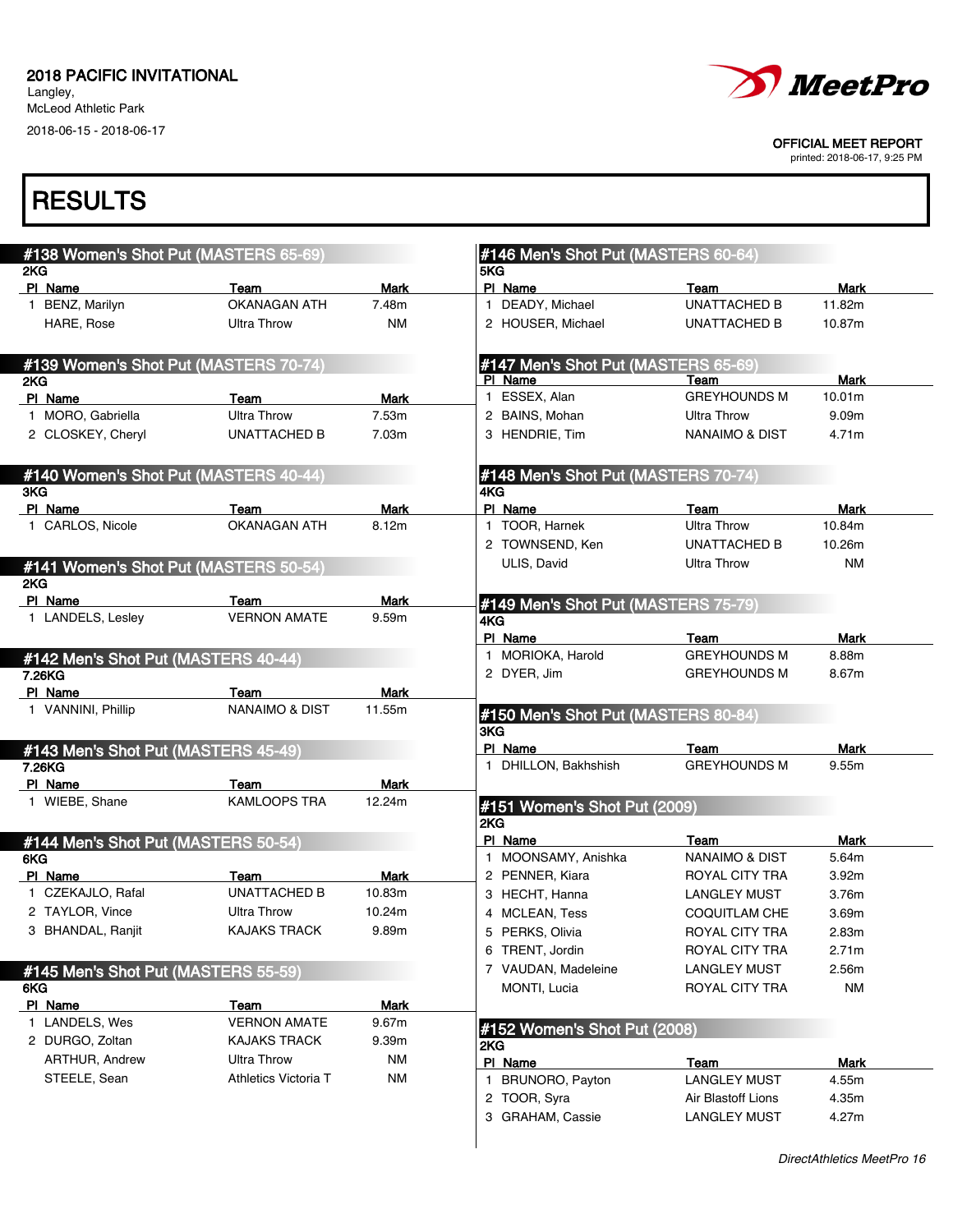Langley, McLeod Athletic Park 2018-06-15 - 2018-06-17



#### OFFICIAL MEET REPORT

printed: 2018-06-17, 9:25 PM

| #153 Women's Shot Put (2005)                  |                           |             | #162 Men's Javelin (MASTERS 85-89)              |                             |             |
|-----------------------------------------------|---------------------------|-------------|-------------------------------------------------|-----------------------------|-------------|
| 3KG                                           |                           |             | PI Name                                         | Team                        | Mark        |
| PI Name                                       | Team                      | Mark        | 1 GIEGERICH, Joe                                | <b>NANAIMO &amp; DIST</b>   | 16.58m      |
| 1 CYR, Lindsay                                | <b>OCEAN ATHLETI</b>      | 10.83m      |                                                 |                             |             |
| 2 GORDON, Madison                             | <b>LANGLEY MUST</b>       | 9.27m       | #163 Women's Javelin (MASTERS 35-39             |                             |             |
| 3 DRAKE, Serenna                              | UNATTACHED B              | 8.31m       | PI Name                                         | Team                        | <b>Mark</b> |
| 4 BROOKS, Kory                                | <b>NANAIMO &amp; DIST</b> | 8.24m       | 1 KARIYA, Claire                                | <b>KAJAKS TRACK</b>         | 26.76m      |
| <b>BROUSSEAU, Frederique</b>                  | <b>KAJAKS TRACK</b>       | 6.56m       | LAKEVOLD, Kylie                                 | <b>TRAIL TRACK &amp; F</b>  | <b>NM</b>   |
| 6 VANNINI, Autumn                             | <b>NANAIMO &amp; DIST</b> | 5.87m       |                                                 |                             |             |
| ELLIS, Sara                                   | <b>LANGLEY MUST</b>       | <b>NM</b>   | #164 Women's Javelin (MASTERS 40-44)            |                             |             |
|                                               |                           |             | PI Name                                         | Team                        | Mark        |
| #154 Men's Javelin (MASTERS 45-49)            |                           |             | 1 CARLOS, Nicole                                | <b>OKANAGAN ATH</b>         | 29.63m      |
| PI Name                                       | Team                      | <b>Mark</b> |                                                 |                             |             |
| 1 WIEBE, Shane                                | <b>KAMLOOPS TRA</b>       | 44.74m      | #165 Women's Javelin (MASTERS 55-59)            |                             |             |
|                                               |                           |             | PI Name                                         | Team                        | <b>Mark</b> |
|                                               |                           |             | 1 POMIETLARZ, Monica                            | <b>OKANAGAN ATH</b>         | 24.30m      |
| #155 Men's Javelin (MASTERS 50-54)            |                           |             |                                                 |                             |             |
| PI Name                                       | Team                      | <b>Mark</b> |                                                 |                             |             |
| 1 CARROLL, Ray                                | <b>Ultra Throw</b>        | 39.60m      | #166 Women's Javelin (MASTERS 60-64)<br>PI Name |                             | <b>Mark</b> |
| 2 TAYLOR, Vince                               | <b>Ultra Throw</b>        | 31.42m      | 1 JONES, Terri                                  | Team<br><b>COMOX VALLEY</b> | 22.50m      |
|                                               |                           |             |                                                 |                             |             |
| #156 Men's Javelin (MASTERS 55-59)            |                           |             | 2 MORIYAMA, Naomi                               | <b>GREYHOUNDS M</b>         | 16.46m      |
| PI Name                                       | Team                      | <b>Mark</b> | 3 ESSEX, Joyce                                  | <b>GREYHOUNDS M</b>         | 10.65m      |
| 1 ARTHUR, Andrew                              | <b>Ultra Throw</b>        | 36.02m      |                                                 |                             |             |
| STEELE, Sean                                  | Athletics Victoria T      | ΝM          | #167 Women's Javelin (MASTERS 65-69)            |                             |             |
|                                               |                           |             | PI Name                                         | Team                        | Mark        |
| #157 Men's Javelin (MASTERS 60-64)            |                           |             | 1 BENZ, Marilyn                                 | OKANAGAN ATH                | 25.67m      |
| PI Name                                       | Team                      | Mark        | 2 HARE, Rose                                    | <b>Ultra Throw</b>          | 17.42m      |
| 1 HODGSON, John                               | <b>Ultra Throw</b>        | 33.79m      | 3 MACDONALD, Pat                                | <b>GREYHOUNDS M</b>         | 13.67m      |
|                                               |                           |             |                                                 |                             |             |
| #158 Men's Javelin (MASTERS 65-69)            |                           |             | #168 Women's Javelin (MASTERS 70-74)            |                             |             |
| PI Name                                       | Team                      | Mark        | PI Name                                         | Team                        | <b>Mark</b> |
| 1 ESSEX, Alan                                 | <b>GREYHOUNDS M</b>       | 24.46m      | 1 CLOSKEY, Cheryl                               | <b>UNATTACHED B</b>         | 17.03m      |
|                                               |                           |             |                                                 |                             |             |
|                                               |                           |             | #169 Men's Javelin (2005)                       |                             |             |
| #159 Men's Javelin (MASTERS 70-74)<br>PI Name | Team                      | Mark        | PI Name                                         | Team                        | Mark        |
| 1 ULIS, David                                 | <b>Ultra Throw</b>        | 37.89m      | 1 EDER, Graeme                                  | <b>COQUITLAM CHE</b>        | 31.02m      |
| 2 TOOR, Harnek                                | <b>Ultra Throw</b>        | 33.55m      | 2 MARRERO, Deven                                | South Surrey Athl           | 30.62m      |
| 3 TOWNSEND, Ken                               | <b>UNATTACHED B</b>       | 25.62m      | 3 TURNER, Aidan                                 | <b>OCEAN ATHLETI</b>        | 26.93m      |
| 4 GEE, Arthur                                 | <b>GREYHOUNDS M</b>       |             | 4 CROOME, Zachary                               | <b>NANAIMO &amp; DIST</b>   | 21.15m      |
|                                               |                           | 17.50m      | 5 PARCHER, Gill                                 | <b>NANAIMO &amp; DIST</b>   | 20.73m      |
|                                               |                           |             |                                                 |                             |             |
| #160 Men's Javelin (MASTERS 75-79)            |                           |             | 6 TUURA, Levi                                   | ROYAL CITY TRA              | 19.47m      |
| <b>PI Name</b>                                | <u>Team</u>               | <b>Mark</b> | 7 BEAUDOIN, Shane                               | ROYAL CITY TRA              | 17.77m      |
| 1 DYER, Jim                                   | <b>GREYHOUNDS M</b>       | 20.34m      | 8 SCHERK, Michael                               | NorWesters Track            | 15.49m      |
|                                               |                           |             | 9 LAURITZEN, Ethan                              | <b>ROYAL CITY TRA</b>       | 12.85m      |
| #161 Men's Javelin (MASTERS 80-84)            |                           |             | GRANVILLE, Joshua                               | COQUITLAM CHE               | <b>NM</b>   |
| PI Name                                       | Team                      | <b>Mark</b> |                                                 |                             |             |
| 1 DHILLON, Bakhshish                          | <b>GREYHOUNDS M</b>       | 22.94m      |                                                 |                             |             |
|                                               |                           |             |                                                 |                             |             |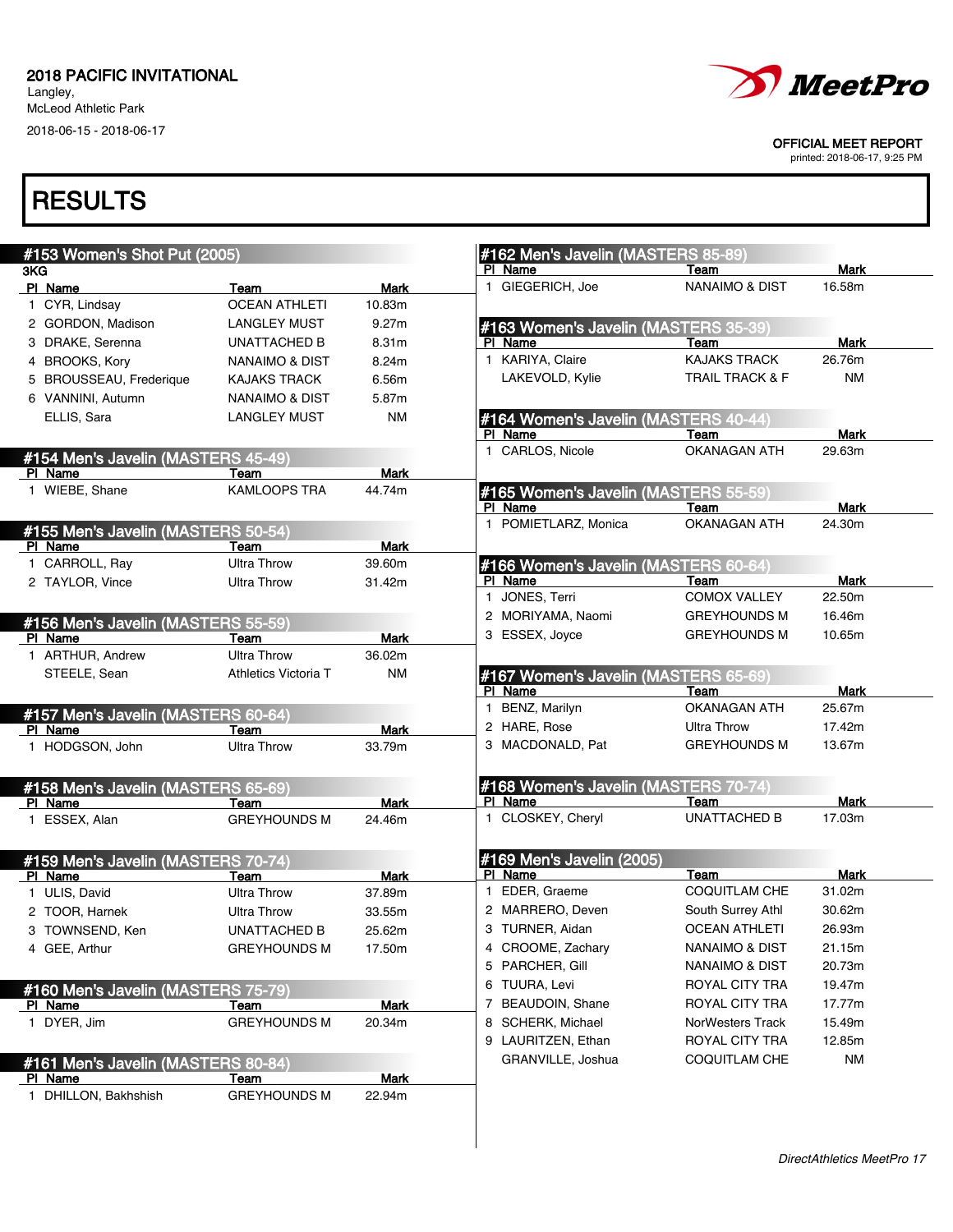Langley, McLeod Athletic Park 2018-06-15 - 2018-06-17

# **RESULTS**

#### OFFICIAL MEET REPORT

|                                               | #170 Women's Javelin (MIDGET) |             | #173 Women's Javelin (2005) (cont'd)   |                             |             |
|-----------------------------------------------|-------------------------------|-------------|----------------------------------------|-----------------------------|-------------|
| PI Name                                       | Team                          | Mark        | PI Name                                | Team                        | Mark        |
| 1 BAJARUNAS, Liepa                            | COQUITLAM CHE                 | 32.05m      | 7 PARK, Haewon                         | <b>COQUITLAM CHE</b>        | 10.00m      |
| 2 PAUGH, Madison                              | NANAIMO & DIST                | 30.40m      | 8 FROESE, Nylah                        | <b>COQUITLAM CHE</b>        | 8.28m       |
| 3 YAU, Noelle                                 | <b>VANCOUVER TH</b>           | 29.22m      | ELLIS, Sara                            | <b>LANGLEY MUST</b>         | ΝM          |
| 4 CREGO, Rylee                                | <b>KAJAKS TRACK</b>           | 27.47m      | FAORO, Natalie                         | <b>COQUITLAM CHE</b>        | <b>NM</b>   |
| 5 MENARD, Carys                               | <b>NANAIMO &amp; DIST</b>     | 24.50m      |                                        |                             |             |
| 6 WIDESKI, Victoria                           | <b>KAJAKS TRACK</b>           | 22.78m      | #174 Men's Javelin (2007)              |                             |             |
| 7 SHIELDS, Jendaya                            | <b>TRAIL TRACK &amp; F</b>    | 22.08m      | PI Name                                | Team                        | Mark        |
| 8 CHIANG-TSUI, Madison                        | COQUITLAM CHE                 | 20.83m      | 1 COLE, Griffin                        | <b>VANCOUVER TH</b>         | 33.72m      |
| 9 HANNAH, Mairi                               | <b>ATHLETICS YUK</b>          | 17.95m      | 2 CREGO, Nolan                         | <b>KAJAKS TRACK</b>         | 27.31m      |
| FULLER, Kailea                                | <b>VALLEY ROYALS</b>          | <b>NM</b>   | 3 NASATO, Ryder                        | <b>LANGLEY MUST</b>         | 20.01m      |
|                                               |                               |             | 4 KINCH, Lucas                         | <b>LANGLEY MUST</b>         | 16.31m      |
|                                               | #171 Women's Javelin (YOUTH)  |             | 5 IRVING, Declan                       | <b>LANGLEY MUST</b>         | 15.16m      |
| PI Name                                       | Team                          | Mark        | 6 ZHANG, Simon                         | <b>LANGLEY MUST</b>         | 10.79m      |
| 1 PATRY-SMITH, Jv                             | ROYAL CITY TRA                | 43.22m      | RODRIGUEZ, Sebastian                   | <b>COQUITLAM CHE</b>        | <b>NM</b>   |
| 2 DENNESS, Rori                               | <b>OCEAN ATHLETI</b>          | 41.22m      | PERKS, Ryan                            | <b>ROYAL CITY TRA</b>       | <b>NM</b>   |
| 3 SAVELA, Lauryn                              | ROYAL CITY TRA                | 38.68m      |                                        |                             |             |
| 4 HETTINGA, Madelyn                           | <b>VERNON AMATE</b>           | 27.60m      |                                        |                             |             |
| HANNAH, Mairi                                 | <b>ATHLETICS YUK</b>          | <b>NM</b>   | #175 Men's Javelin (2008)<br>PI Name   | Team                        | <b>Mark</b> |
| SARA, Eniko                                   | <b>BC Flyers Athletic</b>     | <b>NM</b>   | 1 SMITH, Griffen                       | <b>OCEAN ATHLETI</b>        | 14.41m      |
|                                               |                               |             | 2 HEWITT-RICHARDS, Ben                 | COQUITLAM CHE               | 13.33m      |
|                                               |                               |             | 3 LONGLEY, Chase                       | <b>LANGLEY MUST</b>         | 9.22m       |
| #172 Women's Javelin (2006)                   |                               | <b>Mark</b> | REAMSBOTTOM, Tristan                   | <b>LANGLEY MUST</b>         | ΝM          |
| PI Name<br>1 DRAKE, Elise                     | Team<br>OKANAGAN ATH          | 19.96m      |                                        |                             |             |
| 2 HARRISON, Avery                             | NANAIMO & DIST                | 19.63m      |                                        |                             |             |
| 3 HODGSON, Maella                             | <b>OCEAN ATHLETI</b>          | 17.77m      | #176 Men's Javelin (MIDGET)<br>PI Name |                             | Mark        |
|                                               |                               | 15.96m      | 1 LOCKYER, Camron                      | Team<br><b>LANGLEY MUST</b> | 31.60m      |
| 4 LUNDMAN, Annika                             | NANAIMO & DIST                |             | 2 LONGLEY, Ethan                       | South Surrey Athl           | 25.55m      |
| 5 PARIS, Lydia                                | NANAIMO & DIST                | 14.91m      | 3 TRUSTHAM, Jackson                    |                             | 24.01m      |
| 6 DOBSON, Isla                                | COQUITLAM CHE                 | 13.74m      |                                        | <b>VALLEY ROYALS</b>        |             |
| 7 MACLEOD, Scarlet                            | COQUITLAM CHE                 | 13.03m      | 4 MARTINI, Ryder                       | <b>LANGLEY MUST</b>         | 22.35m      |
| 8 SANTELLI, Dylan                             | COQUITLAM CHE                 | 12.99m      | NASH, Luke                             | NorWesters Track            | ΝM          |
| 9 CLIFFORD, Vienna                            | <b>OCEAN ATHLETI</b>          | 12.51m      |                                        |                             |             |
| 10 CROOME, Natalie                            | <b>NANAIMO &amp; DIST</b>     | 12.27m      | #177 Women's Javelin (2007)            |                             |             |
| 11 CURTIS, Lauren                             | <b>GOLDEN EARS A</b>          | 11.20m      | PI Name                                | Team                        | Mark        |
| 12 AMBROZIC, Lindsay                          | NorWesters Track              | 10.66m      | 1 TURNER, Madeleine                    | <b>OCEAN ATHLETI</b>        | 15.47m      |
| 13 THORNBURN, Sarah                           | <b>LANGLEY MUST</b>           | 9.79m       | 2 MCLEAN, Ayla                         | <b>COQUITLAM CHE</b>        | 11.00m      |
| 14 ROGOZINSKI, Victoria                       | COQUITLAM CHE                 | 9.68m       | 3 BLONDEAU, Sierra                     | <b>COQUITLAM CHE</b>        | 10.83m      |
| 15 BRUNORO, Elyse                             | <b>LANGLEY MUST</b>           | 8.23m       | 4 ROBINSON, Makenna                    | <b>LANGLEY MUST</b>         | 9.53m       |
| THIEL, Sarah                                  | <b>VALLEY ROYALS</b>          | <b>FOUL</b> | 5 VAUDAN, Gabrielle                    | <b>LANGLEY MUST</b>         | 9.30m       |
|                                               |                               |             | 6 BAERG, Amanda                        | <b>LANGLEY MUST</b>         | 7.79m       |
|                                               |                               |             | 7 BOT, Daniella                        | <b>LANGLEY MUST</b>         | 6.82m       |
|                                               | <u>Team</u>                   | Mark        | KEMPF, Tayla                           | <b>OCEAN ATHLETI</b>        | <b>NM</b>   |
| PI Name                                       |                               |             |                                        |                             |             |
| #173 Women's Javelin (2005)<br>1 KEMPF, Kelsa | <b>OCEAN ATHLETI</b>          | 19.15m      |                                        |                             |             |
| 2 GORDON, Madison                             | <b>LANGLEY MUST</b>           | 17.93m      |                                        |                             |             |
| 3 VANNINI, Autumn                             | NANAIMO & DIST                | 17.68m      | #178 Women's Javelin (2008)<br>PI Name | Team                        | Mark        |
| 4 GOUDRON, Lindsav                            | ROYAL CITY TRA                | 16.58m      | 1 SANDHU, Gurpartap                    | <b>VALLEY ROYALS</b>        | 10.50m      |
| 5 MADSEN, Ella                                | <b>COQUITLAM CHE</b>          | 15.60m      | 2 KLIMOS, Gabrielle                    | COQUITLAM CHE               | 8.66m       |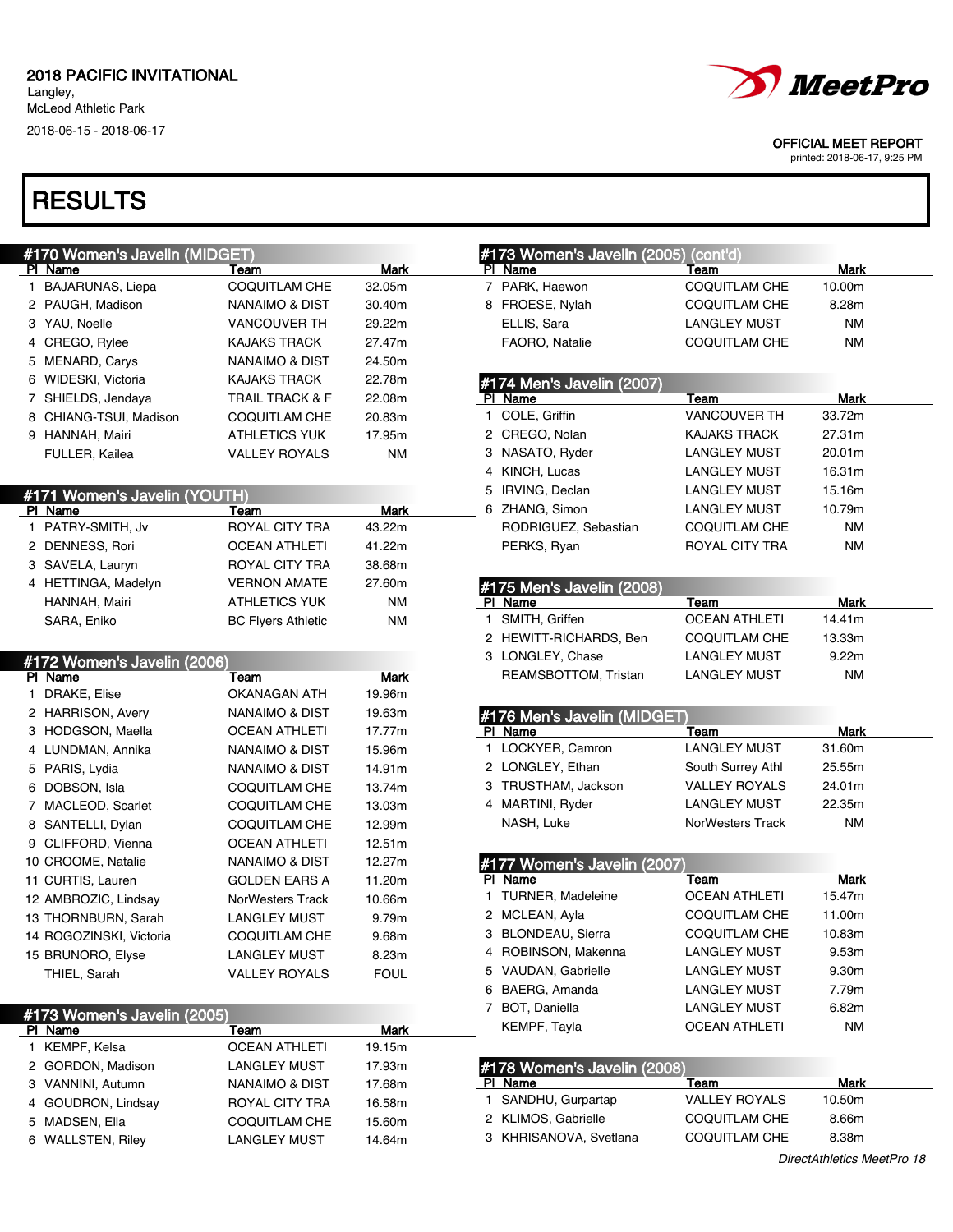Langley, McLeod Athletic Park 2018-06-15 - 2018-06-17



#### OFFICIAL MEET REPORT

printed: 2018-06-17, 9:25 PM

|             | #178 Women's Javelin (2008) (cont'd)<br>PI Name | Team                        | <b>Mark</b>           | #303 Women's Weight Throw (MASTERS 65-69)<br>12LB |                                           |             |
|-------------|-------------------------------------------------|-----------------------------|-----------------------|---------------------------------------------------|-------------------------------------------|-------------|
|             | 4 LONGLEY, Clara                                | <b>COQUITLAM CHE</b>        | 8.22m                 | PI Name                                           | Team                                      | Mark        |
|             | 5 ROGOZINSKI, Amelia                            | <b>COQUITLAM CHE</b>        | 6.18m                 | HARE, Rose                                        | <b>Ultra Throw</b>                        | 11.89m      |
|             | #179 Women's Javelin (JUNIOR/SENIOR)            |                             |                       |                                                   | #304 Women's Weight Throw (MASTERS 70-74) |             |
|             | PI Name                                         | Team                        | <b>Mark</b>           | 12LB                                              |                                           |             |
|             | 1 HALL, Jorden                                  | <b>COASTAL TRACK</b>        | 27.18m                | PI Name                                           | Team                                      | Mark        |
|             | 2 LONDERO, Kate                                 | <b>ATHLETICS YUK</b>        | 25.53m                | 1 CLOSKEY, Cheryl                                 | <b>UNATTACHED B</b>                       | 10.34m      |
|             | #180 Men's Javelin (YOUTH)                      |                             |                       | #305 Men's Weight Throw (MASTERS 45-49)           |                                           |             |
|             | PI Name                                         | Team                        | <b>Mark</b>           | 35LB                                              |                                           |             |
|             | 1 CHONG, Jarrett                                | South Surrey Athl           | 66.82m                | PI Name                                           | Team                                      | Mark        |
|             | 2 TAYLOR, Jacob                                 | <b>KAMLOOPS TRA</b>         | 63.81m                | 1 WIEBE, Shane                                    | <b>KAMLOOPS TRA</b>                       | 11.31m      |
|             | 3 PAYNE, Elliott                                | <b>VALLEY ROYALS</b>        | 60.10m                |                                                   |                                           |             |
|             | 4 DEJAGER, Darin                                | <b>TRAIL TRACK &amp; F</b>  | 33.52m                | #306 Men's Weight Throw (MASTERS 50-54)           |                                           |             |
|             | GILLAN, Aneel                                   | <b>OCEAN ATHLETI</b>        | ΝM                    | <b>25LB</b>                                       |                                           |             |
|             | MCFARLAND, Jake                                 | <b>COQUITLAM CHE</b>        | ΝM                    | PI Name                                           | Team                                      | Mark        |
|             |                                                 |                             |                       | 1 BHANDAL, Ranjit                                 | <b>KAJAKS TRACK</b>                       | 12.16m      |
|             | #181 Men's Javelin (2006)                       |                             |                       |                                                   |                                           |             |
|             | PI Name<br>1 VAN RAAMSDONK, Mason               | Team<br><b>VANCOUVER TH</b> | <b>Mark</b><br>26.61m | #307 Men's Weight Throw (MASTERS 55-59)           |                                           |             |
|             |                                                 |                             |                       | <b>25LB</b><br>PI Name                            |                                           | <b>Mark</b> |
|             | 2 HODGSON, James                                | <b>OCEAN ATHLETI</b>        | 24.51m                | 1 DURGO, Zoltan                                   | Team<br><b>KAJAKS TRACK</b>               | 11.70m      |
|             | 3 BAJARUNAS, Marty                              | <b>COQUITLAM CHE</b>        | 24.45m                |                                                   | <b>Ultra Throw</b>                        |             |
|             | 4 MARSHALL, Harris                              | <b>NorWesters Track</b>     | 21.27m                | 2 ARTHUR, Andrew                                  |                                           | 11.18m      |
|             | 5 SOLTESZ, Kalib                                | <b>GOLDEN EARS A</b>        | 17.79m                |                                                   |                                           |             |
|             | 6 HEINRICHS, James                              | <b>COQUITLAM CHE</b>        | 12.63m                | #308 Men's Weight Throw (MASTERS 65-69)           |                                           |             |
|             | 7 ROBERTSON, Stuart                             | <b>LANGLEY MUST</b>         | 10.61m                | 20LB                                              |                                           |             |
|             | 8 MARTINEZ, Juan                                | <b>LANGLEY MUST</b>         | 10.15m                | PI Name                                           | Team                                      | <b>Mark</b> |
|             | WRIGHT, Benjamin                                | <b>VALLEY ROYALS</b>        | ΝM                    | 1 BAINS, Mohan                                    | <b>Ultra Throw</b>                        | 11.74m      |
|             |                                                 |                             |                       | 2 ESSEX, Alan                                     | <b>GREYHOUNDS M</b>                       | 11.63m      |
| 20LB        | #300 Women's Weight Throw (MASTERS 40-44)       |                             |                       | #309 Men's Weight Throw (MASTERS 70-74)           |                                           |             |
|             | PI Name                                         | Team                        | <b>Mark</b>           | 16LB                                              |                                           |             |
|             | 1 CARLOS, Nicole                                | <b>OKANAGAN ATH</b>         | 9.06m                 | PI Name                                           | Team                                      | Mark        |
|             |                                                 |                             |                       | 1 TOOR, Harnek                                    | <b>Ultra Throw</b>                        | 15.67m      |
|             |                                                 |                             |                       | 2 ULIS, David                                     | <b>Ultra Throw</b>                        | 13.45m      |
| <b>16LB</b> | #301 Women's Weight Throw (MASTERS 50-54)       |                             |                       | 3 TOWNSEND, Ken                                   | UNATTACHED B                              | 12.28m      |
|             | PI Name                                         | Team                        | <b>Mark</b>           | 4 GEE, Arthur                                     | <b>GREYHOUNDS M</b>                       | 8.86m       |
|             | 1 SMITH, Nancy                                  | <b>OCEAN ATHLETI</b>        | 9.15m                 |                                                   |                                           |             |
|             |                                                 |                             |                       | #310 Men's Weight Throw (MASTERS 75-79)           |                                           |             |
|             | #302 Women's Weight Throw (MASTERS 60-64)       |                             |                       | 16LB                                              |                                           |             |
|             |                                                 |                             |                       | PI Name                                           | Team                                      | Mark        |
| 12LB        |                                                 | Team                        | <b>Mark</b>           | 1 DYER, Jim                                       | <b>GREYHOUNDS M</b>                       | 12.58m      |
|             | PI Name                                         |                             |                       |                                                   |                                           |             |
|             | 1 JONES, Terri<br>2 ESSEX, Joyce                | COMOX VALLEY                | 9.05m                 | 2 SHAH, Surinder                                  | <b>GREYHOUNDS M</b>                       | 10.90m      |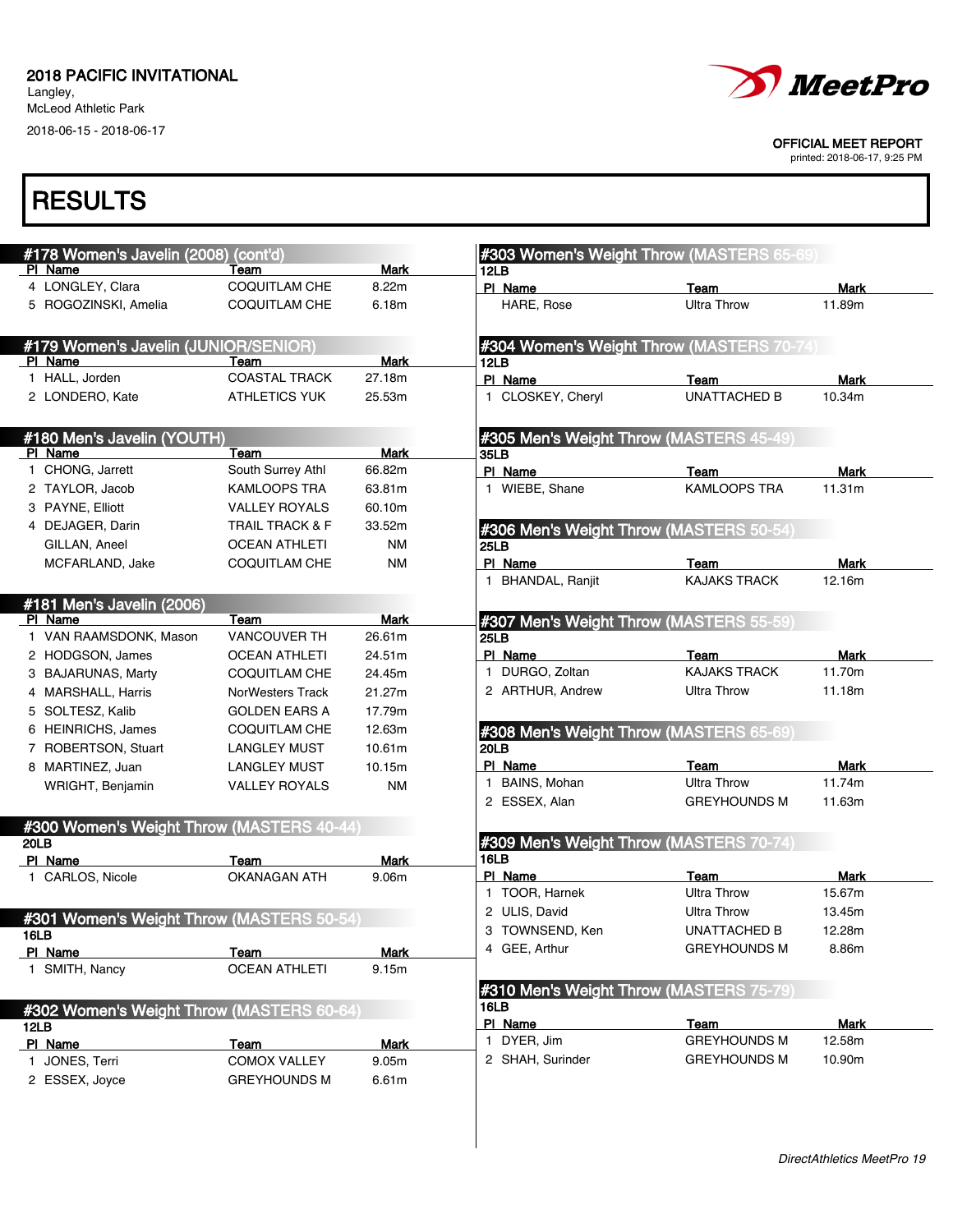Langley, McLeod Athletic Park 2018-06-15 - 2018-06-17



#### OFFICIAL MEET REPORT

printed: 2018-06-17, 9:25 PM

| #311 Men's Weight Throw (MASTERS 80-84)           |                             |                | #320 Men's Hammer (MASTERS 55-59)                   |                                       |                       |
|---------------------------------------------------|-----------------------------|----------------|-----------------------------------------------------|---------------------------------------|-----------------------|
| 12LB<br>PI Name                                   | Team                        | <b>Mark</b>    | PI Name<br>1 DURGO, Zoltan                          | Team<br><b>KAJAKS TRACK</b>           | Mark<br>31.57m        |
| 1 DHILLON, Bakhshish                              | <b>GREYHOUNDS M</b>         | 13.56m         | 2 ARTHUR, Andrew                                    | <b>Ultra Throw</b>                    | 30.56m                |
|                                                   |                             |                |                                                     |                                       |                       |
| #312 Women's Hammer (MASTERS 40-44)               |                             |                | #321 Men's Hammer (MASTERS 60-64)<br>PI Name        | Team                                  | Mark                  |
| 4KG<br>PI Name                                    |                             |                | 1 HOUSER, Michael                                   | <b>UNATTACHED B</b>                   | 41.48m                |
| 1 CARLOS, Nicole                                  | Team<br><b>OKANAGAN ATH</b> | Mark<br>26.80m | 2 HOLLY, Cory                                       | <b>VERNON AMATE</b>                   | 38.93m                |
|                                                   |                             |                |                                                     |                                       |                       |
| #313 Women's Hammer (MASTERS 50-54)<br>3KG        |                             |                | #322 Men's Hammer (MASTERS 65-69)<br>PI Name        | Team                                  | Mark                  |
| PI Name                                           | Team                        | Mark           | 1 BAINS, Mohan                                      | <b>Ultra Throw</b>                    | 31.32m                |
| 1 SMITH, Nancy                                    | <b>OCEAN ATHLETI</b>        | 32.82m         | 2 ESSEX, Alan                                       | <b>GREYHOUNDS M</b>                   | 21.86m                |
|                                                   |                             |                |                                                     |                                       |                       |
| #314 Women's Hammer (MASTERS 55-59)               |                             |                | #323 Men's Hammer (MASTERS 70-74)                   |                                       |                       |
| 3KG                                               |                             |                | PI Name<br>1 ULIS, David                            | Team<br><b>Ultra Throw</b>            | <b>Mark</b><br>35.36m |
| PI Name                                           | Team                        | Mark<br>27.83m | 2 TOOR, Harnek                                      |                                       | 33.61m                |
| 1 WONG, Celina                                    | <b>Ultra Throw</b>          |                |                                                     | <b>Ultra Throw</b>                    |                       |
| 2 KENNEDY, Ruth                                   | <b>GREYHOUNDS M</b>         | 24.84m         | 3 TOWNSEND, Ken                                     | UNATTACHED B                          | 28.34m                |
| #315 Women's Hammer (MASTERS 60-64)               |                             |                | GEE, Arthur                                         | <b>GREYHOUNDS M</b>                   | <b>NM</b>             |
| 3KG                                               |                             |                | #324 Men's Hammer (MASTERS 75-79)                   |                                       |                       |
| PI Name                                           | Team                        | Mark           | PI Name                                             | Team                                  | Mark                  |
| 1 JONES, Terri                                    | <b>COMOX VALLEY</b>         | 20.96m         | 1 DYER, Jim                                         | <b>GREYHOUNDS M</b>                   | 29.91m                |
| 2 ESSEX, Joyce                                    | <b>GREYHOUNDS M</b>         | 17.99m         | 2 SHAH, Surinder                                    | <b>GREYHOUNDS M</b>                   | 17.85m                |
|                                                   |                             |                |                                                     |                                       |                       |
| #316 Women's Hammer (MASTERS 65-69)<br>3KG        |                             |                | <b>#325 Men's Hammer (MASTERS 80-84)</b><br>PI Name | Team                                  | Mark                  |
| PI Name                                           | Team                        | Mark           | 1 DHILLON, Bakhshish                                | <b>GREYHOUNDS M</b>                   | 35.24m                |
| 1 HARE, Rose                                      | <b>Ultra Throw</b>          | 28.91m         |                                                     |                                       |                       |
| 2 BENZ, Marilyn                                   | OKANAGAN ATH                | 19.73m         |                                                     |                                       |                       |
|                                                   |                             |                | #326 Men's Hammer (2005)<br>PI Name                 | Team                                  | <b>Mark</b>           |
|                                                   |                             |                | 1 MARRERO, Deven                                    | South Surrey Athl                     | 45.31m                |
| #317 Women's Hammer (MASTERS 70-74)<br><b>3KG</b> |                             |                | 2 EDER, Graeme                                      | <b>COQUITLAM CHE</b>                  | 27.96m                |
| PI Name                                           | Team                        | Mark           | 3 REYES, lan                                        | NorWesters Track                      | 19.50m                |
| 1 CLOSKEY, Cheryl                                 | <b>UNATTACHED B</b>         | 24.70m         | 4 PARCHER, Gill                                     | NANAIMO & DIST                        | 14.74m                |
|                                                   |                             |                |                                                     |                                       |                       |
| 2 MORO, Gabriella                                 | <b>Ultra Throw</b>          | 21.58m         | ZABIHI, Kian                                        | KAMLOOPS TRA                          | <b>FOUL</b>           |
| #318 Men's Hammer (MASTERS 45-49)                 |                             |                | #327 Men's Hammer (2006)                            |                                       |                       |
| PI Name                                           | Team                        | <b>Mark</b>    | PI Name                                             | <b>Team</b>                           | Mark                  |
| 1 WIEBE, Shane                                    | KAMLOOPS TRA                | 35.14m         | 1 MARSHALL, Harris                                  | NorWesters Track                      | 18.06m                |
| #319 Men's Hammer (MASTERS 50-54)                 |                             |                | #328 Women's Hammer (2005)                          |                                       |                       |
| PI Name                                           | Team                        | Mark           | PI Name                                             | Team                                  | Mark                  |
| 1 BHANDAL, Ranjit                                 | <b>KAJAKS TRACK</b>         | 31.83m         | 1 BROOKS, Kory                                      | <b>NANAIMO &amp; DIST</b>             | 28.24m                |
|                                                   |                             |                |                                                     |                                       |                       |
| 2 FRENKEL, Brad                                   | UNATTACHED B                | 28.83m         | 2 BLATHERWICK, Nicole<br>3 ELLIS, Sara              | ROYAL CITY TRA<br><b>LANGLEY MUST</b> | 20.82m                |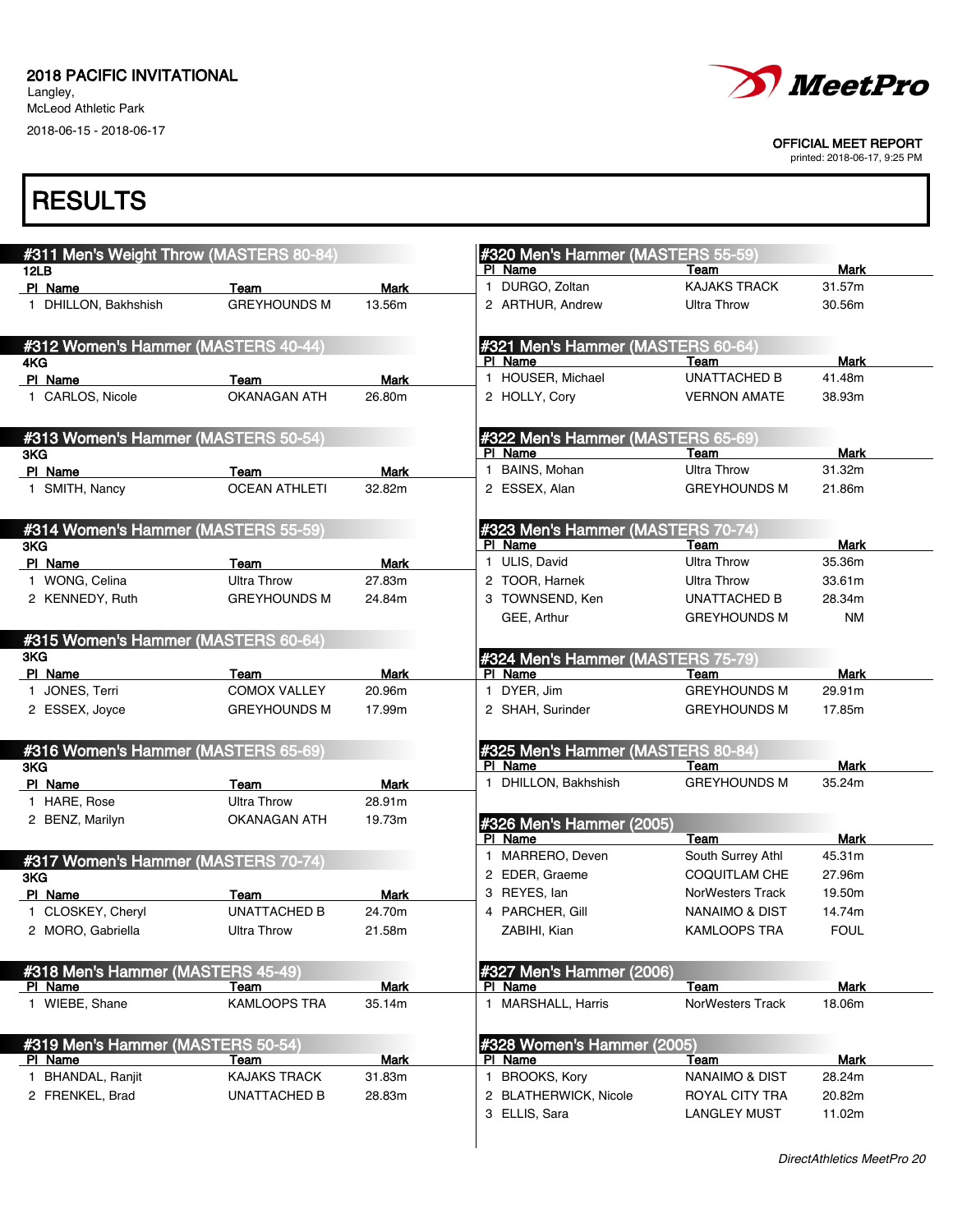Langley, McLeod Athletic Park

2018-06-15 - 2018-06-17



#### OFFICIAL MEET REPORT

printed: 2018-06-17, 9:25 PM

| #329 Women's Hammer (2006)            |                           |             | #336 Men's Hammer (MIDGET)                |                       |            |
|---------------------------------------|---------------------------|-------------|-------------------------------------------|-----------------------|------------|
| PI Name                               | Team                      | Mark        | PI Name                                   | Team                  | Mark       |
| 1 CURTIS, Lauren                      | <b>GOLDEN EARS A</b>      | 17.25m      | 1 HEROLD, Lucas                           | <b>KAJAKS TRACK</b>   | 40.14m     |
| 2 DRAKE, Elise                        | OKANAGAN ATH              | 16.05m      | 2 GATENSBY, Sean                          | Athletics Victoria T  | 29.31m     |
| 3 LUNDMAN, Annika                     | <b>NANAIMO &amp; DIST</b> | 15.11m      | 3 GARCNA, Rohtab                          | KAJAKS TRACK          | 28.32m     |
| 4 PUTZ, Katelyn                       | <b>NANAIMO &amp; DIST</b> | 10.45m      | LONGLEY, Ethan                            | South Surrey Athl     | ΝM         |
|                                       |                           |             | <b>ULIANA, Matthew</b>                    | <b>VANCOUVER TH</b>   | <b>NM</b>  |
| #330 Women's Hammer (YOUTH)           |                           |             |                                           |                       |            |
| PI Name                               | Team                      | <b>Mark</b> | #1001 Men's 3000m Steeple (MASTERS 40-44) |                       |            |
| 1 PRICE ROBERTS, Phoebe               | Unattached                | 58.38m      | 36"                                       |                       |            |
| 2 DADSON, Michelle                    | South Surrey Athl         | 48.85m      | PI Name                                   | Team                  | Time       |
| 3 CORRALES NELSON, Shiloh             | <b>Burnaby Striders T</b> | 42.95m      | 1 BIENEFELD, Andy                         | <b>UNATTACHED B</b>   | 14:09.20   |
| 4 HANGER, Kaitlyn                     | ROYAL CITY TRA            | 38.18m      |                                           |                       |            |
| 5 LINIEWSKI, Zuzanna                  | ROYAL CITY TRA            | 36.19m      | #1002 Men's 3000m Steeple (MASTERS 45-49) |                       |            |
| 6 SURIYA, Shaunika                    | <b>LANGLEY MUST</b>       | 33.11m      | 36"                                       |                       |            |
| 7 HANNAH, Mairi                       | <b>ATHLETICS YUK</b>      | 25.48m      | PI Name                                   | Team                  | Time       |
|                                       |                           |             | 1 CRESSMAN, Dave                          | <b>UNATTACHED B</b>   | 11:11.61   |
| #331 Women's Hammer (MIDGET)          |                           |             |                                           |                       |            |
| PI Name                               | Team                      | <b>Mark</b> | #1003 Men's 3000m Steeple (MASTERS 55-59) |                       |            |
| 1 WIDESKI, Victoria                   | <b>KAJAKS TRACK</b>       | 39.30m      | 36"                                       |                       |            |
| 2 BHANDAL, Jasmin                     | <b>KAJAKS TRACK</b>       | 38.21m      | PI Name                                   | Team                  | Time       |
| 3 LUNDMAN, Olivia                     | <b>NANAIMO &amp; DIST</b> | 32.99m      | 1 WAKELIN, Keith                          | <b>UNATTACHED B</b>   | 13:12.97   |
| 4 KOLODKO, Sasha                      | Unattached                | 29.32m      |                                           |                       |            |
| 5 CREGO, Rylee                        | <b>KAJAKS TRACK</b>       | 28.97m      | #1004 Men's 3000m Steeple (JUNIOR/SENIOR) |                       |            |
| FULLER, Kailea                        | <b>VALLEY ROYALS</b>      | <b>NM</b>   | 36"                                       |                       |            |
|                                       |                           |             | PI Name                                   | Team                  | Time       |
| #332 Women's Hammer (JUNIOR/SENIOR)   |                           |             | 1 MILLER, Aiden                           | <b>COASTAL TRACK</b>  | 9:58.77    |
| PI Name                               | Team                      | <b>Mark</b> |                                           |                       |            |
| 1 BOTSIS, Chanell                     | <b>KAJAKS TRACK</b>       | 60.43m      | #1005 Men's 2000m Steeple (MASTERS 70-7   |                       |            |
| 2 KENNEDY, Samantha                   | <b>KAJAKS TRACK</b>       | 57.13m      | 33"                                       |                       |            |
| 3 CAYENNE, Nia                        | South Surrey Athl         | 44.79m      | PI Name                                   | Team                  | Time       |
| 4 DUBOIS, Jenna                       | South Surrey Athl         | 31.62m      | 1 DARGIE, Barrie                          | PENINSULA TRA         | 9:57.60    |
|                                       |                           |             | 2 WAKELIN, Neil                           | UNATTACHED B          | 10:40.45   |
| #333 Men's Hammer (OPEN)              |                           |             | 3 GEE, Arthur                             | <b>GREYHOUNDS M</b>   | 13:00.38   |
| PI Name                               | Team                      | Mark        |                                           |                       |            |
| 1 YEP, Sebastian                      | <b>KAJAKS TRACK</b>       | 52.85m      | #1006 Women's 2000m Steeple (YOUTH)       |                       |            |
| 2 DRIVER, Jayden                      | <b>VALLEY ROYALS</b>      | 49.01m      | 30"                                       |                       |            |
|                                       |                           |             | PI Name                                   | Team                  | Time       |
|                                       |                           |             | KOBYLANSKI, Maya<br>$\mathbf{1}$          | <b>OCEAN ATHLETI</b>  | 7:09.85    |
| #334 Men's Hammer (JUNIOR)<br>PI Name | Team                      | Mark        | 2 ARIANO, Natalya                         | <b>VERNON AMATE</b>   | 7:44.47    |
| 1 HAMILTON, Rowan                     | <b>VALLEY ROYALS</b>      | 66.61m      | 3 STOOCHNOFF, Madison                     | <b>COASTAL TRACK</b>  | 7:54.99    |
|                                       | <b>VALLEY ROYALS</b>      | 65.26m      | 4 HESLOP, Christina                       | <b>ROYAL CITY TRA</b> | 8:14.47    |
|                                       |                           |             | <b>BAINS, Baneet</b>                      | <b>COASTAL TRACK</b>  | <b>DNS</b> |
| 2 GONDARA, Vikramjit                  |                           |             |                                           |                       |            |
|                                       |                           |             |                                           |                       |            |
| #335 Men's Hammer (YOUTH)             |                           |             | BAZIW, Bridgett                           | VANCOUVER OL          |            |
|                                       | <u>Team</u>               | <b>Mark</b> |                                           |                       |            |
| PI Name<br>1 BHANDAL, Iqam            | KAJAKS TRACK              | 51.34m      |                                           |                       | DNS        |
| 2 NARANG, Udesh                       | <b>VALLEY ROYALS</b>      | 35.32m      |                                           |                       |            |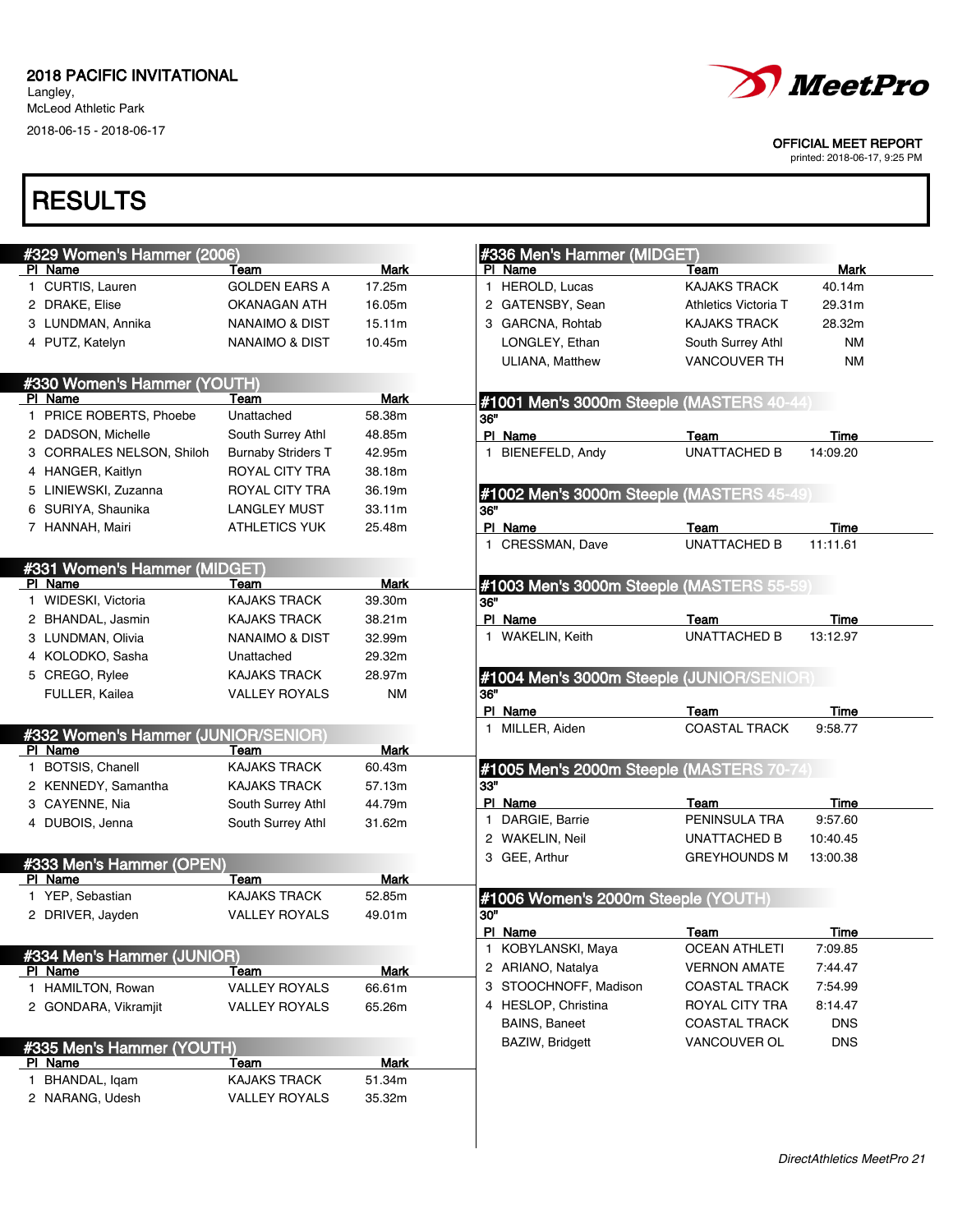Langley, McLeod Athletic Park 2018-06-15 - 2018-06-17

### **RESULTS**

|     | #1007 Women's 1500m Steeple (MIDGET) |                      |         |              | #1010 Men's 800 Meters (Age 16-34) |                      |             |
|-----|--------------------------------------|----------------------|---------|--------------|------------------------------------|----------------------|-------------|
| 30" |                                      |                      |         |              | PI Name                            | Team                 | <u>Time</u> |
|     | PI Name                              | Team                 | Time    |              | ARON, Nicholas<br>1                | <b>COASTAL TRACK</b> | 1:55.70     |
|     | 1 COBBAN, Emma                       | <b>OCEAN ATHLETI</b> | 5:38.43 |              | 2 SARAI, Sajjan                    | <b>COASTAL TRACK</b> | 1:56.31     |
|     | 2 HESLOP, Kaitlyn                    | ROYAL CITY TRA       | 6:07.53 |              | 3 BIRO, Stefan                     | UNATTACHED B         | 1:56.50     |
|     |                                      |                      |         |              | 4 WYATT, Tate                      | <b>LANGLEY MUST</b>  | 1:56.92     |
|     | #1008 Men's 1500m Steeple (MIDGET)   |                      |         |              | 5 HEISTERMAN, Keaton               | NANAIMO & DIST       | 1:57.19     |
| 30" |                                      |                      |         |              | 6 DOHERTY, Aidan                   | <b>HERSHEY HARRI</b> | 1:58.29     |
|     | PI Name                              | Team                 | Time    |              | 7 BUCKINGHAM, Paul                 | UNATTACHED B         | 1:58.45     |
|     | 1 STEVENSON, Carter                  | <b>GOLDEN EARS A</b> | 4:54.08 |              | 8 CALBICK, Cameron                 | LANGLEY MUST         | 1:59.46     |
|     | 2 MEADOWS, Devon                     | <b>COQUITLAM CHE</b> | 4:56.68 |              | 9 WYATT, Zachary                   | LANGLEY MUST         | 1:59.61     |
|     | 3 DOWNEY, Payton                     | <b>GOLDEN EARS A</b> | 5:11.25 |              | 10 ROBERTS, Graeme                 | <b>GOLDEN EARS A</b> | 2:00.22     |
|     | 4 DEMPSEY, Naoise                    | <b>ATHLETICS YUK</b> | 5:25.91 |              | 11 MILLER, Michael                 | <b>COASTAL TRACK</b> | 2:00.53     |
|     |                                      |                      |         |              | 12 JOBSON-STIER, Shea              | ELITE TRACK & F      | 2:01.55     |
|     | #1009 Women's 800 Meters (Age 16-34) |                      |         |              | 13 HEROUX, Ryan                    | <b>COASTAL TRACK</b> | 2:01.70     |
|     | PI Name                              | Team                 | Time    | <u>H(PI)</u> | 14 HARRIS, Luke                    | <b>HERSHEY HARRI</b> | 2:02.15     |
|     | 1 MUSSCHE, Brooke                    | <b>LANGLEY MUST</b>  | 2:14.25 | 2(1)         | 15 BRAZILLER, Quinton              | <b>VANCOUVER TH</b>  | 2:02.38     |
|     | 2 MORTIMER, Rachel                   | <b>UNATTACHED B</b>  | 2:14.57 | 2(2)         | 16 FOWLER, James                   | LANGLEY MUST         | 2:02.89     |
|     | 3 ROXBY, Megan                       | <b>HERSHEY HARRI</b> | 2:15.29 | 2(3)         | 17 WRIGHT, Owen                    | <b>CHILLIWACK TR</b> | 2:04.67     |
|     | 4 ARIANO, Annika                     | <b>VERNON AMATE</b>  | 2:15.60 | 2(4)         | 18 ROBINSON, Ian                   | <b>VANCOUVER TH</b>  | 2:04.85     |
| 5.  | SMITH, Cayla                         | <b>OCEAN ATHLETI</b> | 2:17.54 | 2(5)         | 19 WILKIE, Ethan                   | UNATTACHED B         | 2:05.83     |
| 6   | SHANNON, Jennifer                    | UNATTACHED B         | 2:17.64 | 2(6)         | 20 SMITH, Lucas                    | UNATTACHED B         | 2:06.52     |
|     | 7 HENNESSEY, Jamie                   | <b>GOLDEN EARS A</b> | 2:20.93 | 2(7)         | 21 HOUSE, Kaelan                   | <b>COASTAL TRACK</b> | 2:08.03     |
|     | 8 GUSTIN, Isabella                   | <b>HERSHEY HARRI</b> | 2:20.95 | 1(1)         | 22 MANKE, Sam                      | <b>COASTAL TRACK</b> | 2:10.11     |
|     | 9 HUSTON, Madelyn                    | <b>GOLDEN EARS A</b> | 2:24.89 | 2(8)         | 23 MCKAY, Fraser                   | <b>OCEAN ATHLETI</b> | 2:28.79     |
|     | 10 BATH, Serena                      | <b>LANGLEY MUST</b>  | 2:30.64 | 1(2)         |                                    |                      |             |
|     | 11 HETTINGA, Madelyn                 | <b>VERNON AMATE</b>  | 2:31.02 | 1(3)         | <b>SECTION RESULTS</b>             |                      |             |
|     | 12 WARING, Arshdeep                  | <b>VALLEY ROYALS</b> | 2:37.61 | 1(4)         | PI Name                            | Team                 | Time        |
|     | 13 HOTHI, Sereena                    | <b>UNATTACHED B</b>  | 3:06.67 | 1(5)         | Section 1 of 2                     |                      |             |
|     |                                      |                      |         |              | DOHERTY, Aidan<br>1                | <b>HERSHEY HARRI</b> | 1:58.29     |
|     | <b>SECTION RESULTS</b>               |                      |         |              | 2 HEROUX, Ryan                     | <b>COASTAL TRACK</b> | 2:01.70     |
|     | PI Name                              | Team                 | Time    |              | 3 HARRIS, Luke                     | <b>HERSHEY HARRI</b> | 2:02.15     |
|     | Section 1 of 2                       |                      |         |              | <b>BRAZILLER, Quinton</b><br>4     | <b>VANCOUVER TH</b>  | 2:02.38     |
|     | 1 GUSTIN, Isabella                   | <b>HERSHEY HARRI</b> | 2:20.95 |              | 5 FOWLER, James                    | <b>LANGLEY MUST</b>  | 2:02.89     |
|     | 2 BATH, Serena                       | <b>LANGLEY MUST</b>  | 2:30.64 |              | 6 WRIGHT, Owen                     | <b>CHILLIWACK TR</b> | 2:04.67     |
|     | 3 HETTINGA, Madelyn                  | <b>VERNON AMATE</b>  | 2:31.02 |              | 7 ROBINSON, Ian                    | <b>VANCOUVER TH</b>  | 2:04.85     |
|     | 4 WARING, Arshdeep                   | <b>VALLEY ROYALS</b> | 2:37.61 |              | 8 WILKIE, Ethan                    | <b>UNATTACHED B</b>  | 2:05.83     |
|     | 5 HOTHI, Sereena                     | UNATTACHED B         | 3:06.67 |              | 9 SMITH, Lucas                     | <b>UNATTACHED B</b>  | 2:06.52     |
|     | Section 2 of 2                       |                      |         |              | 10 HOUSE, Kaelan                   | <b>COASTAL TRACK</b> | 2:08.03     |
|     | 1 MUSSCHE, Brooke                    | <b>LANGLEY MUST</b>  | 2:14.25 |              | 11 MANKE, Sam                      | <b>COASTAL TRACK</b> | 2:10.11     |
|     | 2 MORTIMER, Rachel                   | UNATTACHED B         | 2:14.57 |              | 12 MCKAY, Fraser                   | <b>OCEAN ATHLETI</b> | 2:28.79     |
|     | 3 ROXBY, Megan                       | <b>HERSHEY HARRI</b> | 2:15.29 |              | Section 2 of 2                     |                      |             |
|     | 4 ARIANO, Annika                     | <b>VERNON AMATE</b>  | 2:15.60 |              | 1 ARON, Nicholas                   | <b>COASTAL TRACK</b> | 1:55.70     |
|     | 5 SMITH, Cayla                       | <b>OCEAN ATHLETI</b> | 2:17.54 |              | 2 SARAI, Sajjan                    | <b>COASTAL TRACK</b> | 1:56.31     |
|     | 6 SHANNON, Jennifer                  | UNATTACHED B         | 2:17.64 |              | 3 BIRO, Stefan                     | UNATTACHED B         | 1:56.50     |
|     | 7 HENNESSEY, Jamie                   | <b>GOLDEN EARS A</b> | 2:20.93 |              | 4 WYATT, Tate                      | <b>LANGLEY MUST</b>  | 1:56.92     |
|     | 8 HUSTON, Madelyn                    | <b>GOLDEN EARS A</b> | 2:24.89 |              | 5 HEISTERMAN, Keaton               | NANAIMO & DIST       | 1:57.19     |



OFFICIAL MEET REPORT

printed: 2018-06-17, 9:25 PM

#### #1010 Men's 800 Meters (Age 16-34) PI Name **Team** Team Team Time H(PI) ARON, Nicholas COASTAL TRACK 1:55.70 2(1) 2 SARAI, Sajjan COASTAL TRACK 1:56.31 2(2) BIRO, Stefan **UNATTACHED B** 1:56.50 2(3) WYATT, Tate LANGLEY MUST 1:56.92 2(4) HEISTERMAN, Keaton NANAIMO & DIST 1:57.19 2(5) DOHERTY, Aidan HERSHEY HARRI 1:58.29 1(1) BUCKINGHAM, Paul UNATTACHED B 1:58.45 2(6) CALBICK, Cameron LANGLEY MUST 1:59.46 2(7) WYATT, Zachary LANGLEY MUST 1:59.61 2(8) 10 ROBERTS, Graeme GOLDEN EARS A 2:00.22 2(9) MILLER, Michael COASTAL TRACK 2:00.53 2(10) 12 JOBSON-STIER, Shea ELITE TRACK & F 2:01.55 2(11) 13 HEROUX, Ryan COASTAL TRACK 2:01.70 1(2) HARRIS, Luke HERSHEY HARRI 2:02.15 1(3) BRAZILLER, Quinton VANCOUVER TH 2:02.38 1(4) FOWLER, James LANGLEY MUST 2:02.89 1(5) WRIGHT, Owen CHILLIWACK TR 2:04.67 1(6) 18 ROBINSON, Ian VANCOUVER TH 2:04.85 1(7) WILKIE, Ethan UNATTACHED B 2:05.83 1(8) SMITH, Lucas UNATTACHED B 2:06.52 1(9) 21 HOUSE, Kaelan COASTAL TRACK 2:08.03 1(10) MANKE, Sam COASTAL TRACK 2:10.11 1(11) MCKAY, Fraser **OCEAN ATHLETI** 2:28.79 1(12) **CTION RESULTS** PI Name **Team** Team Time  $tion 1 of 2$ DOHERTY, Aidan **HERSHEY HARRI** 1:58.29 HEROUX, Ryan COASTAL TRACK 2:01.70 3 HARRIS, Luke HERSHEY HARRI 2:02.15 BRAZILLER, Quinton VANCOUVER TH 2:02.38 FOWLER, James LANGLEY MUST 2:02.89

|   | 8 WILKIE, Ethan         | <b>UNATTACHED B</b>  | 2:05.83 |  |  |  |  |  |
|---|-------------------------|----------------------|---------|--|--|--|--|--|
|   | 9 SMITH, Lucas          | <b>UNATTACHED B</b>  | 2:06.52 |  |  |  |  |  |
|   | 10 HOUSE, Kaelan        | <b>COASTAL TRACK</b> | 2:08.03 |  |  |  |  |  |
|   | 11 MANKE, Sam           | <b>COASTAL TRACK</b> | 2:10.11 |  |  |  |  |  |
|   | 12 MCKAY, Fraser        | <b>OCEAN ATHLETI</b> | 2:28.79 |  |  |  |  |  |
|   | Section 2 of 2          |                      |         |  |  |  |  |  |
|   | 1 ARON, Nicholas        | <b>COASTAL TRACK</b> | 1:55.70 |  |  |  |  |  |
|   | 2 SARAI, Sajjan         | <b>COASTAL TRACK</b> | 1:56.31 |  |  |  |  |  |
|   | 3 BIRO, Stefan          | <b>UNATTACHED B</b>  | 1:56.50 |  |  |  |  |  |
|   | 4 WYATT, Tate           | <b>LANGLEY MUST</b>  | 1:56.92 |  |  |  |  |  |
|   | 5 HEISTERMAN, Keaton    | NANAIMO & DIST       | 1:57.19 |  |  |  |  |  |
| 6 | <b>BUCKINGHAM, Paul</b> | <b>UNATTACHED B</b>  | 1:58.45 |  |  |  |  |  |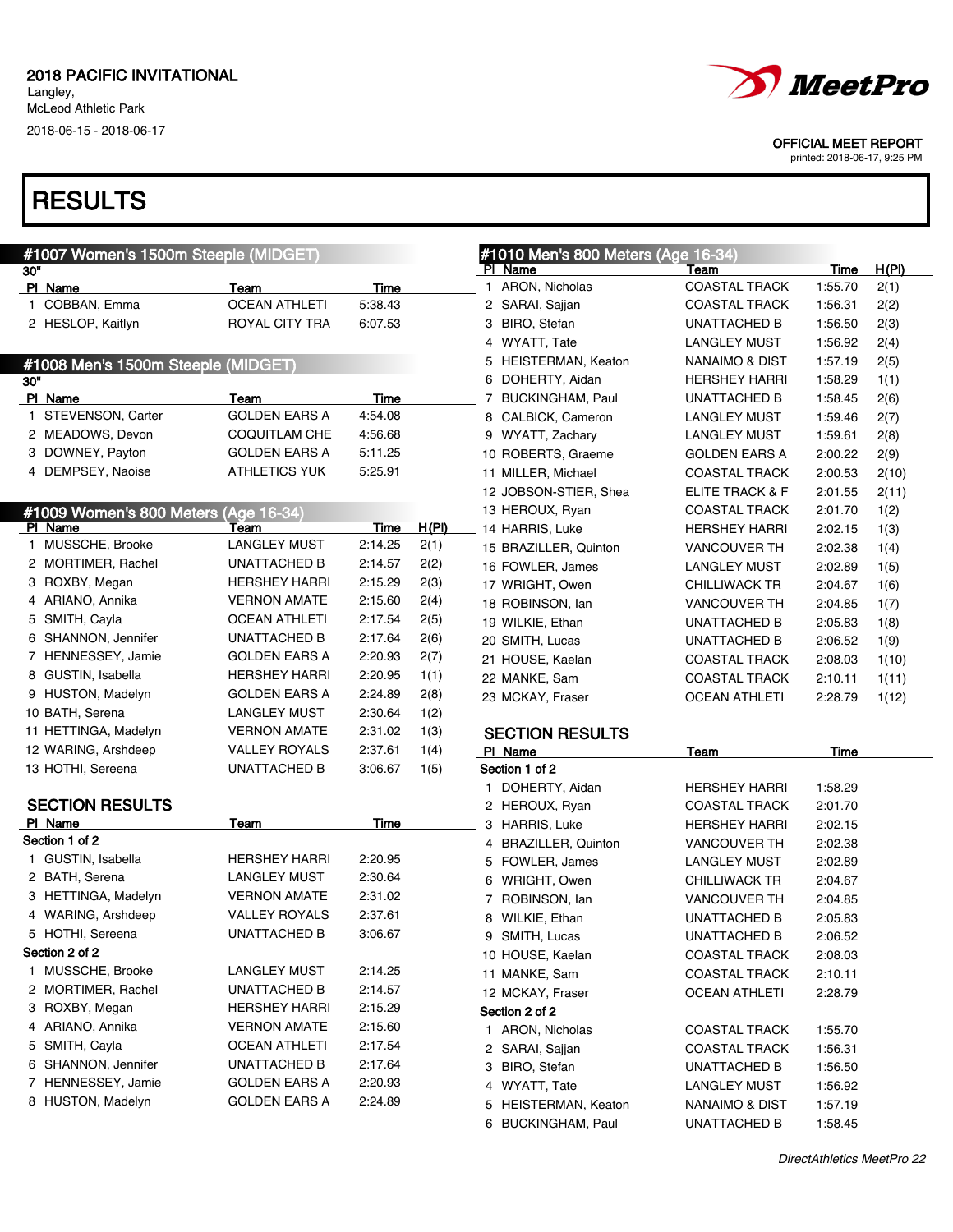Langley, McLeod Athletic Park

2018-06-15 - 2018-06-17



OFFICIAL MEET REPORT

printed: 2018-06-17, 9:25 PM

| #1010 Men's 800 Meters (Age 16-34) (cont'd) |                      |            |              | #1020 Men's 3000 Meters (Age 16-34) |                           |                |
|---------------------------------------------|----------------------|------------|--------------|-------------------------------------|---------------------------|----------------|
| PI Name                                     | Team                 | Time       |              | PI Name                             | Team                      | <b>Time</b>    |
| 7 CALBICK, Cameron                          | <b>LANGLEY MUST</b>  | 1:59.46    |              | 1 POTASHOV, Mark                    | <b>COASTAL TRACK</b>      | 9:53.83        |
| 8 WYATT, Zachary                            | <b>LANGLEY MUST</b>  | 1:59.61    |              | 2 MCINTYRE, Darby                   | <b>ATHLETICS YUK</b>      | 10:34.10       |
| 9 ROBERTS, Graeme                           | <b>GOLDEN EARS A</b> | 2:00.22    |              | 3 POTASHOV, Hosea                   | <b>COASTAL TRACK</b>      | 11:00.67       |
| 10 MILLER. Michael                          | <b>COASTAL TRACK</b> | 2:00.53    |              | JOHNSTON, Reid                      | <b>VALLEY ROYALS</b>      | <b>DNS</b>     |
| 11 JOBSON-STIER, Shea                       | ELITE TRACK & F      | 2:01.55    |              | GAUCHER, Nathan                     | <b>COQUITLAM CHE</b>      | <b>DNS</b>     |
| #1011 Women's 3000 Meters (MASTERS 80-84)   |                      |            |              | ROBERTS, Ryan                       | ROYAL CITY TRA            | <b>DNS</b>     |
| PI Name                                     | Team                 | Time       |              |                                     |                           |                |
| 1 CHEETHAM, Renate                          | <b>GREYHOUNDS M</b>  | 22:11.17   |              | #1021 Women's 2000 Meters (MIDGET)  |                           |                |
|                                             |                      |            |              | PI Name                             | Team                      | Time           |
| #1012 Men's 3000 Meters (MASTERS 35-39      |                      |            |              | 1 GRAYDON, Emma                     | <b>COASTAL TRACK</b>      | 7:27.05        |
| PI Name                                     | Team                 | Time       |              | 2 GREWAL, Jasleen                   | UNIVERSAL ATH             | 7:28.89        |
| 1 KIRECHUK, Kevin                           | <b>UNATTACHED B</b>  | 13:07.88   |              | 3 KAWAMURA, Kezia                   | KAJAKS TRACK              | 7:33.92        |
|                                             |                      |            |              | STOOCHNOFF, Chelsea                 | <b>COASTAL TRACK</b>      | <b>DNS</b>     |
| #1013 Women's 3000 Meters (MASTERS 50-54    |                      |            |              |                                     |                           |                |
| PI Name                                     | Team                 | Time       |              | #1022 Men's 2000 Meters (MIDGET)    |                           |                |
| 1 STEVENS, Leslie                           | <b>GREYHOUNDS M</b>  | 12:35.78   |              | PI Name                             | Team                      | Time           |
| 2 ARIANO, Elizabeth                         | <b>VERNON AMATE</b>  | 13:11.95   |              | 1 WADHWANI, Jacob                   | <b>UNATTACHED B</b>       | 6:05.65        |
| 3 TAYLOR, Katherina                         | <b>UNATTACHED B</b>  | 13:42.34   |              | 2 LOGIE, Micah                      | <b>COASTAL TRACK</b>      | 6:14.17        |
|                                             |                      |            |              | 3 BAKER, Isaac                      | <b>OCEAN ATHLETI</b>      | 6:14.40        |
| #1014 Men's 3000 Meters (MASTERS 55-59      |                      |            |              | 4 CREVIER, Connor`                  | <b>CHILLIWACK TR</b>      | 6:20.52        |
| PI Name                                     | Team                 | Time       |              | 5 MEADOWS, Devon                    | <b>COQUITLAM CHE</b>      | 6:27.08        |
| 1 GUSS, David                               | <b>KELOWNA RUNN</b>  | 9:44.20    |              | 6 DUMONT, Kaelem                    | <b>OCEAN ATHLETI</b>      | 6:37.43        |
|                                             |                      |            |              | 7 POTASHOV, Paul                    | <b>COASTAL TRACK</b>      | 6:43.50        |
| #1015 Women's 3000 Meters (MASTERS 60-64)   |                      |            | 8            | MIGNEAULT, Boston                   | <b>GOLDEN EARS A</b>      | 6:51.09        |
| PI Name                                     | Team                 | Time       |              | DEMPSEY, Naoise                     | <b>ATHLETICS YUK</b>      | 7:09.90        |
| 1 SHARP, Suzanne                            | <b>GREYHOUNDS M</b>  | 15:54.15   |              |                                     |                           |                |
|                                             |                      |            |              | #1023 Women's 2000 Meters (2005)    |                           |                |
| #1016 Men's 3000 Meters (MASTERS 60-64)     |                      |            |              | PI Name                             | Team                      | Time           |
| PI Name                                     | Team                 | Time       | $\mathbf{1}$ | MADSEN, Ella                        | <b>COQUITLAM CHE</b>      | 6:54.95        |
| 1 SHARP, Kelly                              | <b>GREYHOUNDS M</b>  | 13:22.77   |              | POTASHOVA, Lilya                    | Unattached                | <b>DNS</b>     |
|                                             |                      |            |              |                                     |                           |                |
| #1017 Women's 3000 Meters (MASTERS 65-69)   |                      |            |              | #1024 Men's 2000 Meters (2005)      |                           |                |
| PI Name                                     | Team                 | Time       |              | PI Name                             | Team                      | Time           |
| 1 ROSS, Janet                               | <b>GREYHOUNDS M</b>  | 14:48.49   |              | 1 LEE, Caiden                       | <b>OCEAN ATHLETI</b>      | 6:23.83        |
|                                             |                      |            |              | 2 LIBERMAN, Strachan                | <b>COQUITLAM CHE</b>      | 6:28.19        |
| #1018 Women's 3000 Meters (MASTERS 70-74    |                      |            |              | SON, Justin                         | <b>COQUITLAM CHE</b>      | <b>DNS</b>     |
| <b>PI Name</b>                              | Team                 | Time       |              | CROOME, Zachary                     | <b>NANAIMO &amp; DIST</b> | <b>DNS</b>     |
| 1 BALDOCK, Lynette                          | <b>GREYHOUNDS M</b>  | 17:04.08   |              |                                     |                           |                |
| GRAF, Cherry                                | <b>KAJAKS TRACK</b>  | <b>DNS</b> |              | #1025 Men's 110m Hurdles (OPEN)     |                           |                |
|                                             |                      |            | 42"          |                                     |                           |                |
| #1019 Women's 3000 Meters (Age 16-34)       |                      |            |              |                                     |                           | Wind: $(+0.0)$ |
| PI Name                                     | <u>Team</u>          | Time       |              | PI Name                             | Team                      | Time           |
| 1 ARIANO, Annika                            | <b>VERNON AMATE</b>  | 10:16.16   |              | 1 LEGER, Taylor                     | <b>VANCOUVER TH</b>       | 21.94          |
| 2 NEAL, Emmajean                            | <b>HERSHEY HARRI</b> | 10:33.11   |              |                                     |                           |                |
| 3 KOBYLANSKI, Maya                          | <b>OCEAN ATHLETI</b> | 10:35.57   |              |                                     |                           |                |
| 4 ARIANO, Natalya                           | <b>VERNON AMATE</b>  | 10:42.10   |              |                                     |                           |                |
| FERGUSON, Daylana                           | <b>LANGLEY MUST</b>  | <b>DNS</b> |              |                                     |                           |                |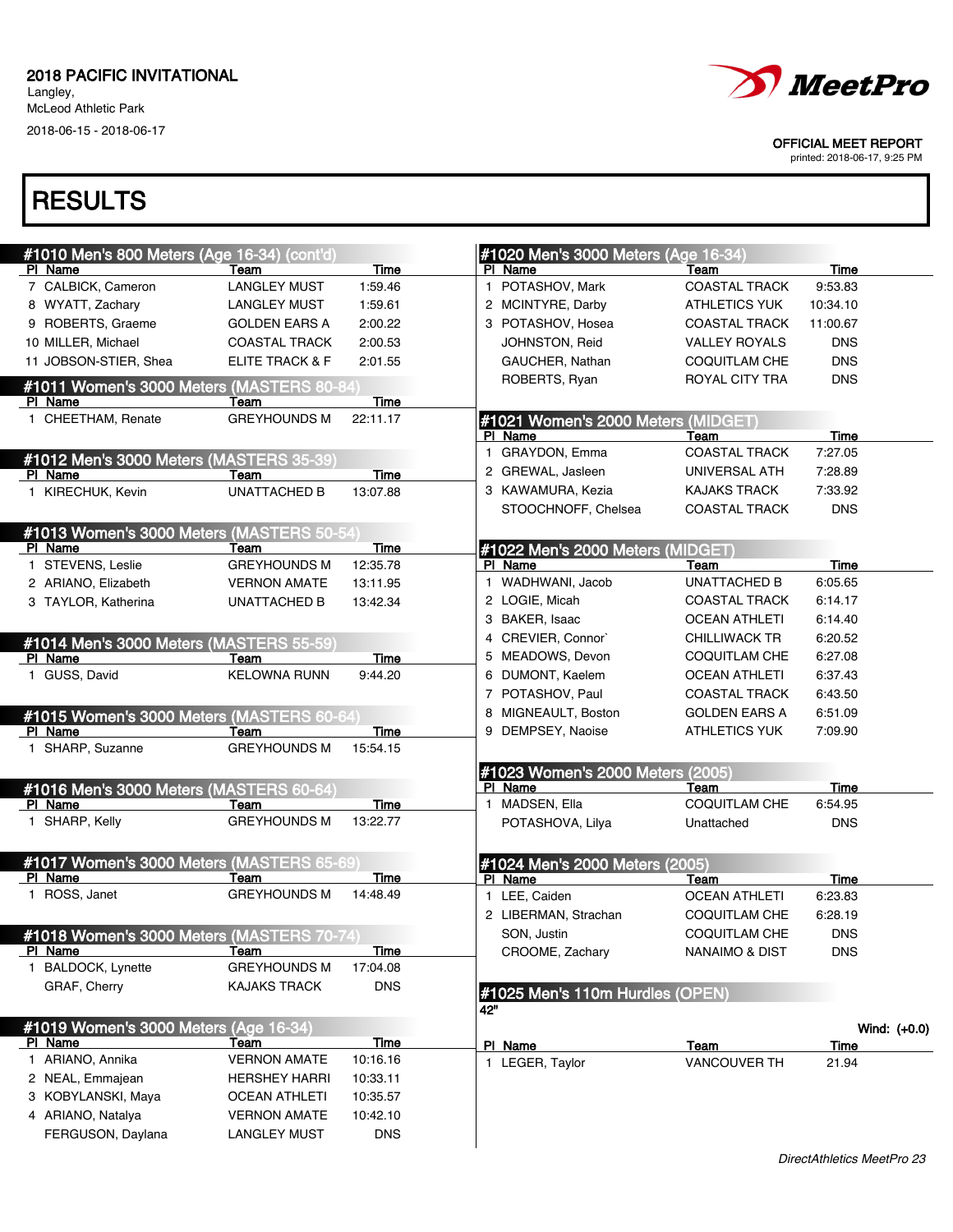Langley, McLeod Athletic Park 2018-06-15 - 2018-06-17



#### OFFICIAL MEET REPORT

| <b>RESULTS</b>                                    |                           |                    |                                                  |                              |                               |
|---------------------------------------------------|---------------------------|--------------------|--------------------------------------------------|------------------------------|-------------------------------|
| #1026 Men's 110m Hurdles (JUNIOR)                 |                           |                    | #1030 Men's 100m Hurdles (MIDGET) (cont'd)       |                              |                               |
| 39"                                               |                           |                    |                                                  |                              | Wind: $(-0.3)$                |
|                                                   |                           | Wind: $(+0.8)$     | 5 LOCKYER, Camron                                | <b>LANGLEY MUST</b>          | 16.83                         |
| PI Name                                           | Team                      | Time               | ANIAMAKA, Praise                                 | UNIVERSAL ATH                | <b>DNS</b>                    |
| 1 GILL, Landon                                    | <b>OCEAN ATHLETI</b>      | 15.47              |                                                  |                              |                               |
| 2 FOSTER, Ethan                                   | <b>BC Flyers Athletic</b> | 17.54              | #1031 Men's 80m Hurdles (MASTERS 80-84)<br>27"   |                              |                               |
| #1027 Men's 110m Hurdles (YOUTH)                  |                           |                    |                                                  |                              | Wind: (+1.4)                  |
| 36"                                               |                           |                    | PI Name                                          | Team                         | Time                          |
|                                                   |                           | Wind: $(-0.1)$     | 1 MEY, Karl                                      | <b>GREYHOUNDS M</b>          | 20.40                         |
| PI Name                                           | Team                      | Time               |                                                  |                              |                               |
| 1 VANDERGUGTEN, lan                               | <b>LANGLEY MUST</b>       | 15.08              | #1032 Men's 80m Hurdles (MASTERS 75-79)          |                              |                               |
| 2 TRUSTHAM, Harrison                              | <b>VALLEY ROYALS</b>      | 15.61              | 30"                                              |                              |                               |
| 3 GILLAN, Aneel                                   | <b>OCEAN ATHLETI</b>      | 16.07              |                                                  |                              | Wind: $(+1.8)$                |
| 4 BLASAK, Ryan                                    | <b>NorWesters Track</b>   | 16.44              | PI Name                                          | Team                         | Time                          |
| 5 NICOL, Bob                                      | <b>LANGLEY MUST</b>       | 16.55              | 1 SHAH, Surinder                                 | <b>GREYHOUNDS M</b>          | 21.03                         |
| 6 HARRISON, Oliver                                | <b>LANGLEY MUST</b>       | 19.23              |                                                  |                              |                               |
| WOOD, Bryson                                      | KAMLOOPS TRA              | <b>DNS</b>         | #1033 Men's 80m Hurdles (MASTERS 70-74)          |                              |                               |
|                                                   |                           |                    | 30"                                              |                              |                               |
| #1028 Women's 100m Hurdles (JUNIOR/SENIOR)<br>33" |                           |                    | PI Name                                          | Team                         | Wind: (+1.8)<br>Time          |
|                                                   |                           | Wind: (+1.0)       | 1 BREWER, Jess                                   | <b>NANAIMO &amp; DIST</b>    | 16.34                         |
| PI Name                                           | Team                      | Time               | 2 STRONG, Derm                                   | <b>KAMLOOPS TRA</b>          | 19.01                         |
| 1 VLAHOVIC, Katarina                              | UNIVERSAL ATH             | 13.93              |                                                  |                              |                               |
| 2 VOLOSHIN, Diana                                 | NorWesters Track          | 14.39              |                                                  |                              |                               |
| 3 HALL, Jorden                                    | <b>COASTAL TRACK</b>      | 16.07              | #1034 Women's 80m Hurdles (MASTERS 65-69)<br>30" |                              |                               |
| TYNDALL, Hana                                     | COQUITLAM CHE             | <b>DNS</b>         |                                                  |                              | Wind: (+0.5)                  |
| ELLIOTT, Kristie                                  | <b>NEW WEST SPA</b>       | <b>DNS</b>         | PI Name                                          | Team                         | Time                          |
|                                                   |                           |                    | 1 LEE, Deborah                                   | <b>GREYHOUNDS M</b>          | 18.17                         |
| #1029 Women's 100m Hurdles (YOUTH)                |                           |                    |                                                  |                              |                               |
| 30"                                               |                           | Wind: $(-0.6)$ 30" | #1035 Women's 80m Hurdles (MASTERS 60-64)        |                              |                               |
| PI Name                                           | Team                      | Time               |                                                  |                              |                               |
| 1 HARRISON, Holly                                 | <b>LANGLEY MUST</b>       | 14.94              | PI Name                                          | Team                         | Wind: $(+0.5)$<br>Time        |
| 2 SANGHA, Manreet                                 | UNIVERSAL ATH             | 15.00              | SZYBUNKA, Patty                                  | NorWesters Track             | 18.42                         |
| 3 TUNTI, Jaziel                                   | COQUITLAM CHE             | 15.26              | 2 MORIYAMA, Naomi                                | <b>GREYHOUNDS M</b>          | 19.68                         |
| 4 SEEMANN, Carly                                  | <b>COQUITLAM CHE</b>      | 15.31              |                                                  |                              |                               |
| 5 O'FLAHERTY, Caleigh                             | NEW WEST SPA              | 16.08              |                                                  |                              |                               |
| 6 JONES, Sabrina                                  | <b>GOLDEN EARS A</b>      | 17.56              | #1036 Women's 80m Hurdles (MASTERS 40-44)<br>30" |                              |                               |
| RICHARDSON, Teagan                                | <b>LANGLEY MUST</b>       | <b>DNS</b>         |                                                  |                              |                               |
|                                                   |                           |                    | PI Name                                          | Team                         | Wind: $(-1.3)$<br><u>Time</u> |
|                                                   |                           |                    | 1 CHITUL, Olesea                                 | <b>GREYHOUNDS M</b>          | 17.22                         |
| #1030 Men's 100m Hurdles (MIDGET)<br>33"          |                           |                    |                                                  |                              |                               |
|                                                   |                           | Wind: $(-0.3)$     | #1037 Women's 80m Hurdles (MIDGET)               |                              |                               |
| PI Name                                           | Team                      | <u>Time</u>        | 30"                                              |                              |                               |
| 1 CHEUNG, Terence                                 | <b>VANCOUVER TH</b>       | 14.79              | PI Name                                          | Team                         | H(PI)<br>Time                 |
| 2 DUBOUCHET, Raphael                              | NorWesters Track          | 15.37              | TUNTI, Laysha                                    | COQUITLAM CHE 11.81 (+0.8)   | 2(1)                          |
| 3 PARIS, Nate                                     | <b>NANAIMO &amp; DIST</b> | 15.54              | VLAHOVIC, Krysthina                              | UNIVERSAL ATH 11.99 (+0.8)   | 2(2)                          |
| 4 STEVENSON, Ty                                   | <b>GOLDEN EARS A</b>      | 16.16              | KANG, Karman                                     | UNIVERSAL ATH $12.47$ (+0.8) | 2(3)                          |
|                                                   |                           |                    |                                                  |                              | DirectAthletics MeetPro 24    |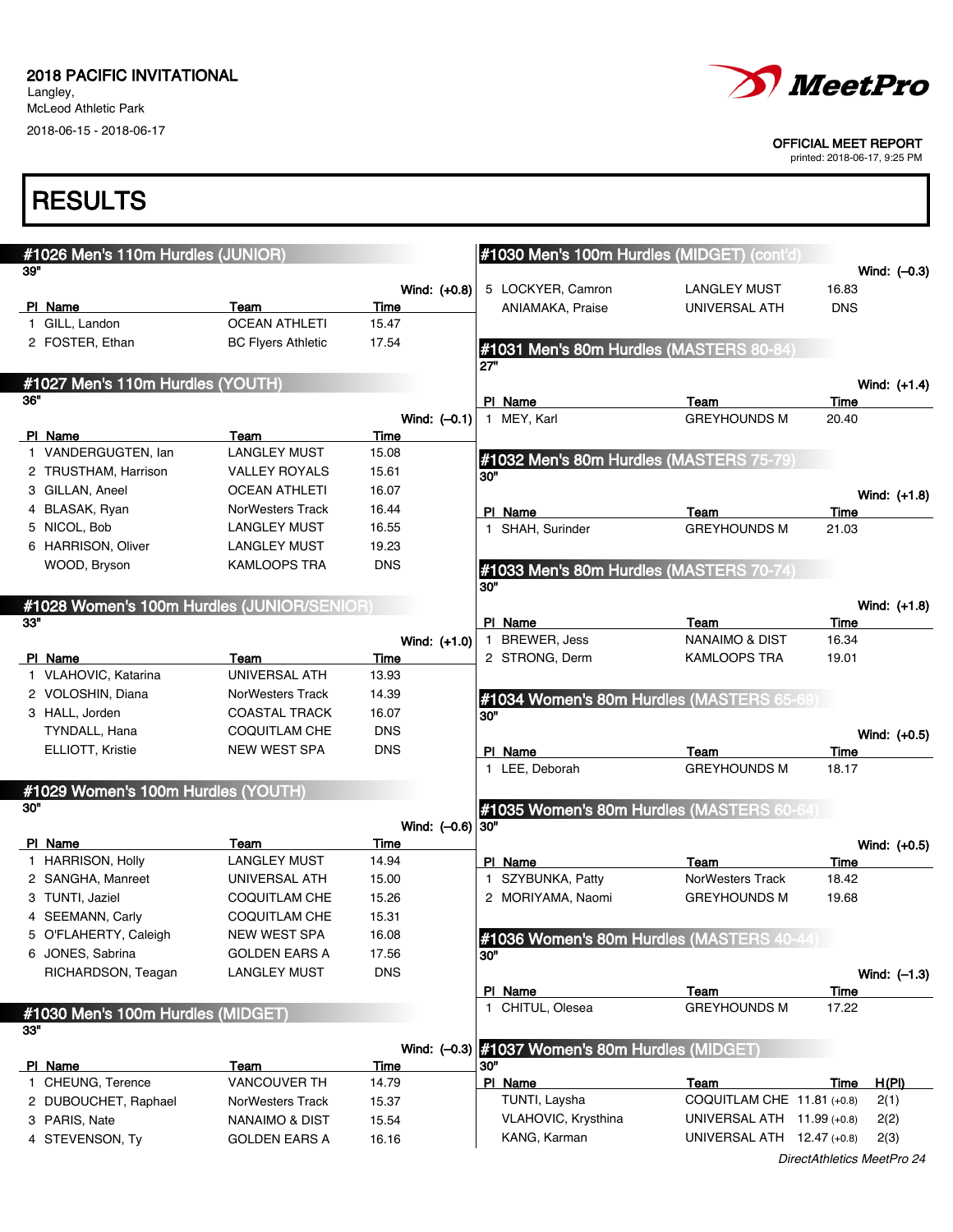

#### OFFICIAL MEET REPORT

printed: 2018-06-17, 9:25 PM

|     | #1037 Women's 80m Hurdles (MIDGET) (cont'd) |                                              |                |                    |              | #1039 Women's 80m Hurdles (2005) (cont'd) |                                                          |                |                |
|-----|---------------------------------------------|----------------------------------------------|----------------|--------------------|--------------|-------------------------------------------|----------------------------------------------------------|----------------|----------------|
|     | PI Name                                     | Team                                         | Time           | H(PI)              |              | PI Name                                   | Team                                                     | Time           | H(PI)          |
|     | GRIBBON, Sophia                             | COQUITLAM CHE 12.85 (+0.8)                   |                | 2(4)               |              | FAORO, Natalie                            | <b>COQUITLAM CHE</b>                                     | DNS (NW)       | 1              |
|     | <b>BAJARUNAS, Liepa</b>                     | COQUITLAM CHE $13.08$ (+0.8)                 |                | 2(5)               |              | FROESE, Nylah                             | COQUITLAM CHE                                            | DNS (NW)       | 1              |
|     | VANDERKEMP, Brooklyn                        | POWELL RIVER                                 | $13.41(-1.3)$  | 1                  |              | REED, Jordyn                              | <b>VANCOUVER TH</b>                                      | DNS (NW)       | 2              |
|     | PIRANI, Vanessa                             | VALLEY ROYALS 13.53 (-1.3)                   |                | 1.                 |              |                                           |                                                          |                |                |
|     | WHITE, Pyper                                | NEW WEST SPA 14.22 (-1.3)                    |                | $\mathbf{1}$       |              | <b>SECTION RESULTS</b>                    |                                                          |                |                |
|     | AMBROZIC, Claire                            | NorWesters Track 14.38 (-1.3)                |                | $\overline{1}$     |              | PI Name                                   | Team                                                     | Time           |                |
|     |                                             |                                              |                |                    |              | Section 1 of 2                            |                                                          |                | Wind: $(+1.4)$ |
|     | <b>SECTION RESULTS</b>                      |                                              |                |                    |              | 1 KENNEDY-HAILU, Serena                   | <b>COQUITLAM CHE</b>                                     | 13.91          |                |
|     | PI Name                                     | Team                                         | Time           |                    |              | 2 PARK, Haewon                            | <b>COQUITLAM CHE</b>                                     | 17.42          |                |
|     | Section 1 of 2                              |                                              |                | Wind: $(-1.3)$     |              | 3 ELLIS, Sara                             | <b>LANGLEY MUST</b>                                      | 18.03          |                |
|     | WHITE, Pyper                                | NEW WEST SPA                                 | 14.22          |                    |              | 4 NGOBI, Kalima                           | <b>COQUITLAM CHE</b>                                     | 18.61          |                |
|     | PIRANI, Vanessa                             | <b>VALLEY ROYALS</b>                         | 13.53          |                    |              | FAORO, Natalie                            | <b>COQUITLAM CHE</b>                                     | <b>DNS</b>     |                |
|     | VANDERKEMP, Brooklyn                        | POWELL RIVER                                 | 13.41          |                    |              | FROESE, Nylah                             | <b>COQUITLAM CHE</b>                                     | <b>DNS</b>     |                |
|     | AMBROZIC, Claire                            | NorWesters Track                             | 14.38          |                    |              | Section 2 of 2                            |                                                          |                | Wind: (+2.5)   |
|     | Section 2 of 2                              |                                              |                | Wind: (+0.8)       |              | 1 CYR, Lindsay                            | <b>OCEAN ATHLETI</b>                                     | 12.65          |                |
|     | 1 TUNTI, Laysha                             | COQUITLAM CHE                                | 11.81          |                    |              | 2 KEMPF, Kelsa                            | <b>OCEAN ATHLETI</b>                                     | 12.67          |                |
|     | 2 VLAHOVIC, Krysthina                       | UNIVERSAL ATH                                | 11.99          |                    |              | 3 LENZ, Malia                             | UNATTACHED B                                             | 12.68          |                |
|     | 3 KANG, Karman                              | UNIVERSAL ATH                                | 12.47          |                    |              | 4 WADE, Skyla                             | <b>COQUITLAM CHE</b>                                     | 14.19          |                |
|     | 4 GRIBBON, Sophia                           | COQUITLAM CHE                                | 12.85          |                    |              | 5 MADSEN, Ella                            | <b>COQUITLAM CHE</b>                                     | 14.80          |                |
|     | 5 BAJARUNAS, Liepa                          | COQUITLAM CHE                                | 13.08          |                    |              | 6 VANNINI, Autumn                         | NANAIMO & DIST                                           | 17.08          |                |
|     |                                             |                                              |                |                    |              | REED, Jordyn                              | <b>VANCOUVER TH</b>                                      | <b>DNS</b>     |                |
| 30" | #1038 Men's 80m Hurdles (2005)              |                                              |                |                    |              |                                           |                                                          |                |                |
|     |                                             |                                              |                |                    |              | #1040 Men's 80m Hurdles (2006)            |                                                          |                |                |
|     |                                             |                                              |                |                    |              |                                           |                                                          |                |                |
|     |                                             |                                              |                | Wind: (+0.6)   27" |              |                                           |                                                          |                |                |
|     | PI Name                                     | Team<br><b>NorWesters Track</b>              | Time<br>12.50  |                    |              |                                           |                                                          |                | Wind: $(-0.5)$ |
|     | 1 SCHERK, Michael<br>2 CHEUNG, Clarence     | VANCOUVER TH                                 | 12.62          |                    | $\mathbf{1}$ | PI Name                                   | Team<br><b>COQUITLAM CHE</b>                             | Time<br>14.35  |                |
|     |                                             | <b>NorWesters Track</b>                      | 12.85          |                    |              | BAJARUNAS, Marty<br>2 WILCH, Jonathan     | <b>OCEAN ATHLETI</b>                                     | 16.12          |                |
|     | 3 REYES, lan                                |                                              | 13.81          |                    |              |                                           |                                                          | 16.26          |                |
|     | 4 MUTKA, Jack                               | <b>COQUITLAM CHE</b><br><b>COQUITLAM CHE</b> | 14.43          |                    | 4            | 3 GERBRANDT, Isaac                        | <b>LANGLEY MUST</b><br>ROYAL CITY TRA                    | 16.77          |                |
|     | 5 PANKRATZ, Kohen                           |                                              | 14.80          |                    |              | BARDINI, Ryan                             |                                                          | 18.00          |                |
|     | 6 TUURA, Levi                               | ROYAL CITY TRA                               | 17.60          |                    |              | ADAMS, Joey                               | <b>LANGLEY MUST</b>                                      | <b>DQ</b>      |                |
|     | 7 LAURITZEN, Ethan<br>EDER, Graeme          | ROYAL CITY TRA                               |                |                    |              | ROBERTSON, Stuart                         | <b>LANGLEY MUST</b>                                      |                |                |
|     |                                             | <b>COQUITLAM CHE</b>                         | DQ             |                    |              |                                           |                                                          |                |                |
|     |                                             |                                              |                |                    | 27"          | #1041 Women's 80m Hurdles (2006)          |                                                          |                |                |
|     | #1039 Women's 80m Hurdles (2005)            |                                              |                |                    |              | PI Name                                   | Team                                                     | Time           | H(PI)          |
| 30" | PI Name                                     | Team                                         | Time           | H(PI)              | $\mathbf{1}$ | LAMB, Miheret                             | COQUITLAM CHE $13.32$ (+1.2)                             |                | 2(1)           |
|     | 1 CYR, Lindsay                              | OCEAN ATHLETI 12.65 (+2.5)                   |                | 2(1)               |              | 2 KAMBIDI, Mballany                       | ROYAL CITY TRA 13.48 (+1.2)                              |                | 2(2)           |
|     | 2 KEMPF, Kelsa                              | OCEAN ATHLETI 12.67 (+2.5)                   |                | 2(2)               |              | 3 ROGOZINSKI, Victoria                    | COQUITLAM CHE 13.63 (+0.7)                               |                | 1(1)           |
|     | 3 LENZ, Malia                               | UNATTACHED B $12.68$ (+2.5)                  |                | 2(3)               | 4            | <b>BRUNORO, Maiya</b>                     | LANGLEY MUST 13.75 (+1.2)                                |                | 2(3)           |
|     | 4 KENNEDY-HAILU, Serena                     | COQUITLAM CHE 13.91 (+1.4)                   |                | 1(1)               |              | 5 DMITRUK, Tayana                         | UNIVERSAL ATH 13.78 (+1.2)                               |                | 2(4)           |
|     | 5 WADE, Skyla                               | COQUITLAM CHE 14.19 (+2.5)                   |                | 2(4)               |              | 6 MARKEY, Clara                           | <b>CHILLIWACK TR</b>                                     | $14.15 (+1.2)$ |                |
|     | 6 MADSEN, Ella                              | COQUITLAM CHE 14.80 (+2.5)                   |                | 2(5)               |              | 7 PARIS, Lydia                            | NANAIMO & DIST 14.42 (+0.7)                              |                | 2(5)<br>1(2)   |
|     | 7 VANNINI, Autumn                           | NANAIMO & DIST 17.08 (+2.5)                  |                |                    |              | 8 HODGSON, Maella                         | OCEAN ATHLETI 14.49 (+1.2)                               |                |                |
|     | 8 PARK, Haewon                              | COQUITLAM CHE 17.42 (+1.4)                   |                | 2(6)               |              |                                           | OCEAN ATHLETI 14.64 (+1.2)                               |                | 2(6)           |
|     |                                             |                                              |                | 1(2)               |              | 9 SIDHU, Amrita                           |                                                          |                | 2(7)           |
|     | 9 ELLIS, Sara<br>10 NGOBI, Kalima           | LANGLEY MUST<br>COQUITLAM CHE 18.61 (+1.4)   | $18.03 (+1.4)$ | 1(3)<br>1(4)       |              | 10 MACLEOD, Scarlet<br>11 HERRELL, Amelia | COQUITLAM CHE 15.25 (+0.7)<br>COQUITLAM CHE 15.34 (+0.7) |                | 1(3)<br>1(4)   |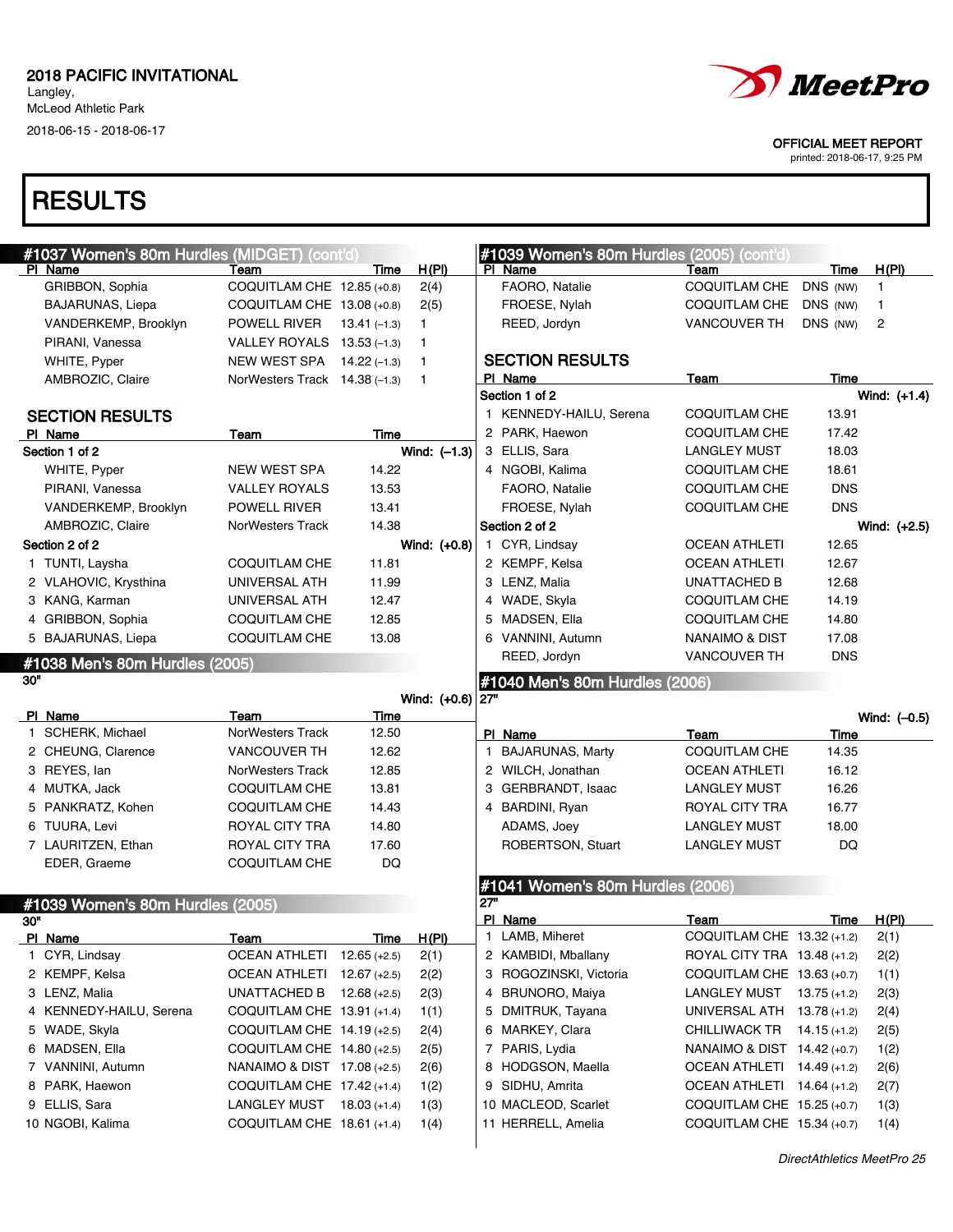# **RESULTS**

|     | #1041 Women's 80m Hurdles (2006) (cont'd) |                                 |                |              |              | #1042 Men's 60m Hurdles (2007) (cont'd) |                                            |                |              |
|-----|-------------------------------------------|---------------------------------|----------------|--------------|--------------|-----------------------------------------|--------------------------------------------|----------------|--------------|
|     | PI Name                                   | Team                            | Time           | H(PI)        |              | PI Name                                 | Team                                       | <b>Time</b>    |              |
|     | 12 DOBSON, Isla                           | COQUITLAM CHE 15.47 (+0.7)      |                | 1(5)         |              | 5 IRVING, Declan                        | <b>LANGLEY MUST</b>                        | 12.67          |              |
|     | 13 IRVING, Ciara                          | <b>LANGLEY MUST</b>             | $15.55 (+0.7)$ | 1(6)         |              | 6 RODRIGUEZ, Sebastian                  | <b>COQUITLAM CHE</b>                       | 12.83          |              |
|     | 14 VALLI, Chiara                          | <b>LANGLEY MUST</b>             | $17.48 (+0.7)$ | 1(7)         |              | Section 2 of 2                          |                                            |                | Wind: (+1.0) |
|     | 15 THORNBURN, Sarah                       | <b>LANGLEY MUST</b>             | $17.70 (+1.2)$ | 2(8)         | 1.           | SADA, Bernardo                          | <b>LANGLEY MUST</b>                        | 11.15          |              |
|     |                                           |                                 |                |              |              | 2 YETERIAN, Roman                       | <b>VANCOUVER TH</b>                        | 11.28          |              |
|     | <b>SECTION RESULTS</b><br>PI Name         | Team                            | Time           |              |              | 3 SULLIVAN, Ethan                       | Gibsons Elementa                           | 12.16          |              |
|     | Section 1 of 2                            |                                 |                | Wind: (+0.7) |              | 4 LAURITZEN, Julian                     | <b>ROYAL CITY TRA</b>                      | 12.51          |              |
|     | 1 ROGOZINSKI, Victoria                    | <b>COQUITLAM CHE</b>            | 13.63          |              |              | 5 PERKS, Ryan                           | ROYAL CITY TRA                             | 12.64          |              |
|     | 2 PARIS, Lydia                            | NANAIMO & DIST                  | 14.42          |              |              | 6 CARMAN, Dawson                        | <b>VALLEY ROYALS</b>                       | 12.93          |              |
|     | 3 MACLEOD, Scarlet                        | COQUITLAM CHE                   | 15.25          |              |              | #1043 Women's 60m Hurdles (2007)        |                                            |                |              |
|     | 4 HERRELL, Amelia                         | COQUITLAM CHE                   | 15.34          |              | 24"          |                                         |                                            |                |              |
|     | 5 DOBSON, Isla                            | COQUITLAM CHE                   | 15.47          |              |              | PI Name                                 | Team                                       | Time           | H(PI)        |
|     | 6 IRVING, Ciara                           | LANGLEY MUST                    | 15.55          |              | $\mathbf{1}$ | CARDEY, Ava                             | VANCOUVER OL 10.13 (+1.8)                  |                | 4(1)         |
|     | 7 VALLI, Chiara                           | <b>LANGLEY MUST</b>             | 17.48          |              |              | 2 BOSMA, Charlotte                      | KAJAKS TRACK                               | $10.29 (+1.8)$ | 4(2)         |
|     | Section 2 of 2                            |                                 |                | Wind: (+1.2) |              | 3 SELF, Makenna                         | COQUITLAM CHE $10.42$ (+1.8)               |                | 4(3)         |
|     | 1 LAMB, Miheret                           | COQUITLAM CHE                   | 13.32          |              |              | 4 KEMPF, Tayla<br>5 MEIER, Helena       | OCEAN ATHLETI 10.73 (+1.8)<br>LANGLEY MUST |                | 4(4)         |
|     | 2 KAMBIDI, Mballany                       | ROYAL CITY TRA                  | 13.48          |              |              | 6 ANTSCHERL, Eve                        | OCEAN ATHLETI 10.89 (+0.8)                 | $10.86(+1.1)$  | 3(1)         |
|     | 3 BRUNORO, Maiya                          | <b>LANGLEY MUST</b>             | 13.75          |              |              | 7 MCLAUGHLIN, Jaedyn                    | COQUITLAM CHE $11.12$ (+0.8)               |                | 1(1)         |
|     | 4 DMITRUK, Tayana                         | UNIVERSAL ATH                   | 13.78          |              |              | 8 SYMON, Chloe                          | VANCOUVER TH $11.35 (+1.1)$                |                | 2(1)         |
|     | 5 MARKEY, Clara                           | <b>CHILLIWACK TR</b>            | 14.15          |              |              | 9 SCHOENROTH, Alexis                    | LANGLEY MUST 11.47 (+1.8)                  |                | 3(2)<br>4(5) |
|     | 6 HODGSON, Maella                         | <b>OCEAN ATHLETI</b>            | 14.49          |              |              | 10 SCHERK, Veronica                     | NorWesters Track $11.51$ (+1.8)            |                | 4(6)         |
|     | 7 SIDHU, Amrita                           | <b>OCEAN ATHLETI</b>            | 14.64          |              |              | 11 NGOBI, Safia                         | COQUITLAM CHE $11.53$ (+0.8)               |                | 2(2)         |
|     | 8 THORNBURN, Sarah                        | <b>LANGLEY MUST</b>             | 17.70          |              |              | 12 MCKAY, Meagan                        | OCEAN ATHLETI 11.53 (+1.8)                 |                | 4(7)         |
|     |                                           |                                 |                |              |              | 13 SELF, Delaney                        | COQUITLAM CHE 11.66 $(+1.1)$               |                | 3(3)         |
| 24" | #1042 Men's 60m Hurdles (2007)            |                                 |                |              |              | 14 VAUDAN, Gabrielle                    | LANGLEY MUST $11.83$ (+0.8)                |                | 1(2)         |
|     | PI Name                                   | Team                            | <u>Time</u>    | <u>H(PI)</u> |              | 15 MCKAY, Kailey                        | OCEAN ATHLETI 11.83 (+1.1)                 |                | 3(4)         |
|     | 1 SADA, Bernardo                          | <b>LANGLEY MUST</b>             | $11.15 (+1.0)$ | 2(1)         |              | 16 BARTON, Gabriella                    | VANCOUVER TH 12.03 (+0.8)                  |                | 2(3)         |
|     | 2 LOUWERSE, Noah                          | <b>LANGLEY MUST</b>             | $11.17 (+1.1)$ | 1(1)         |              | 17 VARMA-VITUG, Sofia                   | KAJAKS TRACK                               | $12.04 (+1.1)$ | 3(5)         |
|     | 3 YETERIAN, Roman                         | VANCOUVER TH $11.28$ (+1.0)     |                | 2(2)         |              | 18 PARK, Justice                        | LANGLEY MUST                               | $12.40 (+1.1)$ | 3(6)         |
|     | 4 MOHLMANN, Steven                        | COQUITLAM CHE $11.30 (+1.1)$    |                | 1(2)         |              | 19 MUTKA, Alexis                        | COQUITLAM CHE 12.51 (+0.8)                 |                | 2(4)         |
|     | 5 FROESE, Brayden                         | COQUITLAM CHE $11.33$ (+1.1)    |                | 1(3)         |              | 20 BAERG, Amanda                        | LANGLEY MUST                               | $12.52 (+0.8)$ | 1(3)         |
|     | 6 SEVERIN, Jack                           | NorWesters Track $11.38$ (+1.1) |                | 1(4)         |              | 21 SANDHU, Maya                         | <b>LANGLEY MUST</b>                        | $12.62 (+0.8)$ | 2(5)         |
|     | 7 SULLIVAN, Ethan                         | Gibsons Elementa 12.16 (+1.0)   |                | 2(3)         |              | 22 TOOR, Priya                          | Air Blastoff Lions                         | $12.72 (+0.8)$ | 1(4)         |
|     | 8 LAURITZEN, Julian                       | ROYAL CITY TRA 12.51 (+1.0)     |                | 2(4)         |              | 23 SPEDDING, Sophie                     | LANGLEY MUST                               | $12.82$ (+0.8) | 1(5)         |
|     | 9 PERKS, Ryan                             | ROYAL CITY TRA 12.64 (+1.0)     |                | 2(5)         |              | 24 MCLEAN, Ayla                         | COQUITLAM CHE 13.04 (+0.8)                 |                | 2(6)         |
|     | 10 IRVING, Declan                         | LANGLEY MUST 12.67 (+1.1)       |                | 1(5)         |              | 25 MCLAUGHLIN, Camdyn                   | COQUITLAM CHE $14.90 (+0.8)$               |                | 1(6)         |
|     | 11 RODRIGUEZ, Sebastian                   | COQUITLAM CHE 12.83 (+1.1)      |                | 1(6)         |              | TATEH, Mbunya                           | UNIVERSAL ATH                              | $DQ$ (NW)      | 4            |
|     | 12 CARMAN, Dawson                         | VALLEY ROYALS 12.93 (+1.0)      |                | 2(6)         |              |                                         |                                            |                |              |
|     |                                           |                                 |                |              |              | <b>SECTION RESULTS</b>                  |                                            |                |              |
|     | <b>SECTION RESULTS</b>                    |                                 |                |              |              | PI Name                                 | <u>Team</u>                                | Time           |              |
|     | PI Name                                   | <u>Team</u>                     | Time           |              |              | Section 1 of 4                          |                                            |                | Wind: (+0.8) |
|     | Section 1 of 2                            |                                 |                | Wind: (+1.1) |              | 1 ANTSCHERL, Eve                        | <b>OCEAN ATHLETI</b>                       | 10.89          |              |
|     | 1 LOUWERSE, Noah                          | <b>LANGLEY MUST</b>             | 11.17          |              |              | 2 VAUDAN, Gabrielle                     | <b>LANGLEY MUST</b>                        | 11.83          |              |
|     | 2 MOHLMANN, Steven                        | COQUITLAM CHE                   | 11.30          |              |              | 3 BAERG, Amanda                         | <b>LANGLEY MUST</b>                        | 12.52          |              |
|     | 3 FROESE, Brayden                         | <b>COQUITLAM CHE</b>            | 11.33          |              |              | 4 TOOR, Priya                           | Air Blastoff Lions                         | 12.72          |              |
|     | 4 SEVERIN, Jack                           | NorWesters Track                | 11.38          |              |              |                                         |                                            |                |              |



#### OFFICIAL MEET REPORT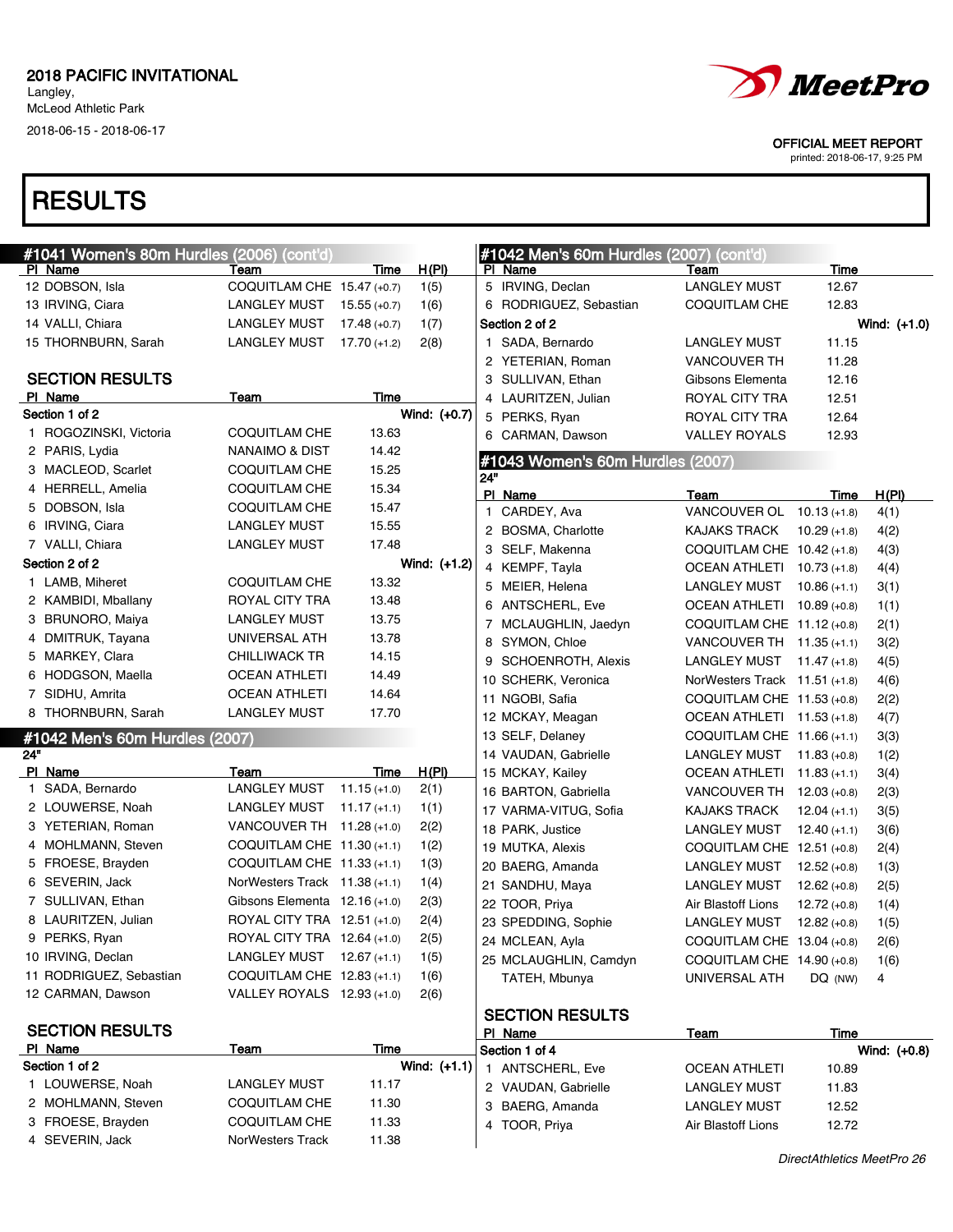Langley, McLeod Athletic Park

2018-06-15 - 2018-06-17



#### OFFICIAL MEET REPORT

printed: 2018-06-17, 9:25 PM

|     | #1043 Women's 60m Hurdles (2007) (cont'd) |                                 |                |                               |              | #1044 Men's 60m Hurdles (2008) (cont'd) |                                 |                |                |
|-----|-------------------------------------------|---------------------------------|----------------|-------------------------------|--------------|-----------------------------------------|---------------------------------|----------------|----------------|
|     | PI Name                                   | Team                            | Time           |                               |              | PI Name                                 | Team                            | Time           |                |
|     | 5 SPEDDING, Sophie                        | <b>LANGLEY MUST</b>             | 12.82          |                               |              | Section 1 of 2                          |                                 |                | Wind: $(+1.4)$ |
|     | 6 MCLAUGHLIN, Camdyn                      | <b>COQUITLAM CHE</b>            | 14.90          |                               |              | 1 ANTSCHERL, Oscar                      | <b>OCEAN ATHLETI</b>            | 11.71          |                |
|     | Section 2 of 4                            |                                 |                | Wind: (+0.8)                  |              | 2 PETRIW, Dean                          | COQUITLAM CHE                   | 11.79          |                |
|     | 1 MCLAUGHLIN, Jaedyn                      | COQUITLAM CHE                   | 11.12          |                               |              | 3 HAYDEN, Miles                         | <b>LANGLEY MUST</b>             | 11.94          |                |
|     | 2 NGOBI, Safia                            | COQUITLAM CHE                   | 11.53          |                               |              | 4 LAGA, Marek                           | ROYAL CITY TRA                  | 11.99          |                |
|     | 3 BARTON, Gabriella                       | <b>VANCOUVER TH</b>             | 12.03          |                               |              | 5 REAMSBOTTOM, Tristan                  | <b>LANGLEY MUST</b>             | 12.67          |                |
|     | 4 MUTKA, Alexis                           | COQUITLAM CHE                   | 12.51          |                               |              | 6 SURIYA, Dilan                         | <b>LANGLEY MUST</b>             | 13.16          |                |
|     | 5 SANDHU, Maya                            | <b>LANGLEY MUST</b>             | 12.62          |                               |              | 7 RADILLO, Nathaniel                    | <b>LANGLEY MUST</b>             | 15.19          |                |
|     | 6 MCLEAN, Ayla                            | COQUITLAM CHE                   | 13.04          |                               |              | HALL, Logan                             | <b>LANGLEY MUST</b>             | <b>DNS</b>     |                |
|     | Section 3 of 4                            |                                 |                | Wind: $(+1.1)$ Section 2 of 2 |              |                                         |                                 |                | Wind: $(+0.8)$ |
|     | 1 MEIER, Helena                           | <b>LANGLEY MUST</b>             | 10.86          |                               |              | 1 BELLO, Jack                           | <b>KAJAKS TRACK</b>             | 11.73          |                |
|     | 2 SYMON, Chloe                            | <b>VANCOUVER TH</b>             | 11.35          |                               |              | 2 JOYCE, Thane                          | <b>TRAIL TRACK &amp; F</b>      | 11.95          |                |
|     | 3 SELF, Delaney                           | COQUITLAM CHE                   | 11.66          |                               |              | 3 OBECK, Wes                            | Gibsons Elementa                | 12.20          |                |
|     | 4 MCKAY, Kailey                           | <b>OCEAN ATHLETI</b>            | 11.83          |                               |              | 4 JOHNSON, Gabriel                      | <b>LANGLEY MUST</b>             | 13.36          |                |
|     | 5 VARMA-VITUG, Sofia                      | <b>KAJAKS TRACK</b>             | 12.04          |                               |              | 5 GRAFF, Tre                            | <b>KAJAKS TRACK</b>             | 13.51          |                |
|     | 6 PARK, Justice                           | <b>LANGLEY MUST</b>             | 12.40          |                               |              | 6 LONGLEY, Chase                        | <b>LANGLEY MUST</b>             | 14.12          |                |
|     | Section 4 of 4                            |                                 |                | Wind: (+1.8)                  |              | 7 BHULLAR, Tanvir                       | UNIVERSAL ATH                   | 14.18          |                |
|     | 1 CARDEY, Ava                             | VANCOUVER OL                    | 10.13          |                               |              | 8 MYINT, Christian                      | <b>NANAIMO &amp; DIST</b>       | 14.40          |                |
|     | 2 BOSMA, Charlotte                        | <b>KAJAKS TRACK</b>             | 10.29          |                               |              | #1045 Women's 60m Hurdles (2008)        |                                 |                |                |
|     | 3 SELF, Makenna                           | COQUITLAM CHE                   | 10.42          |                               | 24"          |                                         |                                 |                |                |
|     | 4 KEMPF, Tayla                            | <b>OCEAN ATHLETI</b>            | 10.73          |                               |              | PI Name                                 | Team                            | Time           | <u>H(PI)</u>   |
|     | 5 SCHOENROTH, Alexis                      | <b>LANGLEY MUST</b>             | 11.47          |                               | $\mathbf{1}$ | MACLEOD, Tessa                          | COQUITLAM CHE 11.29 (+1.2)      |                | 1(1)           |
|     | 6 SCHERK, Veronica                        | NorWesters Track                | 11.51          |                               |              | 2 KHRISANOVA, Svetlana                  | COQUITLAM CHE 11.51 (+1.2)      |                | 1(2)           |
|     | 7 MCKAY, Meagan                           | <b>OCEAN ATHLETI</b>            | 11.53          |                               |              | 3 LENZ, Sorell                          | UNATTACHED B $11.80$ (+0.2)     |                | 2(1)           |
|     | TATEH, Mbunya                             | UNIVERSAL ATH                   | DQ             |                               | 4            | <b>TURNBULL, Allie</b>                  | GOLDEN EARS A 11.96 (+1.2)      |                | 1(3)           |
|     | #1044 Men's 60m Hurdles (2008)            |                                 |                |                               |              | 5 GRAHAM, Cassie                        | LANGLEY MUST $12.42 (+0.2)$     |                | 2(2)           |
| 24" |                                           |                                 |                |                               |              | 6 HEYRIES, Liv                          | NorWesters Track $12.67$ (+1.2) |                | 1(4)           |
|     | PI Name                                   | Team                            | Time           | H(PI)                         |              | 7 ROGOZINSKI, Amelia                    | COQUITLAM CHE $12.68$ (+1.2)    |                | 1(5)           |
|     | 1 ANTSCHERL, Oscar                        | OCEAN ATHLETI 11.71 (+1.4)      |                | 1(1)                          |              | 8 LOCONTE, Maresa                       | ROYAL CITY TRA 12.75 (+0.2)     |                | 2(3)           |
|     | 2 BELLO, Jack                             | KAJAKS TRACK                    | $11.73 (+0.8)$ | 2(1)                          |              | 9 ZHONG, Carrie                         | LANGLEY MUST $12.98 (+0.2)$     |                | 2(4)           |
|     | 3 PETRIW, Dean                            | COQUITLAM CHE 11.79 (+1.4)      |                | 1(2)                          |              | 10 BRUNORO, Payton                      | LANGLEY MUST                    | $13.15 (+1.2)$ | 1(6)           |
|     | 4 HAYDEN, Miles                           | LANGLEY MUST 11.94 (+1.4)       |                | 1(3)                          |              | 11 ROLFSON, Marie                       | LANGLEY MUST                    | $16.91 (+0.2)$ | 2(5)           |
|     | 5 JOYCE, Thane                            | TRAIL TRACK & F 11.95 (+0.8)    |                | 2(2)                          |              | VLEK, Sophie                            | <b>COQUITLAM CHE</b>            | DNS (NW)       | $\overline{2}$ |
|     | 6 LAGA, Marek                             | ROYAL CITY TRA 11.99 (+1.4)     |                | 1(4)                          |              | KOONER, Ekta                            | UNIVERSAL ATH                   | DNS (NW)       | 2              |
|     | 7 OBECK, Wes                              | Gibsons Elementa $12.20 (+0.8)$ |                | 2(3)                          |              |                                         |                                 |                |                |
|     | 8 REAMSBOTTOM, Tristan                    | <b>LANGLEY MUST</b>             | $12.67 (+1.4)$ | 1(5)                          |              | <b>SECTION RESULTS</b>                  |                                 |                |                |
|     | 9 SURIYA, Dilan                           | <b>LANGLEY MUST</b>             | $13.16 (+1.4)$ | 1(6)                          |              | PI Name                                 | <u>Team</u>                     | Time           |                |
|     | 10 JOHNSON, Gabriel                       | <b>LANGLEY MUST</b>             | $13.36 (+0.8)$ | 2(4)                          |              | Section 1 of 2                          |                                 |                | Wind: $(+1.2)$ |
|     | 11 GRAFF, Tre                             | <b>KAJAKS TRACK</b>             | $13.51 (+0.8)$ | 2(5)                          |              | 1 MACLEOD, Tessa                        | <b>COQUITLAM CHE</b>            | 11.29          |                |
|     | 12 LONGLEY, Chase                         | <b>LANGLEY MUST</b>             | $14.12 (+0.8)$ | 2(6)                          |              | 2 KHRISANOVA, Svetlana                  | COQUITLAM CHE                   | 11.51          |                |
|     | 13 BHULLAR, Tanvir                        | UNIVERSAL ATH                   | 14.18 (+0.8)   | 2(7)                          |              | 3 TURNBULL, Allie                       | <b>GOLDEN EARS A</b>            | 11.96          |                |
|     | 14 MYINT, Christian                       | NANAIMO & DIST 14.40 (+0.8)     |                | 2(8)                          |              | 4 HEYRIES, Liv                          | NorWesters Track                | 12.67          |                |
|     | 15 RADILLO, Nathaniel                     | <b>LANGLEY MUST</b>             | $15.19 (+1.4)$ | 1(7)                          |              | 5 ROGOZINSKI, Amelia                    | <b>COQUITLAM CHE</b>            | 12.68          |                |
|     | HALL, Logan                               | <b>LANGLEY MUST</b>             | DNS (NW)       | 1.                            |              | 6 BRUNORO, Payton                       | <b>LANGLEY MUST</b>             | 13.15          |                |
|     |                                           |                                 |                |                               |              | Section 2 of 2                          |                                 |                | Wind: $(+0.2)$ |
|     | <b>SECTION RESULTS</b>                    |                                 |                |                               |              | 1 LENZ, Sorell                          | <b>UNATTACHED B</b>             | 11.80          |                |
|     |                                           |                                 |                |                               |              |                                         |                                 |                |                |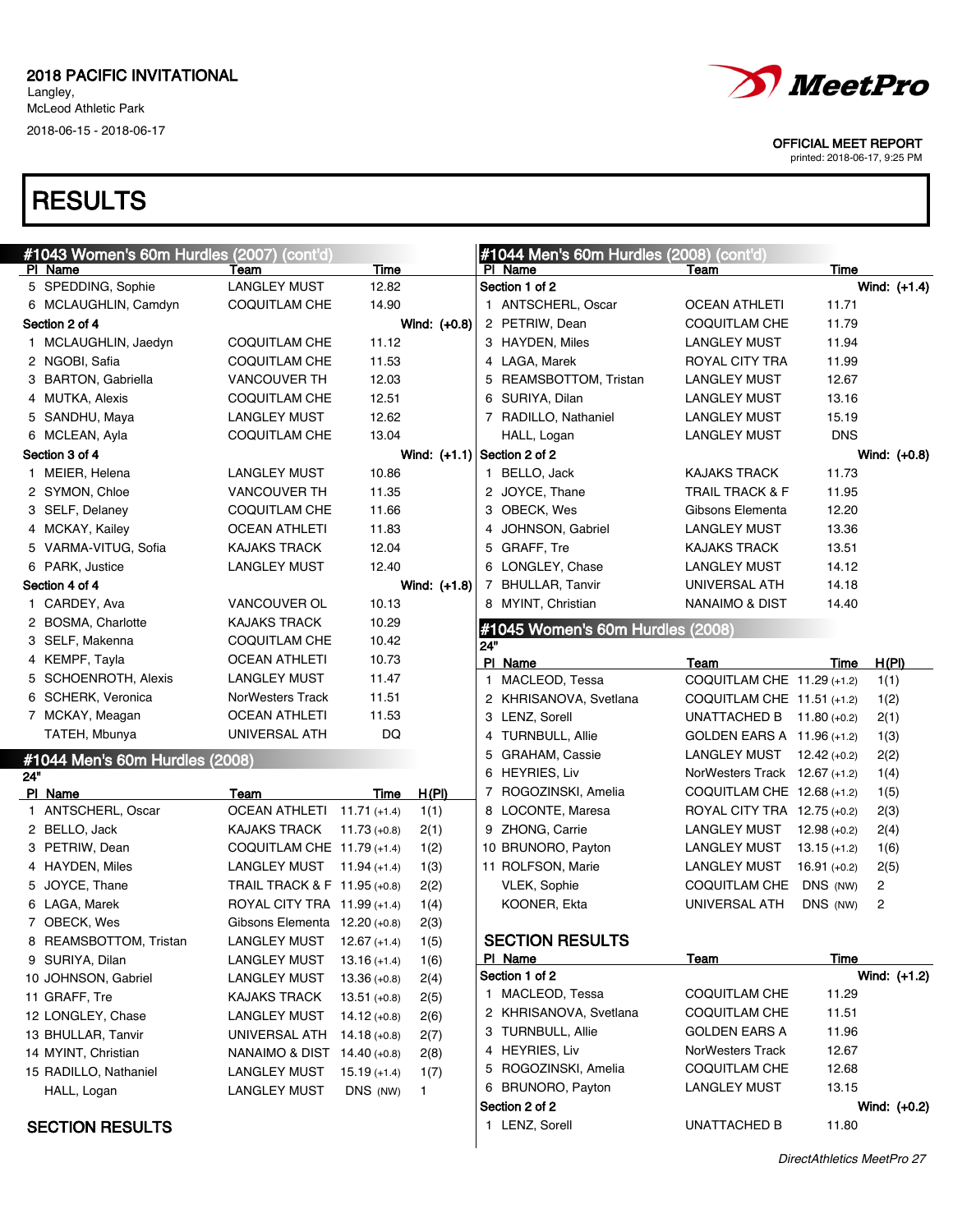Langley, McLeod Athletic Park

2018-06-15 - 2018-06-17



#### OFFICIAL MEET REPORT

printed: 2018-06-17, 9:25 PM

|     | #1045 Women's 60m Hurdles (2008) (cont'd) |                                 |                |                | #1047 Women's 60m Hurdles (2009) (cont'd)           |                           |                      |
|-----|-------------------------------------------|---------------------------------|----------------|----------------|-----------------------------------------------------|---------------------------|----------------------|
|     | PI Name                                   | Team                            | Time           |                |                                                     |                           | Wind: $(-0.5)$       |
|     | 2 GRAHAM, Cassie                          | <b>LANGLEY MUST</b>             | 12.42          |                | 3 GRACIA, Mia                                       | ROYAL CITY TRA            | 14.28                |
|     | 3 LOCONTE, Maresa                         | ROYAL CITY TRA                  | 12.75          |                | 4 ZARKOVIC, Nikolina                                | ROYAL CITY TRA            | 14.55                |
|     | 4 ZHONG, Carrie                           | <b>LANGLEY MUST</b>             | 12.98          |                | 5 PENNER, Kiara                                     | ROYAL CITY TRA            | 15.50                |
|     | 5 ROLFSON, Marie                          | <b>LANGLEY MUST</b>             | 16.91          |                | 6 PERKS, Olivia                                     | ROYAL CITY TRA            | 15.93                |
|     | VLEK, Sophie                              | <b>COQUITLAM CHE</b>            | <b>DNS</b>     |                |                                                     |                           |                      |
|     | KOONER, Ekta                              | UNIVERSAL ATH                   | <b>DNS</b>     |                | #1048 Women's 200 Meters (Wheelchair)               |                           |                      |
|     | #1046 Men's 60m Hurdles (2009)            |                                 |                |                |                                                     |                           | Wind: (+0.4)         |
| 21" |                                           |                                 |                |                | PI Name                                             | Team                      | Time                 |
|     | PI Name                                   | Team                            | Time           | H(PI)          | 1 DIALLO, Djami                                     | <b>WC Race Series S</b>   | 41.96                |
|     | 1 TATEH, Acheleke                         | UNIVERSAL ATH 11.44 (-1.0)      |                | 1(1)           |                                                     |                           |                      |
|     | 2 MACKINNON, Benjamin                     | Burnaby Striders T 11.68 (+0.8) |                | 2(1)           | #1049 Men's 200 Meters (Wheelchair)                 |                           |                      |
|     | 3 KANG, Taron                             | LANGLEY MUST $12.10$ (-1.0)     |                | 1(2)           |                                                     |                           | Wind: $(+0.4)$       |
|     | 4 SADA, Oliver                            | LANGLEY MUST                    | $12.59(+0.8)$  | 2(2)           | PI Name                                             | Team                      | Time                 |
|     | 5 VANDERHORST, Ben                        | LANGLEY MUST                    | $12.71(+0.8)$  | 2(3)           | 1 DEWITT, Nathan                                    | <b>WC Race Series S</b>   | 32.19                |
|     | 6 MARWAHA, Maahi                          | LANGLEY MUST                    | $13.01 (+0.8)$ | 2(4)           |                                                     |                           |                      |
|     | 7 BOOTH, Jesse                            | VALLEY ROYALS $13.64$ (+0.8)    |                | 2(5)           | #1050 Men's 200 Meters (MASTERS 85-89)              |                           |                      |
|     | 8 HEINRICHS, Benjamin                     | COQUITLAM CHE 14.70 (-1.0)      |                | 1(3)           |                                                     |                           | Wind: (-0.8)         |
|     | 9 BORBOR FLANDEZ, Julian                  | LANGLEY MUST $14.79 (+0.8)$     |                | 2(6)           | PI Name                                             | Team                      | Time                 |
|     | 10 MORROW, Ethen                          | ROYAL CITY TRA 15.58 (-1.0)     |                | 1(4)           | 1 GIEGERICH, Joe                                    | <b>NANAIMO &amp; DIST</b> | 45.94                |
|     | 11 ALLENBY, Aiden                         | ROYAL CITY TRA 16.65 (-1.0)     |                | 1(5)           |                                                     |                           |                      |
|     | 12 SEDORE, Nathan                         | ROYAL CITY TRA 16.69 (+0.8)     |                | 2(7)           | #1051 Men's 200 Meters (MASTERS 80-84)              |                           |                      |
|     | 13 POPE, Oliver                           | ROYAL CITY TRA 17.53 (-1.0)     |                | 1(6)           |                                                     |                           | Wind: (-0.8)         |
|     |                                           |                                 |                |                | PI Name                                             | Team                      | Time                 |
|     | <b>SECTION RESULTS</b>                    |                                 |                |                | 1 MEY, Karl                                         | <b>GREYHOUNDS M</b>       | 36.63                |
|     | PI Name                                   | Team                            | Time           |                | 2 REILLY, George                                    | UNATTACHED B              | 46.59                |
|     | Section 1 of 2                            |                                 |                | Wind: $(-1.0)$ |                                                     |                           |                      |
|     | 1 TATEH, Acheleke                         | UNIVERSAL ATH                   | 11.44          |                | #1052 Women's 200 Meters (MASTERS 80-84             |                           |                      |
|     | 2 KANG, Taron                             | <b>LANGLEY MUST</b>             | 12.10          |                |                                                     |                           | Wind: (+0.7)         |
|     | 3 HEINRICHS, Benjamin                     | <b>COQUITLAM CHE</b>            | 14.70          |                | PI Name                                             | Team                      | Time                 |
|     | 4 MORROW, Ethen                           | ROYAL CITY TRA                  | 15.58          |                | 1 BORTIGNON, Christa                                | <b>GREYHOUNDS M</b>       | 37.88                |
|     | 5 ALLENBY, Aiden                          | ROYAL CITY TRA                  | 16.65          |                | 2 CHEETHAM, Renate                                  | <b>GREYHOUNDS M</b>       | 55.95                |
|     | 6 POPE, Oliver                            | ROYAL CITY TRA                  | 17.53          |                |                                                     |                           |                      |
|     | Section 2 of 2                            |                                 |                |                | Wind: (+0.8) #1053 Men's 200 Meters (MASTERS 75-79) |                           |                      |
|     | 1 MACKINNON, Benjamin                     | <b>Burnaby Striders T</b>       | 11.68          |                |                                                     |                           | Wind: (-0.8)         |
|     | 2 SADA, Oliver                            | <b>LANGLEY MUST</b>             | 12.59          |                | PI Name<br>1 MCGRAW, Dave                           | Team                      | <b>Time</b><br>33.31 |
|     | 3 VANDERHORST, Ben                        | LANGLEY MUST                    | 12.71          |                |                                                     | UNATTACHED B              |                      |
|     | 4 MARWAHA, Maahi                          | LANGLEY MUST                    | 13.01          |                | 2 SHOOK, Vern                                       | <b>GREYHOUNDS M</b>       | 38.51                |
|     | 5 BOOTH, Jesse                            | <b>VALLEY ROYALS</b>            | 13.64          |                | 3 MCNAMARA, Bill                                    | <b>GREYHOUNDS M</b>       | 38.65                |
|     | 6 BORBOR FLANDEZ, Julian                  | <b>LANGLEY MUST</b>             | 14.79          |                | SHAH, Surinder                                      | <b>GREYHOUNDS M</b>       | <b>DNS</b>           |
|     | 7 SEDORE, Nathan                          | ROYAL CITY TRA                  | 16.69          |                |                                                     |                           |                      |
|     | #1047 Women's 60m Hurdles (2009)          |                                 |                |                | #1054 Men's 200 Meters (MASTERS 70-74)              |                           |                      |
| 21" |                                           |                                 |                |                |                                                     |                           | Wind: $(-1.1)$       |
|     |                                           |                                 |                | Wind: $(-0.5)$ | PI Name<br>UKONMAANAHO, Tuomas                      | Team<br>PRINCE GEORG      | Time<br>29.53        |
|     | PI Name                                   | Team                            | <b>Time</b>    |                | MACHADO, Francisco                                  | <b>GREYHOUNDS M</b>       | 33.20                |
|     | 1 VAUDAN, Madeleine                       | <b>LANGLEY MUST</b>             | 13.48          |                | STRONG, Derm                                        | KAMLOOPS TRA              |                      |
|     | 2 MCLEAN, Tess                            | <b>COQUITLAM CHE</b>            | 13.69          |                |                                                     |                           | 34.92                |
|     |                                           |                                 |                |                | GEE, Arthur                                         | <b>GREYHOUNDS M</b>       | 37.20                |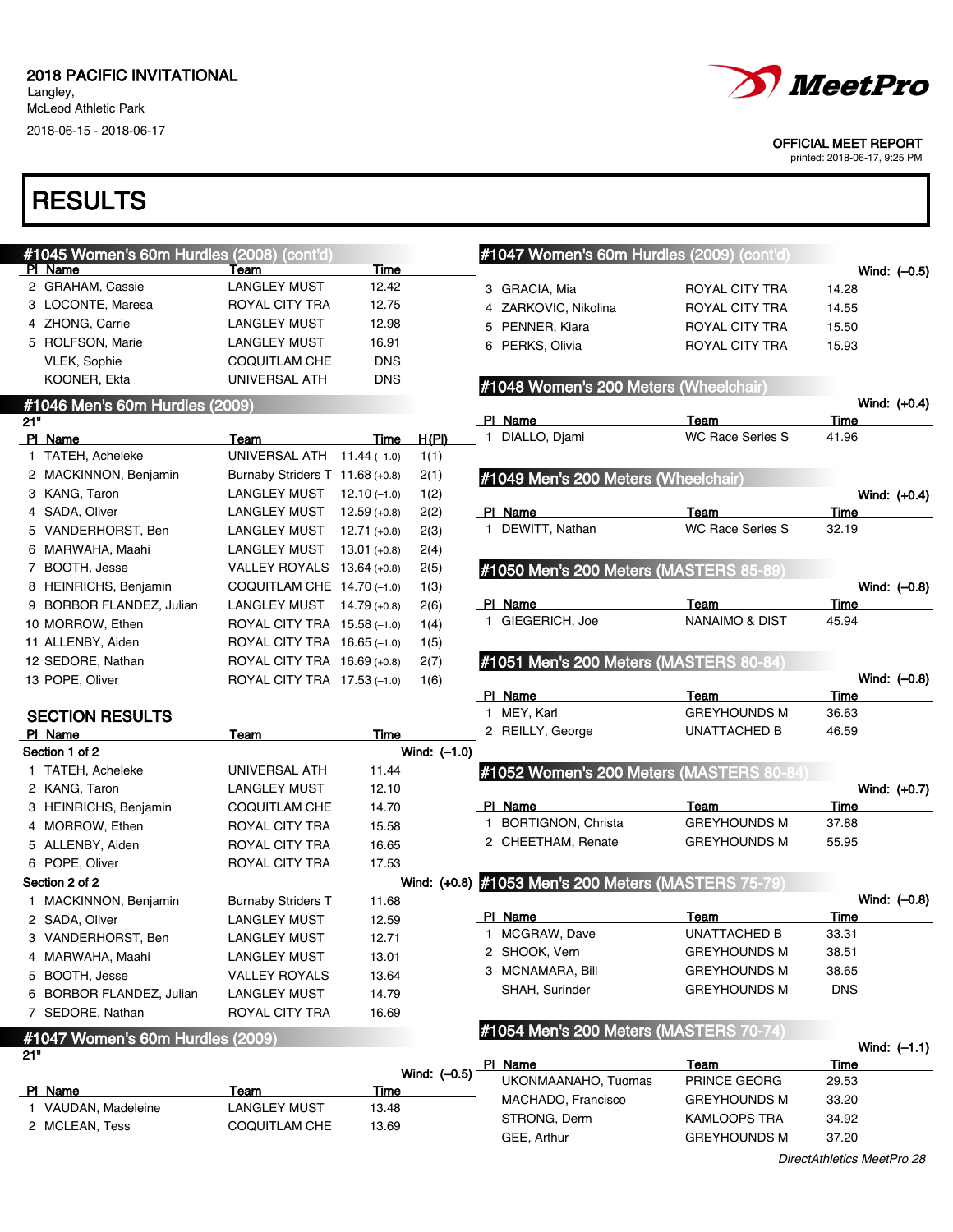Langley, McLeod Athletic Park 2018-06-15 - 2018-06-17



#### OFFICIAL MEET REPORT

printed: 2018-06-17, 9:25 PM

### **RESULTS**

T.

| #1054 Men's 200 Meters (MASTERS 70-74) (cont'd) |                           |             |                | #1062 Women's 200 Meters (MASTERS 50-54                       |                               |                |                |
|-------------------------------------------------|---------------------------|-------------|----------------|---------------------------------------------------------------|-------------------------------|----------------|----------------|
|                                                 |                           |             | Wind: $(-1.1)$ |                                                               |                               |                | Wind: (-0.9)   |
| WINFIELD, M. John                               | <b>GREYHOUNDS M</b>       | <b>DNS</b>  |                | PI Name<br>1 VALENTE, Julie                                   | Team<br><b>GREYHOUNDS M</b>   | Time<br>38.78  |                |
|                                                 |                           |             |                |                                                               |                               |                |                |
| #1055 Women's 200 Meters (MASTERS 70-74)        |                           |             |                |                                                               |                               |                |                |
| PI Name                                         | Team                      | Time        |                | Wind: (+0.7) #1063 Men's 200 Meters (MASTERS 50-54<br>PI Name | Team                          | Time           | H(PI)          |
| 1 DOUGLAS, Avril                                | <b>KAJAKS TRACK</b>       | 35.07       |                | 1 COLBERT, Steven                                             | GREYHOUNDS M 25.41 (+1.3)     |                | 2(1)           |
| 2 BALDOCK, Lynette                              | <b>GREYHOUNDS M</b>       | 48.64       |                | 2 BRADECAMP, Michael                                          | GREYHOUNDS M 25.46 (+1.3)     |                | 2(2)           |
|                                                 |                           |             |                | 3 AUJLA, Jess                                                 | GREYHOUNDS M 25.75 (+1.3)     |                | 2(3)           |
| #1056 Men's 200 Meters (MASTERS 65-69)          |                           |             |                | 4 MARKEY, Scott                                               | CHILLIWACK TR                 | $26.81(+1.7)$  | 1(1)           |
|                                                 |                           |             | Wind: $(-1.3)$ | 5 BIRADE, Laurent                                             | Ready-Set-Go Spr 27.31 (+1.3) |                | 2(4)           |
| PI Name                                         | Team                      | Time        |                | 6 PREVOST, Derek                                              | VANCOUVER TH                  | $28.22 (+1.7)$ | 1(2)           |
| 1 PERCIVAL, AI                                  | <b>GREYHOUNDS M</b>       | 29.42       |                | 7 SMITH, Robert                                               | GREYHOUNDS M 28.26 (+1.7)     |                | 1(3)           |
| 2 SWETNAM, Roger                                | <b>GREYHOUNDS M</b>       | 32.67       |                | 7 PHILLIPS, Mark                                              | GREYHOUNDS M 28.26 (+1.3)     |                | 2(5)           |
|                                                 |                           |             |                | 9 TAYLOR, Vince                                               | <b>Ultra Throw</b>            | $29.58(+1.7)$  | 1(4)           |
| #1057 Women's 200 Meters (MASTERS 65-69)        |                           |             |                |                                                               |                               |                |                |
|                                                 |                           |             | Wind: (+0.7)   | <b>SECTION RESULTS</b>                                        |                               |                |                |
| PI Name                                         | Team                      | Time        |                | PI Name                                                       | Team                          | Time           |                |
| 1 SHOOK, Karen                                  | <b>GREYHOUNDS M</b>       | 37.64       |                | Section 1 of 2                                                |                               |                | Wind: (+1.7)   |
|                                                 |                           |             |                | 1 MARKEY, Scott                                               | <b>CHILLIWACK TR</b>          | 26.81          |                |
| #1058 Women's 200 Meters (MASTERS 60-64)        |                           |             |                | 2 PREVOST, Derek                                              | <b>VANCOUVER TH</b>           | 28.22          |                |
|                                                 |                           |             | Wind: (-2.2)   | 3 SMITH, Robert                                               | <b>GREYHOUNDS M</b>           | 28.26          |                |
| PI Name                                         | Team                      | Time        |                | 4 TAYLOR, Vince                                               | Ultra Throw                   | 29.58          |                |
| 1 WHIDDEN, Elaine                               | <b>GREYHOUNDS M</b>       | 31.67       |                | Section 2 of 2                                                |                               |                | Wind: (+1.3)   |
| 2 SZYBUNKA, Patty                               | <b>NorWesters Track</b>   | 32.10       |                | 1 COLBERT, Steven                                             | <b>GREYHOUNDS M</b>           | 25.41          |                |
| 3 JOHNSON, Marie                                | <b>GREYHOUNDS M</b>       | 36.35       |                | 2 BRADECAMP, Michael                                          | <b>GREYHOUNDS M</b>           | 25.46          |                |
|                                                 |                           |             |                | 3 AUJLA, Jess                                                 | <b>GREYHOUNDS M</b>           | 25.75          |                |
| #1059 Men's 200 Meters (MASTERS 60-64)          |                           |             |                | 4 BIRADE, Laurent                                             | Ready-Set-Go Spr              | 27.31          |                |
|                                                 |                           |             | Wind: (-2.6)   | 5 PHILLIPS, Mark                                              | <b>GREYHOUNDS M</b>           | 28.26          |                |
| PI Name                                         | Team                      | <b>Time</b> |                | #1064 Women's 200 Meters (MASTERS 45-49)                      |                               |                |                |
| 1 TODD, Michael                                 | <b>WEST VANCOUV</b>       | 28.76       |                |                                                               |                               |                | Wind: (-0.9)   |
| 2 WALL, David                                   | <b>GREYHOUNDS M</b>       | 29.15       |                | PI Name                                                       | Team                          | Time           |                |
| 3 NIWINSKI, Chris                               | <b>OCEAN ATHLETI</b>      | 29.29       |                | 1 EVANS, Sharon                                               | <b>GREYHOUNDS M</b>           | 31.51          |                |
| 4 DAVY, Brent                                   | <b>GREYHOUNDS M</b>       | 29.91       |                | 2 ROBERTSON, Tamara                                           | <b>GREYHOUNDS M</b>           | 31.90          |                |
| KANG, Harjinder                                 | <b>GREYHOUNDS M</b>       | <b>DNS</b>  |                |                                                               |                               |                |                |
|                                                 |                           |             |                | #1065 Men's 200 Meters (MASTERS 45-49)                        |                               |                |                |
| #1060 Women's 200 Meters (MASTERS 55-59)        |                           |             |                |                                                               |                               |                | Wind: $(-1.5)$ |
| PI Name                                         | Team                      | <u>Time</u> | Wind: $(-2.2)$ | PI Name<br>1 WANG, Luke Xinxiao                               | Team<br><b>GREYHOUNDS M</b>   | Time<br>24.77  |                |
| 1 ROGERS, Patti                                 | <b>NANAIMO &amp; DIST</b> | 31.44       |                | 2 NOURAEI, Shahryar                                           | <b>GREYHOUNDS M</b>           | 25.44          |                |
| 2 O'BRIEN HUGH, Cindy                           | <b>GREYHOUNDS M</b>       | 31.68       |                | 3 WALKER, Samuel                                              | <b>GREYHOUNDS M</b>           | 25.57          |                |
| 3 SIEBEN, Karen                                 | <b>UNATTACHED B</b>       | 33.38       |                |                                                               |                               |                |                |
|                                                 |                           |             |                |                                                               |                               |                |                |
| #1061 Men's 200 Meters (MASTERS 55-59)          |                           |             |                | #1066 Women's 200 Meters (MASTERS 40-44                       |                               |                | Wind: (-0.9)   |
|                                                 |                           |             | Wind: $(-2.6)$ | PI Name                                                       | <b>Team</b>                   | <u>Time</u>    |                |
| PI Name                                         | Team                      | Time        |                | 1 BUNBURY, Shauna                                             | NorWesters Track              | 29.98          |                |
| 1 WOODS, Jorge                                  | <b>GREYHOUNDS M</b>       | 27.95       |                | 2 PROCEE, Tera                                                | <b>CHILLIWACK TR</b>          | 30.01          |                |
| 2 HILL, Joe                                     | <b>GREYHOUNDS M</b>       | 28.52       |                | 3 CHITUL, Olesea                                              | <b>GREYHOUNDS M</b>           | 31.50          |                |
|                                                 |                           |             |                |                                                               |                               |                |                |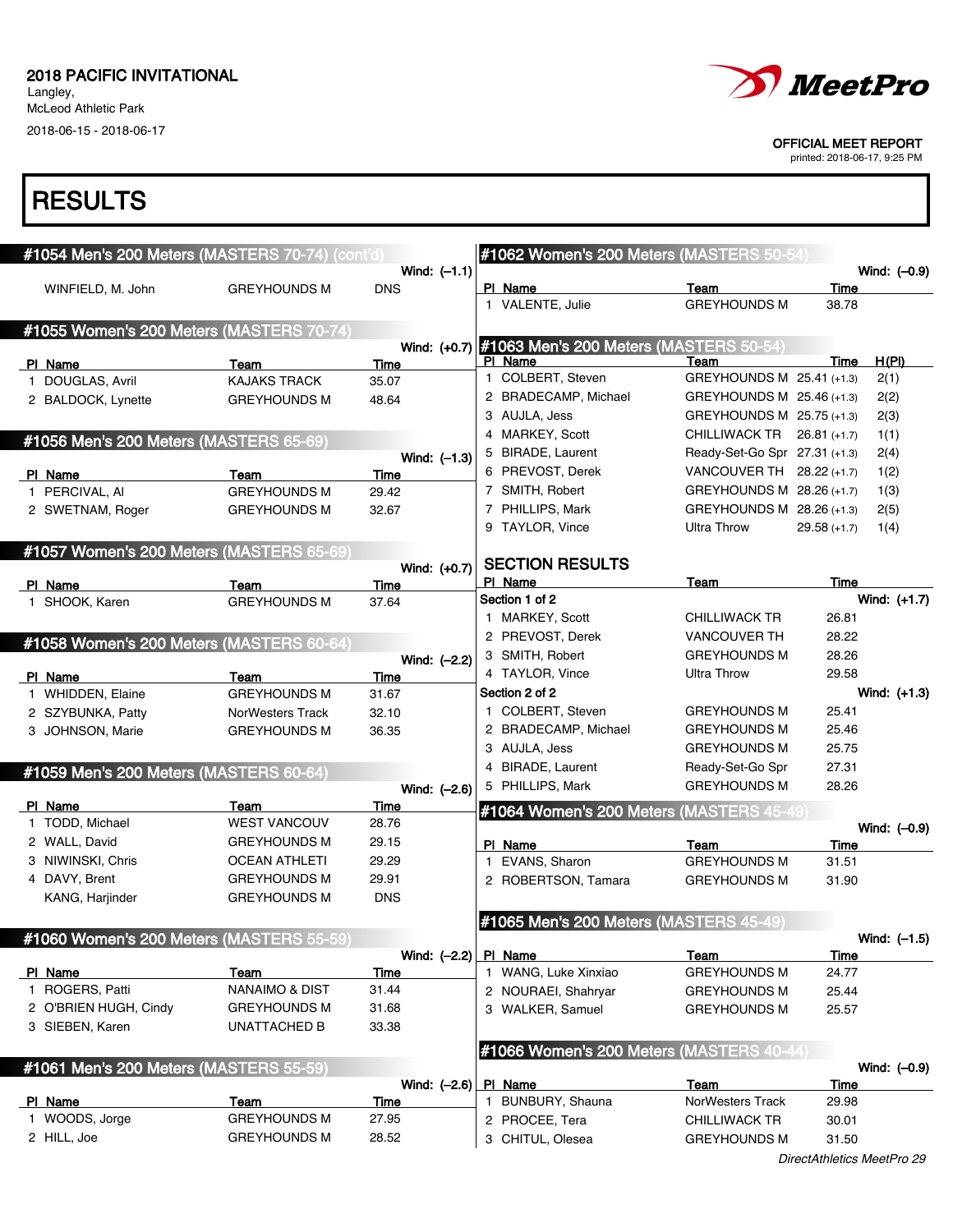### **RESULTS**

| <i>MeetPro</i> |
|----------------|
|                |

OFFICIAL MEET REPORT

| #1067 Men's 200 Meters (MASTERS 40-44) |                                   |                |              |    | #1069 Women's 200 Meters (Age 16-34) (cont'd) |                                    |                |                      |
|----------------------------------------|-----------------------------------|----------------|--------------|----|-----------------------------------------------|------------------------------------|----------------|----------------------|
|                                        |                                   |                | Wind: (+2.3) |    | <b>PI Name</b>                                | Team                               | <b>Time</b>    |                      |
| PI Name                                | Team                              | Time           |              |    | 2 DUNCAN, Amara                               | <b>COQUITLAM CHE</b>               | 27.25          |                      |
| 1 JOHNSON, Marvin                      | <b>GREYHOUNDS M</b>               | 23.62          |              |    | 3 IRWIN, Lara                                 | Athletics Victoria T               | 28.38          |                      |
| 2 CARNATE, Brian                       | <b>GREYHOUNDS M</b>               | 24.78          |              |    | 4 GREENE, Imani                               | Ready-Set-Go Spr                   | 28.91          |                      |
| 3 BIENEFELD, Andy                      | <b>UNATTACHED B</b>               | 29.18          |              |    | TYNDALL, Hana                                 | COQUITLAM CHE                      | <b>DNS</b>     |                      |
|                                        |                                   |                |              |    | LAKEVOLD, Madison                             | TRAIL TRACK & F                    | <b>DNS</b>     |                      |
| #1068 Men's 200 Meters (MASTERS 35-39) |                                   |                |              |    | Section 2 of 4                                |                                    |                | Wind: (+1.0)         |
|                                        |                                   |                | Wind: (+2.3) | 1. | SIMMONS-SAMPSON, Jade                         | <b>WEST VANCOUV</b>                | 28.12          |                      |
| PI Name                                | Team                              | Time           |              |    | 2 RICHARDSON, Teagan                          | <b>LANGLEY MUST</b>                | 28.38          |                      |
| 1 LIBURD, Dwight                       | <b>KAMLOOPS TRA</b>               | 24.12          |              |    | 3 LIANG, Rachael                              | <b>Burnaby Striders T</b>          | 28.48          |                      |
| 2 MCKENZIE, Christopher                | <b>NorWesters Track</b>           | 25.52          |              |    | 4 CUNHA, Alanna                               | OCEAN ATHLETI                      | 28.73          |                      |
| 3 KARIYA, Martin                       | <b>KAJAKS TRACK</b>               | 27.13          |              |    | 5 MARKIN, Emma                                | <b>VERNON AMATE</b>                | 29.70          |                      |
|                                        |                                   |                |              |    | ARTHUR, Abby                                  | VANCOUVER TH                       | <b>DNS</b>     |                      |
| #1069 Women's 200 Meters (Age 16-34)   |                                   |                |              |    | Section 3 of 4                                |                                    |                | Wind: (+1.4)         |
| PI Name                                | Team                              | Time           | <u>H(PI)</u> |    | 1 WILEY, Sheleena                             | <b>LANGLEY MUST</b>                | 26.24          |                      |
| 1 NIJJAR, Jasneet                      | UNIVERSAL ATH                     | $24.30(+1.8)$  | 4(1)         |    | 2 RONSE, Dominique                            | <b>LANGLEY MUST</b>                | 26.36          |                      |
| 2 KURUCZ, Aaryanna                     | UNIVERSAL ATH                     | $25.66 (+1.8)$ | 4(2)         |    | 3 HETTINGA, Madelyn                           | <b>VERNON AMATE</b>                | 26.46          |                      |
| 3 FASHINA-BOMBATA, Hassy               | NANAIMO & DIST 25.99 (+1.8)       |                | 4(3)         |    | 4 DICKINSON, Makayla                          | Athletics Victoria T               | 26.72          |                      |
| 4 VOLOSHIN, Diana                      | NorWesters Track 26.15 (+0.9)     |                | 1(1)         |    | 5 PETERS, Angela                              | <b>OCEAN ATHLETI</b>               | 26.84          |                      |
| 5 MOORE, Amanda                        | UNIVERSAL ATH                     | $26.20 (+1.8)$ | 4(4)         |    | 6 HARRISON, Holly                             | <b>LANGLEY MUST</b>                | 27.05          |                      |
| 6 WILEY, Sheleena                      | LANGLEY MUST                      | $26.24 (+1.4)$ | 3(1)         |    | 7 BALLA, Mikaela                              | <b>COASTAL TRACK</b>               | 27.93          |                      |
| 7 JACOBS, Jordan                       | LANGLEY MUST                      | $26.32 (+1.8)$ | 4(5)         |    | 8 MARKIN, Jessie                              | <b>VERNON AMATE</b>                | 28.74          |                      |
| 8 RONSE, Dominique                     | LANGLEY MUST                      | $26.36 (+1.4)$ | 3(2)         |    | Section 4 of 4                                |                                    |                | Wind: (+1.8)         |
| 9 HETTINGA, Madelyn                    | VERNON AMATE 26.46 (+1.4)         |                | 3(3)         |    | 1 NIJJAR, Jasneet                             | UNIVERSAL ATH                      | 24.30          |                      |
| 10 DICKINSON, Makayla                  | Athletics Victoria T 26.72 (+1.4) |                | 3(4)         |    | 2 KURUCZ, Aaryanna                            | UNIVERSAL ATH                      | 25.66          |                      |
| 11 HALL, Jorden                        | COASTAL TRACK 26.83 (+1.8)        |                | 4(6)         |    | 3 FASHINA-BOMBATA, Hassy                      | NANAIMO & DIST                     | 25.99          |                      |
| 12 PETERS, Angela                      | OCEAN ATHLETI 26.84 (+1.4)        |                | 3(5)         |    | 4 MOORE, Amanda                               | UNIVERSAL ATH                      | 26.20          |                      |
| 13 MALMQUIST, Katelyn                  | Burnaby Striders T 26.93 (+1.8)   |                | 4(7)         |    | 5 JACOBS, Jordan                              | <b>LANGLEY MUST</b>                | 26.32          |                      |
| 14 HARRISON, Holly                     | LANGLEY MUST                      | $27.05 (+1.4)$ | 3(6)         |    | 6 HALL, Jorden                                | <b>COASTAL TRACK</b>               | 26.83          |                      |
| 15 DUNCAN, Amara                       | COQUITLAM CHE 27.25 (+0.9)        |                | 1(2)         |    | 7 MALMQUIST, Katelyn                          | <b>Burnaby Striders T</b>          | 26.93          |                      |
| 16 URBAN, Jessica                      | VANCOUVER OL $27.41$ (+1.8)       |                | 4(8)         |    | 8 URBAN, Jessica                              | VANCOUVER OL                       | 27.41          |                      |
| 17 BALLA, Mikaela                      | COASTAL TRACK 27.93 (+1.4)        |                | 3(7)         |    |                                               |                                    |                |                      |
| 18 SIMMONS-SAMPSON, Jade               | WEST VANCOUV $28.12$ (+1.0)       |                | 2(1)         |    | #1070 Men's 200 Meters (Age 16-34)            |                                    |                |                      |
| 19 RICHARDSON, Teagan                  | LANGLEY MUST                      | $28.38(+1.0)$  | 2(2)         |    | PI Name<br>1 LINDE, James                     | Team<br>COQUITLAM CHE 20.87 (+2.1) | Time           | <u>H(PI)</u><br>1(1) |
| 20 IRWIN, Lara                         | Athletics Victoria T 28.38 (+0.9) |                | 1(3)         |    | 2 BLAKE, Jerome                               | COQUITLAM CHE 20.88 (+2.1)         |                | 1(2)                 |
| 21 LIANG, Rachael                      | Burnaby Striders T 28.48 (+1.0)   |                | 2(3)         |    | 3 GEORGE, Nathan                              | COQUITLAM CHE 21.62 (+2.1)         |                | 1(3)                 |
| 22 CUNHA, Alanna                       | OCEAN ATHLETI 28.73 (+1.0)        |                | 2(4)         |    | 4 SANDHU, Amarveer                            | UNIVERSAL ATH 21.88 (+2.1)         |                | 1(4)                 |
| 23 MARKIN, Jessie                      | VERNON AMATE $28.74 (+1.4)$       |                | 3(8)         |    | 5 AYIN, Nicholas                              |                                    |                |                      |
| 24 GREENE, Imani                       | Ready-Set-Go Spr 28.91 (+0.9)     |                | 1(4)         |    | 6 ABOSI, Stephen                              | COQUITLAM CHE $21.90$ (+2.1)       |                | 1(5)                 |
| 25 MARKIN, Emma                        | VERNON AMATE 29.70 (+1.0)         |                | 2(5)         |    |                                               | CALGARY INTER 22.06 (+2.1)         |                | 1(6)                 |
| TYNDALL, Hana                          | COQUITLAM CHE DNS (NW)            |                | 1.           |    | 7 MAH, Nathan                                 | COQUITLAM CHE 22.20 (+2.1)         |                | 1(7)                 |
| LAKEVOLD, Madison                      | TRAIL TRACK & F                   | DNS (NW)       | 1            |    | 8 BLACKMAN, Kenny                             | UNIVERSAL ATH 22.31 (+2.1)         |                | 1(8)                 |
| ARTHUR, Abby                           | <b>VANCOUVER TH</b>               | DNS (NW)       | 2            |    | 9 GATENSBY, Liam                              | Victoria Speed Pro 22.48 (+2.0)    |                | 2(1)                 |
|                                        |                                   |                |              |    | 10 PENSON-MCCOY, Jesaiah                      | UNATTACHED B $22.53 (+2.0)$        |                | 2(2)                 |
| <b>SECTION RESULTS</b>                 |                                   |                |              |    | 11 MCLEOD, Liam                               | KAJAKS TRACK                       | $22.58(+2.0)$  | 2(3)                 |
| PI Name                                | <u>Team</u>                       | Time           |              |    | 12 SMITH, Alex                                | Unattached                         | $22.72 (+0.8)$ | 6(1)                 |
| Section 1 of 4                         |                                   |                | Wind: (+0.9) |    | 13 SINGH, Ramandeep                           | UNIVERSAL ATH 22.86 (+2.0)         |                | 2(4)                 |
| 1 VOLOSHIN, Diana                      | NorWesters Track                  | 26.15          |              |    | 14 IRERI, Philip                              | UNATTACHED B                       | $22.90 (+2.0)$ | 2(5)                 |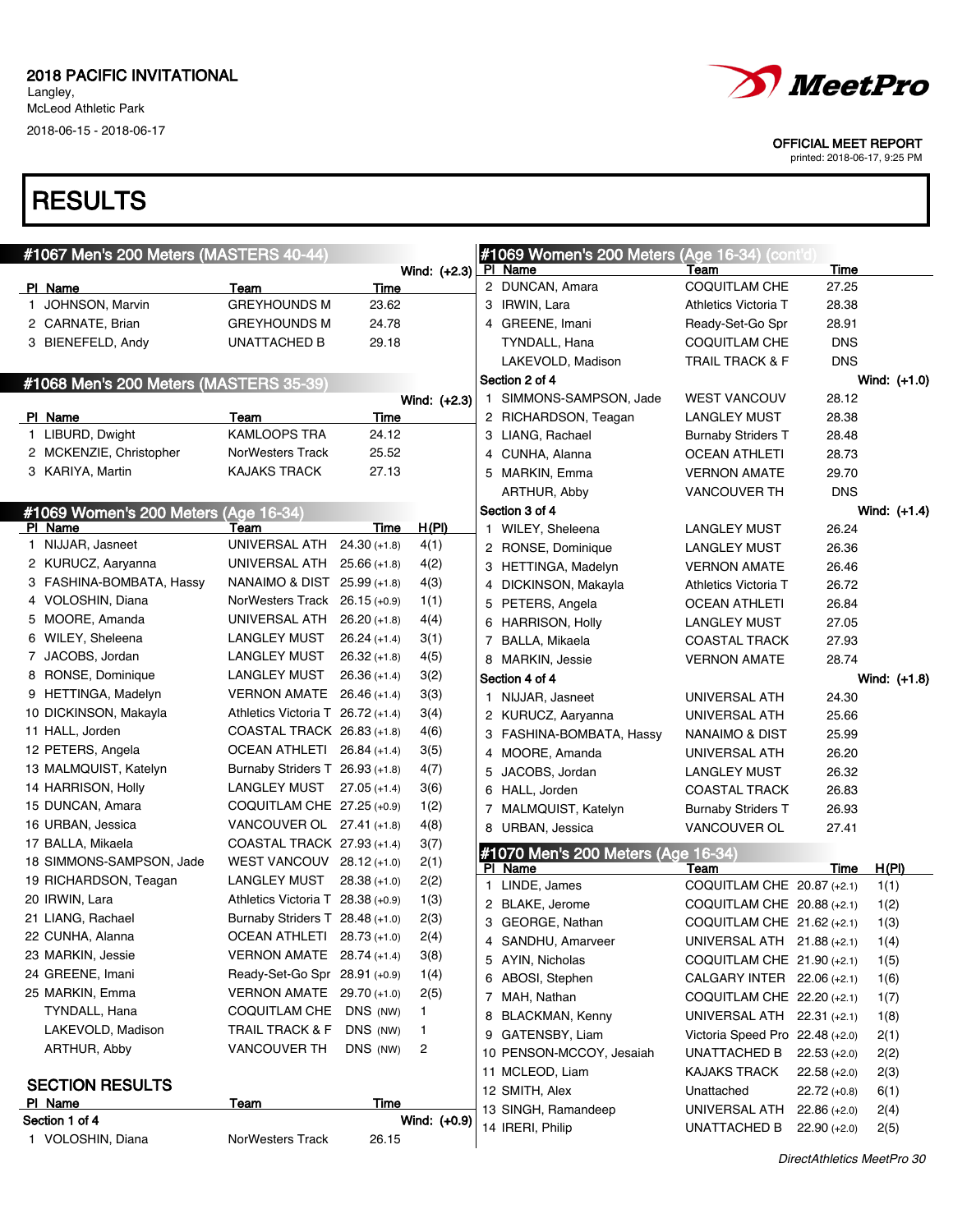# **RESULTS**



#### OFFICIAL MEET REPORT

| #1070 Men's 200 Meters (Age 16-34) (cont'd) |                                 |                |                | #1070 Men's 200 Meters (Age 16-34) (cont'd) |                                 |               |                |
|---------------------------------------------|---------------------------------|----------------|----------------|---------------------------------------------|---------------------------------|---------------|----------------|
| <b>PI Name</b>                              | Team                            | Time           | <u>H(PI)</u>   | PI Name                                     | Team                            | Time          |                |
| 15 CHALK, Luke                              | COASTAL TRACK 23.25 (+0.4)      |                | 3(1)           | 5 IRERI, Philip                             | <b>UNATTACHED B</b>             | 22.90         |                |
| 16 PINSKY, David                            | COQUITLAM CHE 23.29 (+0.8)      |                | 6(2)           | 6 SAMMONS, Benjamin                         | Victoria Speed Pro              | 23.50         |                |
| 17 LEE, Sean                                | Burnaby Striders T 23.46 (+0.4) |                | 3(2)           | PREVOST, Sam                                | <b>VANCOUVER TH</b>             | <b>DNS</b>    |                |
| 18 SAMMONS, Benjamin                        | Victoria Speed Pro 23.50 (+2.0) |                | 2(6)           | WEZEMAN, Benjamin (ben)                     | <b>COQUITLAM CHE</b>            | <b>DNS</b>    |                |
| 19 DAVIS, Shemar                            | UNIVERSAL ATH 23.53 (+0.4)      |                | 3(3)           | Section 3 of 6                              |                                 |               | Wind: $(+0.4)$ |
| 20 ALLEN, Felix                             | LANGLEY MUST                    | $23.58(+0.8)$  | 6(3)           | 1 CHALK, Luke                               | <b>COASTAL TRACK</b>            | 23.25         |                |
| 21 STEVENSON, Sebastian                     | Ready-Set-Go Spr 23.59 (+0.4)   |                | 3(4)           | 2 LEE, Sean                                 | <b>Burnaby Striders T</b>       | 23.46         |                |
| 22 GILL, Jagmeet                            | UNIVERSAL ATH 23.64 (+0.4)      |                | 3(5)           | 3 DAVIS, Shemar                             | UNIVERSAL ATH                   | 23.53         |                |
| 23 TOEWS, Jonathan                          | COASTAL TRACK 23.68 (+0.1)      |                | 4(1)           | 4 STEVENSON, Sebastian                      | Ready-Set-Go Spr                | 23.59         |                |
| 24 SANDHU, Mansukh                          | UNIVERSAL ATH 23.75 (+0.4)      |                | 3(6)           | 5 GILL, Jagmeet                             | UNIVERSAL ATH                   | 23.64         |                |
| 25 CONRAD, Ben                              | UNATTACHED N                    | $23.76 (+0.1)$ | 4(2)           | 6 SANDHU, Mansukh                           | UNIVERSAL ATH                   | 23.75         |                |
| 26 VANDERGUGTEN, lan                        | LANGLEY MUST                    | $23.84 (+0.1)$ | 4(3)           | <b>WINKLER, Matthew</b>                     | Unknown                         | <b>DNS</b>    |                |
| 27 TAKASHIBA, Bryn                          | NorWesters Track $24.06(-0.5)$  |                | 5(1)           | IYUMVA, Cedric                              | UNIVERSAL ATH                   | <b>DNS</b>    |                |
| 28 TRUSTHAM, Harrison                       | VALLEY ROYALS 24.06 (+0.8)      |                | 6(4)           | Section 4 of 6                              |                                 |               | Wind: $(+0.1)$ |
| 29 CORREA, Oleg                             | VANCOUVER OL 24.31 (+0.1)       |                | 4(4)           | 1 TOEWS, Jonathan                           | <b>COASTAL TRACK</b>            | 23.68         |                |
| 30 NICOL, Bob                               | <b>LANGLEY MUST</b>             | $24.38(-0.5)$  | 5(2)           | 2 CONRAD, Ben                               | UNATTACHED N                    | 23.76         |                |
| 31 BELLEFONTAINE, Matt                      | COQUITLAM CHE 25.28 (+0.8)      |                | 6(5)           | 3 VANDERGUGTEN, lan                         | <b>LANGLEY MUST</b>             | 23.84         |                |
| 32 RANDHAWA, Jasmin                         | NEW WEST SPA                    | $25.37 (+0.1)$ | 4(5)           | 4 CORREA, Oleg                              | VANCOUVER OL                    | 24.31         |                |
| 33 HARRISON, Oliver                         | LANGLEY MUST                    | $25.38(-0.5)$  | 5(3)           | 5 RANDHAWA, Jasmin                          | <b>NEW WEST SPA</b>             | 25.37         |                |
| 34 ZHOU, Victor                             | <b>KAJAKS TRACK</b>             | $25.65(-0.5)$  | 5(4)           | GUERTLER, Owen                              | <b>OCEAN ATHLETI</b>            | <b>DNS</b>    |                |
| 35 TANG, Ethan                              | <b>WEST VANCOUV</b>             | $25.98(+0.8)$  | 6(6)           | TIMMERMAN, Thane                            | <b>VALLEY ROYALS</b>            | <b>DNS</b>    |                |
| 36 GILL, Manmeet                            | <b>OCEAN ATHLETI</b>            | $27.74(-0.5)$  | 5(5)           | XU, Rupert                                  | <b>UNATTACHED B</b>             | <b>DNS</b>    |                |
| PREVOST, Sam                                | <b>VANCOUVER TH</b>             | DNS (NW)       | 2              | Section 5 of 6                              |                                 |               | Wind: $(-0.5)$ |
| WEZEMAN, Benjamin (ben)                     | COQUITLAM CHE                   | DNS (NW)       | $\overline{c}$ | 1 TAKASHIBA, Bryn                           | NorWesters Track                | 24.06         |                |
| <b>WINKLER, Matthew</b>                     | Unknown                         | DNS (NW)       | 3              | 2 NICOL, Bob                                | <b>LANGLEY MUST</b>             | 24.38         |                |
| IYUMVA, Cedric                              | UNIVERSAL ATH                   | DNS (NW)       | 3              | 3 HARRISON, Oliver                          | <b>LANGLEY MUST</b>             | 25.38         |                |
| GUERTLER, Owen                              | <b>OCEAN ATHLETI</b>            | DNS (NW)       | 4              | 4 ZHOU, Victor                              | <b>KAJAKS TRACK</b>             | 25.65         |                |
| TIMMERMAN, Thane                            | <b>VALLEY ROYALS</b>            | DNS (NW)       | 4              | 5 GILL, Manmeet                             | <b>OCEAN ATHLETI</b>            | 27.74         |                |
| XU, Rupert                                  | <b>UNATTACHED B</b>             | DNS (NW)       | 4              | Section 6 of 6                              |                                 |               | Wind: (+0.8)   |
|                                             |                                 |                |                | 1 SMITH, Alex                               | Unattached                      | 22.72         |                |
| <b>SECTION RESULTS</b>                      |                                 |                |                | 2 PINSKY, David                             | <b>COQUITLAM CHE</b>            | 23.29         |                |
| PI Name                                     | Team                            | Time           |                | 3 ALLEN, Felix                              | <b>LANGLEY MUST</b>             | 23.58         |                |
| Section 1 of 6                              |                                 |                | Wind: $(+2.1)$ | 4 TRUSTHAM, Harrison                        | <b>VALLEY ROYALS</b>            | 24.06         |                |
| 1 LINDE, James                              | COQUITLAM CHE                   | 20.87          |                | 5 BELLEFONTAINE, Matt                       | <b>COQUITLAM CHE</b>            | 25.28         |                |
| 2 BLAKE, Jerome                             | <b>COQUITLAM CHE</b>            | 20.88          |                | 6 TANG, Ethan                               | <b>WEST VANCOUV</b>             | 25.98         |                |
| 3 GEORGE, Nathan                            | <b>COQUITLAM CHE</b>            | 21.62          |                | #1071 Women's 200 Meters (MIDGET)           |                                 |               |                |
| 4 SANDHU, Amarveer                          | UNIVERSAL ATH                   | 21.88          |                | PI Name                                     | Team                            | Time          | <u>H(PI)</u>   |
| 5 AYIN, Nicholas                            | <b>COQUITLAM CHE</b>            | 21.90          |                | 1 MAINELLA, Estella                         | UNIVERSAL ATH                   | $26.13(-1.1)$ | 3(1)           |
| 6 ABOSI, Stephen                            | CALGARY INTER                   | 22.06          |                | 2 WALTON-KNIGHT, Bethany                    | NorWesters Track 26.60 (-1.1)   |               | 3(2)           |
| 7 MAH, Nathan                               | <b>COQUITLAM CHE</b>            | 22.20          |                | 3 BANNISTER, Katia                          | NANAIMO & DIST 26.79 (-1.1)     |               | 3(3)           |
| 8 BLACKMAN, Kenny                           | UNIVERSAL ATH                   | 22.31          |                | 4 HAMNETT, Amelia                           | COQUITLAM CHE $27.17$ (-0.4)    |               | 1(1)           |
| Section 2 of 6                              |                                 |                | Wind: (+2.0)   | 5 TAYLOR, Sophie                            | VANCOUVER TH $27.25(-1.1)$      |               | 3(4)           |
| 1 GATENSBY, Liam                            | Victoria Speed Pro              | 22.48          |                | 6 JOYCE, Sadie                              | TRAIL TRACK & F 27.72 (-1.1)    |               | 3(5)           |
| 2 PENSON-MCCOY, Jesaiah                     | UNATTACHED B                    | 22.53          |                | 7 WASHINGTON, Imani                         | UNIVERSAL ATH 28.05 (-1.1)      |               | 3(6)           |
| 3 MCLEOD, Liam                              | <b>KAJAKS TRACK</b>             | 22.58          |                | 8 BLAKER, Jordan                            | LANGLEY MUST                    | $28.06(-1.1)$ | 2(1)           |
| 4 SINGH, Ramandeep                          | UNIVERSAL ATH                   | 22.86          |                | 9 KANYAMUNA, Kelsey                         | Burnaby Striders T 28.27 (-1.1) |               | 3(7)           |
|                                             |                                 |                |                |                                             |                                 |               |                |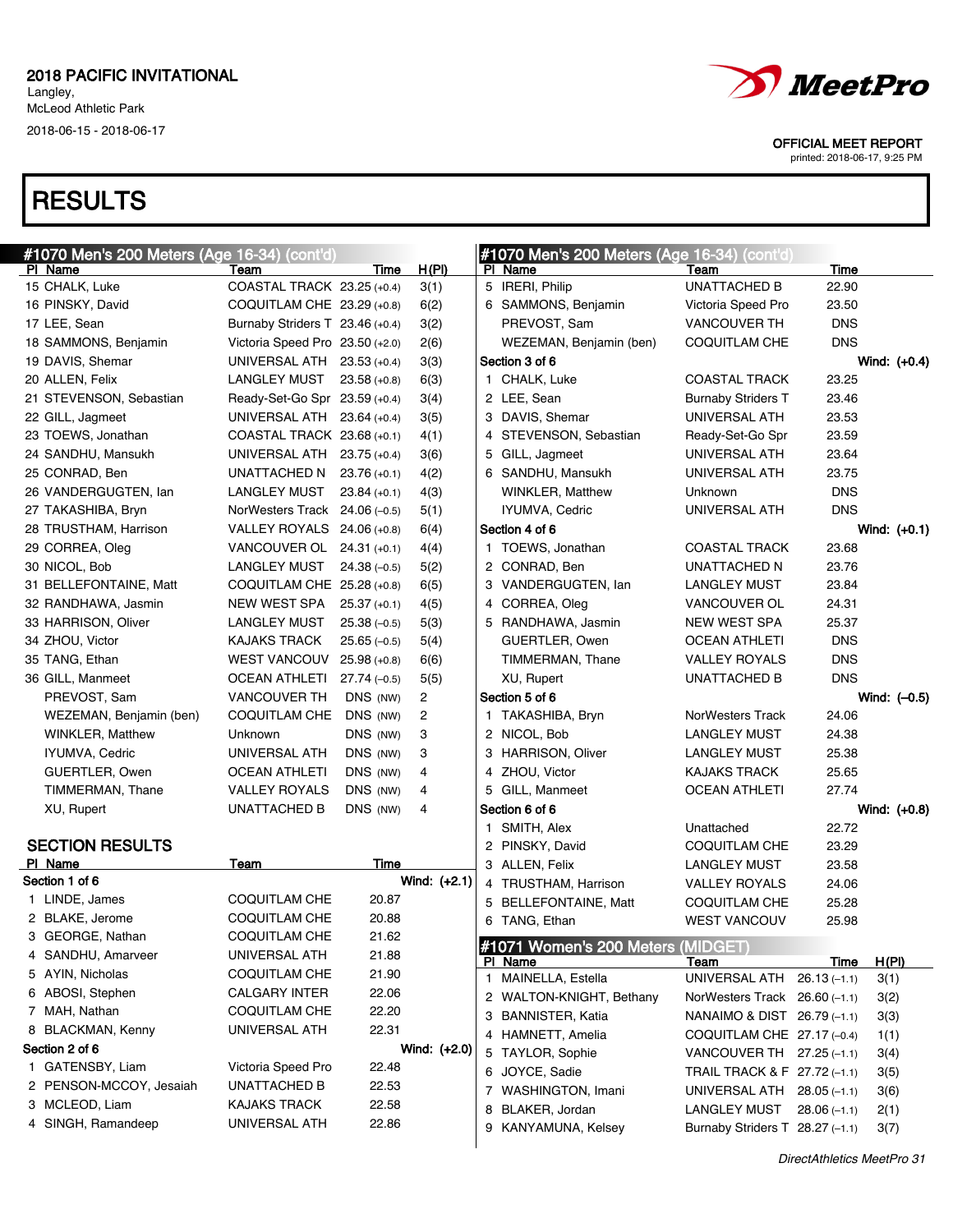# RESULTS

| #1071 Women's 200 Meters (MIDGET) (cont'd) |                                |               |                | #1072 Men's 200 Meters (MIDGET) |                                |                |              |
|--------------------------------------------|--------------------------------|---------------|----------------|---------------------------------|--------------------------------|----------------|--------------|
| PI Name                                    | Team                           | Time          | <u>H(PI)</u>   | PI Name                         | Team                           | Time           | <u>H(PI)</u> |
| 10 PIRANI, Vanessa                         | VALLEY ROYALS 28.34 (-0.4)     |               | 1(2)           | 1 MONRO, Nicholas               | <b>LANGLEY MUST</b>            | $23.37(-0.4)$  | 3(1)         |
| 11 GEHERAN, Amelia                         | VANCOUVER TH                   | $28.53(-1.1)$ | 2(2)           | 2 JIANG, Roy                    | OCEAN ATHLETI                  | $23.40(-0.4)$  | 3(2)         |
| 12 BOYKO, Tayja                            | LANGLEY MUST                   | $28.58(-1.1)$ | 2(3)           | 3 GIBBS, Mitchell               | UNIVERSAL ATH $23.45$ (-0.4)   |                | 3(3)         |
| 13 BILLOWS, Angelica                       | UNIVERSAL ATH                  | $28.71(-1.1)$ | 2(4)           | 4 HEBERT, Mason                 | GOLDEN EARS A $24.58(-0.4)$    |                | 2(1)         |
| 14 ROBERTSON, Veronica                     | LANGLEY MUST                   | $28.79(-1.1)$ | 2(5)           | 5 BATES, Josh                   | Ready-Set-Go Spr 24.94 (-0.4)  |                | 2(2)         |
| 15 KLASSEN, Mireya                         | LANGLEY MUST                   | $28.85(-1.1)$ | 2(6)           | 6 ARMOUR, Cade                  | GOLDEN EARS A $24.96(-0.4)$    |                | 3(4)         |
| 16 BHULLAR, Jasman                         | UNIVERSAL ATH                  | $29.20(-1.1)$ | 2(7)           | 7 YOON, Kyuhyun                 | UNIVERSAL ATH $24.98(-0.4)$    |                | 3(5)         |
| 17 SOKOLIK, Talia                          | Ready-Set-Go Spr 29.60 (-0.4)  |               | 1(3)           | 8 BONDUAU, Lenny                | NorWesters Track $25.36(+0.4)$ |                | 1(1)         |
| 18 COLWELL, Tatum                          | LANGLEY MUST                   | $30.01(-0.4)$ | 1(4)           | 9 HUSSEIN, Kai                  | GOLDEN EARS A 25.37 (-0.4)     |                | 2(3)         |
| 19 AMBROZIC, Claire                        | NorWesters Track $30.74(-0.4)$ |               | 1(5)           | 10 STATES-JONES, Tremel         | Air Blastoff Lions             | $25.69(-0.4)$  | 3(6)         |
| 20 SADA, Daniela                           | LANGLEY MUST                   | $31.97(-0.4)$ | 1(6)           | 11 LEONG, Cooper                | CHILLIWACK TR                  | $25.78(-0.4)$  | 2(4)         |
| ROSS-MCLENNAN, Lola                        | <b>VANCOUVER TH</b>            | DNS (NW)      | $\mathbf{1}$   | 12 UNDERWOOD, Emmit             | GOLDEN EARS A $26.43$ (-0.4)   |                | 2(5)         |
| CHIANG-TSUI, Madison                       | COQUITLAM CHE                  | DNS (NW)      | 1              | 13 BATES-MONTOYA, Dominic       | LANGLEY MUST                   | $26.99(+0.4)$  | 1(2)         |
| RAJKUMAR, Shankara                         | ROYAL CITY TRA                 | DNS (NW)      | 2              | 14 HOLWAY, Cory                 | ATHLETICS YUK                  | $27.63(+0.4)$  | 1(3)         |
| WYLIE, Morgan                              | LANGLEY MUST                   | DNS (NW)      | 3              | 15 MARTINI, Ryder               | LANGLEY MUST                   | $27.93(+0.4)$  | 1(4)         |
|                                            |                                |               |                | 16 STEWART, William             | <b>WEST VANCOUV</b>            | $28.32 (+0.4)$ | 1(5)         |
| <b>SECTION RESULTS</b>                     |                                |               |                | 17 WOOD, Hudson                 | Air Blastoff Lions             | $30.22 (+0.4)$ | 1(6)         |
| PI Name                                    | Team                           | Time          |                | HSU, Brandon                    | <b>Burnaby Striders T</b>      | DNS (NW)       | 3            |
| Section 1 of 3                             |                                |               | Wind: (-0.4)   | <b>BASRA, Parmveer</b>          | UNIVERSAL ATH                  | DNS (NW)       | 2            |
| 1 HAMNETT, Amelia                          | COQUITLAM CHE                  | 27.17         |                | PARIS, Nate                     | NANAIMO & DIST                 | DNS (NW)       | $\mathbf{1}$ |
| 2 PIRANI, Vanessa                          | <b>VALLEY ROYALS</b>           | 28.34         |                | KINSMAN, Campbell               | <b>OCEAN ATHLETI</b>           | DNS (NW)       | 3            |
| 3 SOKOLIK, Talia                           | Ready-Set-Go Spr               | 29.60         |                |                                 |                                |                |              |
| 4 COLWELL, Tatum                           | LANGLEY MUST                   | 30.01         |                | <b>SECTION RESULTS</b>          |                                |                |              |
| 5 AMBROZIC, Claire                         | NorWesters Track               | 30.74         |                | PI Name                         | Team                           | Time           |              |
| 6 SADA, Daniela                            | LANGLEY MUST                   | 31.97         |                | Section 1 of 3                  |                                |                | Wind: (+0.4) |
| ROSS-MCLENNAN, Lola                        | <b>VANCOUVER TH</b>            | <b>DNS</b>    |                | 1 BONDUAU, Lenny                | NorWesters Track               | 25.36          |              |
| CHIANG-TSUI, Madison                       | COQUITLAM CHE                  | <b>DNS</b>    |                | 2 BATES-MONTOYA, Dominic        | <b>LANGLEY MUST</b>            | 26.99          |              |
| Section 2 of 3                             |                                |               | Wind: $(-1.1)$ | 3 HOLWAY, Cory                  | <b>ATHLETICS YUK</b>           | 27.63          |              |
| 1 BLAKER, Jordan                           | LANGLEY MUST                   | 28.06         |                | 4 MARTINI, Ryder                | <b>LANGLEY MUST</b>            | 27.93          |              |
| 2 GEHERAN, Amelia                          | <b>VANCOUVER TH</b>            | 28.53         |                | 5 STEWART, William              | <b>WEST VANCOUV</b>            | 28.32          |              |
| 3 BOYKO, Tayja                             | LANGLEY MUST                   | 28.58         |                | 6 WOOD, Hudson                  | Air Blastoff Lions             | 30.22          |              |
| 4 BILLOWS, Angelica                        | UNIVERSAL ATH                  | 28.71         |                | PARIS, Nate                     | NANAIMO & DIST                 | <b>DNS</b>     |              |
| 5 ROBERTSON, Veronica                      | LANGLEY MUST                   | 28.79         |                | Section 2 of 3                  |                                |                | Wind: (-0.4) |
| 6 KLASSEN, Mireya                          | LANGLEY MUST                   | 28.85         |                | 1 HEBERT, Mason                 | <b>GOLDEN EARS A</b>           | 24.58          |              |
| 7 BHULLAR, Jasman                          | UNIVERSAL ATH                  | 29.20         |                | 2 BATES, Josh                   | Ready-Set-Go Spr               | 24.94          |              |
| RAJKUMAR, Shankara                         | ROYAL CITY TRA                 | <b>DNS</b>    |                | 3 HUSSEIN, Kai                  | <b>GOLDEN EARS A</b>           | 25.37          |              |
| Section 3 of 3                             |                                |               | Wind: $(-1.1)$ | 4 LEONG, Cooper                 | <b>CHILLIWACK TR</b>           | 25.78          |              |
| 1 MAINELLA, Estella                        | UNIVERSAL ATH                  | 26.13         |                | 5 UNDERWOOD, Emmit              | <b>GOLDEN EARS A</b>           | 26.43          |              |
| 2 WALTON-KNIGHT, Bethany                   | NorWesters Track               | 26.60         |                | <b>BASRA, Parmveer</b>          | UNIVERSAL ATH                  | <b>DNS</b>     |              |
| 3 BANNISTER, Katia                         | <b>NANAIMO &amp; DIST</b>      | 26.79         |                | Section 3 of 3                  |                                |                | Wind: (-0.4) |
| 4 TAYLOR, Sophie                           | <b>VANCOUVER TH</b>            | 27.25         |                | 1 MONRO, Nicholas               | <b>LANGLEY MUST</b>            | 23.37          |              |
| 5 JOYCE, Sadie                             | TRAIL TRACK & F                | 27.72         |                | 2 JIANG, Roy                    | <b>OCEAN ATHLETI</b>           | 23.40          |              |
| 6 WASHINGTON, Imani                        | UNIVERSAL ATH                  | 28.05         |                | 3 GIBBS, Mitchell               | UNIVERSAL ATH                  | 23.45          |              |





OFFICIAL MEET REPORT

printed: 2018-06-17, 9:25 PM

DirectAthletics MeetPro 32

4 ARMOUR, Cade GOLDEN EARS A 24.96 5 YOON, Kyuhyun UNIVERSAL ATH 24.98 6 STATES-JONES, Tremel Air Blastoff Lions 25.69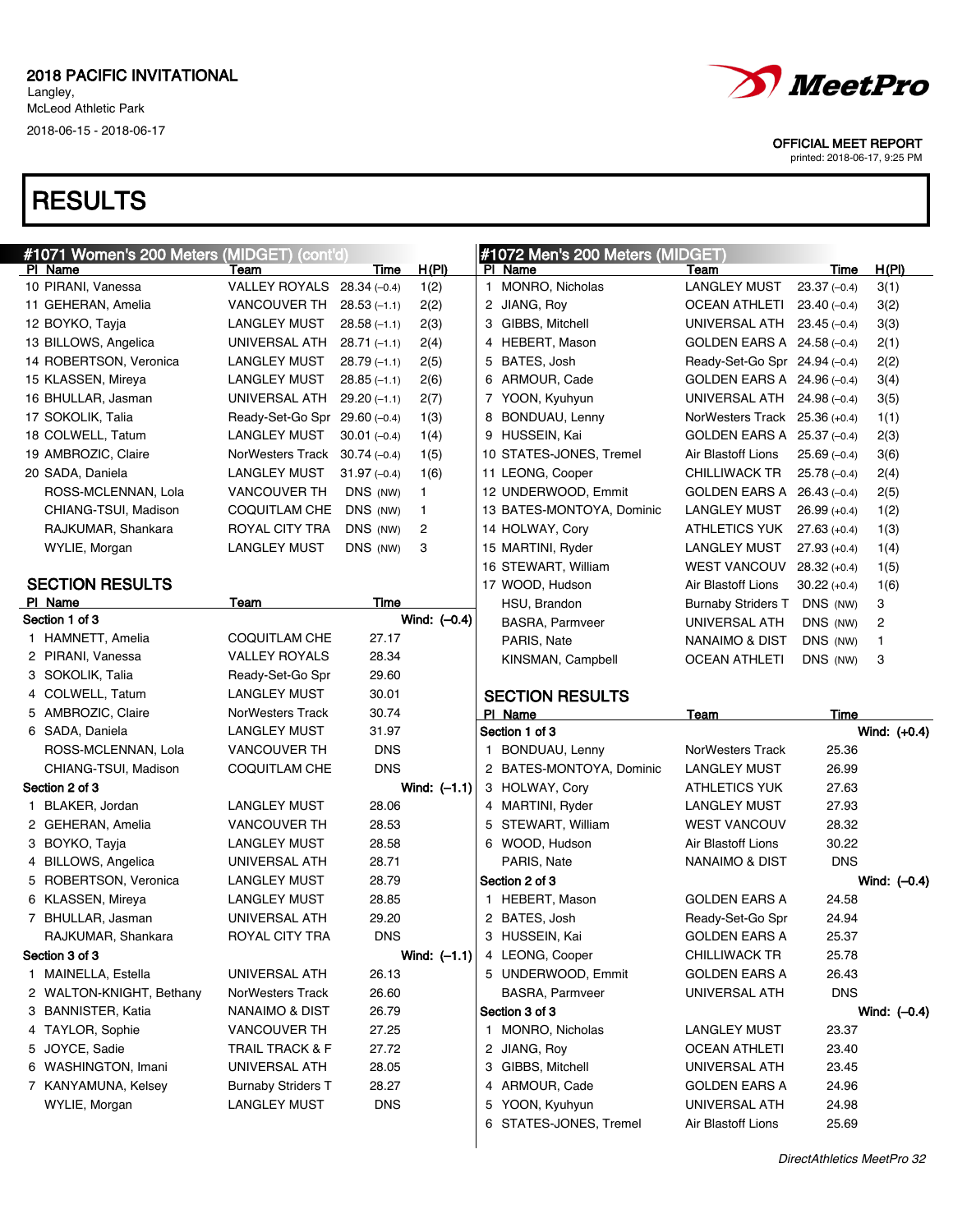Langley, McLeod Athletic Park

2018-06-15 - 2018-06-17

# **RESULTS**

| #1072 Men's 200 Meters (MIDGET) (cont'd) |                               |               |                               |   | #1073 Women's 200 Meters (2005) (cont'd) |                               |                |                |
|------------------------------------------|-------------------------------|---------------|-------------------------------|---|------------------------------------------|-------------------------------|----------------|----------------|
| PI Name                                  | Team                          | Time          |                               |   | PI Name                                  | Team                          | Time           |                |
| HSU, Brandon                             | <b>Burnaby Striders T</b>     | <b>DNS</b>    |                               |   | 3 SULINA, Nicole                         | <b>WEST VANCOUV</b>           | 31.59          |                |
| KINSMAN, Campbell                        | <b>OCEAN ATHLETI</b>          | <b>DNS</b>    |                               |   | 4 CANTARELLA, Erianthe                   | <b>KAJAKS TRACK</b>           | 31.68          |                |
| #1073 Women's 200 Meters (2005)          |                               |               |                               |   | ELLIS, Sara                              | <b>LANGLEY MUST</b>           | <b>DNS</b>     |                |
| PI Name                                  | Team                          | Time          | H(PI)                         |   | <b>BADU, Natalie</b>                     | <b>COQUITLAM CHE</b>          | <b>DNS</b>     |                |
| 1 KLEINSCHMIDT, Taylor                   | OCEAN ATHLETI 27.80 (-1.3)    |               | 4(1)                          |   | Section 4 of 4                           |                               |                | Wind: $(-1.3)$ |
| 2 KENNEDY-HAILU, Serena                  | COQUITLAM CHE $27.94(-1.3)$   |               | 4(2)                          |   | 1 KLEINSCHMIDT, Taylor                   | <b>OCEAN ATHLETI</b>          | 27.80          |                |
| 3 CYR, Lindsay                           | OCEAN ATHLETI 28.13 (-1.3)    |               | 4(3)                          |   | 2 KENNEDY-HAILU, Serena                  | COQUITLAM CHE                 | 27.94          |                |
| 4 LENZ, Malia                            | UNATTACHED B                  | $28.40(-1.3)$ | 4(4)                          |   | 3 CYR, Lindsay                           | <b>OCEAN ATHLETI</b>          | 28.13          |                |
| 5 WOODE, Rachel                          | Air Blastoff Lions            | $28.69(-1.3)$ | 4(5)                          |   | 4 LENZ, Malia                            | UNATTACHED B                  | 28.40          |                |
| 6 WADE, Skyla                            | COQUITLAM CHE 28.90 (-1.3)    |               | 4(6)                          |   | 5 WOODE, Rachel                          | Air Blastoff Lions            | 28.69          |                |
| 7 ROHU, Robin                            | ROYAL CITY TRA 28.98 (-1.2)   |               | 2(1)                          |   | 6 WADE, Skyla                            | <b>COQUITLAM CHE</b>          | 28.90          |                |
| 8 ARNOLD, Ella                           | UNATTACHED B                  | $29.03(-1.2)$ | 2(2)                          |   | 7 BRAR, Mehak Preet                      | UNIVERSAL ATH                 | 29.83          |                |
| 9 BRAR, Mehak Preet                      | UNIVERSAL ATH 29.83 (-1.3)    |               | 4(7)                          |   | REED, Jordyn                             | <b>VANCOUVER TH</b>           | <b>DNS</b>     |                |
| 10 ROSSER, Racheal                       | UNATTACHED B                  | $30.55(-2.3)$ | 1(1)                          |   | #1074 Men's 200 Meters (2005)            |                               |                |                |
| 11 BATES, Zoe                            | Ready-Set-Go Spr 30.76 (-1.4) |               | 3(1)                          |   | PI Name                                  | Team                          | Time           | H(PI)          |
| 12 FAORO, Natalie                        | COQUITLAM CHE 31.01 (-1.2)    |               | 2(3)                          |   | 1 MOONSAMY, Krescyn                      | NANAIMO & DIST 25.32 (-0.1)   |                | 2(1)           |
| 13 BROUSSEAU, Frederique                 | <b>KAJAKS TRACK</b>           | $31.31(-1.2)$ | 2(4)                          |   | 2 BOLLINGER, Robert                      | NANAIMO & DIST 26.54 (-0.1)   |                | 2(2)           |
| 14 FROESE, Nylah                         | COQUITLAM CHE 31.53 (-1.4)    |               | 3(2)                          |   | 3 JONES, Owen                            | LANGLEY MUST                  | $26.77(-0.1)$  | 2(3)           |
| 15 SULINA, Nicole                        | WEST VANCOUV 31.59 (-1.4)     |               | 3(3)                          |   | 4 REYES, lan                             | NorWesters Track 26.97 (+0.1) |                | 1(1)           |
| 16 CANTARELLA, Erianthe                  | <b>KAJAKS TRACK</b>           | $31.68(-1.4)$ | 3(4)                          |   | 5 MARTIN, Jayden                         | SOUTH FRASER                  | $27.62(-0.1)$  | 2(4)           |
| 17 NGOBI, Kalima                         | COQUITLAM CHE 31.92 (-2.3)    |               | 1(2)                          |   | 6 FLACK, Owen                            | LANGLEY MUST                  | $28.02 (+0.1)$ | 1(2)           |
| 18 PARK, Haewon                          | COQUITLAM CHE 32.31 (-1.2)    |               | 2(5)                          |   | 7 LO, Lyle                               | <b>KAJAKS TRACK</b>           | $29.46 (+0.1)$ | 1(3)           |
| GILL, Girija                             | <b>VALLEY ROYALS</b>          | DNS (NW)      | 1.                            |   | 8 MUTKA, Jack                            | COQUITLAM CHE 29.75 (+0.1)    |                | 1(4)           |
| PARULSKI, Ashley                         | Gibsons Elementa              | DNS (NW)      | 1                             |   | 9 DUKE, Noah                             | ROYAL CITY TRA 30.12 (+0.1)   |                | 1(5)           |
| MYRING, Annabelle                        | COQUITLAM CHE                 | DNS (NW)      | 2                             |   | EGHAN, Kofi                              | COQUITLAM CHE DNS (NW)        |                | $\mathbf{1}$   |
| ELLIS, Sara                              | <b>LANGLEY MUST</b>           | DNS (NW)      | 3                             |   | MCFIE, Holt                              | <b>KAJAKS TRACK</b>           | DNS (NW)       | 2              |
| <b>BADU, Natalie</b>                     | COQUITLAM CHE                 | DNS (NW)      | 3                             |   |                                          |                               |                |                |
| REED, Jordyn                             | <b>VANCOUVER TH</b>           | DNS (NW)      | 4                             |   | <b>SECTION RESULTS</b>                   |                               |                |                |
|                                          |                               |               |                               |   | PI Name                                  | Team                          | Time           |                |
| <b>SECTION RESULTS</b>                   |                               |               |                               |   | Section 1 of 2                           |                               |                | Wind: $(+0.1)$ |
| PI Name                                  | Team                          | Time          |                               |   | 1 REYES, lan                             | NorWesters Track              | 26.97          |                |
| Section 1 of 4                           |                               |               | Wind: $(-2.3)$                |   | 2 FLACK, Owen                            | <b>LANGLEY MUST</b>           | 28.02          |                |
| 1 ROSSER, Racheal                        | UNATTACHED B                  | 30.55         |                               |   | 3 LO, Lyle                               | <b>KAJAKS TRACK</b>           | 29.46          |                |
| 2 NGOBI, Kalima                          | COQUITLAM CHE                 | 31.92         |                               |   | 4 MUTKA, Jack                            | <b>COQUITLAM CHE</b>          | 29.75          |                |
| GILL, Girija                             | <b>VALLEY ROYALS</b>          | <b>DNS</b>    |                               | 5 | DUKE, Noah                               | ROYAL CITY TRA                | 30.12          |                |
| PARULSKI, Ashley                         | Gibsons Elementa              | <b>DNS</b>    |                               |   | EGHAN, Kofi                              | <b>COQUITLAM CHE</b>          | <b>DNS</b>     |                |
| Section 2 of 4                           |                               |               | Wind: $(-1.2)$ Section 2 of 2 |   |                                          |                               |                | Wind: $(-0.1)$ |
| 1 ROHU, Robin                            | ROYAL CITY TRA                | 28.98         |                               |   | 1 MOONSAMY, Krescyn                      | <b>NANAIMO &amp; DIST</b>     | 25.32          |                |
| 2 ARNOLD, Ella                           | UNATTACHED B                  | 29.03         |                               |   | 2 BOLLINGER, Robert                      | <b>NANAIMO &amp; DIST</b>     | 26.54          |                |
| 3 FAORO, Natalie                         | COQUITLAM CHE                 | 31.01         |                               | 3 | JONES, Owen                              | <b>LANGLEY MUST</b>           | 26.77          |                |
| 4 BROUSSEAU, Frederique                  | KAJAKS TRACK                  | 31.31         |                               |   | 4 MARTIN, Jayden                         | <b>SOUTH FRASER</b>           | 27.62          |                |
| 5 PARK, Haewon                           | COQUITLAM CHE                 | 32.31         |                               |   | MCFIE, Holt                              | KAJAKS TRACK                  | <b>DNS</b>     |                |
| MYRING, Annabelle                        | COQUITLAM CHE                 | <b>DNS</b>    |                               |   | #1075 Women's 200 Meters (2006)          |                               |                |                |
| Section 3 of 4                           |                               |               | Wind: $(-1.4)$                |   | PI Name                                  | Team                          | Time           | H(PI)          |
| 1 BATES, Zoe                             | Ready-Set-Go Spr              | 30.76         |                               |   | 1 PERRAULT, Jaime                        | UNATTACHED B                  | $27.29(+0.4)$  | 3(1)           |
| 2 FROESE, Nylah                          | COQUITLAM CHE                 | 31.53         |                               |   | 2 KAMBIDI, Mballany                      | ROYAL CITY TRA 28.27 (+1.1)   |                | 2(1)           |
|                                          |                               |               |                               |   |                                          |                               |                |                |



OFFICIAL MEET REPORT

printed: 2018-06-17, 9:25 PM

DirectAthletics MeetPro 33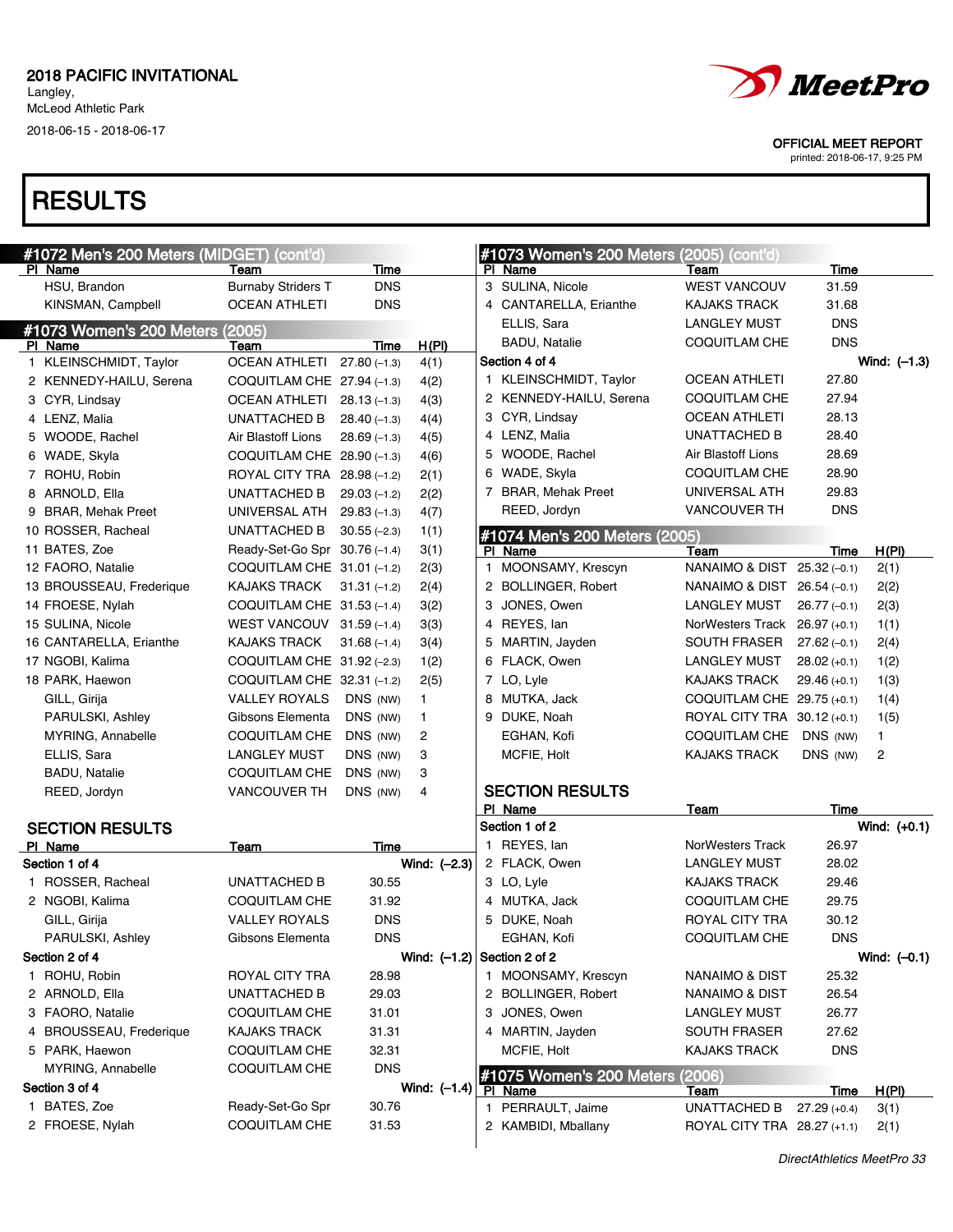# **RESULTS**

| #1075 Women's 200 Meters (2006) | (cont'd)                        |                |                |   | <b>#1076 Men's 200 Meters (2006)</b> |                             |                |                |
|---------------------------------|---------------------------------|----------------|----------------|---|--------------------------------------|-----------------------------|----------------|----------------|
| PI Name                         | Team                            | Time           | <u>H(PI)</u>   |   |                                      |                             |                | Wind: (-2.6)   |
| 3 LAMB, Miheret                 | COQUITLAM CHE 28.52 (+1.1)      |                | 2(2)           |   | PI Name                              | Team                        | Time           |                |
| 4 HARRISON, Avery               | NANAIMO & DIST 28.90 (+0.4)     |                | 3(2)           |   | 1 MOLINA, Mark                       | <b>VALLEY ROYALS</b>        | 27.67          |                |
| 5 NAGRA, Jasleen                | UNIVERSAL ATH                   | $29.23(+0.4)$  | 3(3)           |   | 2 BRENT, Alec                        | <b>Burnaby Striders T</b>   | 29.16          |                |
| 6 STEFANOVIC, Anka              | Southpointe Acad                | $29.37 (+0.4)$ | 3(4)           |   | 3 EVANS, Aidan                       | <b>GOLDEN EARS A</b>        | 29.77          |                |
| 7 TENN, Alexandra               | WEST VANCOUV 29.50 (+1.0)       |                | 1(1)           |   | 4 DAUGHTERS, Tegan                   | Ready-Set-Go Spr            | 30.76          |                |
| 8 BEUTHIN, Michela              | COQUITLAM CHE $29.88(+0.4)$     |                | 3(5)           |   | 5 PITZEY, Sam                        | <b>GOLDEN EARS A</b>        | 30.95          |                |
| 9 MACLEOD, Scarlet              | COQUITLAM CHE 30.06 (+1.0)      |                | 1(2)           |   | 6 BRYAN, Nolan                       | ROYAL CITY TRA              | 31.60          |                |
| 10 HERRELL, Amelia              | COQUITLAM CHE 30.14 (+1.1)      |                | 2(3)           |   | 7 KUKU, Darin Esegemu                | UNIVERSAL ATH               | 32.27          |                |
| 11 MELLES-HEWITT, Lishan        | ROYAL CITY TRA 30.41 (+1.0)     |                | 1(3)           |   | O'BRIEN, Brendan                     | <b>OCEAN ATHLETI</b>        | <b>DNS</b>     |                |
| 12 MARKEY, Clara                | CHILLIWACK TR                   | $30.54(+0.4)$  | 3(6)           |   |                                      |                             |                |                |
| 13 LEE, Chantal                 | UNATTACHED B                    | $30.95 (+1.1)$ | 2(4)           |   | #1077 Women's 200 Meters (2007)      |                             |                |                |
| 14 AMBROZIC, Lindsay            | NorWesters Track $30.99$ (+1.0) |                | 1(4)           |   | PI Name                              | Team                        | Time           | H(PI)          |
| 15 IRVING, Ciara                | <b>LANGLEY MUST</b>             | $31.00 (+0.4)$ | 3(7)           |   | 1 SYMON, Chloe                       | VANCOUVER TH 29.75 (+0.0)   |                | 3(1)           |
| 16 BINNG, Sareena               | UNIVERSAL ATH                   | $34.49 (+1.0)$ | 1(5)           |   | 2 CARDEY, Ava                        | VANCOUVER OL 29.91 (+0.0)   |                | 3(2)           |
| 17 KO, Ashley                   | ROYAL CITY TRA 36.60 (+1.1)     |                | 2(5)           |   | 3 MCLAUGHLIN, Jaedyn                 | COQUITLAM CHE 30.19 (-1.0)  |                | 2(1)           |
| 18 VALLI, Chiara                | <b>LANGLEY MUST</b>             | $38.24 (+1.1)$ | 2(6)           |   | 4 SELF, Makenna                      | COQUITLAM CHE 31.07 (+0.0)  |                | 3(3)           |
| GREENE, Sierra                  | <b>VALLEY ROYALS</b>            | DNS (NW)       | $\mathbf{1}$   |   | 5 BARTON, Gabriella                  | VANCOUVER TH 31.23 (+0.0)   |                | 3(4)           |
| BRUNORO, Maiya                  | <b>LANGLEY MUST</b>             | DNS (NW)       | 3              |   | 6 MEIER, Helena                      | LANGLEY MUST                | $31.68 (+0.0)$ | 3(5)           |
|                                 |                                 |                |                |   | 7 DAVERN, Johanna                    | NANAIMO & DIST 32.14 (-2.5) |                | 1(1)           |
| <b>SECTION RESULTS</b>          |                                 |                |                |   | 8 TOOR, Priya                        | Air Blastoff Lions          | $32.31 (+0.0)$ | 3(6)           |
| PI Name                         | Team                            | Time           |                |   | 9 PARK, Justice                      | LANGLEY MUST                | $32.49 (+0.0)$ | 3(7)           |
| Section 1 of 3                  |                                 |                | Wind: $(+1.0)$ |   | 10 VARMA-VITUG, Sofia                | <b>KAJAKS TRACK</b>         | $32.58(+0.0)$  | 3(8)           |
| 1 TENN, Alexandra               | <b>WEST VANCOUV</b>             | 29.50          |                |   | 11 NOURAEI, Ava                      | COQUITLAM CHE 32.68 (-1.0)  |                | 2(2)           |
| 2 MACLEOD, Scarlet              | COQUITLAM CHE                   | 30.06          |                |   | 12 MUTKA, Alexis                     | COQUITLAM CHE 33.16 (-1.0)  |                | 2(3)           |
| 3 MELLES-HEWITT, Lishan         | ROYAL CITY TRA                  | 30.41          |                |   | 13 SCHOENROTH, Alexis                | LANGLEY MUST                | $33.34(-1.0)$  | 2(4)           |
| 4 AMBROZIC, Lindsay             | NorWesters Track                | 30.99          |                |   | 14 BOT, Daniella                     | LANGLEY MUST                | $34.27(-1.0)$  | 2(5)           |
| 5 BINNG, Sareena                | UNIVERSAL ATH                   | 34.49          |                |   | 15 BAERG, Amanda                     | LANGLEY MUST                | $34.85(-2.5)$  | 1(2)           |
| GREENE, Sierra                  | <b>VALLEY ROYALS</b>            | <b>DNS</b>     |                |   | 16 SPEDDING, Sophie                  | <b>LANGLEY MUST</b>         | $36.07(-2.5)$  | 1(3)           |
| Section 2 of 3                  |                                 |                | Wind: $(+1.1)$ |   | 17 SANDHU, Maya                      | LANGLEY MUST                | $36.93(-1.0)$  | 2(6)           |
| 1 KAMBIDI, Mballany             | ROYAL CITY TRA                  | 28.27          |                |   | 18 VAUDAN, Gabrielle                 | LANGLEY MUST                | $37.42(-2.5)$  | 1(4)           |
| 2 LAMB, Miheret                 | COQUITLAM CHE                   | 28.52          |                |   | 19 BLONDEAU, Sierra                  | COQUITLAM CHE 37.51 (-2.5)  |                | 1(5)           |
| 3 HERRELL, Amelia               | COQUITLAM CHE                   | 30.14          |                |   | 20 MCKENNA, Kaitlyn                  | LANGLEY MUST                | $39.04(-2.5)$  | 1(6)           |
| 4 LEE, Chantal                  | UNATTACHED B                    | 30.95          |                |   | 21 ROBINSON, Makenna                 | <b>LANGLEY MUST</b>         | $39.78(-1.0)$  |                |
| 5 KO, Ashley                    | ROYAL CITY TRA                  | 36.60          |                |   | MCCREADY, Alessandra                 | NorWesters Track            |                | 2(7)           |
| 6 VALLI, Chiara                 | <b>LANGLEY MUST</b>             | 38.24          |                |   |                                      |                             | DNS (NW)       | $\mathbf{1}$   |
| Section 3 of 3                  |                                 |                | Wind: (+0.4)   |   | LUKAITIS, Eva                        | NorWesters Track            | DNS (NW)       | 1              |
| 1 PERRAULT, Jaime               |                                 |                |                |   |                                      |                             |                |                |
| 2 HARRISON, Avery               | UNATTACHED B                    | 27.29          |                |   | <b>SECTION RESULTS</b>               |                             |                |                |
|                                 | <b>NANAIMO &amp; DIST</b>       | 28.90          |                |   | PI Name                              | <b>Team</b>                 | <u>Time</u>    |                |
| 3 NAGRA, Jasleen                | UNIVERSAL ATH                   | 29.23          |                |   | Section 1 of 3                       |                             |                | Wind: $(-2.5)$ |
| 4 STEFANOVIC, Anka              | Southpointe Acad                | 29.37          |                |   | 1 DAVERN, Johanna                    | <b>NANAIMO &amp; DIST</b>   | 32.14          |                |
| 5 BEUTHIN, Michela              | <b>COQUITLAM CHE</b>            | 29.88          |                |   | 2 BAERG, Amanda                      | <b>LANGLEY MUST</b>         | 34.85          |                |
| 6 MARKEY, Clara                 | <b>CHILLIWACK TR</b>            | 30.54          |                |   | 3 SPEDDING, Sophie                   | <b>LANGLEY MUST</b>         | 36.07          |                |
| 7 IRVING, Ciara                 | <b>LANGLEY MUST</b>             | 31.00          |                |   | 4 VAUDAN, Gabrielle                  | <b>LANGLEY MUST</b>         | 37.42          |                |
| BRUNORO, Maiya                  | <b>LANGLEY MUST</b>             | <b>DNS</b>     |                | 5 | <b>BLONDEAU, Sierra</b>              | COQUITLAM CHE               | 37.51          |                |
|                                 |                                 |                |                |   | 6 MCKENNA, Kaitlyn                   | <b>LANGLEY MUST</b>         | 39.04          |                |
|                                 |                                 |                |                |   | MCCREADY, Alessandra                 | NorWesters Track            | <b>DNS</b>     |                |

 $\mathbf{I}$ 

#### LUKAITIS, Eva **NorWesters Track** DNS DirectAthletics MeetPro 34



#### OFFICIAL MEET REPORT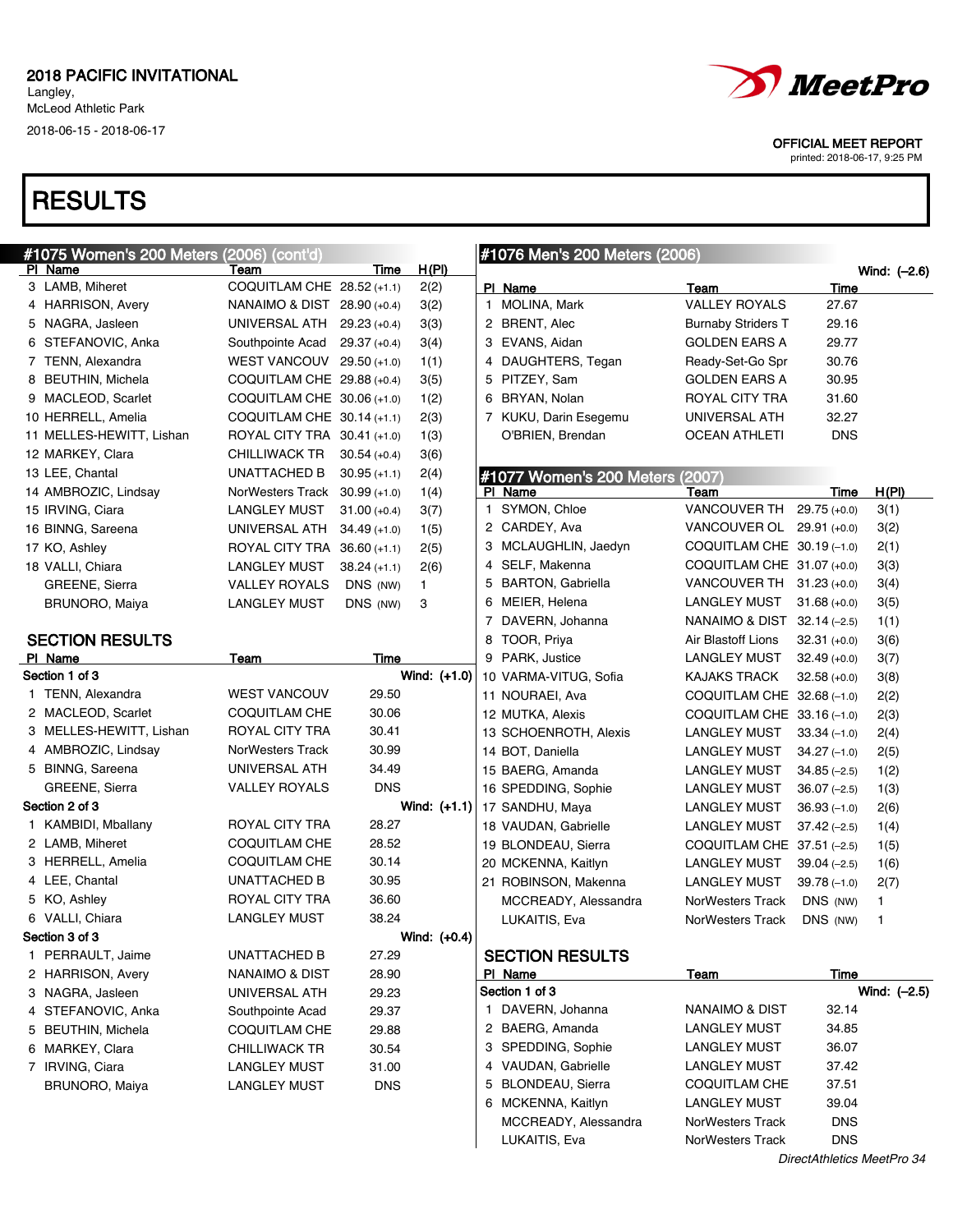Langley, McLeod Athletic Park

2018-06-15 - 2018-06-17



| #1077 Women's 200 Meters (2007)         | (cont'd)                        |               |                | #1078 Men's 200 Meters (2007) (cont'd) |                                   |                           |              |
|-----------------------------------------|---------------------------------|---------------|----------------|----------------------------------------|-----------------------------------|---------------------------|--------------|
| PI Name<br>Section 2 of 3               | Team                            | Time          | Wind: $(-1.0)$ | PI Name<br>1 GEORGILAS, lossif (joe)   | Team<br><b>Burnaby Striders T</b> | Time<br>29.74             |              |
| 1 MCLAUGHLIN, Jaedyn                    | COQUITLAM CHE                   | 30.19         |                | 2 SEVERIN, Jack                        | NorWesters Track                  | 30.13                     |              |
| 2 NOURAEI, Ava                          | <b>COQUITLAM CHE</b>            | 32.68         |                | 3 SADA, Bernardo                       | <b>LANGLEY MUST</b>               | 30.57                     |              |
| 3 MUTKA, Alexis                         | COQUITLAM CHE                   | 33.16         |                | 4 WIGHT, Luke                          | <b>VALLEY ROYALS</b>              | 31.40                     |              |
| 4 SCHOENROTH, Alexis                    | <b>LANGLEY MUST</b>             | 33.34         |                | 5 YETERIAN, Roman                      | <b>VANCOUVER TH</b>               | 32.41                     |              |
| 5 BOT, Daniella                         | <b>LANGLEY MUST</b>             | 34.27         |                | 6 NASATO, Ryder                        | <b>LANGLEY MUST</b>               | 33.22                     |              |
| 6 SANDHU, Maya                          | <b>LANGLEY MUST</b>             | 36.93         |                | FROESE, Brayden                        | COQUITLAM CHE                     | <b>DNS</b>                |              |
| 7 ROBINSON, Makenna                     | <b>LANGLEY MUST</b>             | 39.78         |                | RODRIGUEZ, Sebastian                   | COQUITLAM CHE                     | <b>DNS</b>                |              |
| Section 3 of 3                          |                                 |               | Wind: (+0.0)   |                                        |                                   |                           |              |
| 1 SYMON, Chloe                          | <b>VANCOUVER TH</b>             | 29.75         |                | #1079 Women's 60 Meters (2007)         |                                   |                           |              |
|                                         | VANCOUVER OL                    | 29.91         |                | <b>Finals</b>                          |                                   |                           | Wind: (+0.4) |
| 2 CARDEY, Ava                           |                                 |               |                | PI Name                                | Team                              | Time                      |              |
| 3 SELF, Makenna                         | COQUITLAM CHE                   | 31.07         |                | 1 MCLAUGHLIN, Jaedyn                   | COQUITLAM CHE                     | 8.92                      |              |
| 4 BARTON, Gabriella                     | <b>VANCOUVER TH</b>             | 31.23         |                | 2 SCHOENROTH, Alexis                   | LANGLEY MUST                      | 9.19                      |              |
| 5 MEIER, Helena                         | <b>LANGLEY MUST</b>             | 31.68         |                | 3 SELF, Makenna                        | COQUITLAM CHE                     | 9.21                      |              |
| 6 TOOR, Priya                           | Air Blastoff Lions              | 32.31         |                | 4 TOOR, Priya                          | Air Blastoff Lions                | 9.41                      |              |
| 7 PARK, Justice                         | <b>LANGLEY MUST</b>             | 32.49         |                | 5 MCCREADY, Alessandra                 | NorWesters Track                  | 9.45                      |              |
| 8 VARMA-VITUG, Sofia                    | <b>KAJAKS TRACK</b>             | 32.58         |                | DAVERN, Johanna                        | NANAIMO & DIST                    | DNS                       |              |
| #1078 Men's 200 Meters (2007)           |                                 |               |                | CARDEY, Ava                            | <b>VANCOUVER OL</b>               | <b>DNS</b>                |              |
| PI Name                                 | Team                            | Time          | <u>H(PI)</u>   | VARMA-VITUG, Sofia                     | <b>KAJAKS TRACK</b>               | DNS                       |              |
| 1 SANCHEZ-MASETTO, PasqualeLANGLEY MUST |                                 | $29.70(-2.6)$ | 1(1)           |                                        |                                   |                           |              |
| 2 GEORGILAS, lossif (joe)               | Burnaby Striders T 29.74 (-1.6) |               | 2(1)           | <b>Prelims</b>                         |                                   |                           |              |
| 3 SEVERIN, Jack                         | NorWesters Track $30.13(-1.6)$  |               | 2(2)           | PI Name                                | Team                              | Time                      | H(PI)        |
| 4 LOUWERSE, Noah                        | LANGLEY MUST                    | $30.29(-2.6)$ | 1(2)           | 1 CARDEY, Ava                          | VANCOUVER OL                      | $8.92(-0.5)$ Q            | 3(1)         |
| 5 SADA, Bernardo                        | LANGLEY MUST                    | $30.57(-1.6)$ | 2(3)           | 2 SELF, Makenna                        | COQUITLAM CHE                     | $9.09 (+0.3)Q \quad 1(1)$ |              |
| 6 WIGHT, Luke                           | VALLEY ROYALS $31.40$ (-1.6)    |               | 2(4)           | 3 MCLAUGHLIN, Jaedyn                   | COQUITLAM CHE                     | $9.15 (+0.1)Q$            | 2(1)         |
| 7 YETERIAN, Roman                       | VANCOUVER TH $32.41$ (-1.6)     |               | 2(5)           | 4 DAVERN, Johanna                      | NANAIMO & DIST                    | $9.33 (+0.1)q$            | 2(2)         |
| 8 SULLIVAN, Ethan                       | Gibsons Elementa $33.14$ (-2.6) |               | 1(3)           | 5 SCHOENROTH, Alexis                   | LANGLEY MUST                      | $9.34 (+0.1)q$            | 2(3)         |
| 9 NASATO, Ryder                         | LANGLEY MUST                    | $33.22(-1.6)$ | 2(6)           | 6 MCCREADY, Alessandra                 | NorWesters Track                  | $9.43 (+0.1)q$            | 2(4)         |
| 10 LAURITZEN, Julian                    | ROYAL CITY TRA 34.25 (-2.6)     |               | 1(4)           | 7 VARMA-VITUG, Sofia                   | KAJAKS TRACK                      | $9.47 (+0.3)q$            | 1(2)         |
| 11 BATH, Cameron                        | <b>LANGLEY MUST</b>             | $34.95(-2.6)$ | 1(5)           | 8 TOOR, Priya                          | Air Blastoff Lions                | $9.49(-0.5)q$             | 3(2)         |
| 12 PERKS, Ryan                          | ROYAL CITY TRA 35.02 (-2.6)     |               | 1(6)           | 9 NGOBI, Safia                         | COQUITLAM CHE                     | $9.88(-0.5)$              | 3(3)         |
| 13 ZHANG, Simon                         | LANGLEY MUST                    | $36.51(-2.6)$ | 1(7)           | 10 MCLEAN, Ayla                        | COQUITLAM CHE $10.01$ (+0.1)      |                           | 2(5)         |
| FROESE, Brayden                         | COQUITLAM CHE                   | DNS (NW)      | $\overline{2}$ | 11 PARK, Justice                       | <b>LANGLEY MUST</b>               | 10.05 (–0.5)              | 3(4)         |
| RODRIGUEZ, Sebastian                    | <b>COQUITLAM CHE</b>            | DNS (NW)      | 2              | 12 SELF, Delaney                       | COQUITLAM CHE 10.08 (+0.1)        |                           | 2(6)         |
|                                         |                                 |               |                | 13 SPEAR, Kayla                        | <b>KAJAKS TRACK</b>               | $10.08(-0.5)$             | 3(5)         |
| <b>SECTION RESULTS</b>                  |                                 |               |                | 14 VAUDAN, Gabrielle                   | <b>LANGLEY MUST</b>               | $10.43 (+0.3)$            | 1(3)         |
| PI Name                                 | <b>Team</b>                     | Time          |                | 15 ROBINSON, Makenna                   | <b>LANGLEY MUST</b>               | $11.22 (+0.3)$            | 1(4)         |
| Section 1 of 2                          |                                 |               | Wind: $(-2.6)$ | 16 MCKENNA, Kaitlyn                    | <b>LANGLEY MUST</b>               | $11.24(-0.5)$             | 3(6)         |
| 1 SANCHEZ-MASETTO, PasqualeLANGLEY MUST |                                 | 29.70         |                | OSEI-APPIAH, Sloane                    | <b>LANGLEY MUST</b>               | DNS (NW)                  | 1            |
| 2 LOUWERSE, Noah                        | <b>LANGLEY MUST</b>             | 30.29         |                | BAERG, Amanda                          | <b>LANGLEY MUST</b>               | DNS (NW)                  | 1            |
| 3 SULLIVAN, Ethan                       | Gibsons Elementa                | 33.14         |                | <b>ANTSCHERL, Eve</b>                  | <b>OCEAN ATHLETI</b>              | DNS (NW)                  | 1            |
| 4 LAURITZEN, Julian                     | ROYAL CITY TRA                  | 34.25         |                | LUKAITIS, Eva                          | NorWesters Track                  | DNS (NW)                  | $\mathbf{1}$ |
| 5 BATH, Cameron                         | <b>LANGLEY MUST</b>             | 34.95         |                | MYRING, Holly                          | COQUITLAM CHE                     | DNS (NW)                  | 2            |
| 6 PERKS, Ryan                           | ROYAL CITY TRA                  | 35.02         |                | NOURAEI, Ava                           | COQUITLAM CHE                     | DNS (NW)                  | 2            |
| 7 ZHANG, Simon                          | <b>LANGLEY MUST</b>             | 36.51         |                | BOT, Daniella                          | <b>LANGLEY MUST</b>               | DNS (NW)                  | 3            |
| Section 2 of 2                          |                                 |               | Wind: $(-1.6)$ | MCLAUGHLIN, Camdyn                     | COQUITLAM CHE                     | DNS (NW)                  | 3            |



OFFICIAL MEET REPORT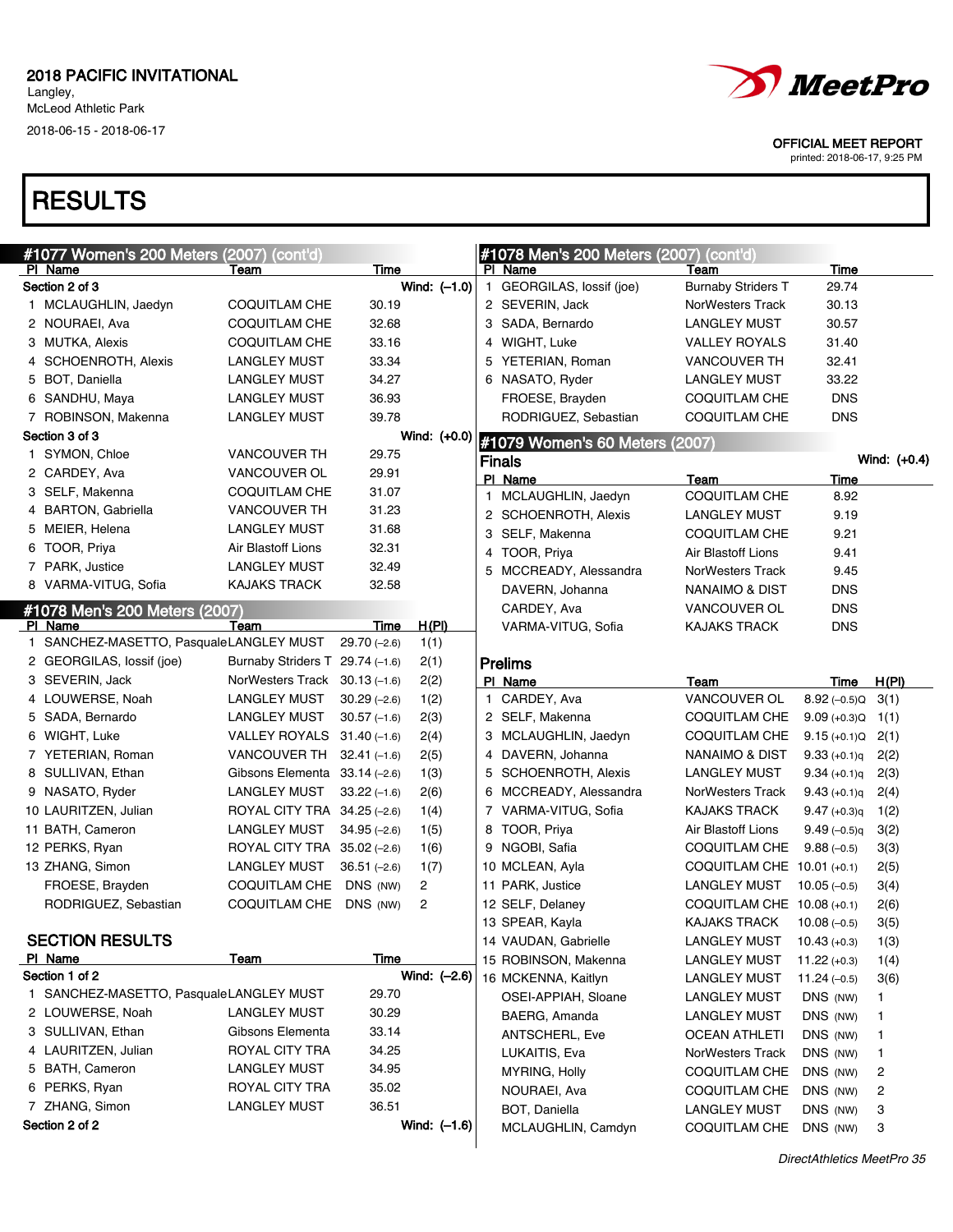Langley, McLeod Athletic Park 2018-06-15 - 2018-06-17

# **RESULTS**

| <i>MeetPro</i>              |
|-----------------------------|
| <b>OFFICIAL MEET REPORT</b> |

| #1079 Women's 60 Meters (2007) (cont'd) |                           |                          |              |   | #1080 Men's 60 Meters (2007) (cont'd)   |                              |                            |                |
|-----------------------------------------|---------------------------|--------------------------|--------------|---|-----------------------------------------|------------------------------|----------------------------|----------------|
| <b>HEAT RESULTS</b>                     |                           |                          |              |   | <b>Prelims</b>                          |                              |                            |                |
| <b>Prelims</b>                          |                           |                          |              |   | PI Name                                 | Team                         | Time                       | H(PI)          |
| PI Name                                 | Team                      | Time                     |              |   | 4 SEVERIN, Jack                         | <b>NorWesters Track</b>      | $9.59(-1.3)q$              | 1(2)           |
| Heat 1 of 3                             |                           |                          | Wind: (+0.3) |   | 5 IRVING, Declan                        | <b>LANGLEY MUST</b>          | $9.72(-1.3)q$              | 1(3)           |
| 1 SELF, Makenna                         | <b>COQUITLAM CHE</b>      | 9.09Q                    |              |   | 6 YETERIAN, Roman                       | <b>VANCOUVER TH</b>          | $9.84(-1.3)q$              | 1(4)           |
| 2 VARMA-VITUG, Sofia                    | <b>KAJAKS TRACK</b>       | 9.47q                    |              |   | 7 CREGO, Nolan                          | KAJAKS TRACK                 | $9.96(-1.9)q$              | 2(3)           |
| 3 VAUDAN, Gabrielle                     | <b>LANGLEY MUST</b>       | 10.43                    |              |   | 8 CARMAN, Dawson                        | <b>VALLEY ROYALS</b>         | $10.05(-1.3)q$             | 1(5)           |
| 4 ROBINSON, Makenna                     | <b>LANGLEY MUST</b>       | 11.22                    |              |   | 9 NASATO, Ryder                         | <b>LANGLEY MUST</b>          | $10.12(-1.3)$              | 1(6)           |
| OSEI-APPIAH, Sloane                     | <b>LANGLEY MUST</b>       | <b>DNS</b>               |              |   | 10 RODRIGUEZ, Sebastian                 | COQUITLAM CHE $10.85$ (-1.9) |                            | 2(4)           |
| BAERG, Amanda                           | <b>LANGLEY MUST</b>       | <b>DNS</b>               |              |   | 11 MAN, Lawrence                        | KAJAKS TRACK                 | $11.18(-1.3)$              | 1(7)           |
| ANTSCHERL, Eve                          | <b>OCEAN ATHLETI</b>      | <b>DNS</b>               |              |   | 12 FROESE, Brayden                      | COQUITLAM CHE 11.37 (-1.9)   |                            | 2(5)           |
| LUKAITIS, Eva                           | <b>NorWesters Track</b>   | <b>DNS</b>               |              |   | 13 ZHANG, Simon                         | <b>LANGLEY MUST</b>          | $11.42(-1.9)$              | 2(6)           |
| Heat 2 of 3                             |                           |                          | Wind: (+0.1) |   | 14 KLEINSCHMIDT, Tanner                 | OCEAN ATHLETI $11.50$ (-1.9) |                            | 2(7)           |
| 1 MCLAUGHLIN, Jaedyn                    | <b>COQUITLAM CHE</b>      | 9.15Q                    |              |   | 15 MACLACHLAN, Ewan                     | ROYAL CITY TRA 12.11 (-1.9)  |                            | 2(8)           |
| 2 DAVERN, Johanna                       | NANAIMO & DIST            | 9.33q                    |              |   | SADA, Bernardo                          | <b>LANGLEY MUST</b>          | DNS (NW)                   | 1              |
| 3 SCHOENROTH, Alexis                    | <b>LANGLEY MUST</b>       | 9.34q                    |              |   |                                         |                              |                            |                |
| 4 MCCREADY, Alessandra                  | <b>NorWesters Track</b>   | 9.43q                    |              |   | <b>HEAT RESULTS</b>                     |                              |                            |                |
| 5 MCLEAN, Ayla                          | <b>COQUITLAM CHE</b>      | 10.01                    |              |   | <b>Prelims</b>                          |                              |                            |                |
| 6 SELF, Delaney                         | <b>COQUITLAM CHE</b>      | 10.08                    |              |   | PI Name                                 | Team                         | Time                       |                |
| MYRING, Holly                           | <b>COQUITLAM CHE</b>      | <b>DNS</b>               |              |   | Heat 1 of 2                             |                              |                            | Wind: $(-1.3)$ |
| NOURAEI, Ava                            | <b>COQUITLAM CHE</b>      | <b>DNS</b>               |              |   | 1 SANCHEZ-MASETTO, PasqualeLANGLEY MUST |                              | 9.17Q                      |                |
| Heat 3 of 3                             |                           |                          | Wind: (-0.5) |   | 2 SEVERIN, Jack                         | <b>NorWesters Track</b>      | 9.59q                      |                |
| 1 CARDEY, Ava                           | VANCOUVER OL              | 8.92Q                    |              |   | 3 IRVING, Declan                        | <b>LANGLEY MUST</b>          | 9.72q                      |                |
| 2 TOOR, Priya                           | Air Blastoff Lions        | 9.49q                    |              |   | 4 YETERIAN, Roman                       | <b>VANCOUVER TH</b>          | 9.84q                      |                |
| 3 NGOBI, Safia                          | <b>COQUITLAM CHE</b>      | 9.88                     |              |   | 5 CARMAN, Dawson                        | <b>VALLEY ROYALS</b>         | 10.05q                     |                |
| 4 PARK, Justice                         | <b>LANGLEY MUST</b>       | 10.05                    |              |   | 6 NASATO, Ryder                         | LANGLEY MUST                 | 10.12                      |                |
| 5 SPEAR, Kayla                          | <b>KAJAKS TRACK</b>       | 10.08                    |              |   | 7 MAN, Lawrence                         | KAJAKS TRACK                 | 11.18                      |                |
| 6 MCKENNA, Kaitlyn                      | <b>LANGLEY MUST</b>       | 11.24                    |              |   | SADA, Bernardo                          | <b>LANGLEY MUST</b>          | <b>DNS</b>                 |                |
| BOT, Daniella                           | <b>LANGLEY MUST</b>       | <b>DNS</b>               |              |   | Heat 2 of 2                             |                              |                            | Wind: $(-1.9)$ |
| MCLAUGHLIN, Camdyn                      | <b>COQUITLAM CHE</b>      | <b>DNS</b>               |              |   | 1 GEORGILAS, lossif (joe)               | <b>Burnaby Striders T</b>    | 9.12Q                      |                |
|                                         |                           |                          |              |   | 2 LOUWERSE, Noah                        | <b>LANGLEY MUST</b>          | 9.39q                      |                |
| #1080 Men's 60 Meters (2007)            |                           |                          |              |   | 3 CREGO, Nolan                          | <b>KAJAKS TRACK</b>          | 9.96q                      |                |
| <b>Finals</b>                           |                           |                          | Wind: (+1.1) |   | 4 RODRIGUEZ, Sebastian                  | <b>COQUITLAM CHE</b>         | 10.85                      |                |
| PI Name                                 | Team                      | <b>Time</b>              |              |   | 5 FROESE, Brayden                       | <b>COQUITLAM CHE</b>         | 11.37                      |                |
| 1 GEORGILAS, lossif (joe)               | <b>Burnaby Striders T</b> | 8.85                     |              |   | 6 ZHANG, Simon                          | <b>LANGLEY MUST</b>          | 11.42                      |                |
| 2 SANCHEZ-MASETTO, PasqualeLANGLEY MUST |                           | 8.98                     |              |   | 7 KLEINSCHMIDT, Tanner                  | <b>OCEAN ATHLETI</b>         | 11.50                      |                |
| 3 LOUWERSE, Noah                        | <b>LANGLEY MUST</b>       | 9.13                     |              |   | 8 MACLACHLAN, Ewan                      | ROYAL CITY TRA               | 12.11                      |                |
| 4 SEVERIN, Jack                         | NorWesters Track          | 9.27                     |              |   |                                         |                              |                            |                |
| 5 CREGO, Nolan                          | <b>KAJAKS TRACK</b>       | 9.57                     |              |   | #1081 Women's 60 Meters (2008)          |                              |                            |                |
| 6 IRVING, Declan                        | <b>LANGLEY MUST</b>       | 9.62                     |              |   | <b>Finals</b>                           |                              |                            | Wind: (+0.5)   |
| 7 CARMAN, Dawson                        | <b>VALLEY ROYALS</b>      | 9.88                     |              |   | PI Name                                 | Team                         | <u>Time</u>                |                |
| 8 YETERIAN, Roman                       | VANCOUVER TH              | 9.89                     |              |   | 1 MARTIN, Abigail                       | <b>OCEAN ATHLETI</b>         | 9.17                       |                |
|                                         |                           |                          |              |   | 2 DANN, Nissi                           | UNATTACHED B                 | 9.21                       |                |
| <b>Prelims</b>                          |                           |                          |              |   | 3 VENIER, Vittoria                      | <b>WEST VANCOUV</b>          | 9.36                       |                |
| PI Name                                 | Team                      | Time                     | H(PI)        | 4 | ROGOZINSKI, Amelia                      | <b>COQUITLAM CHE</b>         | 9.48                       |                |
| 1 GEORGILAS, lossif (joe)               | <b>Burnaby Striders T</b> | $9.12(-1.9)$ Q           | 2(1)         |   | 5 ADLER, Haven                          | <b>WEST VANCOUV</b>          | 9.82                       |                |
| 2 SANCHEZ-MASETTO, PasqualeLANGLEY MUST |                           | $9.17(-1.3)Q \quad 1(1)$ |              |   | 6 KHRISANOVA, Svetlana                  | COQUITLAM CHE                | 9.82                       |                |
| 3 LOUWERSE, Noah                        | <b>LANGLEY MUST</b>       | $9.39(-1.9)q$            | 2(2)         |   | 7 HEYRIES, Liv                          | NorWesters Track             | 10.00                      |                |
|                                         |                           |                          |              |   |                                         |                              | DirectAthletics MeetPro 36 |                |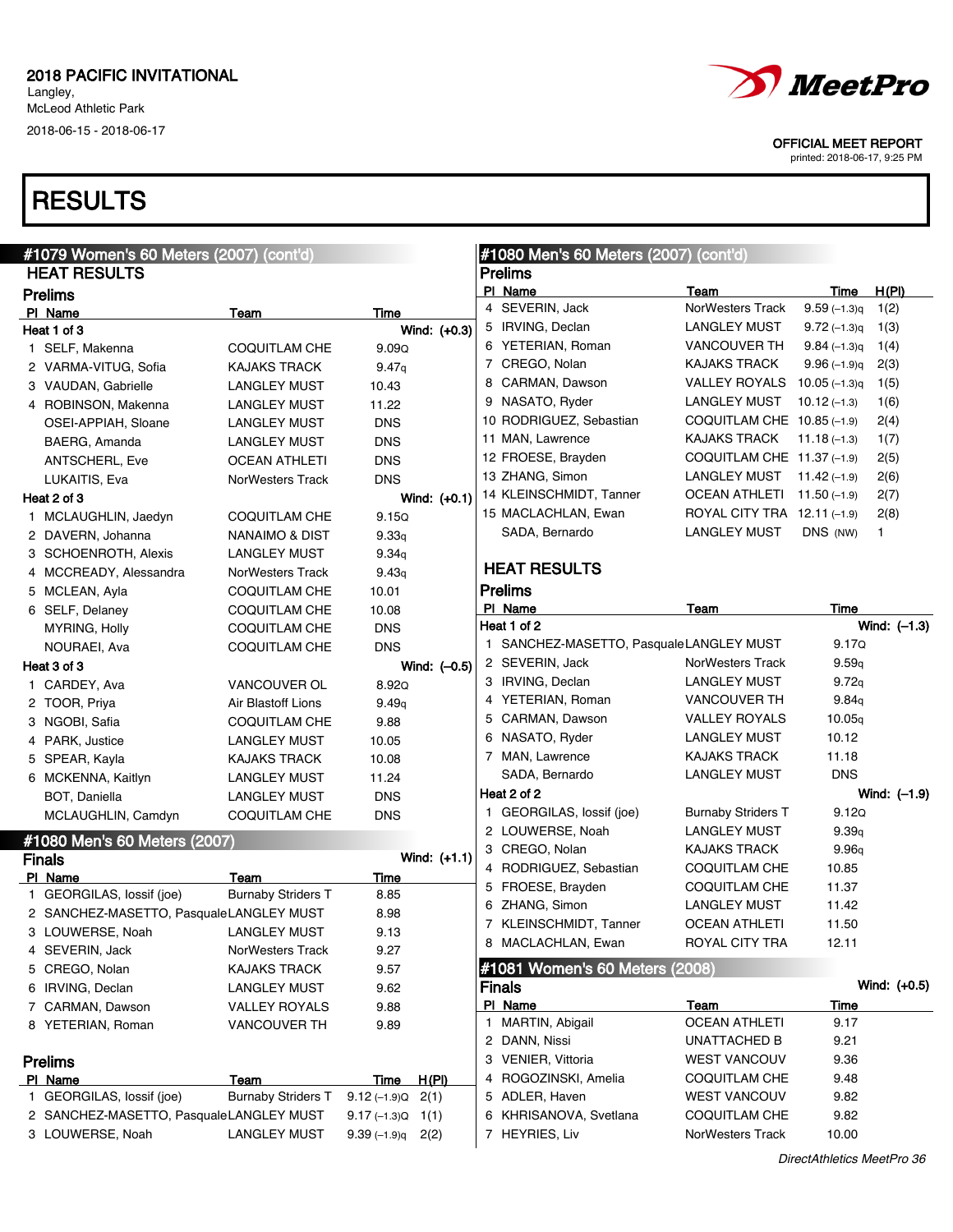### **RESULTS**

| #1081 Women's 60 Meters (2008) (cont'd) |                              |                 |                | #1082 Men's 60 Meters (2008)    |                            |                     |                |
|-----------------------------------------|------------------------------|-----------------|----------------|---------------------------------|----------------------------|---------------------|----------------|
| <b>Finals</b>                           |                              |                 | Wind: (+0.5)   | Finals                          |                            |                     | Wind: (+1.2)   |
| PI Name                                 | Team                         | Time            |                | PI Name                         | Team                       | Time                |                |
| LOCONTE, Maresa                         | <b>ROYAL CITY TRA</b>        | <b>DNS</b>      |                | 1 CARRIERE, Dawson              | COQUITLAM CHE              | 8.73                |                |
|                                         |                              |                 |                | 2 DACRES, Isaiah                | Air Blastoff Lions         | 8.75                |                |
| <b>Prelims</b>                          |                              |                 |                | 3 HALL, Logan                   | <b>LANGLEY MUST</b>        | 9.33                |                |
| PI Name                                 | Team                         | Time            | H(PI)          | 4 OBECK, Wes                    | Gibsons Elementa           | 9.35                |                |
| DANN, Nissi                             | <b>UNATTACHED B</b>          | $9.15(-0.9)Q$   | 3(1)           | 5 HAYDEN, Miles                 | <b>LANGLEY MUST</b>        | 9.50                |                |
| MARTIN, Abigail                         | <b>OCEAN ATHLETI</b>         | $9.29(-0.9)q$   | 3(2)           | 6 LAGA, Marek                   | ROYAL CITY TRA             | 9.51                |                |
| ROGOZINSKI, Amelia                      | COQUITLAM CHE                | $9.79(-4.3)Q$   | 2(1)           | 7 JOYCE, Thane                  | <b>TRAIL TRACK &amp; F</b> | 9.71                |                |
| VENIER, Vittoria                        | <b>WEST VANCOUV</b>          | $9.85(-3.7)Q$   | 1(1)           | 8 LONGLEY, Chase                | <b>LANGLEY MUST</b>        | 10.13               |                |
| ADLER, Haven                            | <b>WEST VANCOUV</b>          | 10.01 $(-3.7)q$ | 1(2)           |                                 |                            |                     |                |
| <b>HEYRIES, Liv</b>                     | NorWesters Track             | 10.19 $(-4.3)q$ | 2(2)           | <b>Prelims</b>                  |                            |                     |                |
| LOCONTE, Maresa                         | ROYAL CITY TRA 10.20 (-0.9)q |                 | 3(3)           | PI Name                         | Team                       | Time                | H(PI)          |
| KHRISANOVA, Svetlana                    | COQUITLAM CHE 10.39 (-3.7)q  |                 | 1(3)           | 1 DACRES, Isaiah                | Air Blastoff Lions         | $8.83 (+0.1)Q$      | 3(1)           |
| <b>GALLINGER, Kailee</b>                | <b>LANGLEY MUST</b>          | $10.87(-4.3)$   | 2(3)           | 2 CARRIERE, Dawson              | COQUITLAM CHE              | $8.86 (+0.1)q$      | 3(2)           |
| SANGHA, Shehneet                        | UNIVERSAL ATH                | $10.99(-3.7)$   | 1(4)           | 3 OBECK, Wes                    | Gibsons Elementa           | $9.50 (+0.4)Q$ 2(1) |                |
| TOOR, Syra                              | Air Blastoff Lions           | $11.37(-0.9)$   | 3(4)           | 4 HALL, Logan                   | <b>LANGLEY MUST</b>        | $9.50(-0.5)Q$       | 1(1)           |
| AULAKH, Japneet                         | UNIVERSAL ATH                | $12.30(-4.3)$   | 2(4)           | 5 LAGA, Marek                   | ROYAL CITY TRA             | $9.56(-0.5)q$       | 1(2)           |
| NYANDORO, Mikaela                       | <b>WEST VANCOUV</b>          | DNS (NW)        | $\mathbf{1}$   | 6 HAYDEN, Miles                 | <b>LANGLEY MUST</b>        | $9.59 (+0.1)q$      | 3(3)           |
| KOONER, Ekta                            | UNIVERSAL ATH                | DNS (NW)        | 3              | 7 JOYCE, Thane                  | <b>TRAIL TRACK &amp; F</b> | $9.60 (+0.1)q$      | 3(4)           |
| CLENDENIN, Cora                         | <b>OCEAN ATHLETI</b>         | DNS (NW)        | 2              | 8 LONGLEY, Chase                | <b>LANGLEY MUST</b>        | $10.12 (+0.4)q$     | 2(2)           |
| VLEK, Sophie                            | COQUITLAM CHE                | DNS (NW)        | 2              | 9 REAMSBOTTOM, Tristan          | <b>LANGLEY MUST</b>        | $10.23(-0.5)$       | 1(3)           |
|                                         |                              |                 |                | 10 GRAFF, Tre                   | <b>KAJAKS TRACK</b>        | $10.23 (+0.1)$      | 3(5)           |
| <b>HEAT RESULTS</b>                     |                              |                 |                | 11 PITZEY, Jacob                | GOLDEN EARS A 10.31 (+0.1) |                     | 3(6)           |
| <b>Prelims</b>                          |                              |                 |                | 12 ANTSCHERL, Oscar             | <b>OCEAN ATHLETI</b>       | $10.48(+0.4)$       | 2(3)           |
| PI Name                                 | Team                         | Time            |                | 13 JOHNSON, Gabriel             | <b>LANGLEY MUST</b>        | $10.50(-0.5)$       | 1(4)           |
| Heat 1 of 3                             |                              |                 | Wind: (-3.7)   | 14 SURIYA, Dilan                | <b>LANGLEY MUST</b>        | $10.54(+0.4)$       | 2(4)           |
| 1 VENIER, Vittoria                      | <b>WEST VANCOUV</b>          | 9.85Q           |                | 15 HIGASHITANI, Mathew          | <b>KAJAKS TRACK</b>        | $10.59(-0.5)$       | 1(5)           |
| 2 ADLER, Haven                          | <b>WEST VANCOUV</b>          | 10.01q          |                | 16 NAGRA, Manjot                | UNIVERSAL ATH              | $10.89(+0.4)$       | 2(5)           |
| 3 KHRISANOVA, Svetlana                  | COQUITLAM CHE                | 10.39q          |                | 17 VILLALON, Marko              | <b>KAJAKS TRACK</b>        | $11.11 (+0.1)$      | 3(7)           |
| 4 SANGHA, Shehneet                      | UNIVERSAL ATH                | 10.99           |                | LA COMBE, Ryan                  | COQUITLAM CHE              | DNS (NW)            | $\mathbf{1}$   |
| NYANDORO, Mikaela                       | <b>WEST VANCOUV</b>          | <b>DNS</b>      |                | NIVEN, Alexander                | <b>COQUITLAM CHE</b>       | DNS (NW)            | $\overline{c}$ |
| Heat 2 of 3                             |                              |                 | Wind: $(-4.3)$ | <b>TEREPOCKI GRANT, Matthew</b> | <b>ROYAL CITY TRA</b>      | DNS (NW)            | $\overline{c}$ |
| 1 ROGOZINSKI, Amelia                    | COQUITLAM CHE                | 9.79Q           |                |                                 |                            |                     |                |
| 2 HEYRIES, Liv                          | <b>NorWesters Track</b>      | 10.19q          |                | <b>HEAT RESULTS</b>             |                            |                     |                |
| 3 GALLINGER, Kailee                     | <b>LANGLEY MUST</b>          | 10.87           |                | <b>Prelims</b>                  |                            |                     |                |
| 4 AULAKH, Japneet                       | UNIVERSAL ATH                | 12.30           |                | PI Name                         | Team                       | Time                |                |
| CLENDENIN, Cora                         | <b>OCEAN ATHLETI</b>         | <b>DNS</b>      |                | Heat 1 of 3                     |                            |                     | Wind: $(-0.5)$ |
| VLEK, Sophie                            | COQUITLAM CHE                | <b>DNS</b>      |                | 1 HALL, Logan                   | <b>LANGLEY MUST</b>        | 9.50Q               |                |
| Heat 3 of 3                             |                              |                 | Wind: $(-0.9)$ | 2 LAGA, Marek                   | ROYAL CITY TRA             | 9.56q               |                |
| 1 DANN, Nissi                           | UNATTACHED B                 | 9.15Q           |                | 3 REAMSBOTTOM, Tristan          | <b>LANGLEY MUST</b>        | 10.23               |                |
| 2 MARTIN, Abigail                       | <b>OCEAN ATHLETI</b>         | 9.29q           |                | 4 JOHNSON, Gabriel              | <b>LANGLEY MUST</b>        | 10.50               |                |
| 3 LOCONTE, Maresa                       | ROYAL CITY TRA               | 10.20q          |                | 5 HIGASHITANI, Mathew           | KAJAKS TRACK               | 10.59               |                |
| 4 TOOR, Syra                            | Air Blastoff Lions           | 11.37           |                | LA COMBE, Ryan                  | COQUITLAM CHE              | <b>DNS</b>          |                |
| KOONER, Ekta                            | UNIVERSAL ATH                | <b>DNS</b>      |                | Heat 2 of 3                     |                            |                     | Wind: $(+0.4)$ |
|                                         |                              |                 |                | 1 OBECK, Wes                    | Gibsons Elementa           | 9.50Q               |                |
|                                         |                              |                 |                | 2 LONGLEY, Chase                | <b>LANGLEY MUST</b>        | 10.12q              |                |



OFFICIAL MEET REPORT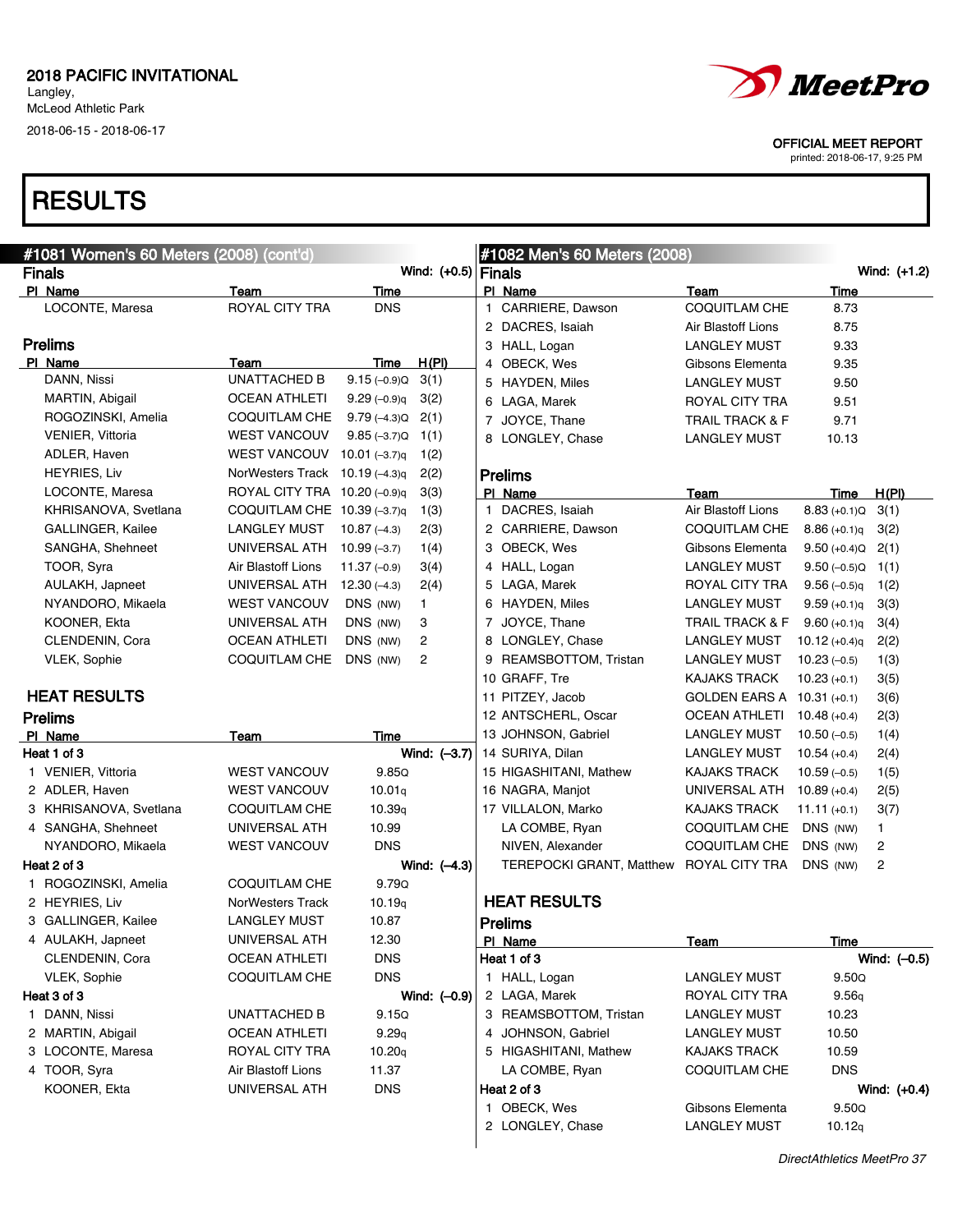Langley, McLeod Athletic Park 2018-06-15 - 2018-06-17

### **RESULTS**

| #1082 Men's 60 Meters (2008) (cont'd) |                              |                 |                | #1083 Women's 60 Meters (2009) (cont'd) |                             |                    |                |
|---------------------------------------|------------------------------|-----------------|----------------|-----------------------------------------|-----------------------------|--------------------|----------------|
| <b>Prelims</b>                        |                              |                 |                | <b>Prelims</b>                          |                             |                    |                |
| PI Name                               | Team                         | Time            |                | PI Name                                 | Team                        | Time               |                |
| 3 ANTSCHERL, Oscar                    | <b>OCEAN ATHLETI</b>         | 10.48           |                | 2 SMITH, Alexia                         | <b>VALLEY ROYALS</b>        | 10.14q             |                |
| 4 SURIYA, Dilan                       | <b>LANGLEY MUST</b>          | 10.54           |                | 3 VAUDAN, Madeleine                     | <b>LANGLEY MUST</b>         | 11.03q             |                |
| 5 NAGRA, Manjot                       | UNIVERSAL ATH                | 10.89           |                | 4 MOONSAMY, Anishka                     | NANAIMO & DIST              | 11.27q             |                |
| NIVEN, Alexander                      | COQUITLAM CHE                | <b>DNS</b>      |                | 4 LIBURD, Rya                           | KAMLOOPS TRA                | 11.27q             |                |
| <b>TEREPOCKI GRANT, Matthew</b>       | ROYAL CITY TRA               | <b>DNS</b>      |                | 6 ZARKOVIC, Nikolina                    | ROYAL CITY TRA              | 11.39              |                |
| Heat 3 of 3                           |                              |                 | Wind: $(+0.1)$ | ROULSTON, Nathalie                      | ROYAL CITY TRA              | <b>DNS</b>         |                |
| 1 DACRES, Isaiah                      | Air Blastoff Lions           | 8.83Q           |                | Heat 2 of 2                             |                             |                    | Wind: (-0.6)   |
| 2 CARRIERE, Dawson                    | COQUITLAM CHE                | 8.86q           |                | 1 STEFANOVIC, Mina                      | Southpointe Acad            | 10.40Q             |                |
| 3 HAYDEN, Miles                       | <b>LANGLEY MUST</b>          | 9.59q           |                | 2 GRACIA, Mia                           | ROYAL CITY TRA              | 10.79q             |                |
| 4 JOYCE, Thane                        | <b>TRAIL TRACK &amp; F</b>   | 9.60q           |                | 3 BRUNORO, Lena                         | <b>LANGLEY MUST</b>         | 10.99q             |                |
| 5 GRAFF, Tre                          | <b>KAJAKS TRACK</b>          | 10.23           |                | 4 MCLEAN, Tess                          | COQUITLAM CHE               | 11.43              |                |
| 6 PITZEY, Jacob                       | <b>GOLDEN EARS A</b>         | 10.31           |                | MONTI, Lucia                            | ROYAL CITY TRA              | <b>DNS</b>         |                |
| 7 VILLALON, Marko                     | <b>KAJAKS TRACK</b>          | 11.11           |                | #1084 Men's 60 Meters (2009)            |                             |                    |                |
| #1083 Women's 60 Meters (2009)        |                              |                 |                | <b>Finals</b>                           |                             |                    | Wind: $(+0.0)$ |
| <b>Finals</b>                         |                              |                 | Wind: (+1.2)   | PI Name                                 | Team                        | Time               |                |
| PI Name                               | Team                         | <u>Time</u>     |                | 1 TATEH, Acheleke                       | UNIVERSAL ATH               | 9.53               |                |
| ROBINSON, Olivia                      | ROYAL CITY TRA               | 9.93            |                | 2 MACKINNON, Benjamin                   | <b>Burnaby Striders T</b>   | 9.60               |                |
| SMITH, Alexia                         | <b>VALLEY ROYALS</b>         | 9.99            |                | 3 VANDERHORST, Ben                      | <b>LANGLEY MUST</b>         | 9.62               |                |
| STEFANOVIC, Mina                      | Southpointe Acad             | 10.24           |                | 4 MARWAHA, Maahi                        | <b>LANGLEY MUST</b>         | 9.66               |                |
| GRACIA, Mia                           | ROYAL CITY TRA               | 10.68           |                | 5 KANG, Taron                           | <b>LANGLEY MUST</b>         | 10.18              |                |
| LIBURD, Rya                           | <b>KAMLOOPS TRA</b>          | 11.00           |                | 6 HURTUBISE, Hayden                     | <b>LANGLEY MUST</b>         | 10.46              |                |
| VAUDAN, Madeleine                     | <b>LANGLEY MUST</b>          | 11.12           |                | 7 SADA, Oliver                          | <b>LANGLEY MUST</b>         | 10.83              |                |
| MOONSAMY, Anishka                     | NANAIMO & DIST               | 11.21           |                | 8 BIKADI, Carson                        | <b>LANGLEY MUST</b>         | 10.93              |                |
| BRUNORO, Lena                         | <b>LANGLEY MUST</b>          | <b>DNS</b>      |                |                                         |                             |                    |                |
|                                       |                              |                 |                | <b>Prelims</b>                          |                             |                    |                |
| <b>Prelims</b>                        |                              |                 |                | PI Name                                 | Team                        | Time               | H(PI)          |
| PI Name                               | Team                         | Time            | H(PI)          | 1 MACKINNON, Benjamin                   | <b>Burnaby Striders T</b>   | $9.79(-0.1)Q$      | 2(1)           |
| 1 ROBINSON, Olivia                    | ROYAL CITY TRA               | $9.86(-2.6)Q$   | 1(1)           | 1 VANDERHORST, Ben                      | LANGLEY MUST                | $9.79(-0.1)Q$ 2(1) |                |
| 2 SMITH, Alexia                       | VALLEY ROYALS 10.14 (-2.6)q  |                 | 1(2)           | 3 MARWAHA, Maahi                        | LANGLEY MUST                | $9.81(-0.1)q$      | 2(3)           |
| 3 STEFANOVIC, Mina                    | Southpointe Acad             | 10.40 (–0.6)Q   | 2(1)           | 4 TATEH, Acheleke                       | UNIVERSAL ATH               | $9.93(-1.9)Q$      | 1(1)           |
| 4 GRACIA, Mia                         | ROYAL CITY TRA 10.79 (-0.6)q |                 | 2(2)           | 5 KANG, Taron                           | LANGLEY MUST                | $10.27(-1.9)q$     | 1(2)           |
| 5 BRUNORO, Lena                       | <b>LANGLEY MUST</b>          | 10.99 $(-0.6)q$ | 2(3)           | 6 HURTUBISE, Hayden                     | <b>LANGLEY MUST</b>         | $10.29(-1.9)q$     | 1(3)           |
| 6 VAUDAN, Madeleine                   | <b>LANGLEY MUST</b>          | 11.03 $(-2.6)q$ | 1(3)           | 7 BIKADI, Carson                        | <b>LANGLEY MUST</b>         | $10.73(-1.9)q$     | 1(4)           |
| 7 MOONSAMY, Anishka                   | NANAIMO & DIST 11.27 (-2.6)q |                 | 1(4)           | 8 SADA, Oliver                          | <b>LANGLEY MUST</b>         | $10.80(-1.9)q$     | 1(5)           |
| 8 LIBURD, Rya                         | KAMLOOPS TRA 11.27 (-2.6)q   |                 | 1(4)           | 9 WOOD, Finn                            | Air Blastoff Lions          | $11.14(-1.9)$      | 1(6)           |
| 9 ZARKOVIC, Nikolina                  | ROYAL CITY TRA 11.39 (-2.6)  |                 | 1(6)           | 10 POPE, Oliver                         | ROYAL CITY TRA 11.38 (-1.9) |                    | 1(7)           |
| 10 MCLEAN, Tess                       | COQUITLAM CHE 11.43 (-0.6)   |                 | 2(4)           | 11 BATH, Ronic                          | LANGLEY MUST 11.87 (-1.9)   |                    | 1(8)           |
| ROULSTON, Nathalie                    | ROYAL CITY TRA               | DNS (NW)        | $\mathbf{1}$   | 12 MORROW, Ethen                        | ROYAL CITY TRA 11.93 (-0.1) |                    | 2(4)           |
| MONTI, Lucia                          | ROYAL CITY TRA               | DNS (NW)        | 2              | 13 DHALIWAL, Preetish                   | UNIVERSAL ATH 11.95 (-0.1)  |                    | 2(5)           |
|                                       |                              |                 |                | 14 SEDORE, Nathan                       | ROYAL CITY TRA 13.39 (-0.1) |                    | 2(6)           |
| <b>HEAT RESULTS</b>                   |                              |                 |                | <b>BORBOR FLANDEZ, Julian</b>           | <b>LANGLEY MUST</b>         | DNS (NW)           | 2              |
| <b>Prelims</b>                        |                              |                 |                |                                         |                             |                    |                |
| PI Name                               | Team                         | Time            |                | <b>HEAT RESULTS</b>                     |                             |                    |                |
| Heat 1 of 2                           |                              |                 | Wind: (-2.6)   |                                         |                             |                    |                |
| 1 ROBINSON, Olivia                    | ROYAL CITY TRA               | 9.86Q           |                |                                         |                             |                    |                |
|                                       |                              |                 |                |                                         |                             |                    |                |



OFFICIAL MEET REPORT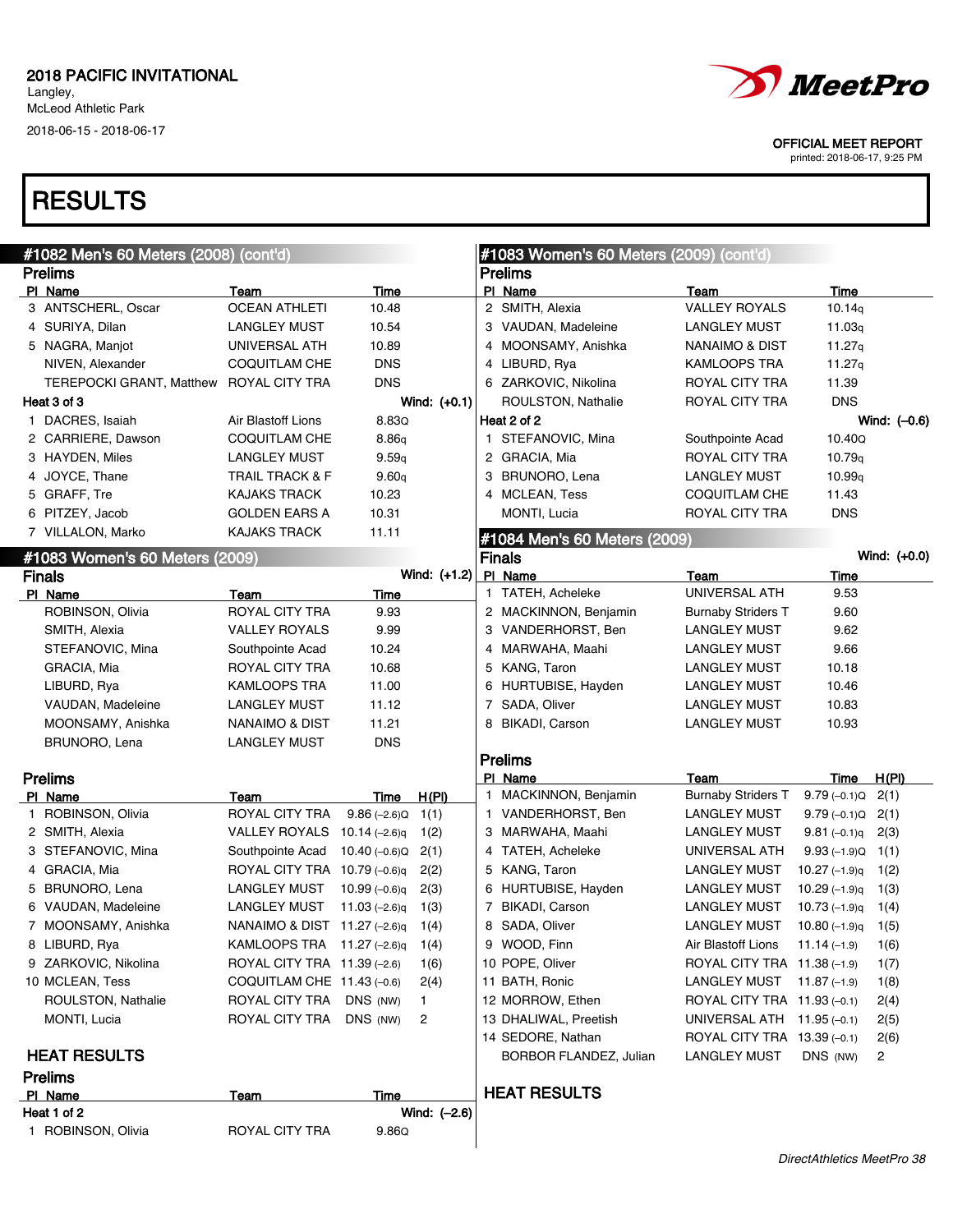Langley, McLeod Athletic Park 2018-06-15 - 2018-06-17



#### OFFICIAL MEET REPORT

printed: 2018-06-17, 9:25 PM

| #1084 Men's 60 Meters (2009) (cont'd)<br>#1091 Men's 800 Meters (MASTERS 60-64) |                                          |                |                                                  |                           |            |  |
|---------------------------------------------------------------------------------|------------------------------------------|----------------|--------------------------------------------------|---------------------------|------------|--|
| <b>Prelims</b>                                                                  |                                          |                | PI Name                                          | Team                      | Time       |  |
| PI Name                                                                         | Team                                     | Time           | SHARP, Kelly                                     | <b>GREYHOUNDS M</b>       | 2:48.83    |  |
| Heat 1 of 2                                                                     |                                          | Wind: (-1.9)   | KANG, Harjinder                                  | <b>GREYHOUNDS M</b>       | <b>DNS</b> |  |
| 1 TATEH, Acheleke                                                               | UNIVERSAL ATH                            | 9.93Q          | WALL, David                                      | <b>GREYHOUNDS M</b>       | <b>DNS</b> |  |
| 2 KANG, Taron                                                                   | <b>LANGLEY MUST</b>                      | 10.27q         |                                                  |                           |            |  |
| 3 HURTUBISE, Hayden                                                             | <b>LANGLEY MUST</b>                      | 10.29q         | #1092 Men's 800 Meters (MASTERS 55-59)           |                           |            |  |
| 4 BIKADI, Carson                                                                | <b>LANGLEY MUST</b>                      | 10.73q         | PI Name                                          | Team                      | Time       |  |
| 5 SADA, Oliver                                                                  | <b>LANGLEY MUST</b>                      | 10.80q         | 1 PINCKARD, Mark                                 | <b>OCEAN ATHLETI</b>      | 2:10.58    |  |
| 6 WOOD, Finn                                                                    | Air Blastoff Lions                       | 11.14          | 2 GRIMES, Douglas                                | <b>NorWesters Track</b>   | 2:39.90    |  |
| 7 POPE, Oliver                                                                  | ROYAL CITY TRA                           | 11.38          | <b>WAKELIN, Keith</b>                            | UNATTACHED B              | <b>DNS</b> |  |
| 8 BATH, Ronic                                                                   | <b>LANGLEY MUST</b>                      | 11.87          | SMILLIE, Malcolm                                 | <b>UNATTACHED B</b>       | <b>DNS</b> |  |
| Heat 2 of 2                                                                     |                                          | Wind: $(-0.1)$ |                                                  |                           |            |  |
| 1 MACKINNON, Benjamin                                                           | <b>Burnaby Striders T</b>                | 9.79Q          | #1093 Women's 800 Meters (MASTERS 50-54          |                           |            |  |
| 1 VANDERHORST, Ben                                                              | <b>LANGLEY MUST</b>                      | 9.79Q          | PI Name                                          | Team                      | Time       |  |
| 3 MARWAHA, Maahi                                                                | <b>LANGLEY MUST</b>                      | 9.81q          | 1 VALENTE, Julie                                 | <b>GREYHOUNDS M</b>       | 3:12.28    |  |
| 4 MORROW, Ethen                                                                 |                                          |                |                                                  |                           |            |  |
|                                                                                 | ROYAL CITY TRA                           | 11.93          | #1094 Men's 800 Meters (MASTERS 50-54)           |                           |            |  |
| 5 DHALIWAL, Preetish                                                            | UNIVERSAL ATH                            | 11.95          | PI Name                                          | Team                      | Time       |  |
| 6 SEDORE, Nathan                                                                | ROYAL CITY TRA                           | 13.39          | 1 TITOV, Mikhail                                 | <b>OCEAN ATHLETI</b>      | 2:26.00    |  |
| <b>BORBOR FLANDEZ, Julian</b>                                                   | <b>LANGLEY MUST</b>                      | <b>DNS</b>     | 2 CHATTU, Palwinder Singh                        | UNATTACHED B              | 2:48.14    |  |
| #1085 Women's 800 Meters (Wheelchair)                                           |                                          |                |                                                  |                           |            |  |
| PI Name                                                                         | Team                                     | Time           | #1095 Men's 800 Meters (MASTERS 40-44)           |                           |            |  |
| 1 DIALLO, Djami                                                                 | <b>WC Race Series S</b>                  | 2:47.43        | PI Name                                          | Team                      | Time       |  |
|                                                                                 |                                          |                | 1 BROWN, Jeremy                                  | <b>UNATTACHED B</b>       | 2:10.07    |  |
| #1086 Men's 800 Meters (Wheelchair)                                             |                                          |                | 2 BIENEFELD, Andy                                | UNATTACHED B              | 2:37.65    |  |
| PI Name                                                                         | Team                                     | Time           |                                                  |                           |            |  |
| 1 SMYTH, Tristan                                                                | <b>WC Race Series S</b>                  | 1:43.48        |                                                  |                           |            |  |
| 2 DEWITT, Nathan                                                                | <b>WC Race Series S</b>                  | 2:20.85        | #1096 Men's 800 Meters (MASTERS 35-39<br>PI Name | Team                      | Time       |  |
|                                                                                 |                                          |                | 1 SCHWANDT, Michael                              | UNATTACHED B              | 2:10.42    |  |
|                                                                                 | #1087 Women's 800 Meters (MASTERS 80-84) |                |                                                  |                           |            |  |
| PI Name                                                                         | Team                                     | Time           | #1097 Women's 800 Meters (MIDGET)                |                           |            |  |
| CHEETHAM, Renate                                                                | <b>GREYHOUNDS M</b>                      | <b>DNS</b>     | PI Name                                          | Team                      | Time       |  |
|                                                                                 |                                          |                | BONIKOWSKY, Madelyn                              | <b>OCEAN ATHLETI</b>      | 2:17.12    |  |
|                                                                                 | #1088 Women's 800 Meters (MASTERS 70-74  |                | 2 BOSMA, Claire                                  | <b>KAJAKS TRACK</b>       | 2:18.04    |  |
| PI Name                                                                         | Team                                     | Time           | 3 HIGGINS, Skye                                  | <b>VANCOUVER TH</b>       | 2:20.84    |  |
| 1 BALDOCK, Lynette                                                              | <b>GREYHOUNDS M</b>                      | 4:06.30        | 4 CAMERON, Kate                                  | <b>NANAIMO &amp; DIST</b> | 2:24.39    |  |
|                                                                                 |                                          |                | 5 MITCHELL, Ava                                  | <b>OCEAN ATHLETI</b>      | 2:26.23    |  |
|                                                                                 | #1089 Men's 800 Meters (MASTERS 70-74)   |                | 6 SANGHA, Nanaki                                 | <b>COASTAL TRACK</b>      | 2:27.56    |  |
| PI Name                                                                         | <u>Team</u>                              | <u>Time</u>    | 7 WARAICH, Muskaan                               | UNIVERSAL ATH             | 2:31.64    |  |
| 1 STEWART, Mark                                                                 | UNATTACHED B                             | 2:48.64        | 8 ARCADI, Monika                                 | ROYAL CITY TRA            | 2:32.14    |  |
| 2 PAWLUK, Fred                                                                  | <b>KAJAKS TRACK</b>                      | 2:59.96        | 9 LAWLOR, Brooke                                 | <b>VERNON AMATE</b>       | 2:40.21    |  |
| 3 WAKELIN, Neil                                                                 | <b>UNATTACHED B</b>                      | 3:23.70        | 10 VERSLUIS, Rebecca                             | <b>LANGLEY MUST</b>       | 2:46.40    |  |
|                                                                                 |                                          |                |                                                  |                           |            |  |
|                                                                                 | #1090 Men's 800 Meters (MASTERS 65-69)   |                | 11 SADA, Daniela                                 | <b>LANGLEY MUST</b>       | 2:53.39    |  |
| PI Name                                                                         | Team                                     | Time           | 12 SCHULZ, Sophia                                | <b>LANGLEY MUST</b>       | 2:53.91    |  |
| HENDRIE, Tim                                                                    | NANAIMO & DIST                           | 3:56.51        | 13 SHUFFLEBOTHAM, Zoey                           | <b>LANGLEY MUST</b>       | 3:04.56    |  |
|                                                                                 |                                          |                | MENARD, Carys                                    | NANAIMO & DIST            | <b>DNS</b> |  |
|                                                                                 |                                          |                |                                                  |                           |            |  |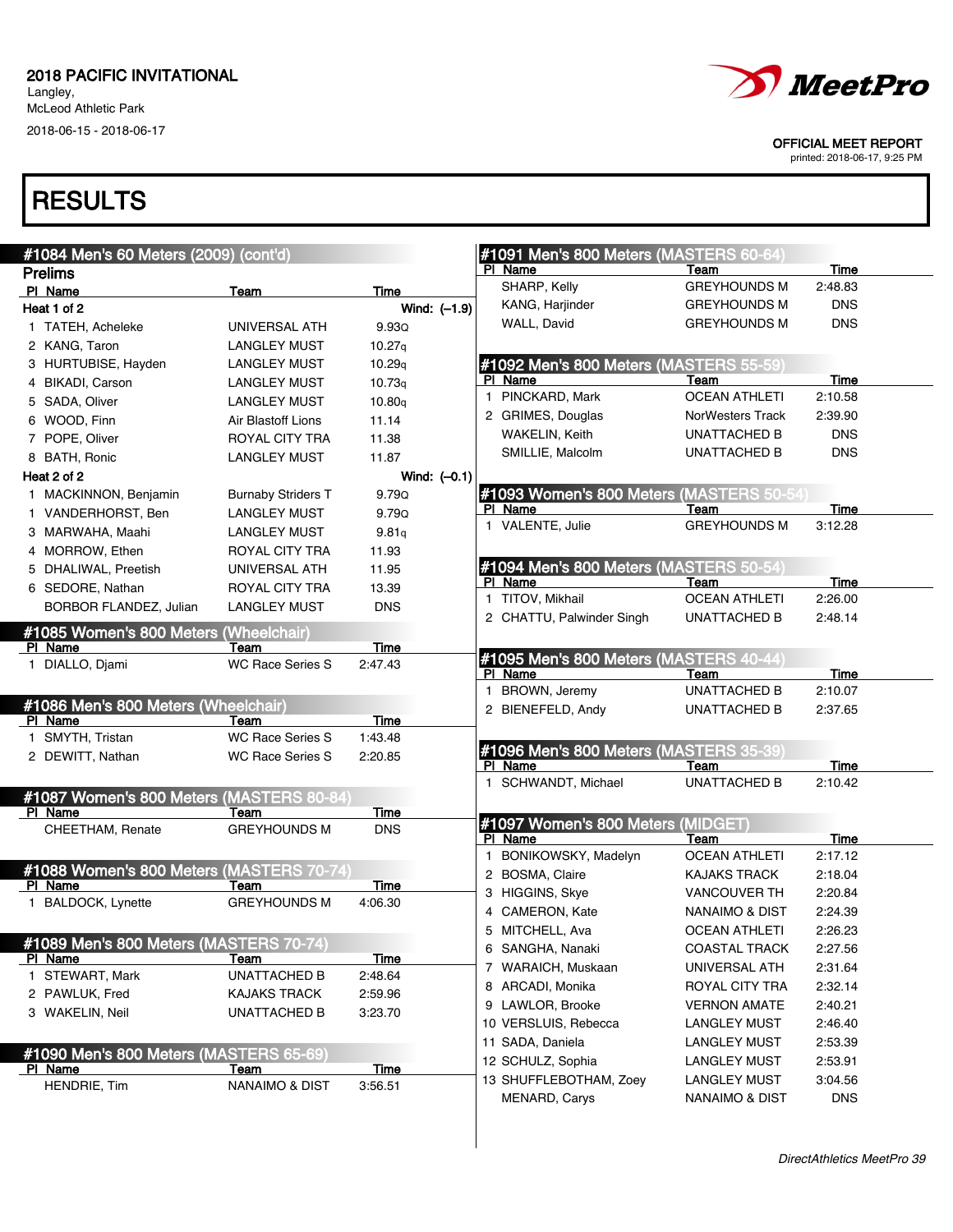Langley, McLeod Athletic Park

2018-06-15 - 2018-06-17





OFFICIAL MEET REPORT

| #1098 Men's 800 Meters (MIDGET)     |                                             |                    | #1101 Women's 800 Meters (2006) (cont'd)                       |  |
|-------------------------------------|---------------------------------------------|--------------------|----------------------------------------------------------------|--|
| PI Name                             | Team                                        | Time               | Time<br>PI Name<br>Team                                        |  |
| 1 BONIKOWSKY, Jacob                 | <b>OCEAN ATHLETI</b>                        | 2:02.92            | 11 CROOME, Natalie<br><b>NANAIMO &amp; DIST</b><br>3:18.15     |  |
| 2 GOUDRON, Ryan                     | ROYAL CITY TRA                              | 2:03.31            | 12 THORNBURN, Sarah<br>3:24.70<br>LANGLEY MUST                 |  |
| 3 STEVENSON, Carter                 | <b>GOLDEN EARS A</b>                        | 2:11.03            | <b>DNS</b><br>MARKEY, Clara<br><b>CHILLIWACK TR</b>            |  |
| 4 BAKER, Isaac                      | <b>OCEAN ATHLETI</b>                        | 2:16.00            | <b>DNS</b><br>VAN DER HOVEN, Nicolette<br><b>GOLDEN EARS A</b> |  |
| 5 DOWNEY, Payton                    | <b>GOLDEN EARS A</b>                        | 2:16.36            |                                                                |  |
| 6 STEVENSON, Ty                     | <b>GOLDEN EARS A</b>                        | 2:16.58            | #1102 Men's 800 Meters (2006)                                  |  |
| 7 PUTZ, Jake                        | <b>NANAIMO &amp; DIST</b>                   | 2:16.84            | PI Name<br>Team<br>Time                                        |  |
| 8 EMLEY-GRAHAM, Jack                | <b>GOLDEN EARS A</b>                        | 2:20.71            | 1 NICOL, Connor<br>2:22.19<br><b>OCEAN ATHLETI</b>             |  |
| 9 MEIER, Andrew                     | <b>LANGLEY MUST</b>                         | 2:22.28            | 2 O'BRIEN, Brendan<br><b>OCEAN ATHLETI</b><br>2:24.21          |  |
| ARCADI, Karl                        | ROYAL CITY TRA                              | <b>DNS</b>         | 3 EVANS, Aidan<br>2:29.19<br><b>GOLDEN EARS A</b>              |  |
|                                     |                                             |                    | 4 HODGSON, James<br>2:29.91<br><b>OCEAN ATHLETI</b>            |  |
| #1099 Women's 800 Meters (2005)     |                                             |                    | 5 HOLMES, Maxwell<br>ROYAL CITY TRA<br>2:39.06                 |  |
| PI Name                             | Team                                        | Time               | 6 PITZEY, Sam<br><b>GOLDEN EARS A</b><br>2:44.51               |  |
| 1 MADSEN, Ella                      | COQUITLAM CHE                               | 2:21.54            | 7 MENARD, Evan<br>NANAIMO & DIST<br>2:45.69                    |  |
| 2 WOODE, Rachel                     | Air Blastoff Lions                          | 2:25.93            | 8 HEINRICHS, James<br>2:48.09<br><b>COQUITLAM CHE</b>          |  |
| 3 CARUTH, Emerson                   | OKANAGAN ATH                                | 2:32.06            | 9 BARDINI, Ryan<br>ROYAL CITY TRA<br>2:50.34                   |  |
| 4 LINSLEY, Emma                     | <b>WEST VANCOUV</b>                         | 2:32.49            | 10 WASSENAAR, Arie<br><b>VALLEY ROYALS</b><br>2:50.57          |  |
| 5 CURIEL, Itzel                     | <b>COQUITLAM CHE</b>                        | 2:45.87            | 11 BOMFORD-MOORE, Liam<br><b>KAJAKS TRACK</b><br>2:51.87       |  |
| 6 FRIESEN, Sophia                   | <b>VALLEY ROYALS</b>                        | 2:55.05            | 12 GERBRANDT, Isaac<br>2:56.46<br><b>LANGLEY MUST</b>          |  |
| 7 NGOBI, Kalima                     | <b>COQUITLAM CHE</b>                        | 3:02.27            | 13 BRYAN, Nolan<br>3:01.17<br>ROYAL CITY TRA                   |  |
| 8 WALLSTEN, Riley                   | <b>LANGLEY MUST</b>                         | 3:03.97            | 14 MANNING, Riley<br><b>COQUITLAM CHE</b><br>3:22.24           |  |
| ANTSCHERL, Sacha                    | <b>OCEAN ATHLETI</b>                        | <b>DNS</b>         | <b>DNS</b><br>ADAMS, Joey<br><b>LANGLEY MUST</b>               |  |
|                                     |                                             |                    |                                                                |  |
|                                     |                                             |                    |                                                                |  |
| #1100 Men's 800 Meters (2005)       |                                             |                    | #1103 Women's 600 Meters (2007)                                |  |
| PI Name                             | Team                                        | Time               | PI Name<br>Time<br>Team                                        |  |
| 1 LEE, Caiden                       | <b>OCEAN ATHLETI</b>                        | 2:17.77            | BARTON, Gabriella<br>1:52.87<br>VANCOUVER TH<br>1.             |  |
| 2 HUMENIUK, Isaac                   | <b>LANGLEY MUST</b>                         | 2:27.37            | 2 SYMON, Chloe<br>2:00.16<br><b>VANCOUVER TH</b>               |  |
| 3 FLACK, Owen                       | <b>LANGLEY MUST</b>                         | 2:30.96            | 3 MEIER, Helena<br><b>LANGLEY MUST</b><br>2:03.35              |  |
| 4 DUKE, Noah                        | ROYAL CITY TRA                              | 2:31.01            | 4 NGOBI, Safia<br><b>COQUITLAM CHE</b><br>2:13.87              |  |
| 5 TUURA, Levi                       | ROYAL CITY TRA                              | 2:41.71            | 5 BAERG, Amanda<br><b>LANGLEY MUST</b><br>2:17.52              |  |
| 6 WHEELER, Cole                     | <b>COQUITLAM CHE</b>                        | 2:45.51            | 6 MCLEAN, Ayla<br><b>COQUITLAM CHE</b><br>2:18.46              |  |
| LIBERMAN, Strachan                  | COQUITLAM CHE                               | <b>DNS</b>         | 2:26.77<br>7 BLONDEAU, Sierra<br><b>COQUITLAM CHE</b>          |  |
| PANKRATZ, Kohen                     | <b>COQUITLAM CHE</b>                        | <b>DNS</b>         | <b>DNS</b><br>SCHOENROTH, Alexis<br>LANGLEY MUST               |  |
| CROOME, Zachary                     | NANAIMO & DIST                              | <b>DNS</b>         | <b>DNS</b><br>VAUDAN, Gabrielle<br><b>LANGLEY MUST</b>         |  |
|                                     |                                             |                    | <b>DNS</b><br>HALLER, Ezra<br><b>GOLDEN EARS A</b>             |  |
| #1101 Women's 800 Meters (2006)     |                                             |                    | PARK, Justice<br><b>LANGLEY MUST</b><br><b>DNS</b>             |  |
| <u>PI Name</u>                      | Team                                        | <b>Time</b>        |                                                                |  |
| 1 BRUNORO, Maiya                    | <b>LANGLEY MUST</b>                         | 2:26.79            | #1104 Men's 600 Meters (2007)                                  |  |
| 2 STEFANOVIC, Anka                  | Southpointe Acad                            | 2:35.08            | <u>Time</u><br>PI Name<br>Team                                 |  |
| 3 MYINT, Katelyn                    | NANAIMO & DIST                              | 2:37.40            | LOUWERSE, Noah<br><b>LANGLEY MUST</b><br>1:47.17               |  |
| 4 LAMB, Miheret                     | <b>COQUITLAM CHE</b>                        | 2:42.36            | SADA, Bernardo<br><b>LANGLEY MUST</b><br>1:48.88               |  |
| 5 IRVING, Ciara                     | <b>LANGLEY MUST</b>                         | 2:43.38            | SMITH, Samuel<br><b>LANGLEY MUST</b><br>1:49.18                |  |
| 6 MELLES-HEWITT, Lishan             | ROYAL CITY TRA                              | 2:43.77            | SEVERIN, Jack<br>1:59.06<br><b>NorWesters Track</b>            |  |
| 7 PUTZ, Katelyn                     | NANAIMO & DIST                              | 2:44.16            | SULLIVAN, Ethan<br>Gibsons Elementa<br>2:04.69                 |  |
| 8 AKHURST-MEYER, Malia              | <b>LANGLEY MUST</b>                         | 2:54.27            | IRVING, Declan<br><b>LANGLEY MUST</b><br>2:07.89               |  |
| 9 THIEL, Sarah<br>10 BRUNORO, Elyse | <b>VALLEY ROYALS</b><br><b>LANGLEY MUST</b> | 2:55.61<br>2:59.82 | SANCHEZ-MASETTO, PasqualeLANGLEY MUST<br><b>DNS</b>            |  |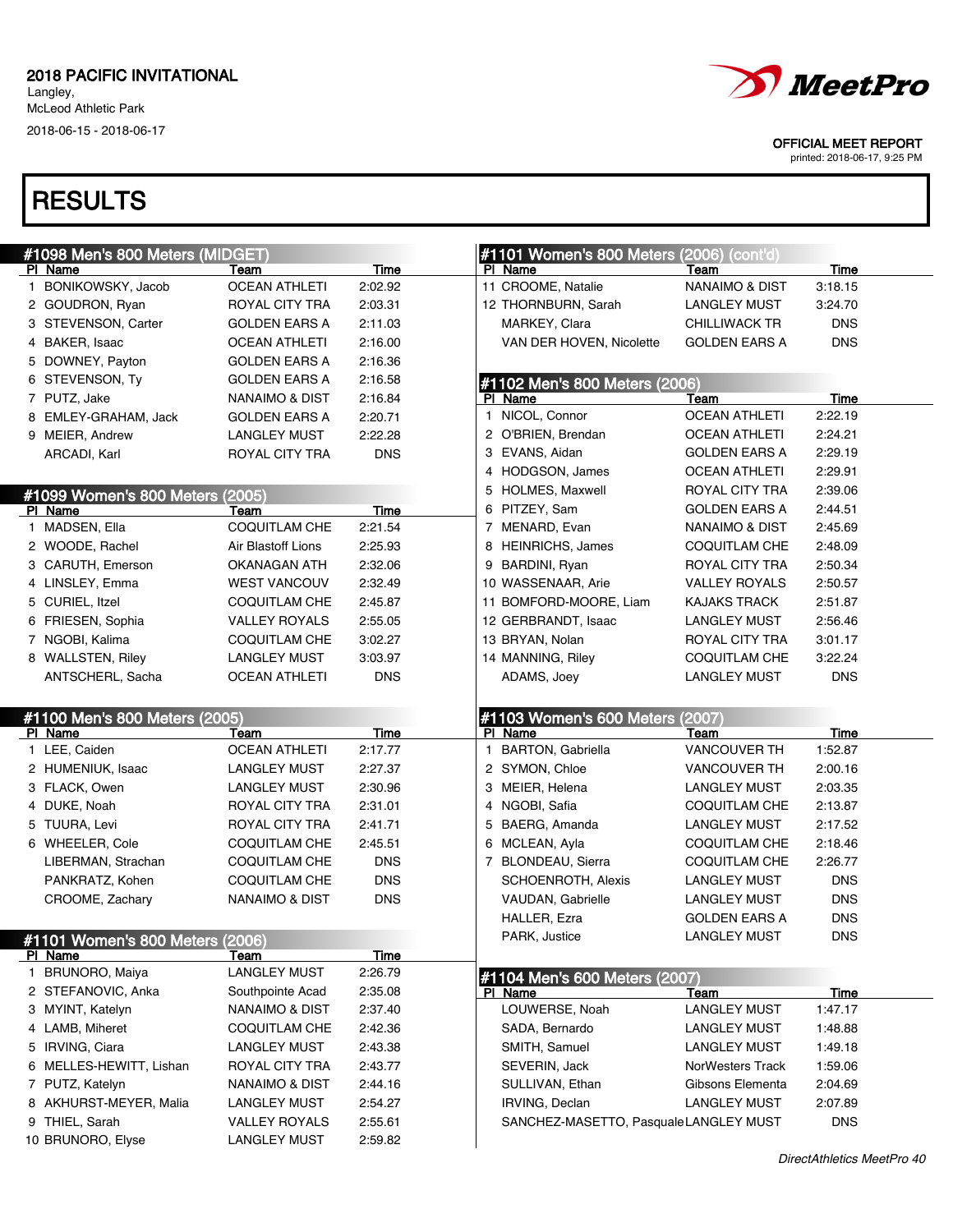Langley, McLeod Athletic Park 2018-06-15 - 2018-06-17

# **RESULTS**

| #1105 Women's 600 Meters (2008) |                           |             | #1109 Women's 1500 Meters (Age 16-34)    |                           |                            |
|---------------------------------|---------------------------|-------------|------------------------------------------|---------------------------|----------------------------|
| PI Name                         | Team                      | Time        | PI Name                                  | Team                      | Time                       |
| 1 WILLIAMS, Aaysia              | Air Blastoff Lions        | 2:00.30     | 1 HENNESSEY, Jamie                       | <b>GOLDEN EARS A</b>      | 4:44.66                    |
| 2 MACLEOD, Tessa                | <b>COQUITLAM CHE</b>      | 2:04.81     | 2 BAINS, Baneet                          | <b>COASTAL TRACK</b>      | 4:45.12                    |
| 3 HEYRIES, Liv                  | NorWesters Track          | 2:05.70     | 3 SHANNON, Jennifer                      | UNATTACHED B              | 4:53.22                    |
| 4 ADLER. Haven                  | <b>WEST VANCOUV</b>       | 2:09.10     | 4 DICKENSON, Karly                       | NANAIMO & DIST            | 4:54.62                    |
| 5 GRAHAM, Cassie                | <b>LANGLEY MUST</b>       | 2:09.52     | 5 MORRIS, Amy                            | UNATTACHED B              | 4:58.18                    |
| 6 DON, Bianca                   | <b>GOLDEN EARS A</b>      | 2:10.08     | 6 ARIANO, Natalya                        | <b>VERNON AMATE</b>       | 5:05.42                    |
| 7 ZHONG, Carrie                 | <b>LANGLEY MUST</b>       | 2:23.10     | 7 CHALK, Grace                           | <b>COASTAL TRACK</b>      | 5:06.77                    |
| CLENDENIN, Cora                 | <b>OCEAN ATHLETI</b>      | <b>DNS</b>  | 8 GRAYDON, Maggie                        | <b>COASTAL TRACK</b>      | 5:12.79                    |
| NYANDORO, Mikaela               | <b>WEST VANCOUV</b>       | <b>DNS</b>  | 9 WARING, Arshdeep                       | <b>VALLEY ROYALS</b>      | 5:37.42                    |
| <b>BRUNORO, Payton</b>          | <b>LANGLEY MUST</b>       | <b>DNS</b>  | 10 HOTHI, Sereena                        | UNATTACHED B              | 6:45.21                    |
| LOCONTE, Maresa                 | ROYAL CITY TRA            | <b>DNS</b>  | HUSTON, Madelyn                          | <b>GOLDEN EARS A</b>      | <b>DNS</b>                 |
|                                 |                           |             | ARIANO, Annika                           | <b>VERNON AMATE</b>       | <b>DNS</b>                 |
| #1106 Men's 600 Meters (2008)   |                           |             |                                          |                           |                            |
| PI Name                         | Team                      | <b>Time</b> | #1110 Men's 1500 Meters (Age 16-34)      |                           |                            |
| 1 MAGDALINSKI, Tyler            | <b>COQUITLAM CHE</b>      | 1:43.37     | PI Name                                  | Team                      | Time                       |
| 2 HAYDEN, Miles                 | <b>LANGLEY MUST</b>       | 1:49.77     | 1 MILLER, Riley                          | <b>COASTAL TRACK</b>      | 4:04.26                    |
| 3 GRAFF, Tre                    | <b>KAJAKS TRACK</b>       | 1:59.61     | 2 GAUCHER, Nathan                        | COQUITLAM CHE             | 4:07.48                    |
| 4 NIVEN, Alexander              | <b>COQUITLAM CHE</b>      | 2:02.44     | 3 PELAYO MAZZONE, Roberto                | <b>UNATTACHED B</b>       | 4:12.28                    |
| 5 LAGA, Marek                   | ROYAL CITY TRA            | 2:02.60     | 4 WOOLGAR, Joshua                        | <b>COASTAL TRACK</b>      | 4:13.17                    |
| 6 PETRIW, Dean                  | <b>COQUITLAM CHE</b>      | 2:02.65     | 5 CALBICK, Cameron                       | <b>LANGLEY MUST</b>       | 4:14.25                    |
| 7 JOHNSON, Gabriel              | <b>LANGLEY MUST</b>       | 2:11.32     | 6 HEROUX, Ryan                           | <b>COASTAL TRACK</b>      | 4:16.93                    |
| 8 MYINT, Christian              | <b>NANAIMO &amp; DIST</b> | 2:15.16     | 7 MILLER, Michael                        | <b>COASTAL TRACK</b>      | 4:20.77                    |
| 9 THIELE-CROCKER, Billy         | COQUITLAM CHE             | 2:18.02     | 8 BAKER, Tyson                           | <b>COASTAL TRACK</b>      | 4:22.63                    |
| 10 BRYAN, Grayson               | ROYAL CITY TRA            | 2:28.32     | 9 TIWANA, Jaiveer                        | <b>COASTAL TRACK</b>      | 4:27.86                    |
| VANHUIZEN, Drew                 | <b>LANGLEY MUST</b>       | <b>DNS</b>  | 10 MCINTYRE, Darby                       | <b>ATHLETICS YUK</b>      | 5:05.55                    |
|                                 |                           |             | <b>BRAZILLER, Quinton</b>                | <b>VANCOUVER TH</b>       | <b>DNS</b>                 |
| #1107 Women's 600 Meters (2009) |                           |             | WRIGHT, Owen                             | <b>CHILLIWACK TR</b>      | <b>DNS</b>                 |
| PI Name                         | Team                      | Time        | <b>WINKLER, Matthew</b>                  | Unknown                   | <b>DNS</b>                 |
| 1 STEFANOVIC, Mina              | Southpointe Acad          | 2:10.10     | MANN, Taranpreet                         | <b>CHILLIWACK TR</b>      | <b>DNS</b>                 |
| 2 SMITH, Alexia                 | <b>VALLEY ROYALS</b>      | 2:11.14     | HEISTERMAN, Keaton                       | <b>NANAIMO &amp; DIST</b> | <b>DNS</b>                 |
| 3 GRACIA, Mia                   | ROYAL CITY TRA            | 2:16.61     |                                          |                           |                            |
| 4 MCLEAN, Tess                  | <b>COQUITLAM CHE</b>      | 2:19.20     | #1111 Women's 3000m Walk (MASTERS 80-84) |                           |                            |
| 5 VAUDAN, Madeleine             | <b>LANGLEY MUST</b>       | 2:30.94     | PI Name                                  | Team                      | Time                       |
|                                 |                           |             | 1 CHEETHAM, Renate                       | <b>GREYHOUNDS M</b>       | 25:22.03                   |
| #1108 Men's 600 Meters (2009)   |                           |             |                                          |                           |                            |
| PI Name                         | Team                      | <b>Time</b> | #1112 Men's 3000m Walk (MASTERS 70-74)   |                           |                            |
| 1 VANDERHORST, Ben              | <b>LANGLEY MUST</b>       | 2:02.29     | PI Name                                  | Team                      | Time                       |
| 2 MARWAHA, Maahi                | <b>LANGLEY MUST</b>       | 2:04.60     | GEE, Arthur                              | <b>GREYHOUNDS M</b>       | DQ                         |
| 3 HURTUBISE, Hayden             | <b>LANGLEY MUST</b>       | 2:10.11     |                                          |                           |                            |
| 4 MACKINNON, Benjamin           | <b>Burnaby Striders T</b> | 2:11.80     | #1113 Men's 3000m Walk (MASTERS 65-69)   |                           |                            |
| 5 KANG, Taron                   | <b>LANGLEY MUST</b>       | 2:21.43     | PI Name                                  | Team                      | Time                       |
| 6 WOODE, Nolan                  | Air Blastoff Lions        | 2:22.68     | CHARROIS, Henry                          | <b>EDMONTON RAC</b>       | DQ                         |
| 7 BATH, Ronic                   | <b>LANGLEY MUST</b>       | 2:24.80     |                                          |                           |                            |
| 8 POPE, Oliver                  | ROYAL CITY TRA            | 2:29.64     | #1114 Women's 3000m Walk (MASTERS 60-64) |                           |                            |
| 9 SADA, Oliver                  | <b>LANGLEY MUST</b>       | 2:35.23     | PI Name                                  | Team                      | Time                       |
| 10 MORROW, Ethen                | ROYAL CITY TRA            | 2:36.36     | 1 SHARP, Suzanne                         | <b>GREYHOUNDS M</b>       | 19:58.10                   |
| 11 BOOTH, Jesse                 | <b>VALLEY ROYALS</b>      | 2:40.68     |                                          |                           |                            |
|                                 |                           |             |                                          |                           | DirectAthletics MeetPro 41 |



OFFICIAL MEET REPORT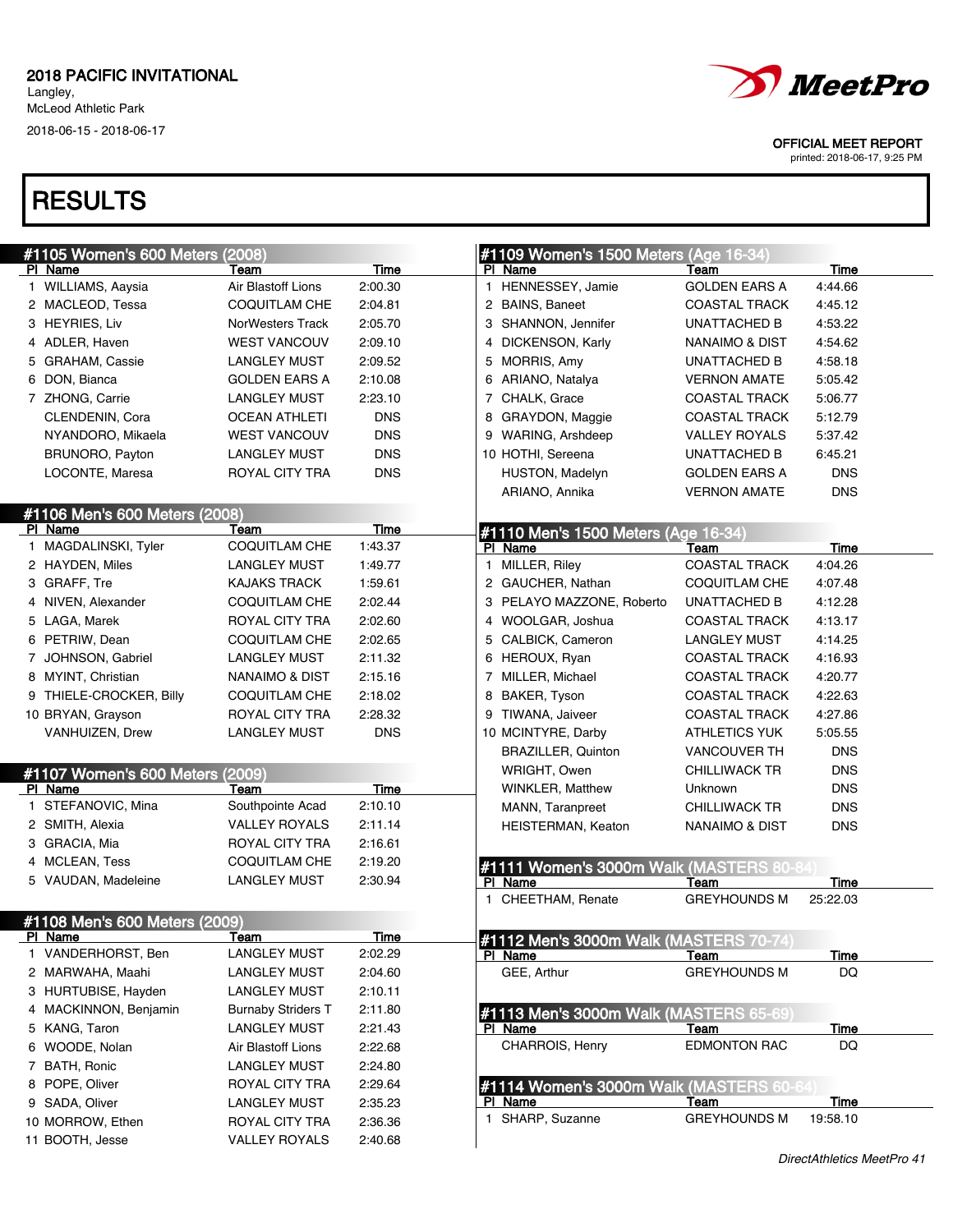Langley, McLeod Athletic Park 2018-06-15 - 2018-06-17



#### OFFICIAL MEET REPORT

printed: 2018-06-17, 9:25 PM

| #1115 Women's 3000m Walk (MASTERS 55-59)  |                              |                  | #1125 Men's 1500 Meters (MASTERS 50-54  |                       |                 |
|-------------------------------------------|------------------------------|------------------|-----------------------------------------|-----------------------|-----------------|
| PI Name<br>1 LOVE, Bonnie                 | Team<br><b>ATHLETICS YUK</b> | Time<br>21:42.79 | PI Name<br>MADSEN, Chris                | Team<br>UNIVERSITY OF | Time<br>5:32.49 |
| GORDON, Susan                             | <b>VANCOUVER FA</b>          | DQ               | TITOV, Mikhail                          | <b>OCEAN ATHLETI</b>  | <b>DNS</b>      |
|                                           |                              |                  |                                         |                       |                 |
| #1116 Men's 3000m Walk (MASTERS 55-59     |                              |                  | #1126 Men's 1500 Meters (MASTERS 45-49) |                       |                 |
| PI Name                                   | Team                         | Time             | PI Name                                 | Team                  | Time            |
| 1 STORMS, John                            | <b>ATHLETICS YUK</b>         | 17:47.50         | 1 CRESSMAN, Dave                        | <b>UNATTACHED B</b>   | 4:39.06         |
|                                           |                              |                  | 2 ROBERTSON, Steve                      | Unattached            | 5:45.68         |
| #1117 Men's 3000m Walk (MASTERS 45-49     |                              |                  |                                         |                       |                 |
| PI Name                                   | Team                         | Time             | #1127 Women's 1500 Meters (MASTERS 40-  |                       |                 |
| <b>BABENKO, Dmitry</b>                    | <b>UNATTACHED B</b>          | 12:58.99         | PI Name                                 | Team                  | Time            |
| 2 LARIN, Mihail                           | <b>UNATTACHED B</b>          | 15:46.76         | 1 CLEMENT, Melanie                      | <b>UNATTACHED B</b>   | 5:24.17         |
| #1118 Women's 1500 Meters (MASTERS 80-84  |                              |                  | #1128 Men's 1500 Meters (MASTERS 40-44  |                       |                 |
| PI Name                                   | Team                         | Time             | PI Name                                 | Team                  | Time            |
| 1 CHEETHAM, Renate                        | <b>GREYHOUNDS M</b>          | 10:04.46         | BROWN, Jeremy                           | <b>UNATTACHED B</b>   | 4:35.55         |
| #1119 Women's 1500 Meters (MASTERS 70-74  |                              |                  | #1129 Men's 1500 Meters (MASTERS 35-39  |                       |                 |
| PI Name                                   | Team                         | Time             | PI Name                                 | Team                  | Time            |
| 1 ALLISON, Sheila                         | <b>GREYHOUNDS M</b>          | 8:17.42          | SCHWANDT, Michael                       | <b>UNATTACHED B</b>   | <b>DNS</b>      |
| 2 BALDOCK, Lynette                        | <b>GREYHOUNDS M</b>          | 8:20.15          |                                         |                       |                 |
|                                           |                              |                  | #1130 Women's 1200 Meters (MIDGET)      |                       |                 |
| #1120 Men's 1500 Meters (MASTERS 60-64)   |                              |                  | PI Name                                 | Team                  | <b>Time</b>     |
| PI Name                                   | Team                         | Time             | SANGHA, Nanaki<br>$\mathbf{1}$          | <b>COASTAL TRACK</b>  | 4:01.79         |
| 1 SHARP, Kelly                            | <b>GREYHOUNDS M</b>          | 6:00.47          | 2 CAMERON, Kate                         | NANAIMO & DIST        | 4:03.32         |
| 2 OTT, Timothy                            | UNATTACHED B                 | 6:17.26          | 3 CRESSMAN, Tilda                       | <b>VANCOUVER OL</b>   | 4:15.36         |
|                                           |                              |                  | 4 COBBAN, Emma                          | <b>OCEAN ATHLETI</b>  | 4:20.76         |
| #1121 Men's 1500 Meters (MASTERS 70-74)   |                              |                  | 5 SCHULZ, Sophia                        | <b>LANGLEY MUST</b>   | 4:33.70         |
| PI Name                                   | Team                         | Time             | VILLAMIZAR, Manuela                     | <b>COQUITLAM CHE</b>  | <b>DNS</b>      |
| 1 STEWART, Mark                           | <b>UNATTACHED B</b>          | 6:10.97          | GRAYDON, Emma                           | <b>COASTAL TRACK</b>  | <b>DNS</b>      |
| 2 PAWLUK, Fred                            | <b>KAJAKS TRACK</b>          | 6:17.18          |                                         |                       |                 |
|                                           |                              |                  | #1131 Men's 1200 Meters (MIDGET)        |                       |                 |
| #1122 Women's 1500 Meters (MASTERS 60-64) |                              |                  | PI Name                                 | Team                  | Time            |
| PI Name                                   | Team                         | Time             | 1 CREVIER, Connor`                      | <b>CHILLIWACK TR</b>  | 3:35.36         |
| 1 SHARP, Suzanne                          | <b>GREYHOUNDS M</b>          | 7:43.77          | 2 MEADOWS, Devon                        | <b>COQUITLAM CHE</b>  | 3:37.52         |
|                                           |                              |                  | 3 PUTZ, Jake                            | NANAIMO & DIST        | 3:38.58         |
| #1123 Men's 1500 Meters (MASTERS 55-59)   |                              |                  | 4 MIGNEAULT, Boston                     | <b>GOLDEN EARS A</b>  | 3:42.21         |
| PI Name                                   | Team                         | Time             | DEMPSEY, Naoise                         | <b>ATHLETICS YUK</b>  | <b>DNS</b>      |
| PINCKARD, Mark<br>1.                      | <b>OCEAN ATHLETI</b>         | 4:39.77          |                                         |                       |                 |
| 2 SMILLIE, Malcolm                        | UNATTACHED B                 | 5:30.64          | #1132 Women's 1200 Meters (2005)        |                       |                 |
| 3 GRIMES, Douglas                         | NorWesters Track             | 5:44.89          | PI Name                                 | Team                  | Time            |
|                                           |                              |                  | WOODE, Rachel                           | Air Blastoff Lions    | 3:59.61         |
| #1124 Women's 1500 Meters (MASTERS 50-54) |                              |                  | SYBERG-OLSEN, Kate                      | Air Blastoff Lions    | 4:16.91         |
| PI Name                                   | <u>Team</u>                  | <u>Time</u>      | LINSLEY, Emma                           | <b>WEST VANCOUV</b>   | 4:18.97         |
| 1 STEVENS, Leslie                         | <b>GREYHOUNDS M</b>          | 5:47.33          | CARUTH, Emerson                         | OKANAGAN ATH          | 4:24.58         |
| 2 BOLLINGER, Kelly                        | NANAIMO & DIST               | 5:55.14          | CURIEL, Itzel                           | <b>COQUITLAM CHE</b>  | 4:25.57         |
| 3 ARIANO, Elizabeth                       | <b>VERNON AMATE</b>          | 6:09.47          | ZHANG, Alaina                           | Southpointe Acad      | 4:37.59         |
| 4 DELANE, Jill                            | <b>LIONS GATE RO</b>         | 6:34.45          | POTASHOVA, Lilya                        | Unattached            | <b>DNS</b>      |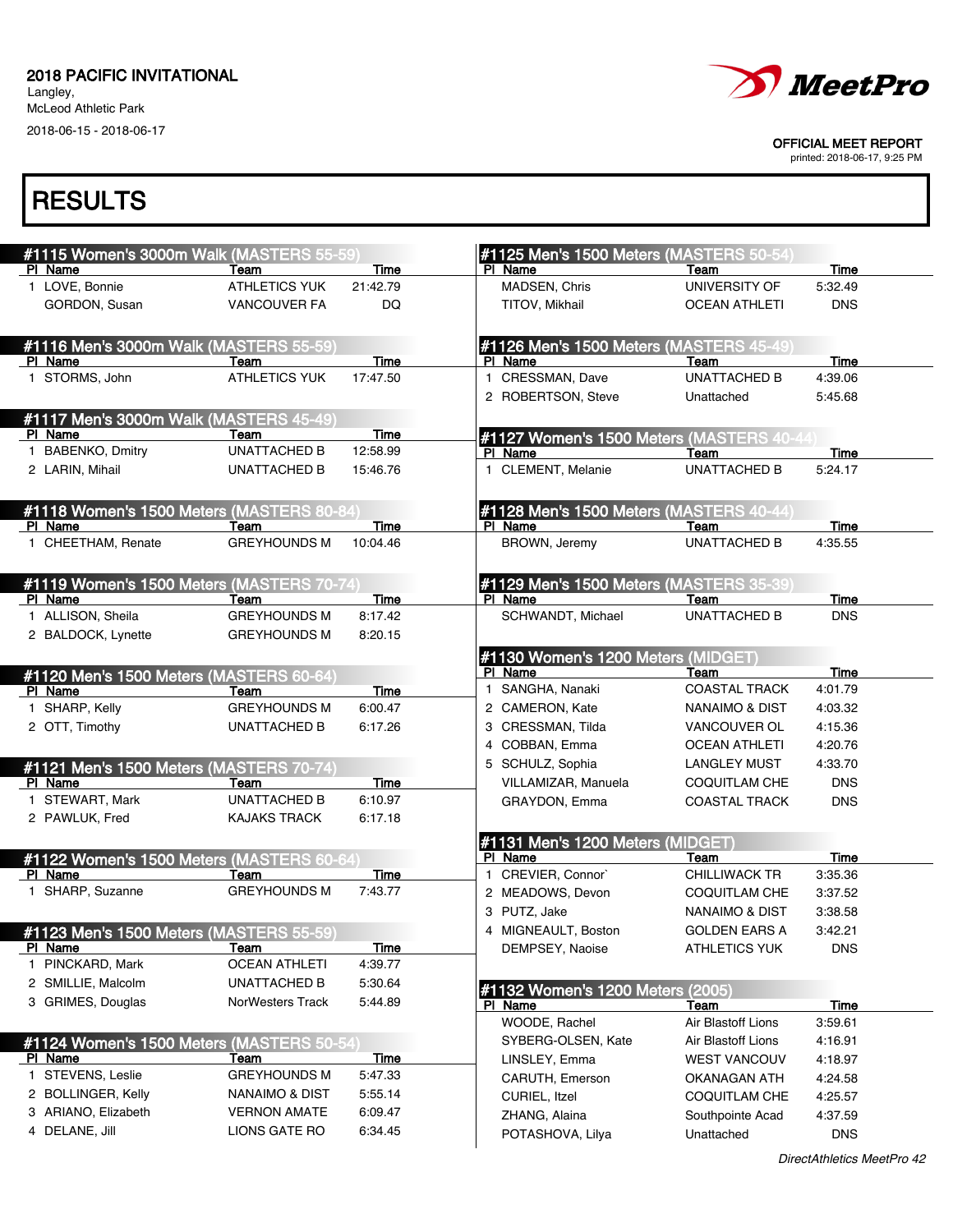Langley, McLeod Athletic Park 2018-06-15 - 2018-06-17



OFFICIAL MEET REPORT

printed: 2018-06-17, 9:25 PM

| #1133 Men's 1200 Meters (2005)       |                                            |                    |              | #1139 Men's 1000 Meters (2008) (cont'd)     |                              |                 |                |
|--------------------------------------|--------------------------------------------|--------------------|--------------|---------------------------------------------|------------------------------|-----------------|----------------|
| PI Name                              | Team                                       | Time               |              | PI Name                                     | Team                         | Time            |                |
| 1 LEE, Caiden                        | <b>OCEAN ATHLETI</b>                       | 3:35.13            |              | 4 PETRIW, Dean                              | <b>COQUITLAM CHE</b>         | 3:46.16         |                |
| 2 LIBERMAN, Strachan                 | <b>COQUITLAM CHE</b>                       | 3:36.80            |              | 5 JOHNSON, Gabriel                          | <b>LANGLEY MUST</b>          | 3:51.13         |                |
| 3 HUMENIUK, Isaac                    | <b>LANGLEY MUST</b>                        | 3:51.30            |              | 6 MYINT, Christian                          | <b>NANAIMO &amp; DIST</b>    | 3:54.21         |                |
| CROOME, Zachary                      | <b>NANAIMO &amp; DIST</b>                  | <b>DNS</b>         |              | 7 NIVEN, Alexander                          | <b>COQUITLAM CHE</b>         | 3:57.60         |                |
| WHEELER, Cole                        | <b>COQUITLAM CHE</b>                       | <b>DNS</b>         |              | 8 MACPHERSON, Nicholas                      | <b>OCEAN ATHLETI</b>         | 4:06.26         |                |
|                                      |                                            |                    |              |                                             |                              |                 |                |
| #1134 Women's 1200 Meters (2006)     |                                            | <b>Time</b>        |              | #1140 Women's 1000 Meters (2009)<br>PI Name |                              |                 |                |
| PI Name<br>1 HODGSON, Maella         | Team<br><b>OCEAN ATHLETI</b>               | 3:52.92            |              | 1 SMITH, Alexia                             | Team<br><b>VALLEY ROYALS</b> | Time<br>4:07.48 |                |
| 2 MYINT, Katelyn                     | NANAIMO & DIST                             |                    |              | 2 VAUDAN, Madeleine                         | <b>LANGLEY MUST</b>          | 4:36.64         |                |
|                                      |                                            | 4:19.40            |              |                                             |                              |                 |                |
| 3 PUTZ, Katelyn                      | NANAIMO & DIST                             | 4:24.06            |              |                                             |                              |                 |                |
| 4 AKHURST-MEYER, Malia               | <b>LANGLEY MUST</b>                        | 4:56.05            |              | #1150 Men's 1000 Meters (2009)              |                              |                 |                |
| 5 WOELDERS, Sarah                    | <b>LANGLEY MUST</b>                        | 5:16.31            |              | PI Name                                     | Team                         | Time            |                |
| VAN DER HOVEN, Nicolette             | <b>GOLDEN EARS A</b>                       | <b>DNS</b>         | $\mathbf{1}$ | HURTUBISE, Hayden                           | <b>LANGLEY MUST</b>          | 4:03.23         |                |
|                                      |                                            |                    |              | 2 WOODE, Nolan                              | Air Blastoff Lions           | 4:08.26         |                |
| #1135 Men's 1200 Meters (2006)       |                                            |                    |              | 3 SADA, Oliver                              | <b>LANGLEY MUST</b>          | 4:19.92         |                |
| PI Name                              | Team                                       | Time               |              | 4 HEINRICHS, Benjamin                       | <b>COQUITLAM CHE</b>         | 4:24.93         |                |
| 1 O'BRIEN, Brendan                   | <b>OCEAN ATHLETI</b>                       | 3:46.64            |              |                                             |                              |                 |                |
| 2 HODGSON, James                     | <b>OCEAN ATHLETI</b>                       | 3:49.09            |              | #1151 Women's 100 Meters (Wheelchair)       |                              |                 |                |
| 3 EVANS, Aidan                       | <b>GOLDEN EARS A</b>                       | 3:54.66            |              |                                             |                              |                 | Wind: $(-2.7)$ |
| 4 ADAMS, Joey                        | <b>LANGLEY MUST</b>                        | 4:13.14            |              | PI Name                                     | Team                         | Time            |                |
| 5 HEINRICHS, James                   | <b>COQUITLAM CHE</b>                       | 4:30.51            |              | 1 DIALLO, Djami                             | <b>WC Race Series S</b>      | 21.60           |                |
| 6 TRUSCOTT, Jack                     | <b>KAJAKS TRACK</b>                        | 4:41.61            |              |                                             |                              |                 |                |
|                                      |                                            |                    |              |                                             |                              |                 |                |
|                                      |                                            |                    |              | #1152 Men's 100 Meters (Wheelchair)         |                              |                 |                |
| #1136 Women's 1000 Meters (2007)     |                                            |                    |              |                                             |                              |                 | Wind: $(-2.7)$ |
| PI Name                              | Team                                       | Time               |              | PI Name                                     | Team                         | Time            |                |
| 1 MEIER, Helena                      | <b>LANGLEY MUST</b>                        | 3:39.05            |              | 1 DEWITT, Nathan                            | <b>WC Race Series S</b>      | 18.01           |                |
| 2 PARK, Justice                      | <b>LANGLEY MUST</b>                        | 3:56.46            |              |                                             |                              |                 |                |
| 3 VAUDAN, Gabrielle                  | <b>LANGLEY MUST</b>                        | 4:02.41            |              | #1153 Men's 100 Meters (MASTERS 85-89)      |                              |                 |                |
|                                      |                                            |                    |              |                                             |                              |                 | Wind: (+0.3)   |
| #1137 Men's 1000 Meters (2007)       |                                            |                    |              | PI Name                                     | Team                         | Time            |                |
| PI Name                              | Team                                       | Time               |              | 1 THIESSEN, Ike                             | <b>LANGLEY MUST</b>          | 28.48           |                |
| 1 SADA, Bernardo                     | <b>LANGLEY MUST</b>                        | 3:16.73            |              |                                             |                              |                 |                |
| 2 SMITH, Samuel                      | <b>LANGLEY MUST</b>                        | 3:17.58            |              | #1154 Women's 100 Meters (MASTERS 80-84     |                              |                 |                |
| 3 BATH, Cameron                      | <b>LANGLEY MUST</b>                        | 3:39.88            |              | PI Name                                     | Team                         | Time            | H(PI)          |
| COMMERFORD, Liam                     | COQUITLAM CHE                              | <b>DNS</b>         |              | 1 BORTIGNON, Christa                        | GREYHOUNDS M 17.34 (+0.2)    |                 | 2(1)           |
|                                      |                                            |                    |              | 2 CHEETHAM, Renate                          | GREYHOUNDS M 26.19 (+0.2)    |                 | 1(1)           |
| #1138 Women's 1000 Meters (2008)     |                                            |                    |              |                                             |                              |                 |                |
| PI Name                              | Team                                       | Time               |              | <b>SECTION RESULTS</b>                      |                              |                 |                |
| 1 DON, Bianca                        | <b>GOLDEN EARS A</b>                       | 3:59.38            |              | PI Name                                     | Team                         | Time            |                |
| <b>HEYRIES, Liv</b>                  | NorWesters Track                           | <b>DNS</b>         |              | Section 1 of 2                              |                              |                 | Wind: (+0.2)   |
|                                      |                                            |                    |              | 1 CHEETHAM, Renate                          | <b>GREYHOUNDS M</b>          | 26.19           |                |
| #1139 Men's 1000 Meters (2008)       |                                            |                    |              | Section 2 of 2                              |                              |                 | Wind: (+0.2)   |
| PI Name                              | Team                                       | Time               |              | 1 BORTIGNON, Christa                        | <b>GREYHOUNDS M</b>          | 17.34           |                |
| 1 CLARKE, Elijah                     | <b>VANCOUVER TH</b>                        | 3:27.27            |              |                                             |                              |                 |                |
| 2 HAYDEN, Miles<br>3 VANHUIZEN, Drew | <b>LANGLEY MUST</b><br><b>LANGLEY MUST</b> | 3:27.36<br>3:29.18 |              |                                             |                              |                 |                |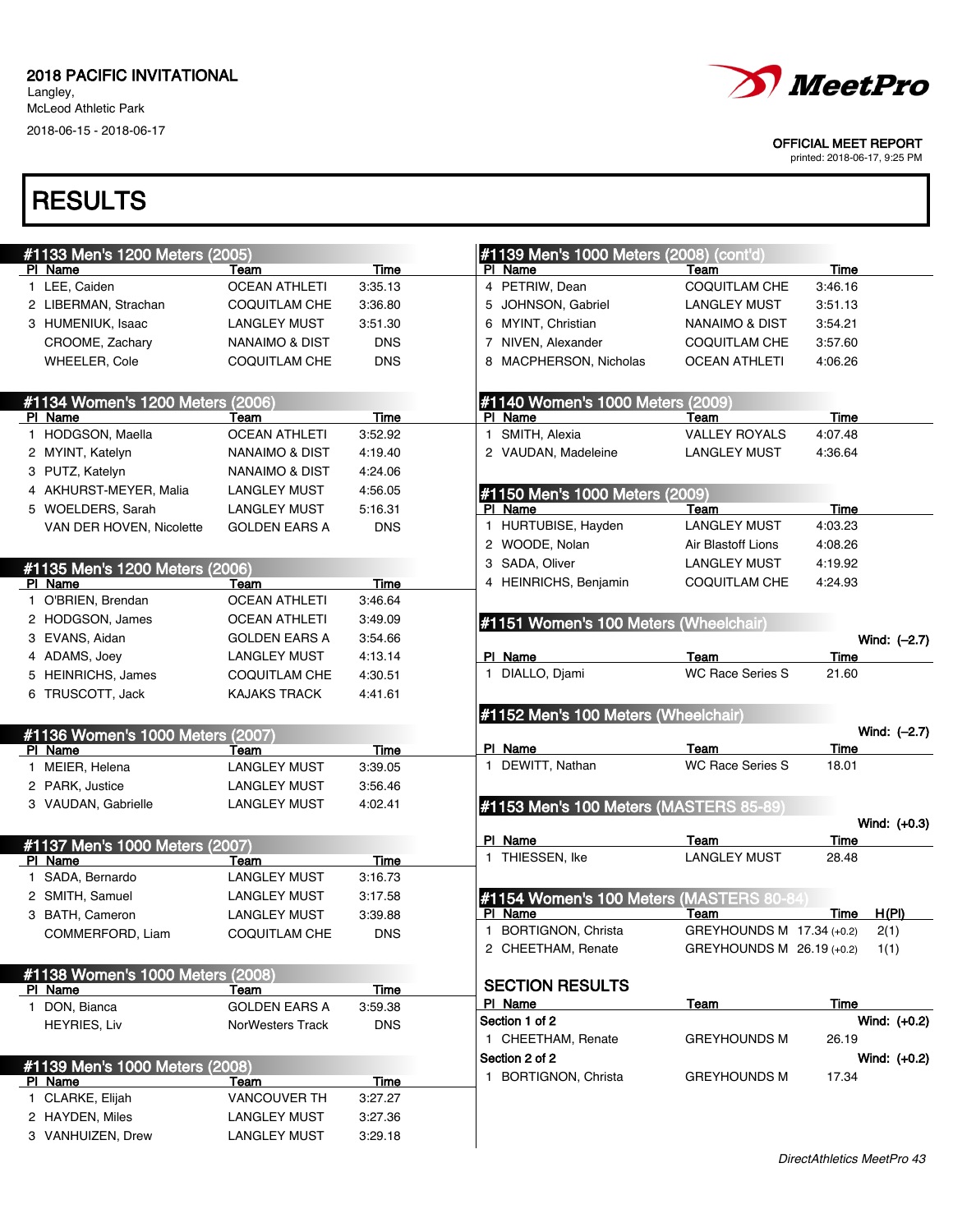Langley, McLeod Athletic Park 2018-06-15 - 2018-06-17

# **RESULTS**

| <i>MeetPro</i> |
|----------------|
|                |

#### OFFICIAL MEET REPORT

| #1155 Men's 100 Meters (MASTERS 80-84)   |                     |             |                | #1161 Women's 100 Meters (MASTERS 60-64) (or |                           |                |
|------------------------------------------|---------------------|-------------|----------------|----------------------------------------------|---------------------------|----------------|
|                                          |                     |             | Wind: (+0.0)   |                                              |                           | Wind: $(+0.4)$ |
| PI Name                                  | Team                | <b>Time</b> |                | 4 HENDRIE, Nola                              | NANAIMO & DIST            | 18.90          |
| REILLY, George                           | <b>UNATTACHED B</b> | ΝT          |                |                                              |                           |                |
|                                          |                     |             |                | #1162 Men's 100 Meters (MASTERS 60-64)       |                           |                |
| #1156 Men's 100 Meters (MASTERS 75-79)   |                     |             |                |                                              |                           | Wind: $(-1.5)$ |
|                                          |                     |             | Wind: $(+0.3)$ | <b>PI Name</b>                               | Team                      | Time           |
| PI Name                                  | Team                | Time        |                | 1 TODD, Michael                              | <b>WEST VANCOUV</b>       | 13.51          |
| 1 MORIOKA, Harold                        | <b>GREYHOUNDS M</b> | 15.11       |                | 2 WALL, David                                | <b>GREYHOUNDS M</b>       | 13.78          |
| 2 MCGRAW, Dave                           | <b>UNATTACHED B</b> | 15.27       |                | 3 LIU, Edwin                                 | <b>GREYHOUNDS M</b>       | 13.92          |
| 3 MCNAMARA, Bill                         | <b>GREYHOUNDS M</b> | 18.01       |                | 4 NIWINSKI, Chris                            | <b>OCEAN ATHLETI</b>      | 14.25          |
| 4 SHOOK, Vern                            | <b>GREYHOUNDS M</b> | 18.14       |                | 5 SMITH, Robert                              | OKANAGAN ATH              | 14.51          |
| SHAH, Surinder                           | <b>GREYHOUNDS M</b> | <b>DNS</b>  |                |                                              |                           |                |
|                                          |                     |             |                | #1163 Women's 100 Meters (MASTERS 55-59)     |                           |                |
| #1157 Women's 100 Meters (MASTERS 70-74) |                     |             |                |                                              |                           | Wind: $(+0.4)$ |
|                                          |                     |             | Wind: (+0.2)   | PI Name                                      | Team                      | Time           |
| PI Name                                  | Team                | Time        |                | 1 ROGERS, Patti                              | <b>NANAIMO &amp; DIST</b> | 14.63          |
| 1 DOUGLAS, Avril                         | <b>KAJAKS TRACK</b> | 16.73       |                | 2 O'BRIEN HUGH, Cindy                        | <b>GREYHOUNDS M</b>       | 15.00          |
|                                          |                     |             |                | 3 SIEBEN, Karen                              | <b>UNATTACHED B</b>       | 16.03          |
| #1158 Men's 100 Meters (MASTERS 70-74)   |                     |             |                | 4 LITVINENKO, Marina                         | <b>UNATTACHED B</b>       | 16.92          |
|                                          |                     |             | Wind: (-0.2)   |                                              |                           |                |
| PI Name                                  | Team                | <b>Time</b> |                | #1164 Men's 100 Meters (MASTERS 55-59)       |                           |                |
| 1 UKONMAANAHO, Tuomas                    | PRINCE GEORG        | 14.00       |                |                                              |                           | Wind: $(-1.5)$ |
| 2 FOWLER, Les                            | <b>GREYHOUNDS M</b> | 15.47       |                | PI Name                                      | Team                      | Time           |
| 3 GEE, Arthur                            | <b>GREYHOUNDS M</b> | 16.58       |                | 1 WOODS, Jorge                               | <b>GREYHOUNDS M</b>       | 13.56          |
| 4 STRONG, Derm                           | <b>KAMLOOPS TRA</b> | 16.92       |                | 2 HILL, Joe                                  | <b>GREYHOUNDS M</b>       | 13.80          |
| 5 KREWENCHUK, Spencer                    | <b>GREYHOUNDS M</b> | 17.94       |                | 3 WARREN, Cal                                | UNATTACHED B              | 14.11          |
| MACHADO, Francisco                       | <b>GREYHOUNDS M</b> | <b>DNS</b>  |                | 4 LAWSON, Wayne                              | <b>WEST VANCOUV</b>       | 14.42          |
|                                          |                     |             |                | 5 ROBINSMITH, Michael                        | ROYAL CITY TRA            | 16.96          |
| #1159 Women's 100 Meters (MASTERS 65-69) |                     |             |                |                                              |                           |                |
|                                          |                     |             | Wind: (+0.2)   | #1165 Men's 100 Meters (MASTERS 50-54)       |                           |                |
| PI Name                                  | Team                | <b>Time</b> |                |                                              |                           | Wind: (-0.7)   |
| 1 HAYLEY, Urith                          | <b>GREYHOUNDS M</b> | 16.65       |                | PI Name                                      | Team                      | Time           |
| 2 LEE, Deborah                           | <b>GREYHOUNDS M</b> | 17.42       |                | 1 COLBERT, Steven                            | <b>GREYHOUNDS M</b>       | 12.23          |
| 3 SHOOK, Karen                           | <b>GREYHOUNDS M</b> | 17.56       |                | 2 BRADECAMP, Michael                         | <b>GREYHOUNDS M</b>       | 12.58          |
|                                          |                     |             |                | 3 AUJLA, Jess                                | <b>GREYHOUNDS M</b>       | 12.59          |
| #1160 Men's 100 Meters (MASTERS 65-69    |                     |             |                | 4 PREVOST, Derek                             | <b>VANCOUVER TH</b>       | 13.51          |
|                                          |                     |             | Wind: $(-1.5)$ | 5 SMITH, Robert                              | <b>GREYHOUNDS M</b>       | 13.60          |
| PI Name                                  | Team                | Time        |                | 6 MAGUIRE, Hugh                              | <b>BC Flyers Athletic</b> | 14.29          |
| 1 PERCIVAL, AI                           | <b>GREYHOUNDS M</b> | 13.88       |                |                                              |                           |                |
| 2 TURKINGTON, Roy                        | <b>GREYHOUNDS M</b> | 14.76       |                | #1166 Women's 100 Meters (MASTERS 45-49)     |                           |                |
| 3 SWETNAM, Roger                         | <b>GREYHOUNDS M</b> | 15.36       |                |                                              |                           | Wind: $(+0.2)$ |
|                                          |                     |             |                | PI Name                                      | Team                      | <b>Time</b>    |
| #1161 Women's 100 Meters (MASTERS 60-64) |                     |             |                | 1 EVANS, Sharon                              | <b>GREYHOUNDS M</b>       | 14.96          |
|                                          |                     |             | Wind: (+0.4)   | 2 ROBERTSON, Tamara                          | <b>GREYHOUNDS M</b>       | 15.05          |
| PI Name                                  | Team                | <u>Time</u> |                |                                              |                           |                |
| 1 SZYBUNKA, Patty                        | NorWesters Track    | 14.55       |                |                                              |                           |                |
| 2 WHIDDEN, Elaine                        | <b>GREYHOUNDS M</b> | 15.19       |                |                                              |                           |                |
| 3 JOHNSON, Marie                         | <b>GREYHOUNDS M</b> | 16.83       |                |                                              |                           |                |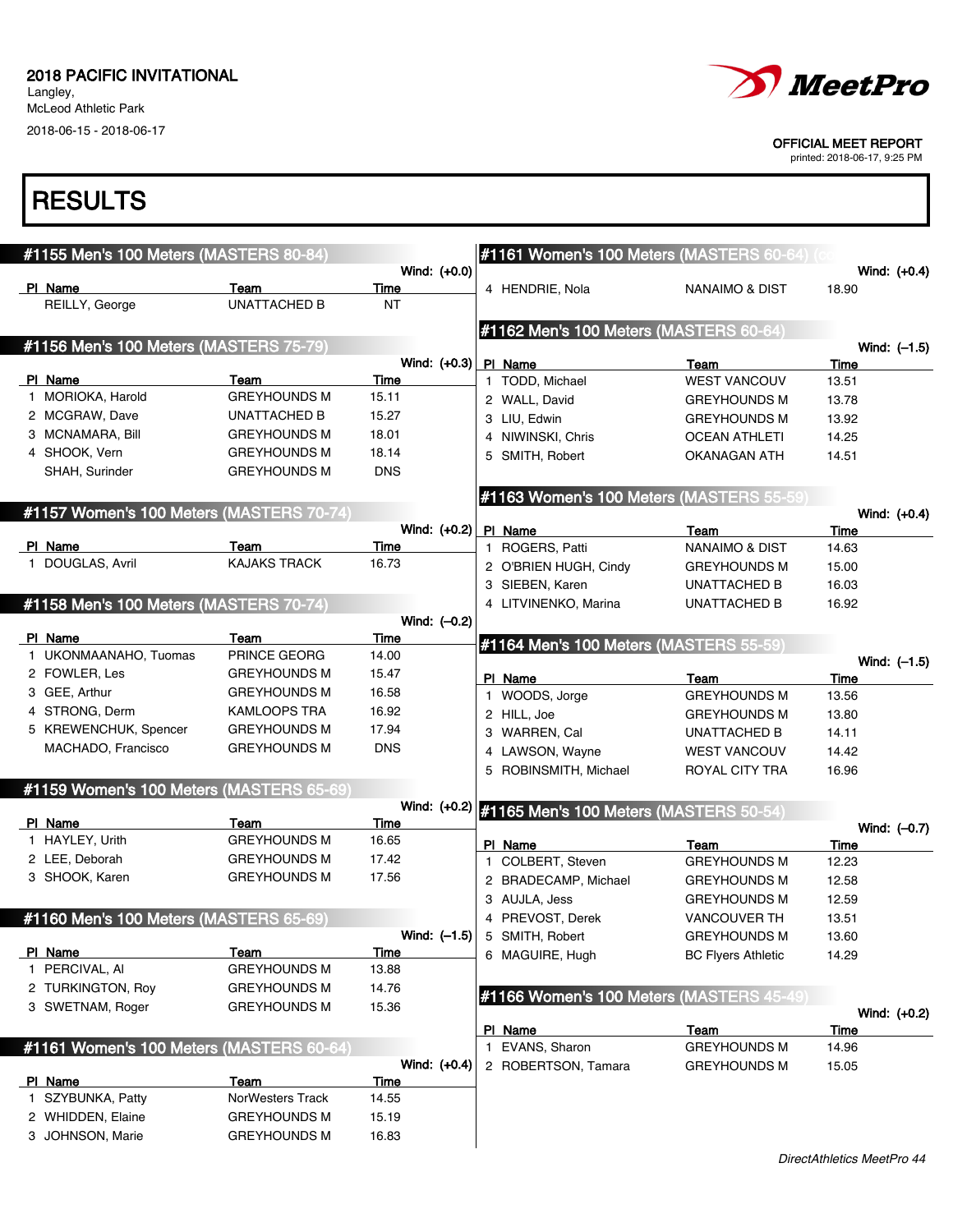# **RESULTS**

| #1167 Men's 100 Meters (MASTERS 45-49)   |                                |                         |                        |   | <b>#1171 Women's 100 Meters (Age 16-34) (cont'd)</b> |                                   |                    |                |
|------------------------------------------|--------------------------------|-------------------------|------------------------|---|------------------------------------------------------|-----------------------------------|--------------------|----------------|
|                                          |                                |                         | Wind: $(-0.5)$ Prelims |   |                                                      |                                   |                    |                |
| PI Name                                  | Team                           | Time                    |                        |   | PI Name                                              | Team                              | Time               | H(PI)          |
| 1 WANG, Luke Xinxiao                     | <b>GREYHOUNDS M</b>            | 11.97                   |                        |   | 9 SANGHA, Manreet                                    | UNIVERSAL ATH                     | $12.97 (+0.0)$     | 2(3)           |
| 2 NOURAEI, Shahryar                      | <b>GREYHOUNDS M</b>            | 12.35                   |                        |   | 10 WICKRAMAARACHCHI, Prabha LANGLEY MUST             |                                   | $13.03 (+0.0)$     | 2(4)           |
| 3 WALKER, Samuel                         | <b>GREYHOUNDS M</b>            | 12.48                   |                        |   | 11 MATTHEWMAN, Samantha                              | LANGLEY MUST                      | $13.07(-0.5)$      | 3(3)           |
|                                          |                                |                         |                        |   | 12 YUEN, Camryn                                      | UNATTACHED B                      | $13.14(-0.5)$      | 3(4)           |
| #1168 Women's 100 Meters (MASTERS 40-44) |                                |                         |                        |   | 13 BALLA, Mikaela                                    | COASTAL TRACK $13.19 (+0.0)$      |                    | 2(5)           |
|                                          |                                |                         | Wind: (+0.2)           |   | 14 URBAN, Jessica                                    | VANCOUVER OL $13.34$ (-1.6)       |                    | 1(5)           |
| PI Name                                  | Team                           | Time                    |                        |   | 15 RICHARDSON, Teagan                                | LANGLEY MUST                      | $13.60(-0.5)$      | 3(5)           |
| 1 BUNBURY, Shauna                        | NorWesters Track               | 14.28                   |                        |   | 16 ADANDE, Karin                                     | NorWesters Track $13.60$ (-0.5)   |                    | 3(6)           |
|                                          |                                |                         |                        |   | 17 LAGERSTROM, Kristen                               | UNATTACHED B                      | $13.64(-1.6)$      | 1(6)           |
| #1169 Men's 100 Meters (MASTERS 40-44)   |                                |                         |                        |   | 18 LAFACE, Katie                                     | LANGLEY MUST                      | $13.83 (+0.0)$     | 2(6)           |
|                                          |                                |                         | Wind: $(-1.5)$         |   | 19 GREENE, Imani                                     | Ready-Set-Go Spr 13.91 (+0.0)     |                    | 2(7)           |
| PI Name                                  | Team                           | Time                    |                        |   | 20 MARKIN, Jessie                                    | VERNON AMATE $13.92(-1.6)$        |                    | 1(7)           |
| 1 JOHNSON, Marvin                        | <b>GREYHOUNDS M</b>            | 11.76                   |                        |   | 21 YUEN, Katelyn                                     | Magee                             | $14.23(-0.5)$      | 3(7)           |
| 2 OAMEN, Charles                         | <b>BC Flyers Athletic</b>      | 11.95                   |                        |   | 22 WALLER, Danielle                                  | BC Flyers Athletic $14.42$ (-1.6) |                    | 1(8)           |
| 3 GUZMAN, Jay                            | <b>GREYHOUNDS M</b>            | 13.21                   |                        |   |                                                      |                                   |                    |                |
| CARNATE, Brian                           | <b>GREYHOUNDS M</b>            | <b>DNS</b>              |                        |   | <b>HEAT RESULTS</b>                                  |                                   |                    |                |
|                                          |                                |                         |                        |   | <b>Prelims</b>                                       |                                   |                    |                |
| #1170 Men's 100 Meters (MASTERS 35-39)   |                                |                         |                        |   | PI Name                                              | Team                              | Time               |                |
|                                          |                                |                         | Wind: $(-1.5)$         |   | Heat 1 of 3                                          |                                   |                    | Wind: (-1.6)   |
| PI Name                                  | Team                           | Time                    |                        |   | 1 VLAHOVIC, Katarina                                 | UNIVERSAL ATH                     | 12.31Q             |                |
| 1 LIBURD, Dwight                         | KAMLOOPS TRA                   | 11.50                   |                        |   | 2 FASHINA-BOMBATA, Hassy                             | <b>NANAIMO &amp; DIST</b>         | 12.74g             |                |
| 2 MCKENZIE, Christopher                  | NorWesters Track               | 12.33                   |                        |   | 3 VOLOSHIN, Diana                                    | NorWesters Track                  | 12.80q             |                |
| 3 OTT, Justin                            | UNATTACHED B                   | 12.45                   |                        |   |                                                      |                                   |                    |                |
|                                          |                                |                         |                        | 4 | JACOBS, Jordan                                       | <b>LANGLEY MUST</b>               | 12.89 <sub>g</sub> |                |
| #1171 Women's 100 Meters (Age 16-34)     |                                |                         |                        |   | 5 URBAN, Jessica                                     | VANCOUVER OL                      | 13.34              |                |
| <b>Finals</b>                            |                                |                         | Wind: (-2.3)           |   | 6 LAGERSTROM, Kristen                                | UNATTACHED B                      | 13.64              |                |
| PI Name                                  | Team                           | <b>Time</b>             |                        |   | 7 MARKIN, Jessie                                     | <b>VERNON AMATE</b>               | 13.92              |                |
| 1 VLAHOVIC, Katarina                     | UNIVERSAL ATH                  | 12.08                   |                        |   | 8 WALLER, Danielle                                   | <b>BC Flyers Athletic</b>         | 14.42              |                |
| 2 NIJJAR, Jasneet                        | UNIVERSAL ATH                  | 12.17                   |                        |   | Heat 2 of 3                                          |                                   |                    | Wind: (+0.0)   |
| 3 QUAYNOR, Meyer                         | UNATTACHED B                   | 12.57                   |                        |   | 1 QUAYNOR, Meyer                                     | UNATTACHED B                      | 12.53Q             |                |
| 4 VOLOSHIN, Diana                        | <b>NorWesters Track</b>        | 12.68                   |                        |   | 2 RONSE, Dominique                                   | <b>LANGLEY MUST</b>               | 12.93q             |                |
| 5 FASHINA-BOMBATA, Hassy                 | NANAIMO & DIST                 | 12.70                   |                        |   | 3 SANGHA, Manreet                                    | UNIVERSAL ATH                     | 12.97              |                |
| 6 JACOBS, Jordan                         | <b>LANGLEY MUST</b>            | 12.74                   |                        |   | 4 WICKRAMAARACHCHI, Prabha LANGLEY MUST              |                                   | 13.03              |                |
| 7 WILEY, Sheleena                        | <b>LANGLEY MUST</b>            | 12.90                   |                        | 5 | BALLA, Mikaela                                       | <b>COASTAL TRACK</b>              | 13.19              |                |
|                                          | <b>LANGLEY MUST</b>            |                         |                        |   | 6 LAFACE, Katie                                      | <b>LANGLEY MUST</b>               | 13.83              |                |
| 8 RONSE, Dominique                       |                                | 13.19                   |                        |   | 7 GREENE, Imani                                      | Ready-Set-Go Spr                  | 13.91              |                |
|                                          |                                |                         |                        |   | Heat 3 of 3                                          |                                   |                    | Wind: $(-0.5)$ |
| <b>Prelims</b>                           |                                |                         |                        |   | 1 NIJJAR, Jasneet                                    | UNIVERSAL ATH                     | 12.24Q             |                |
| PI Name<br>1 NIJJAR, Jasneet             | Team<br>UNIVERSAL ATH          | Time<br>$12.24 (-0.5)Q$ | H(PI)                  |   | 2 WILEY, Sheleena                                    | <b>LANGLEY MUST</b>               | 12.94 <sub>q</sub> |                |
|                                          |                                |                         | 3(1)                   |   | 3 MATTHEWMAN, Samantha                               | LANGLEY MUST                      | 13.07              |                |
| 2 VLAHOVIC, Katarina                     | UNIVERSAL ATH                  | $12.31(-1.6)Q$          | 1(1)                   |   | 4 YUEN, Camryn                                       | UNATTACHED B                      | 13.14              |                |
| 3 QUAYNOR, Meyer                         | UNATTACHED B                   | $12.53 (+0.0)Q$         | 2(1)                   |   | 5 RICHARDSON, Teagan                                 | <b>LANGLEY MUST</b>               | 13.60              |                |
| 4 FASHINA-BOMBATA, Hassy                 | NANAIMO & DIST 12.74 (-1.6)q   |                         | 1(2)                   |   | 6 ADANDE, Karin                                      | <b>NorWesters Track</b>           | 13.60              |                |
| 5 VOLOSHIN, Diana                        | NorWesters Track 12.80 (-1.6)q |                         | 1(3)                   |   | 7 YUEN, Katelyn                                      | Magee                             | 14.23              |                |
| 6 JACOBS, Jordan                         | <b>LANGLEY MUST</b>            | 12.89 $(-1.6)q$         | 1(4)                   |   |                                                      |                                   |                    |                |
| 7 RONSE, Dominique                       | <b>LANGLEY MUST</b>            | $12.93 (+0.0)q$         | 2(2)                   |   |                                                      |                                   |                    |                |
| 8 WILEY, Sheleena                        | <b>LANGLEY MUST</b>            | $12.94(-0.5)q$          | 3(2)                   |   |                                                      |                                   |                    |                |



OFFICIAL MEET REPORT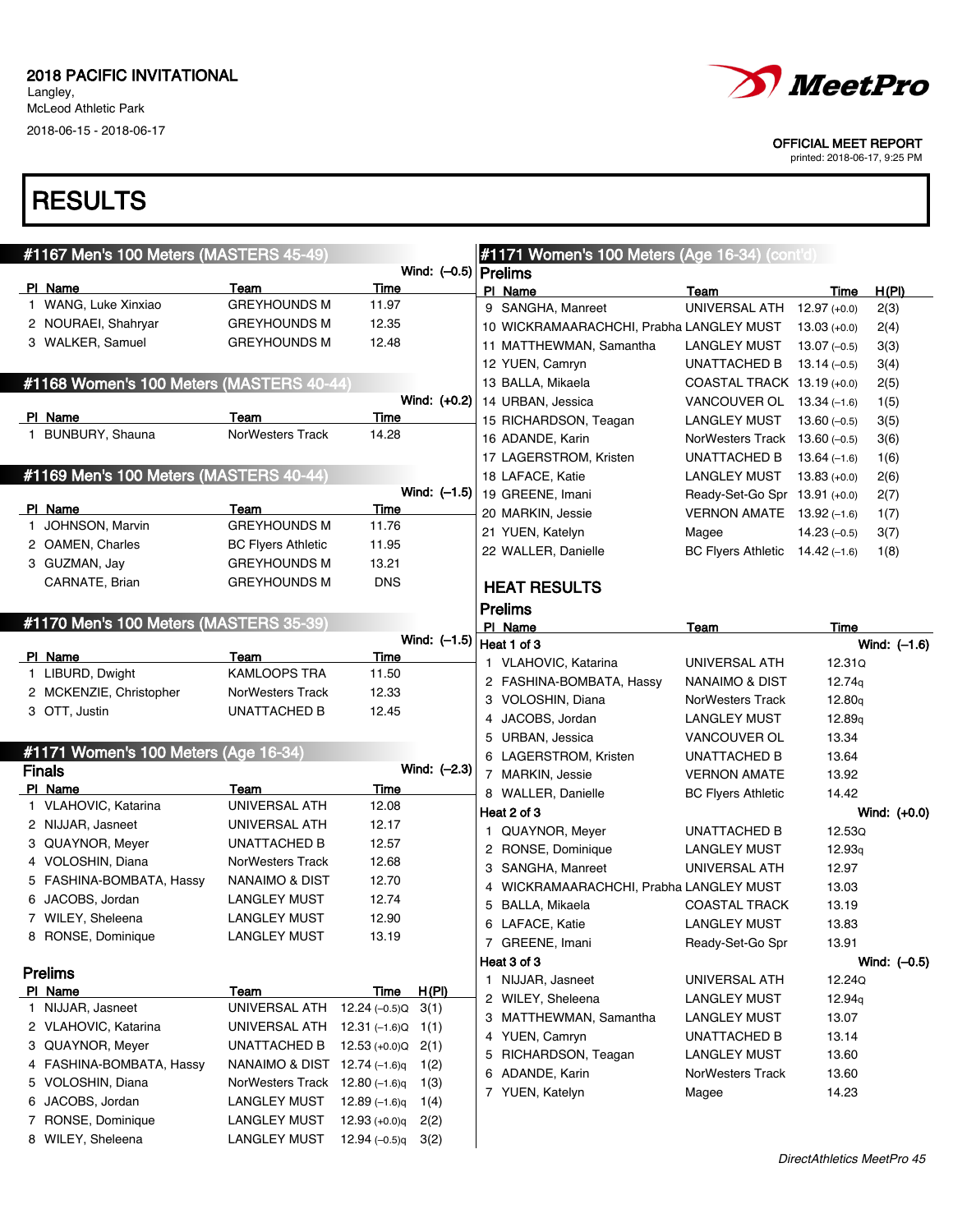# **RESULTS**



OFFICIAL MEET REPORT

| #1172 Men's 100 Meters (Age 16-34) |                                 | #1172 Men's 100 Meters (Age 16-34) (cont'd) |                        |   |                         |                      |            |                |
|------------------------------------|---------------------------------|---------------------------------------------|------------------------|---|-------------------------|----------------------|------------|----------------|
| <b>Finals</b>                      |                                 |                                             | Wind: $(-1.5)$ Prelims |   |                         |                      |            |                |
| PI Name                            | Team                            | Time                                        |                        |   | PI Name                 | Team                 | Time       | <u>H(PI)</u>   |
| BLAKE, Jerome                      | <b>COQUITLAM CHE</b>            | 10.47                                       |                        |   | PINSKY, David           | COQUITLAM CHE        | DNS (NW)   | 1              |
| LINDE, James                       | COQUITLAM CHE                   | 10.74                                       |                        |   | TIMMERMAN, Thane        | VALLEY ROYALS        | DNS (NW)   | 1              |
| ABOSI, Stephen                     | CALGARY INTER                   | 10.85                                       |                        |   | IRERI, Philip           | UNATTACHED B         | DNS (NW)   | 1              |
| AYIN, Nicholas                     | COQUITLAM CHE                   | 11.09                                       |                        |   | FURTADO, Blake          | Victoria Speed Pro   | DNS (NW)   | 2              |
| MAH, Nathan                        | COQUITLAM CHE                   | 11.13                                       |                        |   | HIGASHITANI, Nicholas   | <b>KAJAKS TRACK</b>  | DNS (NW)   | 2              |
| BLACKMAN, Kenny                    | UNIVERSAL ATH                   | 11.14                                       |                        |   | WOOD, Bryson            | <b>KAMLOOPS TRA</b>  | DNS (NW)   | 4              |
| PENSON-MCCOY, Jesaiah              | UNATTACHED B                    | 11.21                                       |                        |   |                         |                      |            |                |
| CARNEGIE, Tanner                   | <b>VANCOUVER TH</b>             | 11.49                                       |                        |   | <b>HEAT RESULTS</b>     |                      |            |                |
|                                    |                                 |                                             |                        |   | <b>Prelims</b>          |                      |            |                |
| <b>Prelims</b>                     |                                 |                                             |                        |   | PI Name                 | Team                 | Time       |                |
| PI Name                            | Team                            | Time                                        | <u>H(PI)</u>           |   | Heat 1 of 5             |                      |            | Wind: $(-0.9)$ |
| 1 LINDE, James                     | COQUITLAM CHE 10.70 (+1.1)Q     |                                             | 4(1)                   |   | 1 AYIN, Nicholas        | COQUITLAM CHE        | 11.03Q     |                |
| 2 BLAKE, Jerome                    | COQUITLAM CHE 11.03 (-1.7)Q     |                                             | 5(1)                   |   | 2 BLACKMAN, Kenny       | UNIVERSAL ATH        | 11.12q     |                |
| 3 AYIN, Nicholas                   | COQUITLAM CHE 11.03 (-0.9)Q     |                                             | 1(1)                   |   | 3 TAKASHIBA, Bryn       | NorWesters Track     | 11.87      |                |
| 4 PENSON-MCCOY, Jesaiah            | UNATTACHED B $11.06 (+1.1)q$    |                                             | 4(2)                   |   | 4 SANDHU, Mansukh       | UNIVERSAL ATH        | 11.92      |                |
| 5 ABOSI, Stephen                   | CALGARY INTER 11.11 (-1.5)Q     |                                             | 3(1)                   |   | 5 FAN, Gavin            | ROYAL CITY TRA       | 12.24      |                |
| 6 BLACKMAN, Kenny                  | UNIVERSAL ATH $11.12$ (-0.9)q   |                                             | 1(2)                   |   | PINSKY, David           | COQUITLAM CHE        | <b>DNS</b> |                |
| 7 MAH, Nathan                      | COQUITLAM CHE 11.27 (-1.7)Q     |                                             | 2(1)                   |   | TIMMERMAN, Thane        | <b>VALLEY ROYALS</b> | <b>DNS</b> |                |
| 8 CARNEGIE, Tanner                 | VANCOUVER TH $11.34$ (+1.1)g    |                                             | 4(3)                   |   | IRERI, Philip           | UNATTACHED B         | <b>DNS</b> |                |
| 9 GATENSBY, Liam                   | Victoria Speed Pro 11.37 (-1.5) |                                             | 3(2)                   |   | Heat 2 of 5             |                      |            | Wind: $(-1.7)$ |
| 10 SINGH, Ramandeep                | UNIVERSAL ATH 11.39 (-1.7)      |                                             | 5(2)                   |   | 1 MAH, Nathan           | COQUITLAM CHE        | 11.27Q     |                |
| 11 MCLEOD, Liam                    | <b>KAJAKS TRACK</b>             | $11.40(-1.5)$                               | 3(3)                   |   | 2 SMITH, Alex           | Unattached           | 11.44      |                |
| 12 SMITH, Alex                     | Unattached                      | $11.44(-1.7)$                               | 2(2)                   |   | 3 SANDHU, Amarveer      | UNIVERSAL ATH        | 11.47      |                |
| 13 ZAMAN, Saif                     | VANCOUVER TH 11.44 (-1.7)       |                                             | 5(3)                   |   | 4 CHALK, Luke           | <b>COASTAL TRACK</b> | 11.82      |                |
| 14 SANDHU, Amarveer                | UNIVERSAL ATH 11.47 (-1.7)      |                                             | 2(3)                   |   | 5 FILAFILO, Josh        | ELITE TRACK & F      | 12.03      |                |
| 15 HUGHES, Kevin                   | LANGLEY MUST                    | $11.49(-1.5)$                               | 3(4)                   |   | 6 GILL, Sunny           | <b>VALLEY ROYALS</b> | 12.57      |                |
| 16 CHOU, Bryce                     | VANCOUVER TH $11.63$ (-1.5)     |                                             | 3(5)                   |   | FURTADO, Blake          | Victoria Speed Pro   | <b>DNS</b> |                |
| 17 GILL, Jagmeet                   | UNIVERSAL ATH 11.63 (+1.1)      |                                             | 4(4)                   |   | HIGASHITANI, Nicholas   | <b>KAJAKS TRACK</b>  | <b>DNS</b> |                |
| 18 IYUMVA, Cedric                  | UNIVERSAL ATH 11.69 (-1.5)      |                                             | 3(6)                   |   | Heat 3 of 5             |                      |            | Wind: $(-1.5)$ |
| 19 CHALK, Luke                     | COASTAL TRACK 11.82 (-1.7)      |                                             | 2(4)                   |   | 1 ABOSI, Stephen        | <b>CALGARY INTER</b> | 11.11Q     |                |
| 20 TOEWS, Jonathan                 | COASTAL TRACK 11.83 (-1.7)      |                                             | 5(4)                   |   | 2 GATENSBY, Liam        | Victoria Speed Pro   | 11.37      |                |
| 21 TAKASHIBA, Bryn                 | NorWesters Track 11.87 (-0.9)   |                                             | 1(3)                   |   | 3 MCLEOD, Liam          | <b>KAJAKS TRACK</b>  | 11.40      |                |
| 22 SANDHU, Mansukh                 | UNIVERSAL ATH 11.92 (-0.9)      |                                             | 1(4)                   |   | 4 HUGHES, Kevin         | LANGLEY MUST         | 11.49      |                |
| 23 FILAFILO, Josh                  | ELITE TRACK & F 12.03 (-1.7)    |                                             | 2(5)                   |   | 5 CHOU, Bryce           | VANCOUVER TH         | 11.63      |                |
| 24 FAN, Gavin                      | ROYAL CITY TRA 12.24 (-0.9)     |                                             | 1(5)                   |   |                         |                      |            |                |
| 25 OLEGOVICH, Dmytro               | ELITE TRACK & F 12.26 (+1.1)    |                                             | 4(5)                   |   | 6 IYUMVA, Cedric        | UNIVERSAL ATH        | 11.69      |                |
| 26 NICOL, Bob                      | LANGLEY MUST 12.27 (-1.5)       |                                             | 3(7)                   |   | 7 NICOL, Bob            | <b>LANGLEY MUST</b>  | 12.27      |                |
| 27 KLINE, Cameron                  | UNATTACHED B                    | $12.31(-1.7)$                               | 5(5)                   |   | 8 BRING, Parminder      | <b>VALLEY ROYALS</b> | 13.67      |                |
| 28 HAN, Brendan                    | NorWesters Track 12.38 (+1.1)   |                                             | 4(6)                   |   | Heat 4 of 5             |                      |            | Wind: (+1.1)   |
| 29 GILL, Sunny                     | VALLEY ROYALS 12.57 (-1.7)      |                                             |                        |   | 1 LINDE, James          | COQUITLAM CHE        | 10.70Q     |                |
| 30 JACOBSEN, Jason                 | Unattached                      | $12.58(+1.1)$                               | 2(6)<br>4(7)           |   | 2 PENSON-MCCOY, Jesaiah | UNATTACHED B         | 11.06q     |                |
| 31 ZHOU, Victor                    | KAJAKS TRACK                    | $12.66(-1.7)$                               |                        |   | 3 CARNEGIE, Tanner      | <b>VANCOUVER TH</b>  | 11.34q     |                |
| 32 DEJAGER, Darin                  | TRAIL TRACK & F 12.93 (-1.7)    |                                             | 5(6)                   |   | 4 GILL, Jagmeet         | UNIVERSAL ATH        | 11.63      |                |
|                                    |                                 |                                             | 5(7)                   |   | 5 OLEGOVICH, Dmytro     | ELITE TRACK & F      | 12.26      |                |
| 33 BRING, Parminder                | VALLEY ROYALS 13.67 (-1.5)      |                                             | 3(8)                   |   | 6 HAN, Brendan          | NorWesters Track     | 12.38      |                |
| 34 GILL, Manmeet                   | OCEAN ATHLETI 13.90 (-1.7)      |                                             | 5(8)                   | 7 | JACOBSEN, Jason         | Unattached           | 12.58      |                |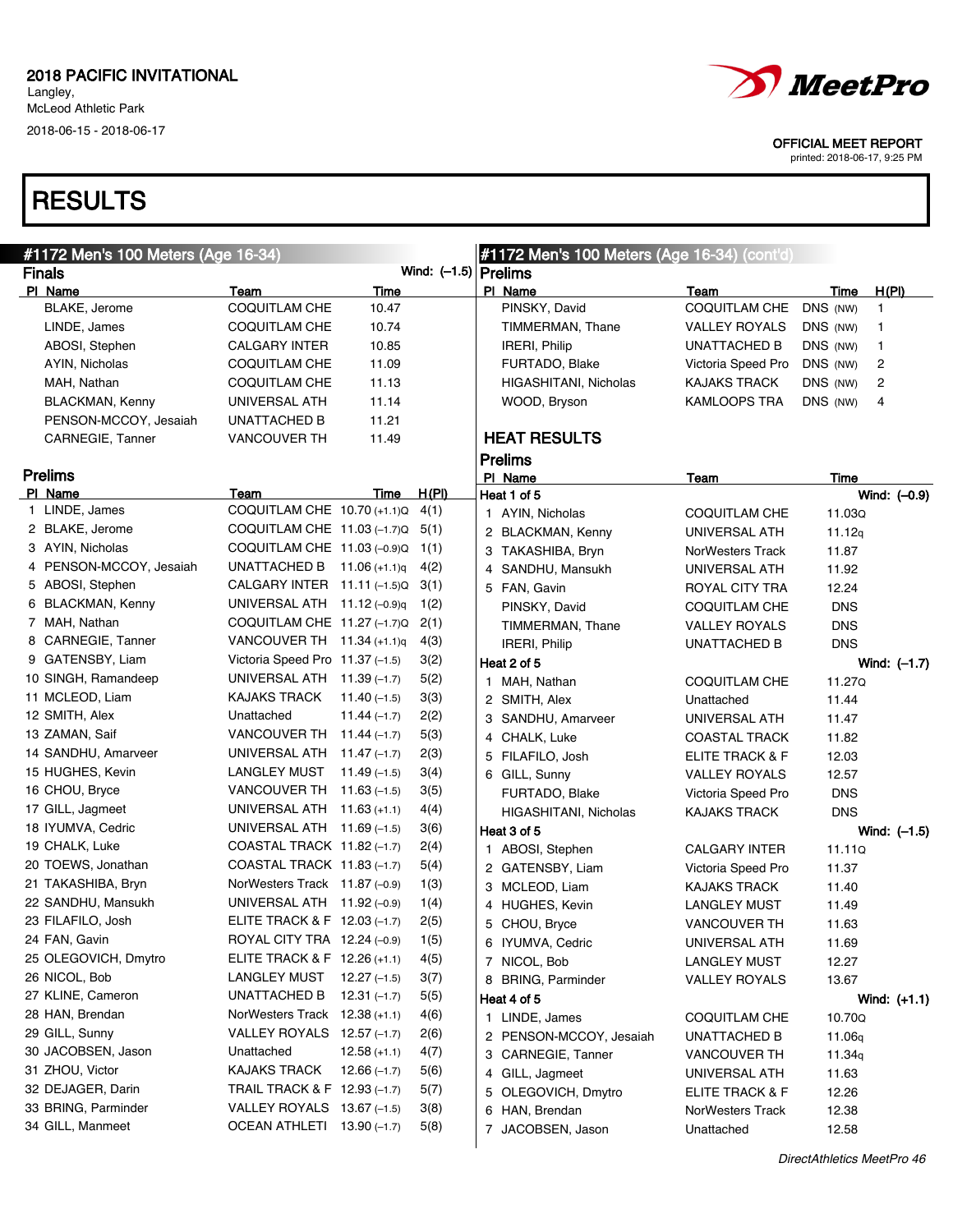# **RESULTS**

| #1172 Men's 100 Meters (Age 16-34) (cont'd) |                               |                 |                |              | #1173 Women's 100 Meters (MIDGET) (cont'd) |                                   |                    |                |
|---------------------------------------------|-------------------------------|-----------------|----------------|--------------|--------------------------------------------|-----------------------------------|--------------------|----------------|
| <b>Prelims</b>                              |                               |                 |                |              | <b>Prelims</b>                             |                                   |                    |                |
| PI Name                                     | Team                          | Time            |                |              | PI Name                                    | <b>Team</b>                       | Time               |                |
| WOOD, Bryson                                | <b>KAMLOOPS TRA</b>           | <b>DNS</b>      |                |              | Heat 1 of 3                                |                                   |                    | Wind: (-1.9)   |
| Heat 5 of 5                                 |                               |                 | Wind: $(-1.7)$ |              | 1 OBAZUGHANMWEN, Charity                   | UNIVERSAL ATH                     | 12.73Q             |                |
| 1 BLAKE, Jerome                             | COQUITLAM CHE                 | 11.03Q          |                |              | 2 VLAHOVIC, Krysthina                      | UNIVERSAL ATH                     | 13.44 <sub>g</sub> |                |
| 2 SINGH, Ramandeep                          | UNIVERSAL ATH                 | 11.39           |                |              | 3 ROBERTSON, Veronica                      | <b>LANGLEY MUST</b>               | 13.90 <sub>q</sub> |                |
| 3 ZAMAN, Saif                               | <b>VANCOUVER TH</b>           | 11.44           |                |              | 4 BOLLINGER, Jamie                         | NANAIMO & DIST                    | 14.13              |                |
| 4 TOEWS, Jonathan                           | <b>COASTAL TRACK</b>          | 11.83           |                |              | 5 GEHERAN, Amelia                          | <b>VANCOUVER TH</b>               | 14.24              |                |
| 5 KLINE, Cameron                            | <b>UNATTACHED B</b>           | 12.31           |                |              | 6 SHUFFLEBOTHAM, Zoey                      | LANGLEY MUST                      | 16.00              |                |
| 6 ZHOU, Victor                              | <b>KAJAKS TRACK</b>           | 12.66           |                |              | Heat 2 of 3                                |                                   |                    | Wind: $(-1.4)$ |
| 7 DEJAGER, Darin                            | <b>TRAIL TRACK &amp; F</b>    | 12.93           |                |              | 1 BANNISTER, Katia                         | NANAIMO & DIST                    | 12.94Q             |                |
| 8 GILL, Manmeet                             | <b>OCEAN ATHLETI</b>          | 13.90           |                |              | 2 WYLIE, Morgan                            | <b>LANGLEY MUST</b>               | 13.76 <sub>g</sub> |                |
| #1173 Women's 100 Meters (MIDGET)           |                               |                 |                |              | 3 BAPTIST, Belle                           | <b>GOLDEN EARS A</b>              | 13.91              |                |
| <b>Finals</b>                               |                               |                 | Wind: (-2.6)   |              | 4 AULAKH, Anureet                          | UNIVERSAL ATH                     | 14.59              |                |
| PI Name                                     | Team                          | Time            |                |              | WASHINGTON, Imani                          | UNIVERSAL ATH                     | <b>DNS</b>         |                |
| 1 MAINELLA, Estella                         | UNIVERSAL ATH                 | 12.67           |                |              | BHULLAR, Jasman                            | UNIVERSAL ATH                     | <b>DNS</b>         |                |
| 2 OBAZUGHANMWEN, Charity                    | UNIVERSAL ATH                 | 12.76           |                |              | Heat 3 of 3                                |                                   |                    | Wind: $(-1.2)$ |
| 3 BANNISTER, Katia                          | <b>NANAIMO &amp; DIST</b>     | 13.04           |                |              | 1 MAINELLA, Estella                        | UNIVERSAL ATH                     | 12.69Q             |                |
| 4 BOSMA, Claire                             | <b>KAJAKS TRACK</b>           | 13.53           |                |              | 2 JOYCE, Sadie                             | <b>TRAIL TRACK &amp; F</b>        | 13.61q             |                |
| 5 JOYCE, Sadie                              | <b>TRAIL TRACK &amp; F</b>    | 13.56           |                |              | 3 BOSMA, Claire                            | <b>KAJAKS TRACK</b>               | 13.67q             |                |
| 6 ROBERTSON, Veronica                       | <b>LANGLEY MUST</b>           | 13.71           |                |              | 4 BLAKER, Jordan                           | <b>LANGLEY MUST</b>               | 13.91              |                |
| 7 WYLIE, Morgan                             | <b>LANGLEY MUST</b>           | 13.80           |                |              | 5 COLWELL, Tatum                           | <b>LANGLEY MUST</b>               | 14.62              |                |
| VLAHOVIC, Krysthina                         | UNIVERSAL ATH                 | <b>DNS</b>      |                |              | CHIANG-TSUI, Madison                       | <b>COQUITLAM CHE</b>              | <b>DNS</b>         |                |
|                                             |                               |                 |                |              | #1174 Men's 100 Meters (MIDGET)            |                                   |                    |                |
| <b>Prelims</b>                              |                               |                 |                |              | <b>Finals</b>                              |                                   |                    | Wind: (-2.5)   |
| PI Name                                     | Team                          | Time            | H(PI)          |              | PI Name                                    | Team                              | Time               |                |
| 1 MAINELLA, Estella                         | UNIVERSAL ATH 12.69 (-1.2)Q   |                 | 3(1)           | $\mathbf{1}$ | JIANG, Roy                                 | <b>OCEAN ATHLETI</b>              | 11.73              |                |
| 2 OBAZUGHANMWEN, Charity                    | UNIVERSAL ATH 12.73 (-1.9)Q   |                 | 1(1)           |              | 2 MONRO, Nicholas                          | <b>LANGLEY MUST</b>               | 11.83              |                |
| 3 BANNISTER, Katia                          | NANAIMO & DIST 12.94 (-1.4)Q  |                 | 2(1)           |              | 2 GIBBS, Mitchell                          | UNIVERSAL ATH                     | 11.83              |                |
| 4 VLAHOVIC, Krysthina                       | UNIVERSAL ATH 13.44 (-1.9)q   |                 | 1(2)           |              | 4 HEBERT, Mason                            | <b>GOLDEN EARS A</b>              | 12.21              |                |
| 5 JOYCE, Sadie                              | TRAIL TRACK & F 13.61 (-1.2)q |                 | 3(2)           |              | 5 ARMOUR, Cade                             | <b>GOLDEN EARS A</b>              | 12.26              |                |
| 6 BOSMA, Claire                             | <b>KAJAKS TRACK</b>           | 13.67 $(-1.2)q$ | 3(3)           |              | 6 HUSSEIN, Kai                             | <b>GOLDEN EARS A</b>              | 12.48              |                |
| 7 WYLIE, Morgan                             | <b>LANGLEY MUST</b>           | $13.76(-1.4)q$  | 2(2)           |              | 7 YOON, Kyuhyun                            | UNIVERSAL ATH                     | 12.52              |                |
| 8 ROBERTSON, Veronica                       | <b>LANGLEY MUST</b>           | $13.90(-1.9)q$  | 1(3)           |              | 8 STATES-JONES, Tremel                     | Air Blastoff Lions                | 12.59              |                |
| 9 BLAKER, Jordan                            | <b>LANGLEY MUST</b>           | $13.91(-1.2)$   | 3(4)           |              |                                            |                                   |                    |                |
| 10 BAPTIST, Belle                           | GOLDEN EARS A 13.91 (-1.4)    |                 | 2(3)           |              | <b>Prelims</b>                             |                                   |                    |                |
| 11 BOLLINGER, Jamie                         | NANAIMO & DIST 14.13 (-1.9)   |                 | 1(4)           |              | PI Name                                    | Team                              | <u>Time</u>        | H(PI)          |
| 12 GEHERAN, Amelia                          | VANCOUVER TH $14.24$ (-1.9)   |                 | 1(5)           |              | JIANG, Roy                                 | OCEAN ATHLETI 11.47 (+1.4)Q       |                    | 3(1)           |
| 13 AULAKH, Anureet                          | UNIVERSAL ATH                 | $14.59(-1.4)$   | 2(4)           |              | GIBBS, Mitchell                            | UNIVERSAL ATH 11.57 (-0.6) Q 2(1) |                    |                |
| 14 COLWELL, Tatum                           | <b>LANGLEY MUST</b>           | $14.62(-1.2)$   | 3(5)           |              | MONRO, Nicholas                            | LANGLEY MUST $11.81$ (-0.6)q      |                    | 2(2)           |
| 15 SHUFFLEBOTHAM, Zoey                      | <b>LANGLEY MUST</b>           | $16.00(-1.9)$   | 1(6)           |              | HEBERT, Mason                              | GOLDEN EARS A 11.87 (+1.4)q       |                    | 3(2)           |
| WASHINGTON, Imani                           | UNIVERSAL ATH                 | DNS (NW)        | 2              |              | ARMOUR, Cade                               | GOLDEN EARS A 12.04 (-1.1)Q       |                    | 1(1)           |
| BHULLAR, Jasman                             | UNIVERSAL ATH                 | DNS (NW)        | 2              |              | HUSSEIN, Kai                               | GOLDEN EARS A 12.30 (-0.6)q       |                    | 2(3)           |
| CHIANG-TSUI, Madison                        | COQUITLAM CHE                 | DNS (NW)        | 3              |              | YOON, Kyuhyun                              | UNIVERSAL ATH 12.33 (-0.6)q       |                    | 2(4)           |
|                                             |                               |                 |                |              | STATES-JONES, Tremel                       | Air Blastoff Lions                | $12.33 (+1.4)q$    | 3(3)           |
| <b>HEAT RESULTS</b>                         |                               |                 |                |              | PARIS, Nate                                | NANAIMO & DIST 12.69 (-1.1)       |                    | 1(2)           |
|                                             |                               |                 |                |              | BATES-MONTOYA, Dominic                     | LANGLEY MUST $13.19 (+1.4)$       |                    | 3(4)           |
|                                             |                               |                 |                |              |                                            |                                   |                    |                |



OFFICIAL MEET REPORT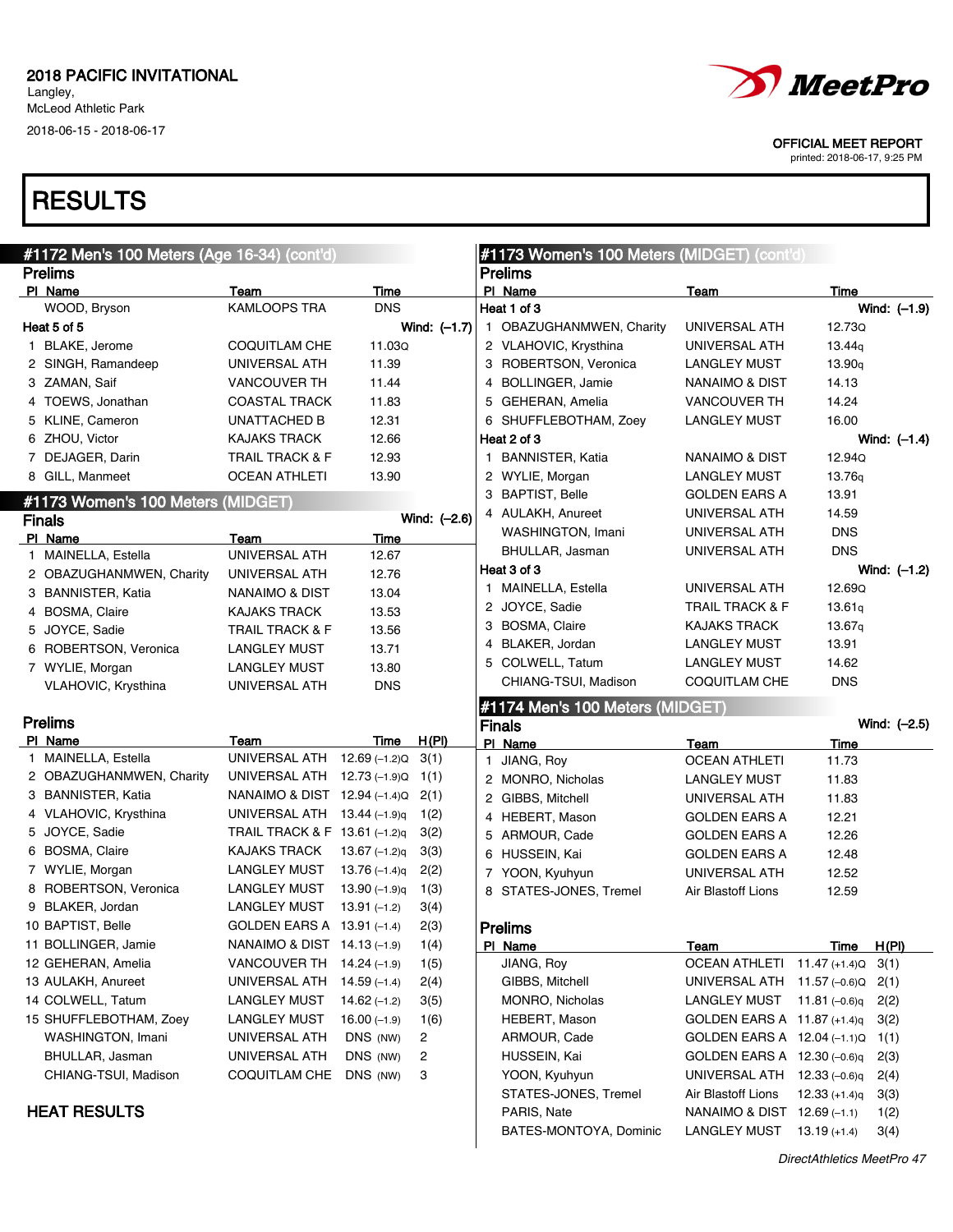# **RESULTS**

| #1174 Men's 100 Meters (MIDGET) (cont'd) |                            |                |                | #1175 Women's 100 Meters (2005) (cont'd) |                                |                    |                |
|------------------------------------------|----------------------------|----------------|----------------|------------------------------------------|--------------------------------|--------------------|----------------|
| <b>Prelims</b>                           |                            |                |                | <b>Prelims</b>                           |                                |                    |                |
| PI Name                                  | Team                       | Time           | H(PI)          | PI Name                                  | Team                           | Time               | H(PI)          |
| <b>BASRA, Parmveer</b>                   | UNIVERSAL ATH              | $13.45(-0.6)$  | 2(5)           | 1 KENNEDY-HAILU, Serena                  | COQUITLAM CHE 13.28 (+0.2)Q    |                    | 1(1)           |
| HOLWAY, Cory                             | ATHLETICS YUK 13.79 (-1.1) |                | 1(3)           | 2 KLEINSCHMIDT, Taylor                   | OCEAN ATHLETI 13.51 (+0.1)Q    |                    | 2(1)           |
| WHITE, Nicholas                          | LANGLEY MUST               | $13.86(-1.1)$  | 1(4)           | 3 REED, Jordyn                           | VANCOUVER TH                   | $13.63 (+0.2)q$    | 1(2)           |
| WOOD, Hudson                             | Air Blastoff Lions         | $14.13 (+1.4)$ | 3(5)           | 4 ARNOLD, Ella                           | UNATTACHED B                   | $13.94 (+0.2)q$    | 1(3)           |
| SEBASTIANELLI, Nickolas                  | COASTAL TRACK              | DNS (NW)       | 2              | 5 BRAR, Mehak Preet                      | UNIVERSAL ATH $14.13$ (+0.2)q  |                    | 1(4)           |
| KINSMAN, Campbell                        | <b>OCEAN ATHLETI</b>       | DNS (NW)       | $\mathbf{1}$   | 6 BATES, Zoe                             | Ready-Set-Go Spr 14.54 (+0.2)q |                    | 1(5)           |
| HSU, Brandon                             | <b>Burnaby Striders T</b>  | DNS (NW)       | $\mathbf{1}$   | 7 AYLEN, Lily                            | <b>LANGLEY MUST</b>            | $14.59 (+0.2)q$    | 1(6)           |
|                                          |                            |                |                | 8 ROSSER, Racheal                        | UNATTACHED B                   | $14.69 (+0.1)q$    | 2(2)           |
| <b>HEAT RESULTS</b>                      |                            |                |                | 9 BROUSSEAU, Frederique                  | KAJAKS TRACK                   | $15.07 (+0.1)$     | 2(3)           |
| <b>Prelims</b>                           |                            |                |                | 10 JAWANDA, Karmen                       | UNIVERSAL ATH                  | $15.65 (+0.1)$     | 2(4)           |
| PI Name                                  | Team                       | Time           |                | 11 VANNINI, Autumn                       | NANAIMO & DIST 15.67 (+0.1)    |                    | 2(5)           |
| Heat 1 of 3                              |                            |                | Wind: $(-1.1)$ | 12 MEIER, Giulia                         | <b>KAJAKS TRACK</b>            | $15.84 (+0.2)$     | 1(7)           |
| 1 ARMOUR, Cade                           | GOLDEN EARS A              | 12.04Q         |                | GILL, Girija                             | <b>VALLEY ROYALS</b>           | DNS (NW)           | $\mathbf{1}$   |
| 2 PARIS, Nate                            | NANAIMO & DIST             | 12.69          |                | <b>BADU, Natalie</b>                     | COQUITLAM CHE                  | DNS (NW)           | $\overline{c}$ |
| 3 HOLWAY, Cory                           | <b>ATHLETICS YUK</b>       | 13.79          |                | GORDON, Madison                          | <b>LANGLEY MUST</b>            | DNS (NW)           | $\overline{c}$ |
| 4 WHITE, Nicholas                        | LANGLEY MUST               | 13.86          |                |                                          |                                |                    |                |
| KINSMAN, Campbell                        | <b>OCEAN ATHLETI</b>       | <b>DNS</b>     |                | <b>HEAT RESULTS</b>                      |                                |                    |                |
| HSU, Brandon                             | <b>Burnaby Striders T</b>  | <b>DNS</b>     |                | <b>Prelims</b>                           |                                |                    |                |
| Heat 2 of 3                              |                            |                | Wind: $(-0.6)$ | PI Name                                  | Team                           | Time               |                |
| 1 GIBBS, Mitchell                        | UNIVERSAL ATH              | 11.57Q         |                | Heat 1 of 2                              |                                |                    | Wind: $(+0.2)$ |
| 2 MONRO, Nicholas                        | <b>LANGLEY MUST</b>        | 11.81q         |                | 1 KENNEDY-HAILU, Serena                  | <b>COQUITLAM CHE</b>           | 13.28Q             |                |
| 3 HUSSEIN, Kai                           | GOLDEN EARS A              | 12.30q         |                | 2 REED, Jordyn                           | <b>VANCOUVER TH</b>            | 13.63q             |                |
| 4 YOON, Kyuhyun                          | UNIVERSAL ATH              | 12.33q         |                | 3 ARNOLD, Ella                           | UNATTACHED B                   | 13.94g             |                |
| 5 BASRA, Parmveer                        | UNIVERSAL ATH              | 13.45          |                | 4 BRAR, Mehak Preet                      | UNIVERSAL ATH                  | 14.13q             |                |
| SEBASTIANELLI, Nickolas                  | <b>COASTAL TRACK</b>       | <b>DNS</b>     |                | 5 BATES, Zoe                             | Ready-Set-Go Spr               | 14.54g             |                |
| Heat 3 of 3                              |                            |                | Wind: (+1.4)   | 6 AYLEN, Lily                            | LANGLEY MUST                   | 14.59 <sub>g</sub> |                |
| 1 JIANG, Roy                             | <b>OCEAN ATHLETI</b>       | 11.47Q         |                | 7 MEIER, Giulia                          | KAJAKS TRACK                   | 15.84              |                |
| 2 HEBERT, Mason                          | <b>GOLDEN EARS A</b>       | 11.87g         |                | GILL, Girija                             | <b>VALLEY ROYALS</b>           | <b>DNS</b>         |                |
| 3 STATES-JONES, Tremel                   | Air Blastoff Lions         | 12.33q         |                | Heat 2 of 2                              |                                |                    | Wind: $(+0.1)$ |
| 4 BATES-MONTOYA, Dominic                 | <b>LANGLEY MUST</b>        | 13.19          |                | 1 KLEINSCHMIDT, Taylor                   | <b>OCEAN ATHLETI</b>           | 13.51Q             |                |
| 5 WOOD, Hudson                           | Air Blastoff Lions         | 14.13          |                | 2 ROSSER, Racheal                        | UNATTACHED B                   | 14.69 <sub>q</sub> |                |
|                                          |                            |                |                | 3 BROUSSEAU, Frederique                  | KAJAKS TRACK                   | 15.07              |                |
| #1175 Women's 100 Meters (2005)          |                            |                |                | 4 JAWANDA, Karmen                        | UNIVERSAL ATH                  | 15.65              |                |
| <b>Finals</b>                            |                            |                | Wind: (-2.9)   | 5 VANNINI, Autumn                        | <b>NANAIMO &amp; DIST</b>      | 15.67              |                |
| PI Name                                  | Team                       | Time           |                | <b>BADU, Natalie</b>                     | COQUITLAM CHE                  | <b>DNS</b>         |                |
| 1 KENNEDY-HAILU, Serena                  | COQUITLAM CHE              | 13.57          |                | GORDON, Madison                          | LANGLEY MUST                   | <b>DNS</b>         |                |
| 2 KLEINSCHMIDT, Taylor                   | <b>OCEAN ATHLETI</b>       | 13.63          |                |                                          |                                |                    |                |
| 3 REED, Jordyn                           | VANCOUVER TH               | 13.89          |                | #1176 Men's 100 Meters (2005)            |                                |                    |                |
| 4 ARNOLD, Ella                           | UNATTACHED B               | 14.30          |                | <b>Finals</b>                            |                                |                    | Wind: $(-2.5)$ |
| 5 BRAR, Mehak Preet                      | UNIVERSAL ATH              | 14.62          |                | PI Name                                  | Team                           | <b>Time</b>        |                |
| 6 ROSSER, Racheal                        | <b>UNATTACHED B</b>        | 14.80          |                | MOONSAMY, Krescyn                        | <b>NANAIMO &amp; DIST</b>      | 12.60              |                |
| 7 AYLEN, Lily                            | <b>LANGLEY MUST</b>        | 14.84          |                | FOX, Michael                             | KAJAKS TRACK                   | 13.00              |                |
| 8 BATES, Zoe                             | Ready-Set-Go Spr           | 14.88          |                | REYES, Ian                               | NorWesters Track               | 13.18              |                |
|                                          |                            |                |                | JONES, Owen                              | <b>LANGLEY MUST</b>            | 13.18              |                |
|                                          |                            |                |                | DULEY, Logan                             | KAJAKS TRACK                   | 13.35              |                |
|                                          |                            |                |                | <b>BOLLINGER, Robert</b>                 | <b>NANAIMO &amp; DIST</b>      | 13.46              |                |



OFFICIAL MEET REPORT

printed: 2018-06-17, 9:25 PM

DirectAthletics MeetPro 48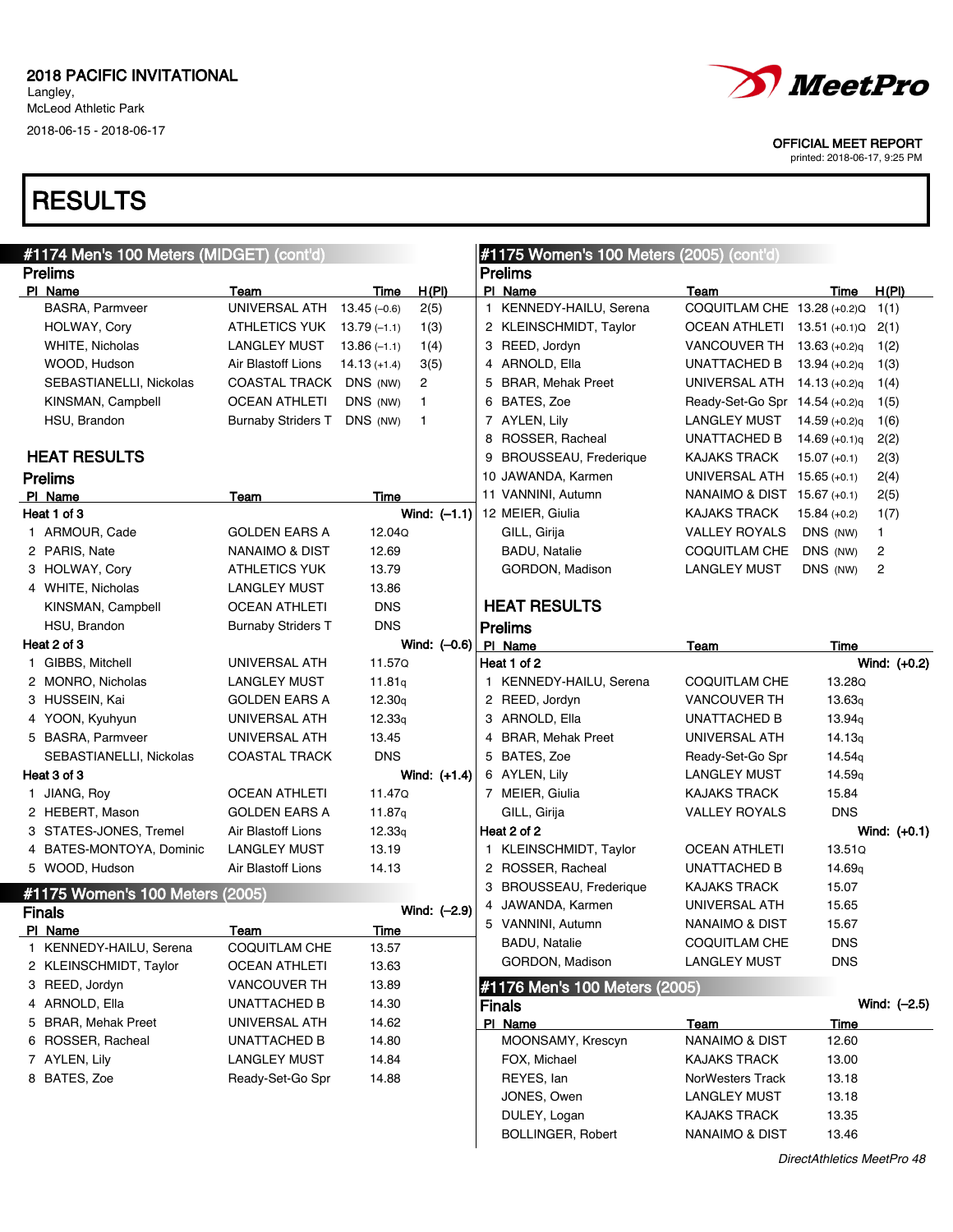

OFFICIAL MEET REPORT

printed: 2018-06-17, 9:25 PM

| #1176 Men's 100 Meters (2005) (cont'd) |                                                       |                      |                       |   | #1178 Women's 100 Meters (2006) (cont'd) |      |                                              |                      |                                |
|----------------------------------------|-------------------------------------------------------|----------------------|-----------------------|---|------------------------------------------|------|----------------------------------------------|----------------------|--------------------------------|
| <b>Finals</b>                          |                                                       |                      | Wind: $(-2.5)$ Finals |   |                                          |      |                                              |                      | Wind: (-3.9)                   |
| PI Name                                | Team                                                  | Time                 |                       |   | PI Name                                  | Team |                                              | Time                 |                                |
| FLACK, Owen                            | <b>LANGLEY MUST</b>                                   | 13.65                |                       |   | 4 BRUNORO, Maiya                         |      | <b>LANGLEY MUST</b>                          | 14.11                |                                |
| BAL, Gurkaman                          | UNIVERSAL ATH                                         | 13.73                |                       |   | 5 KAMBIDI, Mballany                      |      | ROYAL CITY TRA                               | 14.35                |                                |
|                                        |                                                       |                      |                       | 6 | <b>BEUTHIN, Michela</b>                  |      | COQUITLAM CHE                                | 14.55                |                                |
| <b>Prelims</b>                         |                                                       |                      |                       |   | 7 HERRELL, Amelia                        |      | <b>COQUITLAM CHE</b>                         | 14.60                |                                |
| PI Name                                | Team                                                  | Time                 | H(PI)                 |   | TENN, Alexandra                          |      | <b>WEST VANCOUV</b>                          | <b>DNS</b>           |                                |
| 1 MOONSAMY, Krescyn                    | NANAIMO & DIST 12.43 (+1.1)Q                          |                      | 2(1)                  |   |                                          |      |                                              |                      |                                |
| 2 FOX, Michael                         | <b>KAJAKS TRACK</b>                                   | $12.79 (+1.1)q$      | 2(2)                  |   | <b>Prelims</b>                           |      |                                              |                      |                                |
| 3 JONES, Owen<br>4 REYES, lan          | <b>LANGLEY MUST</b><br>NorWesters Track 12.89 (+0.4)Q | $12.85 (+1.1)q$      | 2(3)                  |   | PI Name<br>NAGRA, Jasleen                | Team | UNIVERSAL ATH 13.73 (+1.4)Q                  | Time                 | H(PI)                          |
|                                        |                                                       |                      | 1(1)                  |   |                                          |      |                                              |                      | 1(1)                           |
| 5 DULEY, Logan                         | <b>KAJAKS TRACK</b>                                   | $13.00 (+0.4)q$      | 1(2)                  |   | LAMB, Miheret                            |      | COQUITLAM CHE 13.87 (-0.2)Q                  |                      | 2(1)                           |
| 6 FLACK, Owen                          | <b>LANGLEY MUST</b>                                   | $13.13 (+0.4)q$      | 1(3)                  |   | <b>BRUNORO, Maiya</b>                    |      | LANGLEY MUST $13.88$ (+1.4)q                 |                      | 1(2)                           |
| 7 BOLLINGER, Robert                    | NANAIMO & DIST 13.21 (+0.4)q                          |                      | 1(4)                  |   | KAMBIDI, Mballany                        |      | ROYAL CITY TRA 13.88 (+1.4)q                 |                      | 1(2)                           |
| 8 BAL, Gurkaman                        | UNIVERSAL ATH                                         | $13.40 (+1.1)q$      | 2(4)                  |   | <b>HARRISON, Avery</b>                   |      | NANAIMO & DIST 13.95 (-0.2)q                 |                      | 2(2)                           |
| 9 MARTIN, Jayden                       | <b>SOUTH FRASER</b>                                   | $13.49 (+0.4)$       | 1(5)                  |   | <b>HERRELL, Amelia</b>                   |      | COQUITLAM CHE $14.07$ (-0.2)q                |                      | 2(3)                           |
| 10 ELLIS, Dafydd                       | <b>LANGLEY MUST</b>                                   | $14.75 (+1.1)$       | 2(5)                  |   | <b>BEUTHIN, Michela</b>                  |      | COQUITLAM CHE 14.24 $(+1.4)q$                |                      | 1(4)                           |
| 11 DHALIWAL, Sukhmandeep               | UNIVERSAL ATH                                         | $15.81 (+0.4)$       | 1(6)                  |   | TENN, Alexandra                          |      | WEST VANCOUV 14.45 (+1.4)q                   |                      | 1(5)                           |
| 12 MATTU, Harjas                       | UNIVERSAL ATH                                         | $16.26 (+0.4)$       | 1(7)                  |   | SIDHU, Amrita                            |      | OCEAN ATHLETI 14.84 (-0.2)                   |                      | 2(4)                           |
| MCFIE, Holt                            | <b>KAJAKS TRACK</b>                                   | DNS (NW)             | 2                     |   | ELLIS, Ariel                             |      | LANGLEY MUST                                 | $15.27(-0.2)$        | 2(5)                           |
| GRANVILLE, Joshua                      | COQUITLAM CHE                                         | DNS (NW)             | 2                     |   | NASH, Ella                               |      | NorWesters Track 15.31 (-0.2)                |                      | 2(6)                           |
| <b>HEAT RESULTS</b>                    |                                                       |                      |                       |   | BELWAY, Aya                              |      | <b>VALLEY ROYALS</b>                         | DNS (NW)             | 1                              |
|                                        |                                                       |                      |                       |   | OPIYO, Denise<br>GREENE, Sierra          |      | <b>OCEAN ATHLETI</b><br><b>VALLEY ROYALS</b> | DNS (NW)<br>DNS (NW) | $\mathbf{1}$<br>$\overline{c}$ |
| <b>Prelims</b>                         |                                                       |                      |                       |   |                                          |      |                                              |                      |                                |
| PI Name<br>Heat 1 of 2                 | Team                                                  | Time                 | Wind: (+0.4)          |   | <b>HEAT RESULTS</b>                      |      |                                              |                      |                                |
| 1 REYES, lan                           | NorWesters Track                                      | 12.89Q               |                       |   | <b>Prelims</b>                           |      |                                              |                      |                                |
| 2 DULEY, Logan                         | <b>KAJAKS TRACK</b>                                   | 13.00q               |                       |   | PI Name                                  | Team |                                              | Time                 |                                |
| 3 FLACK, Owen                          | <b>LANGLEY MUST</b>                                   | 13.13q               |                       |   | Heat 1 of 2                              |      |                                              |                      | Wind: (+1.4)                   |
| 4 BOLLINGER, Robert                    | NANAIMO & DIST                                        | 13.21q               |                       |   | 1 NAGRA, Jasleen                         |      | UNIVERSAL ATH                                | 13.73Q               |                                |
| 5 MARTIN, Jayden                       | <b>SOUTH FRASER</b>                                   | 13.49                |                       |   | 2 BRUNORO, Maiya                         |      | LANGLEY MUST                                 | 13.88g               |                                |
| 6 DHALIWAL, Sukhmandeep                | UNIVERSAL ATH                                         | 15.81                |                       |   | 2 KAMBIDI, Mballany                      |      | ROYAL CITY TRA                               | 13.88q               |                                |
| 7 MATTU, Harjas                        | UNIVERSAL ATH                                         | 16.26                |                       |   | 4 BEUTHIN, Michela                       |      | COQUITLAM CHE                                | 14.24g               |                                |
| Heat 2 of 2                            |                                                       |                      | Wind: $(+1.1)$        |   | 5 TENN, Alexandra                        |      | <b>WEST VANCOUV</b>                          | 14.45 <sub>q</sub>   |                                |
| 1 MOONSAMY, Krescyn                    | NANAIMO & DIST                                        | 12.43Q               |                       |   | BELWAY, Aya                              |      | VALLEY ROYALS                                | <b>DNS</b>           |                                |
| 2 FOX, Michael                         | <b>KAJAKS TRACK</b>                                   | 12.79 <sub>q</sub>   |                       |   | OPIYO, Denise                            |      | <b>OCEAN ATHLETI</b>                         | <b>DNS</b>           |                                |
| 3 JONES, Owen                          | <b>LANGLEY MUST</b>                                   | 12.85q               |                       |   | Heat 2 of 2                              |      |                                              |                      | Wind: $(-0.2)$                 |
| 4 BAL, Gurkaman                        | UNIVERSAL ATH                                         | 13.40q               |                       |   | 1 LAMB, Miheret                          |      | <b>COQUITLAM CHE</b>                         | 13.87Q               |                                |
| 5 ELLIS, Dafydd                        | <b>LANGLEY MUST</b>                                   | 14.75                |                       |   | 2 HARRISON, Avery                        |      | NANAIMO & DIST                               | 13.95 <sub>q</sub>   |                                |
| MCFIE, Holt                            | KAJAKS TRACK                                          | <b>DNS</b>           |                       |   | 3 HERRELL, Amelia                        |      | <b>COQUITLAM CHE</b>                         | 14.07q               |                                |
| GRANVILLE, Joshua                      | <b>COQUITLAM CHE</b>                                  | <b>DNS</b>           |                       |   | 4 SIDHU, Amrita                          |      | OCEAN ATHLETI                                | 14.84                |                                |
|                                        |                                                       |                      |                       |   | 5 ELLIS, Ariel                           |      | <b>LANGLEY MUST</b>                          | 15.27                |                                |
| #1178 Women's 100 Meters (2006)        |                                                       |                      | Wind: (-3.9)          |   | 6 NASH, Ella                             |      | NorWesters Track                             | 15.31                |                                |
| <b>Finals</b>                          |                                                       |                      |                       |   | GREENE, Sierra                           |      | <b>VALLEY ROYALS</b>                         | <b>DNS</b>           |                                |
| PI Name<br>1 HARRISON, Avery           | <b>Team</b><br><b>NANAIMO &amp; DIST</b>              | <b>Time</b><br>13.99 |                       |   |                                          |      |                                              |                      |                                |
| 2 LAMB, Miheret                        | <b>COQUITLAM CHE</b>                                  | 14.08                |                       |   |                                          |      |                                              |                      |                                |
| 3 NAGRA, Jasleen                       | UNIVERSAL ATH                                         | 14.09                |                       |   |                                          |      |                                              |                      |                                |
|                                        |                                                       |                      |                       |   |                                          |      |                                              |                      |                                |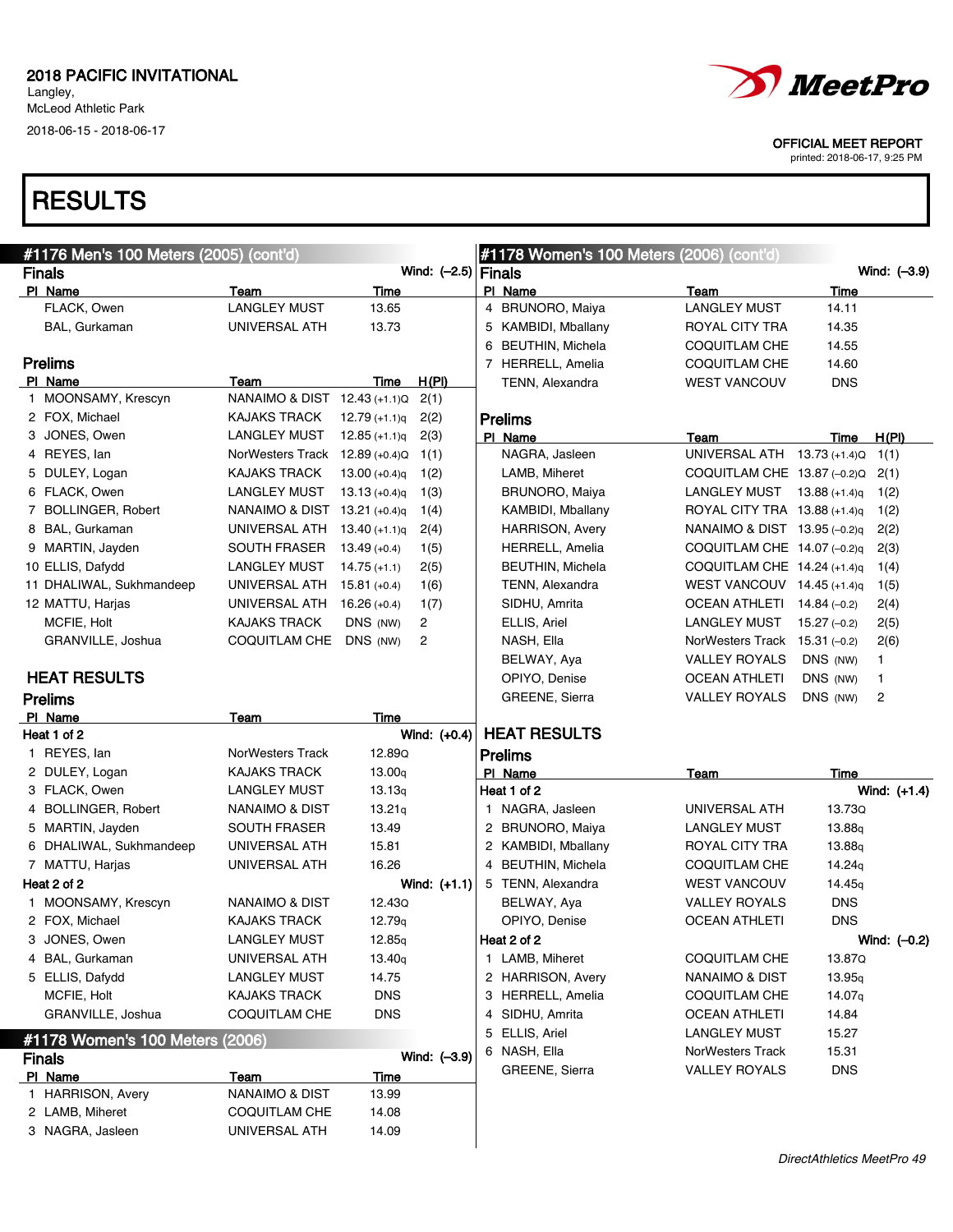# **RESULTS**



OFFICIAL MEET REPORT

| #1179 Men's 100 Meters (2006) |                                  |                    |                       | #1180 Women's 100 Meters (2007) |                                |                 |                |
|-------------------------------|----------------------------------|--------------------|-----------------------|---------------------------------|--------------------------------|-----------------|----------------|
| <b>Finals</b>                 |                                  |                    | Wind: $(-3.2)$ Finals |                                 |                                |                 | Wind: (-2.6)   |
| PI Name                       | Team                             | Time               |                       | PI Name                         | Team                           | Time            |                |
| MOLINA, Mark                  | <b>VALLEY ROYALS</b>             | 13.80              |                       | 1 MCLAUGHLIN, Jaedyn            | COQUITLAM CHE                  | 14.20           |                |
| <b>BRENT, Alec</b>            | <b>Burnaby Striders T</b>        | 14.27              |                       | 2 SILVA, Nicole                 | <b>LANGLEY MUST</b>            | 14.33           |                |
| NICOL, Connor                 | <b>OCEAN ATHLETI</b>             | 14.41              |                       | 3 TATEH, Mbunya                 | UNIVERSAL ATH                  | 14.68           |                |
| ADAMS, Joey                   | <b>LANGLEY MUST</b>              | 14.88              |                       | 4 SCHOENROTH, Alexis            | <b>LANGLEY MUST</b>            | 15.33           |                |
| KUKU, Darin Esegemu           | UNIVERSAL ATH                    | 15.15              |                       | 5 TURNER, Madeleine             | <b>OCEAN ATHLETI</b>           | 15.44           |                |
| DAUGHTERS, Tegan              | Ready-Set-Go Spr                 | 15.31              |                       | 6 MEIER, Helena                 | <b>LANGLEY MUST</b>            | 15.76           |                |
| <b>BAJARUNAS, Marty</b>       | COQUITLAM CHE                    | 15.33              |                       | 7 BAERG, Amanda                 | <b>LANGLEY MUST</b>            | 15.77           |                |
| DIXON-LAWLESS, Lucien         | <b>GOLDEN EARS A</b>             | 15.44              |                       | 8 MCCREADY, Alessandra          | NorWesters Track               | 16.33           |                |
| <b>Prelims</b>                |                                  |                    |                       | <b>Prelims</b>                  |                                |                 |                |
| PI Name                       | Team                             | Time               | <u>H(PI)</u>          | PI Name                         | Team                           | Time            | H(P)           |
| 1 MOLINA, Mark                | VALLEY ROYALS 13.52 (+0.3)Q      |                    | 1(1)                  | 1 MCLAUGHLIN, Jaedyn            | COQUITLAM CHE 13.89 (-0.7)Q    |                 | 1(1)           |
| 2 BRENT, Alec                 | Burnaby Striders T 13.86 (+0.3)q |                    | 1(2)                  | 2 SILVA, Nicole                 | LANGLEY MUST                   | 13.94 $(-0.7)q$ | 1(2)           |
| 3 NICOL, Connor               | OCEAN ATHLETI $14.08$ (+0.3)q    |                    | 1(3)                  | 3 TATEH, Mbunya                 | UNIVERSAL ATH $14.45$ (-0.6)Q  |                 | 3(1)           |
| 4 ADAMS, Joey                 | LANGLEY MUST                     | 14.48 (–0.8)Q      | 2(1)                  | 4 SCHOENROTH, Alexis            | LANGLEY MUST                   | $14.89(-1.0)Q$  | 2(1)           |
| 5 BAJARUNAS, Marty            | COQUITLAM CHE 14.72 (-0.8)q      |                    | 2(2)                  | 5 MEIER, Helena                 | <b>LANGLEY MUST</b>            | $15.15(-0.6)q$  | 3(2)           |
| 6 KUKU, Darin Esegemu         | UNIVERSAL ATH $14.86$ (-0.8)q    |                    | 2(3)                  | 6 TURNER, Madeleine             | OCEAN ATHLETI $15.26$ (-0.7)g  |                 | 1(3)           |
| 7 DAUGHTERS, Tegan            | Ready-Set-Go Spr 14.94 (-0.8)q   |                    | 2(4)                  | 7 MCCREADY, Alessandra          | NorWesters Track 15.49 (-0.6)q |                 | 3(3)           |
| 8 DIXON-LAWLESS, Lucien       | GOLDEN EARS A 15.48 (+0.3)q      |                    | 1(4)                  | 8 BAERG, Amanda                 | <b>LANGLEY MUST</b>            | 15.60 $(-0.7)q$ | 1(4)           |
| 9 MARTINEZ, Juan              | LANGLEY MUST                     | $17.45 (+0.3)$     | 1(5)                  | 9 MCLEAN, Ayla                  | COQUITLAM CHE $16.10$ (-0.6)   |                 | 3(4)           |
| 10 ROBERTSON, Stuart          | LANGLEY MUST                     | $18.83 (+0.3)$     | 1(6)                  | 10 PARK, Justice                | LANGLEY MUST                   | $16.13(-1.0)$   | 2(2)           |
| CARRIERE, Brady               | COQUITLAM CHE                    | DNS (NW)           | 1.                    | 11 SPEDDING, Sophie             | <b>LANGLEY MUST</b>            | $16.43(-1.0)$   | 2(3)           |
| RUSSELL, Joel                 | LANGLEY MUST                     | DNS (NW)           | 2                     | 12 PHILLIPS, Hazel              | Unattached                     | $16.53(-0.7)$   | 1(5)           |
| WRIGHT, Benjamin              | <b>VALLEY ROYALS</b>             | DNS (NW)           | 2                     | 13 SANDHU, Maya                 | <b>LANGLEY MUST</b>            | $16.69(-0.6)$   | 3(5)           |
| <b>MARSHALL, Harris</b>       | NorWesters Track                 | DNS (NW)           | 2                     | 14 VAUDAN, Gabrielle            | <b>LANGLEY MUST</b>            | $16.79(-1.0)$   | 2(4)           |
|                               |                                  |                    |                       | 15 MANDER, Gurleen              | UNIVERSAL ATH                  | $17.10(-1.0)$   | 2(5)           |
| <b>HEAT RESULTS</b>           |                                  |                    |                       | 16 ROBINSON, Makenna            | <b>LANGLEY MUST</b>            | $17.99(-1.0)$   | 2(6)           |
| <b>Prelims</b>                |                                  |                    |                       | 17 MCKENNA, Kaitlyn             | <b>LANGLEY MUST</b>            | $18.03(-0.7)$   | 1(6)           |
| PI Name                       | Team                             | Time               |                       | VARMA-VITUG, Sofia              | <b>KAJAKS TRACK</b>            | DNS (NW)        | 1              |
| Heat 1 of 2                   |                                  |                    | Wind: $(+0.3)$        | MCLAUGHLIN, Camdyn              | COQUITLAM CHE                  | DNS (NW)        | 2              |
| 1 MOLINA, Mark                | <b>VALLEY ROYALS</b>             | 13.52Q             |                       | BHULLAR, Arshdeep               | <b>UNIVERSAL ATH</b>           | DNS (NW)        | 3              |
| 2 BRENT, Alec                 | <b>Burnaby Striders T</b>        | 13.86 <sub>g</sub> |                       |                                 |                                |                 |                |
| 3 NICOL, Connor               | <b>OCEAN ATHLETI</b>             | 14.08 <sub>q</sub> |                       | <b>HEAT RESULTS</b>             |                                |                 |                |
| 4 DIXON-LAWLESS, Lucien       | <b>GOLDEN EARS A</b>             | 15.48 <sub>g</sub> |                       | <b>Prelims</b>                  |                                |                 |                |
| 5 MARTINEZ, Juan              | <b>LANGLEY MUST</b>              | 17.45              |                       | PI Name                         | <b>Team</b>                    | <u>Time</u>     |                |
| 6 ROBERTSON, Stuart           | <b>LANGLEY MUST</b>              | 18.83              |                       | Heat 1 of 3                     |                                |                 | Wind: (-0.7)   |
| CARRIERE, Brady               | COQUITLAM CHE                    | <b>DNS</b>         |                       | 1 MCLAUGHLIN, Jaedyn            | COQUITLAM CHE                  | 13.89Q          |                |
| Heat 2 of 2                   |                                  |                    | Wind: (-0.8)          | 2 SILVA, Nicole                 | <b>LANGLEY MUST</b>            | 13.94q          |                |
| 1 ADAMS, Joey                 | <b>LANGLEY MUST</b>              | 14.48Q             |                       | 3 TURNER, Madeleine             | <b>OCEAN ATHLETI</b>           | 15.26q          |                |
| 2 BAJARUNAS, Marty            | <b>COQUITLAM CHE</b>             | 14.72 <sub>q</sub> |                       | 4 BAERG, Amanda                 | <b>LANGLEY MUST</b>            | 15.60q          |                |
| 3 KUKU, Darin Esegemu         | UNIVERSAL ATH                    | 14.86 <sub>g</sub> |                       | 5 PHILLIPS, Hazel               | Unattached                     | 16.53           |                |
| 4 DAUGHTERS, Tegan            | Ready-Set-Go Spr                 | 14.94q             |                       | 6 MCKENNA, Kaitlyn              | <b>LANGLEY MUST</b>            | 18.03           |                |
| RUSSELL, Joel                 | <b>LANGLEY MUST</b>              | <b>DNS</b>         |                       | VARMA-VITUG, Sofia              | KAJAKS TRACK                   | <b>DNS</b>      |                |
| WRIGHT, Benjamin              | <b>VALLEY ROYALS</b>             | <b>DNS</b>         |                       | Heat 2 of 3                     |                                |                 | Wind: $(-1.0)$ |
| MARSHALL, Harris              | <b>NorWesters Track</b>          | <b>DNS</b>         |                       | 1 SCHOENROTH, Alexis            | <b>LANGLEY MUST</b>            | 14.89Q          |                |
|                               |                                  |                    |                       |                                 |                                |                 |                |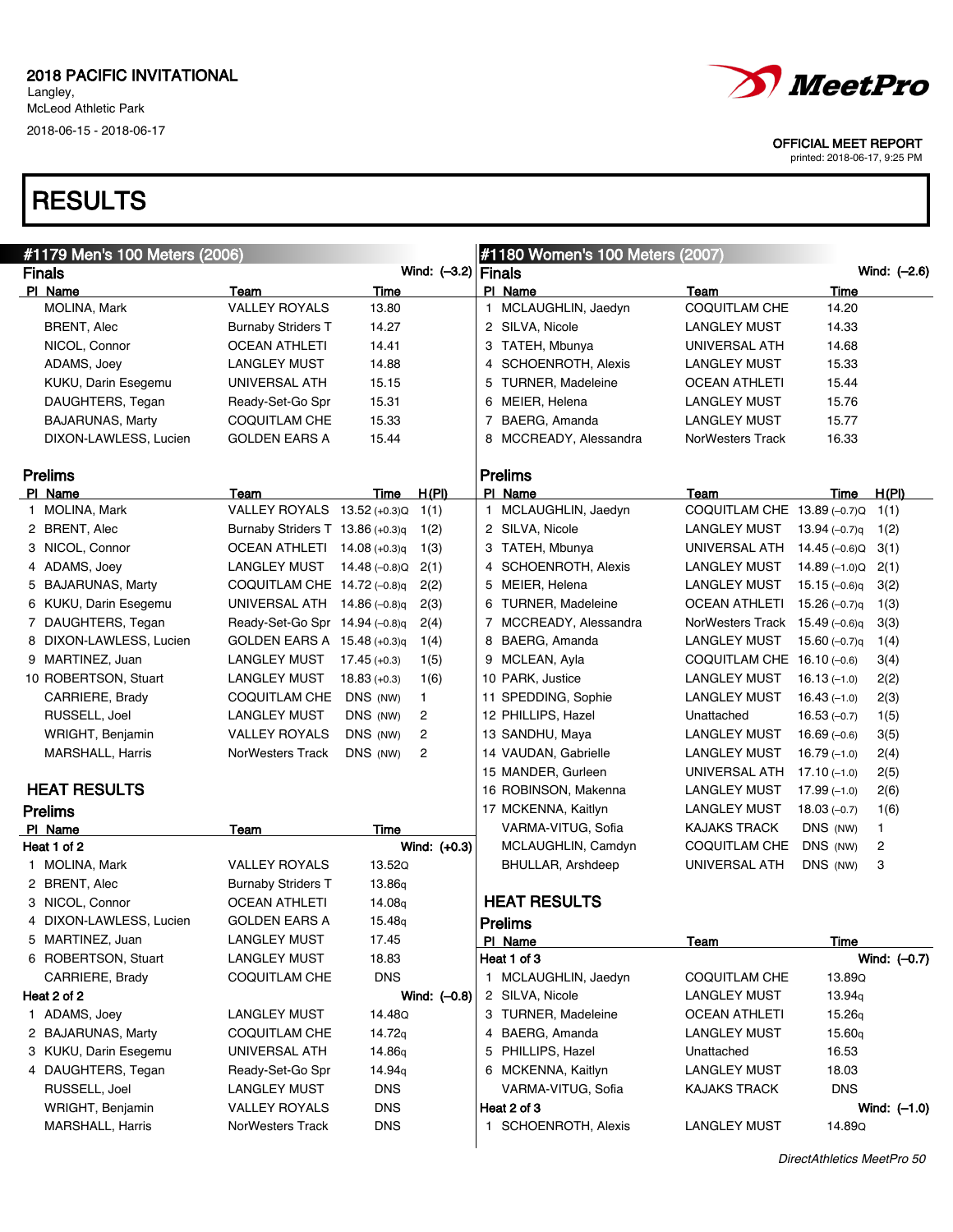# **RESULTS**



OFFICIAL MEET REPORT

| #1180 Women's 100 Meters (2007) (cont'd) |                                     |                 |                | #1181 Men's 100 Meters (2007) (cont'd)  |                                  |                    |                |
|------------------------------------------|-------------------------------------|-----------------|----------------|-----------------------------------------|----------------------------------|--------------------|----------------|
| <b>Prelims</b>                           |                                     |                 |                | <b>Prelims</b>                          |                                  |                    |                |
| PI Name                                  | Team                                | Time            |                | PI Name                                 | <b>Team</b>                      | Time               |                |
| 2 PARK, Justice                          | <b>LANGLEY MUST</b>                 | 16.13           |                | 2 NASATO, Ryder                         | <b>LANGLEY MUST</b>              | 16.11q             |                |
| 3 SPEDDING, Sophie                       | <b>LANGLEY MUST</b>                 | 16.43           |                | 3 BROWN, Daniel                         | <b>WEST VANCOUV</b>              | 16.24q             |                |
| 4 VAUDAN, Gabrielle                      | <b>LANGLEY MUST</b>                 | 16.79           |                | 4 MILLARD, William                      | <b>NorWesters Track</b>          | 16.68g             |                |
| 5 MANDER, Gurleen                        | UNIVERSAL ATH                       | 17.10           |                | 5 BATH, Cameron                         | <b>LANGLEY MUST</b>              | 17.30 <sub>g</sub> |                |
| 6 ROBINSON, Makenna                      | <b>LANGLEY MUST</b>                 | 17.99           |                | 6 KLEINSCHMIDT, Tanner                  | OCEAN ATHLETI                    | 19.13              |                |
| MCLAUGHLIN, Camdyn                       | COQUITLAM CHE                       | <b>DNS</b>      |                | Heat 2 of 2                             |                                  |                    | Wind: $(-1.2)$ |
| Heat 3 of 3                              |                                     |                 | Wind: (-0.6)   | 1 GEORGILAS, lossif (joe)               | <b>Burnaby Striders T</b>        | 14.22Q             |                |
| 1 TATEH, Mbunya                          | UNIVERSAL ATH                       | 14.45Q          |                | 2 SANCHEZ-MASETTO, PasqualeLANGLEY MUST |                                  | 14.25q             |                |
| 2 MEIER, Helena                          | <b>LANGLEY MUST</b>                 | 15.15q          |                | 3 CREGO, Nolan                          | <b>KAJAKS TRACK</b>              | 16.05q             |                |
| 3 MCCREADY, Alessandra                   | NorWesters Track                    | 15.49q          |                | 4 ZHANG, Simon                          | <b>LANGLEY MUST</b>              | 18.63              |                |
| 4 MCLEAN, Ayla                           | COQUITLAM CHE                       | 16.10           |                | 5 MACLACHLAN, Ewan                      | ROYAL CITY TRA                   | 19.01              |                |
| 5 SANDHU, Maya                           | <b>LANGLEY MUST</b>                 | 16.69           |                | MATTU, Harjap                           | UNIVERSAL ATH                    | <b>DNS</b>         |                |
| BHULLAR, Arshdeep                        | UNIVERSAL ATH                       | <b>DNS</b>      |                | #1182 Women's 100 Meters (2008)         |                                  |                    |                |
| #1181 Men's 100 Meters (2007)            |                                     |                 |                | <b>Finals</b>                           |                                  |                    | Wind: $(-3.2)$ |
| <b>Finals</b>                            |                                     |                 | Wind: $(-3.2)$ | PI Name                                 | <b>Team</b>                      | Time               |                |
| PI Name                                  | Team                                | Time            |                | <b>WILLIAMS, Aaysia</b>                 | Air Blastoff Lions               | 14.31              |                |
| 1 GEORGILAS, lossif (joe)                | <b>Burnaby Striders T</b>           | 14.35           |                | DANN, Nissi                             | UNATTACHED B                     | 14.76              |                |
| 2 SANCHEZ-MASETTO, PasqualeLANGLEY MUST  |                                     | 14.49           |                | MARTIN, Abigail                         | <b>OCEAN ATHLETI</b>             | 15.46              |                |
| 3 SADA, Bernardo                         | <b>LANGLEY MUST</b>                 | 15.51           |                | ROGOZINSKI, Amelia                      | COQUITLAM CHE                    | 15.83              |                |
| 4 CREGO, Nolan                           | <b>KAJAKS TRACK</b>                 | 15.90           |                | GRAHAM, Cassie                          | <b>LANGLEY MUST</b>              | 15.87              |                |
| 5 BROWN, Daniel                          | <b>WEST VANCOUV</b>                 | 16.58           |                | ADLER, Haven                            | <b>WEST VANCOUV</b>              | 16.33              |                |
| 6 NASATO, Ryder                          | <b>LANGLEY MUST</b>                 | 16.65           |                | KHRISANOVA, Svetlana                    | COQUITLAM CHE                    | 16.37              |                |
| 7 MILLARD, William                       | NorWesters Track                    | 16.92           |                | BRUNORO, Payton                         | <b>LANGLEY MUST</b>              | 16.67              |                |
| 8 BATH, Cameron                          | <b>LANGLEY MUST</b>                 | 17.21           |                |                                         |                                  |                    |                |
|                                          |                                     |                 |                | <b>Prelims</b>                          |                                  |                    |                |
| <b>Prelims</b>                           |                                     |                 |                | PI Name                                 | Team                             | Time               | H(PI)          |
| PI Name                                  | Team                                | Time            | H(PI)          | 1 WILLIAMS, Aaysia                      | Air Blastoff Lions               | $13.81 (+2.6)Q$    | 2(1)           |
| 1 GEORGILAS, lossif (joe)                | Burnaby Striders T 14.22 (-1.2)Q    |                 | 2(1)           | 2 DANN, Nissi                           | UNATTACHED B                     | 14.65 $(-0.6)Q$    | 1(1)           |
| 2 SANCHEZ-MASETTO, PasqualeLANGLEY MUST  |                                     | $14.25(-1.2)q$  | 2(2)           | 3 MARTIN, Abigail                       | OCEAN ATHLETI 14.84 (+2.6)q      |                    | 2(2)           |
| 3 SADA, Bernardo                         | <b>LANGLEY MUST</b>                 | $15.22(-2.1)Q$  | 1(1)           | 4 ROGOZINSKI, Amelia                    | COQUITLAM CHE $15.42$ (-0.6)q    |                    | 1(2)           |
| 4 CREGO, Nolan                           | <b>KAJAKS TRACK</b>                 | 16.05 $(-1.2)q$ | 2(3)           | 5 GRAHAM, Cassie                        | <b>LANGLEY MUST</b>              | 15.63 $(-0.6)q$    | 1(3)           |
| 5 NASATO, Ryder                          | LANGLEY MUST                        | 16.11 $(-2.1)q$ | 1(2)           | 6 ADLER, Haven                          | WEST VANCOUV 15.91 (-0.6)q       |                    | 1(4)           |
| 6 BROWN, Daniel                          | WEST VANCOUV 16.24 $(-2.1)q$        |                 | 1(3)           | 7 BRUNORO, Payton                       | LANGLEY MUST                     | 16.17 (+2.6)q      | 2(3)           |
| 7 MILLARD, William                       | NorWesters Track 16.68 (-2.1)q 1(4) |                 |                | 8 KHRISANOVA, Svetlana                  | COQUITLAM CHE 16.53 (-0.6)q 1(5) |                    |                |
| 8 BATH, Cameron                          | LANGLEY MUST $17.30$ (-2.1)q        |                 | 1(5)           | 9 SANDHU, Gurpartap                     | VALLEY ROYALS 16.96 (-0.6)       |                    | 1(6)           |
| 9 ZHANG, Simon                           | LANGLEY MUST                        | $18.63(-1.2)$   | 2(4)           | 10 SANGHA, Shehneet                     | UNIVERSAL ATH                    | $16.96 (+2.6)$     | 2(4)           |
| 10 MACLACHLAN, Ewan                      | ROYAL CITY TRA 19.01 (-1.2)         |                 | 2(5)           | 11 AULAKH, Japneet                      | UNIVERSAL ATH                    | $19.43(-0.6)$      | 1(7)           |
| 11 KLEINSCHMIDT, Tanner                  | OCEAN ATHLETI 19.13 (-2.1)          |                 | 1(6)           | GALLINGER, Kailee                       | <b>LANGLEY MUST</b>              | DNS (NW)           | 1              |
| MATTU, Harjap                            | UNIVERSAL ATH                       | DNS (NW)        | 2              | <b>VENIER, Vittoria</b>                 | <b>WEST VANCOUV</b>              | DNS (NW)           | 2              |
|                                          |                                     |                 |                | VLEK, Sophie                            | COQUITLAM CHE                    | DNS (NW)           | 2              |
| <b>HEAT RESULTS</b>                      |                                     |                 |                | <b>HEYRIES, Liv</b>                     | NorWesters Track                 | DNS (NW)           | 2              |
| <b>Prelims</b>                           |                                     |                 |                |                                         |                                  |                    |                |
| PI Name                                  | Team                                | Time            |                | <b>HEAT RESULTS</b>                     |                                  |                    |                |
| Heat 1 of 2                              |                                     |                 | Wind: (-2.1)   |                                         |                                  |                    |                |
| 1 SADA, Bernardo                         | <b>LANGLEY MUST</b>                 | 15.22Q          |                |                                         |                                  |                    |                |
|                                          |                                     |                 |                |                                         |                                  |                    |                |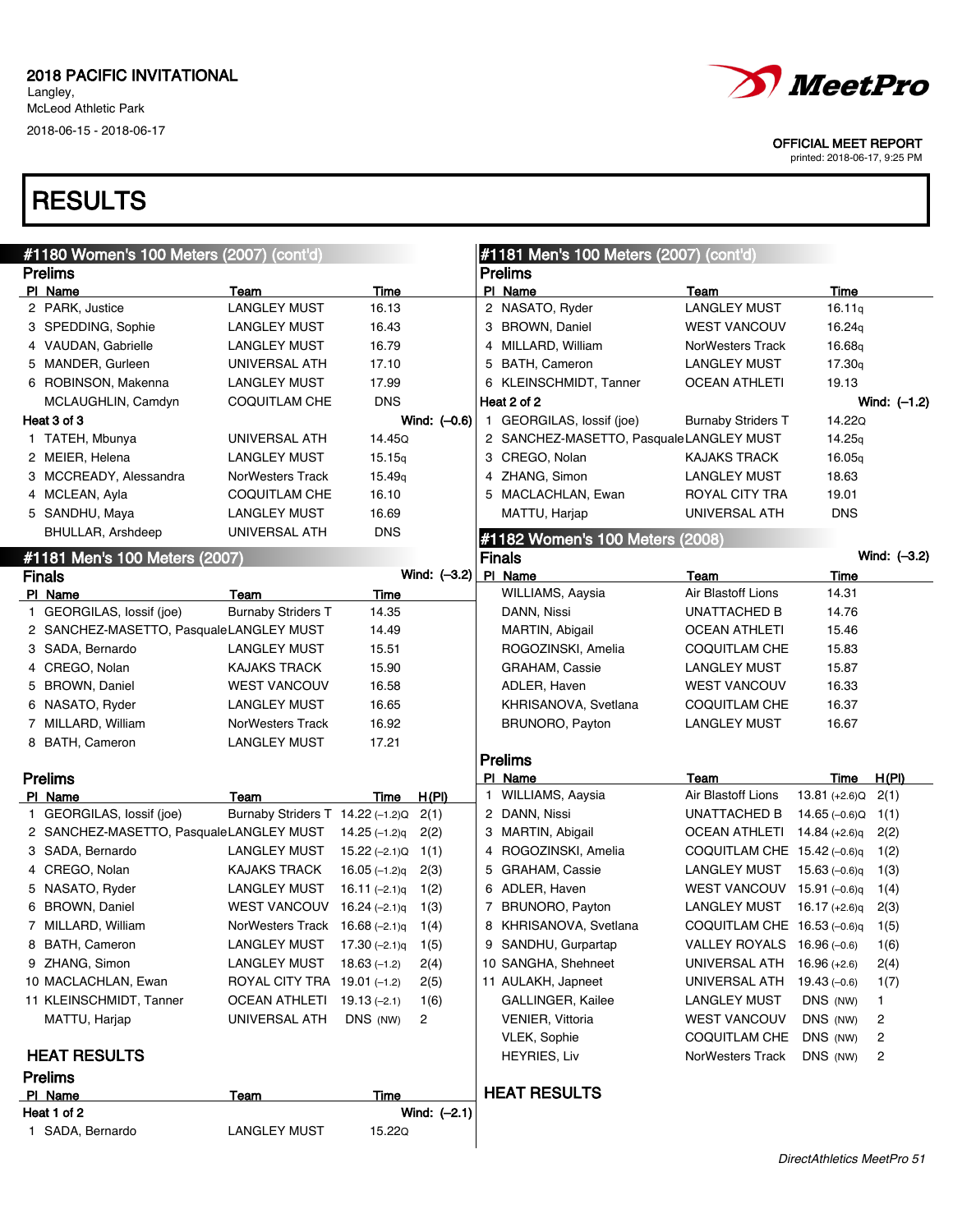Langley, McLeod Athletic Park 2018-06-15 - 2018-06-17

| <i><b><i>MeetPro</i></b></i>                                |
|-------------------------------------------------------------|
| <b>OFFICIAL MEET REPORT</b><br>printed: 2018-06-17, 9:25 PM |
|                                                             |

| #1182 Women's 100 Meters (2008) (cont'd) |                                             |                     |                | #1183 Men's 100 Meters (2008) (cont'd) |                                  |               |                |
|------------------------------------------|---------------------------------------------|---------------------|----------------|----------------------------------------|----------------------------------|---------------|----------------|
| <b>Prelims</b>                           |                                             |                     |                | <b>Prelims</b>                         |                                  |               |                |
| PI Name                                  | Team                                        | Time                |                | PI Name                                | Team                             | Time          | H(PI)          |
| Heat 1 of 2                              |                                             |                     | Wind: (-0.6)   | HALL, Logan                            | <b>LANGLEY MUST</b>              | DNS (NW)      | $\overline{c}$ |
| 1 DANN, Nissi                            | <b>UNATTACHED B</b>                         | 14.65Q              |                | CARRIERE, Dawson                       | COQUITLAM CHE                    | DNS (NW)      | 3              |
| 2 ROGOZINSKI, Amelia                     | <b>COQUITLAM CHE</b>                        | 15.42q              |                | VANHUIZEN, Drew                        | <b>LANGLEY MUST</b>              | DNS (NW)      | 3              |
| 3 GRAHAM, Cassie                         | <b>LANGLEY MUST</b>                         | 15.63q              |                | HIGASHITANI, Mathew                    | <b>KAJAKS TRACK</b>              | DNS (NW)      | 3              |
| 4 ADLER, Haven                           | <b>WEST VANCOUV</b>                         | 15.91q              |                |                                        |                                  |               |                |
| 5 KHRISANOVA, Svetlana                   | <b>COQUITLAM CHE</b>                        | 16.53q              |                | <b>HEAT RESULTS</b>                    |                                  |               |                |
| 6 SANDHU, Gurpartap                      | <b>VALLEY ROYALS</b>                        | 16.96               |                | <b>Prelims</b>                         |                                  |               |                |
| 7 AULAKH, Japneet                        | UNIVERSAL ATH                               | 19.43               |                | PI Name                                | Team                             | Time          |                |
| GALLINGER, Kailee                        | <b>LANGLEY MUST</b>                         | <b>DNS</b>          |                | Heat 1 of 3                            |                                  |               | Wind: $(+0.9)$ |
| Heat 2 of 2                              |                                             |                     | Wind: $(+2.6)$ | 1 HEWITT-RICHARDS, Ben                 | <b>COQUITLAM CHE</b>             | 14.87Q        |                |
| 1 WILLIAMS, Aaysia                       | Air Blastoff Lions                          | 13.81Q              |                | 2 BELLO, Jack                          | <b>KAJAKS TRACK</b>              | 15.20q        |                |
| 2 MARTIN, Abigail                        | <b>OCEAN ATHLETI</b>                        | 14.84 <sub>g</sub>  |                | 3 HAYDEN, Miles                        | <b>LANGLEY MUST</b>              | 15.50q        |                |
| 3 BRUNORO, Payton                        | <b>LANGLEY MUST</b>                         | 16.17q              |                | 4 MACPHERSON, Nicholas                 | <b>OCEAN ATHLETI</b>             | 15.97q        |                |
| 4 SANGHA, Shehneet                       | UNIVERSAL ATH                               | 16.96               |                | 5 LONGLEY, Chase                       | <b>LANGLEY MUST</b>              | 17.14         |                |
| <b>VENIER, Vittoria</b>                  | <b>WEST VANCOUV</b>                         | <b>DNS</b>          |                | NIVEN, Alexander                       | <b>COQUITLAM CHE</b>             | <b>DNS</b>    |                |
| <b>VLEK, Sophie</b>                      | <b>COQUITLAM CHE</b>                        | <b>DNS</b>          |                | Heat 2 of 3                            |                                  |               | Wind: (-2.0)   |
| <b>HEYRIES, Liv</b>                      | <b>NorWesters Track</b>                     | <b>DNS</b>          |                | 1 MAGDALINSKI, Tyler                   | <b>COQUITLAM CHE</b>             | 14.42Q        |                |
|                                          |                                             |                     |                | 2 CLARKE, Elijah                       | <b>VANCOUVER TH</b>              | 15.67g        |                |
| #1183 Men's 100 Meters (2008)            |                                             |                     |                | 3 JOYCE, Thane                         | <b>TRAIL TRACK &amp; F</b>       | 15.81q        |                |
| <b>Finals</b>                            |                                             |                     | Wind: $(-2.6)$ | 4 RADILLO, Nathaniel                   | <b>LANGLEY MUST</b>              | 18.92         |                |
| PI Name                                  | Team                                        | Time                |                | LA COMBE, Ryan                         | <b>COQUITLAM CHE</b>             | <b>DNS</b>    |                |
| 1 DACRES, Isaiah                         | Air Blastoff Lions<br>COQUITLAM CHE         | 14.35               |                | HALL, Logan                            | <b>LANGLEY MUST</b>              | <b>DNS</b>    |                |
| 2 MAGDALINSKI, Tyler                     |                                             | 14.37               |                | Heat 3 of 3                            |                                  |               | Wind: $(-1.1)$ |
| 3 HEWITT-RICHARDS, Ben<br>4 BELLO, Jack  | <b>COQUITLAM CHE</b><br><b>KAJAKS TRACK</b> | 15.33<br>15.67      |                | 1 DACRES, Isaiah                       | Air Blastoff Lions               | 14.42Q        |                |
| 5 HAYDEN, Miles                          | <b>LANGLEY MUST</b>                         | 15.86               |                | 2 JOHNSON, Gabriel                     | <b>LANGLEY MUST</b>              | 16.94         |                |
| 6 CLARKE, Elijah                         | <b>VANCOUVER TH</b>                         |                     |                | 3 MYINT, Christian                     | <b>NANAIMO &amp; DIST</b>        | 17.07         |                |
| 7 JOYCE, Thane                           | <b>TRAIL TRACK &amp; F</b>                  | 16.12<br>16.23      |                | CARRIERE, Dawson                       | <b>COQUITLAM CHE</b>             | <b>DNS</b>    |                |
| MACPHERSON, Nicholas                     | <b>OCEAN ATHLETI</b>                        | <b>DNS</b>          |                | VANHUIZEN, Drew                        | <b>LANGLEY MUST</b>              | <b>DNS</b>    |                |
|                                          |                                             |                     |                | HIGASHITANI, Mathew                    | <b>KAJAKS TRACK</b>              | <b>DNS</b>    |                |
| <b>Prelims</b>                           |                                             |                     |                |                                        |                                  |               |                |
| PI Name                                  | Team                                        | Time                | H(PI)          | #1184 Women's 100 Meters (2009)        |                                  |               |                |
| 1 MAGDALINSKI, Tyler                     | COQUITLAM CHE 14.42 (-2.0)Q                 |                     | 2(1)           | <b>Finals</b>                          |                                  |               | Wind: (-2.9)   |
| 1 DACRES, Isaiah                         | Air Blastoff Lions                          | $14.42(-1.1)Q$ 3(1) |                | PI Name<br>FRASER, Taya                | Team<br><b>COQUITLAM CHE</b>     | Time<br>16.46 |                |
| 3 HEWITT-RICHARDS, Ben                   | COQUITLAM CHE 14.87 (+0.9)Q 1(1)            |                     |                | PANG, Vanessa                          | VANCOUVER OL                     | 16.64         |                |
| 4 BELLO, Jack                            | KAJAKS TRACK                                | $15.20 (+0.9)q$     | 1(2)           | SMITH, Alexia                          | <b>VALLEY ROYALS</b>             | 16.67         |                |
| 5 HAYDEN, Miles                          | <b>LANGLEY MUST</b>                         | $15.50 (+0.9)q$     | 1(3)           | HARDCASTLE, Elizabeth                  | VANCOUVER OL                     | 17.67         |                |
| 6 CLARKE, Elijah                         | VANCOUVER TH 15.67 (-2.0)q                  |                     | 2(2)           | LIBURD, Rya                            | KAMLOOPS TRA                     | 18.75         |                |
| 7 JOYCE, Thane                           | TRAIL TRACK & F 15.81 (-2.0)q               |                     | 2(3)           | BRUNORO, Lena                          | <b>LANGLEY MUST</b>              | 18.80         |                |
| 8 MACPHERSON, Nicholas                   | OCEAN ATHLETI 15.97 (+0.9)q                 |                     | 1(4)           | MOONSAMY, Anishka                      | <b>NANAIMO &amp; DIST</b>        | 18.96         |                |
| 9 JOHNSON, Gabriel                       | <b>LANGLEY MUST</b>                         | $16.94(-1.1)$       | 3(2)           | VAUDAN, Madeleine                      | <b>LANGLEY MUST</b>              | 20.46         |                |
| 10 MYINT, Christian                      | NANAIMO & DIST 17.07 (-1.1)                 |                     | 3(3)           |                                        |                                  |               |                |
| 11 LONGLEY, Chase                        | <b>LANGLEY MUST</b>                         | $17.14 (+0.9)$      | 1(5)           | <b>Prelims</b>                         |                                  |               |                |
| 12 RADILLO, Nathaniel                    | <b>LANGLEY MUST</b>                         | $18.92(-2.0)$       | 2(4)           | PI Name                                | Team                             | Time          | H(P)           |
| NIVEN, Alexander                         | <b>COQUITLAM CHE</b>                        | DNS (NW)            | $\mathbf{1}$   | PANG, Vanessa                          | VANCOUVER OL 16.44 (-1.4) Q 1(1) |               |                |
| LA COMBE, Ryan                           | COQUITLAM CHE                               | DNS (NW)            | 2              | SMITH, Alexia                          | VALLEY ROYALS 16.47 (-1.4)q 1(2) |               |                |
|                                          |                                             |                     |                |                                        |                                  |               |                |

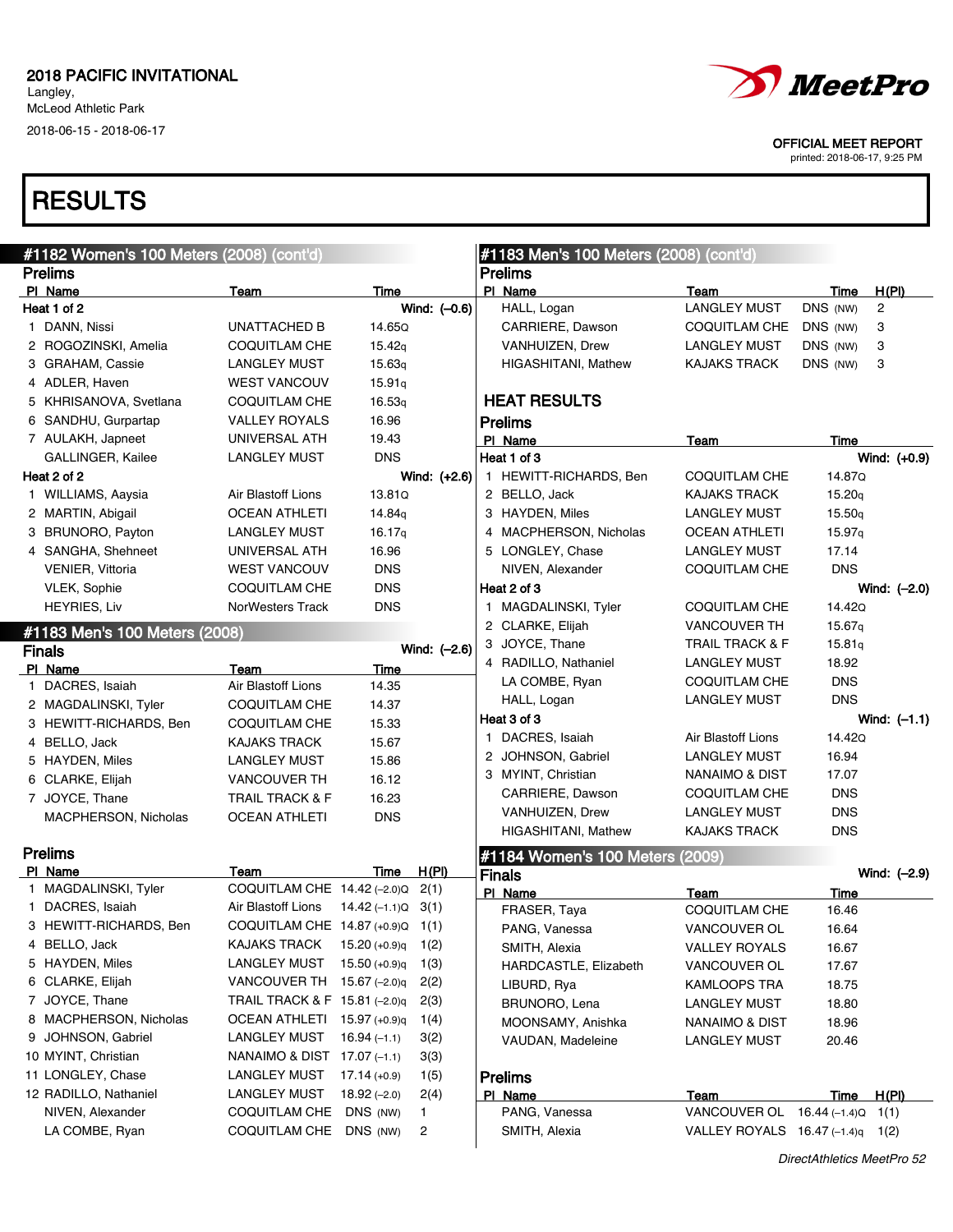# **RESULTS**

OFFICIAL MEET REPORT

| #1184 Women's 100 Meters (2009) (cont'd) |                                  |                    |                            |     | #1185 Men's 100 Meters (2009) (cont'd)                |                             |                    |              |
|------------------------------------------|----------------------------------|--------------------|----------------------------|-----|-------------------------------------------------------|-----------------------------|--------------------|--------------|
| <b>Prelims</b>                           |                                  |                    |                            |     | <b>Prelims</b>                                        |                             |                    |              |
| PI Name                                  | Team                             | Time               | H(PI)                      |     | PI Name                                               | Team                        | Time               | H(PI)        |
| FRASER, Taya                             | COQUITLAM CHE 16.49 (-2.0)Q      |                    | 2(1)                       |     | 8 BOOTH, Jesse                                        | VALLEY ROYALS               | 18.24 (+0.8)q      | 2(5)         |
| HARDCASTLE, Elizabeth                    | VANCOUVER OL $17.49$ (-2.0)g     |                    | 2(2)                       |     | 9 BATH, Ronic                                         | <b>LANGLEY MUST</b>         | $19.83(-2.0)$      | 1(4)         |
| BRUNORO, Lena                            | LANGLEY MUST                     | 17.93 (–2.0) q     | 2(3)                       |     | 10 ALLENBY, Aiden                                     | ROYAL CITY TRA 20.20 (-2.0) |                    | 1(5)         |
| LIBURD, Rya                              | KAMLOOPS TRA 18.25 (-1.4)g       |                    | 1(3)                       |     | <b>HIGASHITANI, Mathew</b>                            | <b>KAJAKS TRACK</b>         | DNS (NW)           | 1            |
| VAUDAN, Madeleine                        | LANGLEY MUST                     | 18.39 $(-1.4)q$    | 1(4)                       |     | COMMERFORD, Jacob                                     | COQUITLAM CHE               | DNS (NW)           | 1            |
| MOONSAMY, Anishka                        | NANAIMO & DIST 18.53 (-2.0)q     |                    | 2(4)                       |     | DEAN, Kaiden                                          | COQUITLAM CHE               | DNS (NW)           | 2            |
| PENNER, Kiara                            | ROYAL CITY TRA 19.50 (-2.0)      |                    | 2(5)                       |     |                                                       |                             |                    |              |
| PERKS, Olivia                            | ROYAL CITY TRA 20.01 (-1.4)      |                    | 1(5)                       |     | <b>HEAT RESULTS</b>                                   |                             |                    |              |
| <b>HEAT RESULTS</b>                      |                                  |                    |                            |     | <b>Prelims</b><br>PI Name                             | Team                        | Time               |              |
| <b>Prelims</b>                           |                                  |                    |                            |     | Heat 1 of 2                                           |                             |                    | Wind: (-2.0) |
| PI Name                                  | Team                             | Time               |                            |     | 1 MARWAHA, Maahi                                      | <b>LANGLEY MUST</b>         | 16.09Q             |              |
| Heat 1 of 2                              |                                  |                    | Wind: $(-1.4)$             |     | 2 SADA, Oliver                                        | <b>LANGLEY MUST</b>         | 17.52q             |              |
| 1 PANG, Vanessa                          | <b>VANCOUVER OL</b>              | 16.44Q             |                            |     | 3 WOOD, Finn                                          | Air Blastoff Lions          | 17.90 <sub>q</sub> |              |
| 2 SMITH, Alexia                          | <b>VALLEY ROYALS</b>             | 16.47 <sub>g</sub> |                            |     | 4 BATH, Ronic                                         | <b>LANGLEY MUST</b>         | 19.83              |              |
| 3 LIBURD, Rya                            | <b>KAMLOOPS TRA</b>              | 18.25q             |                            |     | 5 ALLENBY, Aiden                                      | ROYAL CITY TRA              | 20.20              |              |
| 4 VAUDAN, Madeleine                      | LANGLEY MUST                     | 18.39 <sub>q</sub> |                            |     | HIGASHITANI, Mathew                                   | <b>KAJAKS TRACK</b>         | <b>DNS</b>         |              |
| 5 PERKS, Olivia                          | ROYAL CITY TRA                   | 20.01              |                            |     | COMMERFORD, Jacob                                     | COQUITLAM CHE               | <b>DNS</b>         |              |
| Heat 2 of 2                              |                                  |                    | Wind: (-2.0)   Heat 2 of 2 |     |                                                       |                             |                    | Wind: (+0.8) |
| 1 FRASER, Taya                           | COQUITLAM CHE                    | 16.49Q             |                            |     | 1 TATEH, Acheleke                                     | UNIVERSAL ATH               | 15.420             |              |
| 2 HARDCASTLE, Elizabeth                  | <b>VANCOUVER OL</b>              | 17.49 <sub>q</sub> |                            |     | 2 MACKINNON, Benjamin                                 | <b>Burnaby Striders T</b>   | 16.08q             |              |
| 3 BRUNORO, Lena                          | LANGLEY MUST                     | 17.93 <sub>q</sub> |                            |     | 3 BIELA, Alexander                                    | LANGLEY MUST                | 16.62g             |              |
| 4 MOONSAMY, Anishka                      | NANAIMO & DIST                   | 18.53q             |                            |     | 4 HURTUBISE, Hayden                                   | <b>LANGLEY MUST</b>         | 17.24g             |              |
| 5 PENNER, Kiara                          | ROYAL CITY TRA                   | 19.50              |                            |     | 5 BOOTH, Jesse                                        | <b>VALLEY ROYALS</b>        | 18.24g             |              |
| #1185 Men's 100 Meters (2009)            |                                  |                    |                            |     | DEAN, Kaiden                                          | COQUITLAM CHE               | <b>DNS</b>         |              |
| <b>Finals</b>                            |                                  |                    |                            |     | Wind: (-3.5) #1186 Men's 400m Hurdles (MASTERS 50-54) |                             |                    |              |
| PI Name                                  | Team                             | Time               |                            | 33" |                                                       |                             |                    |              |
| 1 TATEH, Acheleke                        | UNIVERSAL ATH                    | 16.02              |                            |     | PI Name                                               | Team                        | Time               |              |
| 2 MARWAHA, Maahi                         | <b>LANGLEY MUST</b>              | 16.09              |                            |     | 1 CHATTU, Palwinder Singh                             | <b>UNATTACHED B</b>         | 1:21.90            |              |
| 3 MACKINNON, Benjamin                    | <b>Burnaby Striders T</b>        | 16.20              |                            |     |                                                       |                             |                    |              |
| 4 BIELA, Alexander                       | <b>LANGLEY MUST</b>              | 17.71              |                            |     | #1187 Women's 400m Hurdles (Age 16-34)                |                             |                    |              |
| 5 HURTUBISE, Hayden                      | LANGLEY MUST                     | 17.86              |                            | 30" |                                                       |                             |                    |              |
| 6 SADA, Oliver                           | <b>LANGLEY MUST</b>              | 18.17              |                            |     | PI Name                                               | Team                        | Time               |              |
| 7 WOOD, Finn                             | Air Blastoff Lions               | 18.41              |                            |     | 1 KURUCZ, Aaryanna                                    | UNIVERSAL ATH               | 1:04.12            |              |
| 8 BOOTH, Jesse                           | <b>VALLEY ROYALS</b>             | 19.09              |                            |     | 2 MATTHEWMAN, Samantha                                | <b>LANGLEY MUST</b>         | 1:06.39            |              |
|                                          |                                  |                    |                            |     | 3 DOLMAN, Emma                                        | ROYAL CITY TRA              | 1:07.76            |              |
| <b>Prelims</b>                           |                                  |                    |                            |     | 4 SMITH, Cayla                                        | <b>OCEAN ATHLETI</b>        | 1:08.47            |              |
| PI Name                                  | <b>Team</b>                      | <u>Time</u>        | H(PI)                      | 5   | O'FLAHERTY, Caleigh                                   | NEW WEST SPA                | 1:11.19            |              |
| 1 TATEH, Acheleke                        | UNIVERSAL ATH                    | $15.42 (+0.8)Q$    | 2(1)                       |     | 6 WICKRAMAARACHCHI, Prabha LANGLEY MUST               |                             | 1:12.25            |              |
| 2 MACKINNON, Benjamin                    | Burnaby Striders T 16.08 (+0.8)q |                    | 2(2)                       |     | 7 MARKIN, Mollie                                      | <b>VERNON AMATE</b>         | 1:18.50            |              |
| 3 MARWAHA, Maahi                         | LANGLEY MUST                     | 16.09 $(-2.0)Q$    | 1(1)                       |     |                                                       |                             |                    |              |
| 4 BIELA, Alexander                       | <b>LANGLEY MUST</b>              | $16.62 (+0.8)q$    | 2(3)                       |     |                                                       |                             |                    |              |
| 5 HURTUBISE, Hayden                      | <b>LANGLEY MUST</b>              | $17.24 (+0.8)q$    | 2(4)                       |     |                                                       |                             |                    |              |
| 6 SADA, Oliver                           | <b>LANGLEY MUST</b>              | $17.52(-2.0)q$     | 1(2)                       |     |                                                       |                             |                    |              |
| 7 WOOD, Finn                             | Air Blastoff Lions               | 17.90 $(-2.0)q$    | 1(3)                       |     |                                                       |                             |                    |              |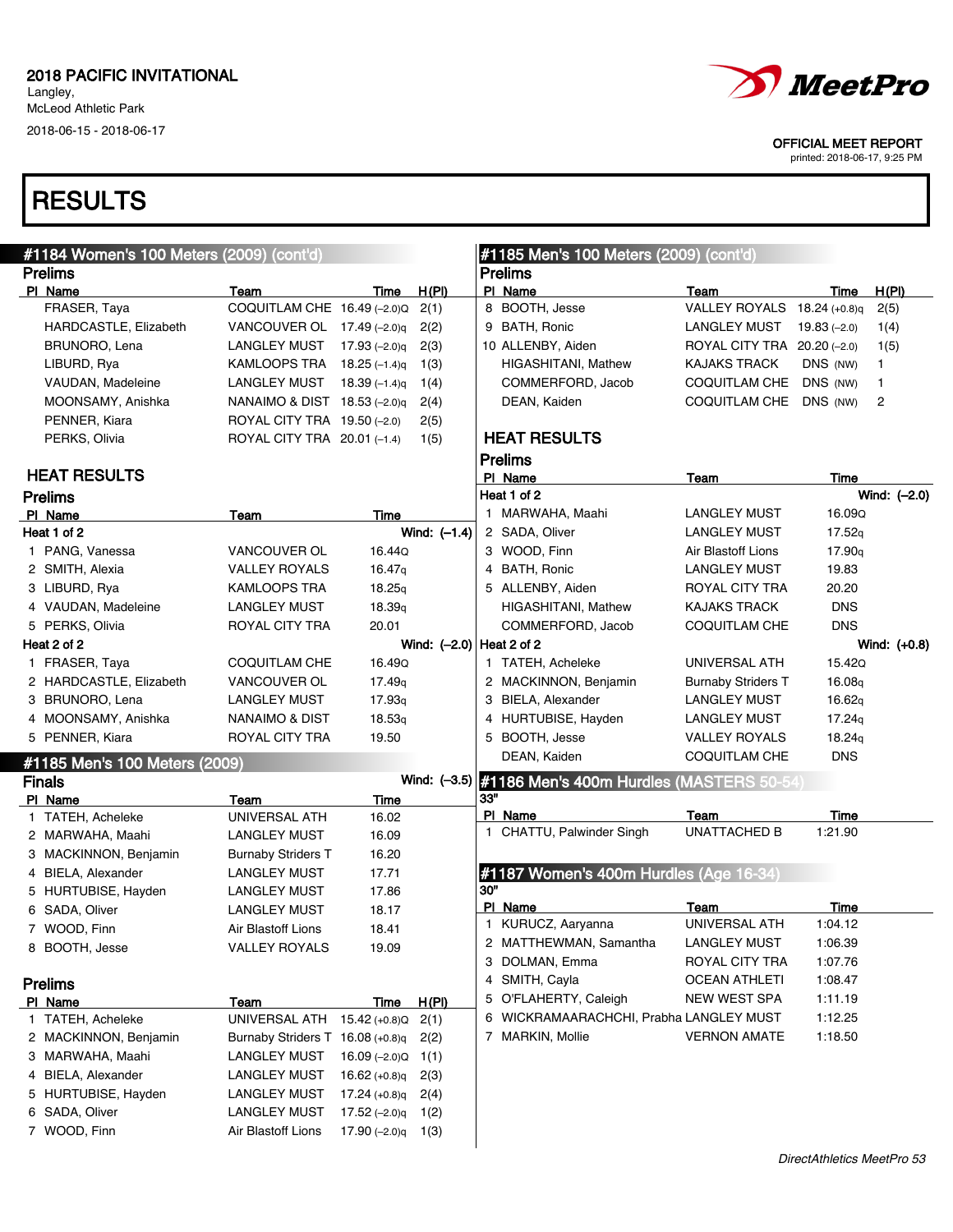Langley, McLeod Athletic Park 2018-06-15 - 2018-06-17



OFFICIAL MEET REPORT

printed: 2018-06-17, 9:25 PM

| #1188 Men's 400m Hurdles (JUNIOR/SENIOR)          |                             |             |              | #1195 Men's 200m Hurdles (MASTERS 80-84)   |                                                   |                     |  |
|---------------------------------------------------|-----------------------------|-------------|--------------|--------------------------------------------|---------------------------------------------------|---------------------|--|
| 36"<br>PI Name                                    | Team                        | Time        |              | 27"                                        |                                                   | Wind: $(-2.1)$      |  |
| 1 FISHER, Paul                                    | <b>VANCOUVER TH</b>         | 56.01       |              | PI Name                                    | Team                                              | Time                |  |
| 2 PRATT, Spencer                                  | VANCOUVER OL                | 56.68       |              | 1 MEY, Karl                                | <b>GREYHOUNDS M</b>                               | 42.87               |  |
| #1189 Men's 400m Hurdles (YOUTH)                  |                             |             |              | #1196 Women's 200m Hurdles (2005)          |                                                   |                     |  |
| 33"                                               |                             |             |              | 27"                                        |                                                   |                     |  |
| PI Name                                           | Team<br><b>LANGLEY MUST</b> | Time        |              |                                            |                                                   | Wind: (-2.5)        |  |
| 1 ALLEN, Felix<br>2 LUCCOCK, Brendan              |                             | 57.58       |              | PI Name                                    | Team                                              | Time                |  |
|                                                   | <b>OCEAN ATHLETI</b>        | 59.80       |              | 1 KEMPF, Kelsa                             | <b>OCEAN ATHLETI</b>                              | 30.15               |  |
| 3 HARRISON, Oliver                                | <b>LANGLEY MUST</b>         | 1:04.35     |              | 2 WADE, Skyla                              | <b>COQUITLAM CHE</b>                              | 30.51               |  |
| TRUSTHAM, Harrison                                | <b>VALLEY ROYALS</b>        | <b>DNS</b>  |              | 3 FAORO, Natalie                           | <b>COQUITLAM CHE</b>                              | 34.65               |  |
| VILIO, Adam                                       | <b>OCEAN ATHLETI</b>        | <b>DNS</b>  |              | 4 VANNINI, Autumn<br>KENNEDY-HAILU, Serena | <b>NANAIMO &amp; DIST</b><br><b>COQUITLAM CHE</b> | 36.99<br><b>DNS</b> |  |
| #1190 Men's 300m Hurdles (MASTERS 75-79)          |                             |             |              |                                            |                                                   |                     |  |
| 27"<br>PI Name                                    | Team                        | <b>Time</b> |              | #1197 Men's 200m Hurdles (2005)<br>27"     |                                                   |                     |  |
| SHAH, Surinder                                    | <b>GREYHOUNDS M</b>         | <b>NT</b>   |              |                                            |                                                   | Wind: (+0.0)        |  |
|                                                   |                             |             |              | PI Name                                    | Team                                              | Time                |  |
| #1191 Men's 300m Hurdles (MASTERS 70-74)          |                             |             |              | PANKRATZ, Kohen                            | COQUITLAM CHE                                     | <b>NT</b>           |  |
| 27"                                               |                             |             |              | TURNER, Aidan                              | <b>OCEAN ATHLETI</b>                              | <b>NT</b>           |  |
| PI Name                                           | Team                        | Time        |              | CHEUNG, Clarence                           | VANCOUVER TH                                      | <b>NT</b>           |  |
| MACHADO, Francisco                                | <b>GREYHOUNDS M</b>         | ΝT          |              | LEE, Caiden                                | <b>OCEAN ATHLETI</b>                              | <b>NT</b>           |  |
| <b>BREWER, Jess</b>                               | <b>NANAIMO &amp; DIST</b>   | ΝT          |              | <b>BOLLINGER, Robert</b>                   | <b>NANAIMO &amp; DIST</b>                         | <b>NT</b>           |  |
| STRONG, Derm                                      | <b>KAMLOOPS TRA</b>         | ΝT          |              | PARCHER, Gill                              | <b>NANAIMO &amp; DIST</b>                         | <b>NT</b>           |  |
|                                                   |                             |             |              | HORVATH, Benedek                           | <b>NANAIMO &amp; DIST</b>                         | <b>NT</b>           |  |
| #1192 Women's 300m Hurdles (MIDGET)<br>30"        |                             |             |              | #1198 Women's 200m Hurdles (2006)          |                                                   |                     |  |
| PI Name                                           | Team                        | Time        |              | 24"                                        |                                                   |                     |  |
| 1 WHITE, Pyper                                    | NEW WEST SPA                | 48.98       |              | PI Name                                    | Team                                              | Time                |  |
| 2 VANDERKEMP, Brooklyn                            | <b>POWELL RIVER</b>         | 51.58       |              | 1 LAMB, Miheret                            | COQUITLAM CHE 30.81 (-2.8)                        |                     |  |
| 3 SOKOLIK, Talia                                  | Ready-Set-Go Spr            | 53.46       |              | 2 BRUNORO, Maiya                           | LANGLEY MUST $31.19(-1.6)$                        |                     |  |
|                                                   |                             |             |              | 3 HARRISON, Avery                          | NANAIMO & DIST $31.77$ (-1.6)                     |                     |  |
| #1193 Men's 300m Hurdles (MIDGET)                 |                             |             |              | 4 ROGOZINSKI, Victoria                     | COQUITLAM CHE 32.23 (-2.8)                        |                     |  |
| 30"                                               |                             |             |              | 5 PARIS, Lydia                             | NANAIMO & DIST 32.43 (-2.8)                       |                     |  |
| PI Name                                           | Team                        | Time        |              | 6 MARKEY, Clara                            | CHILLIWACK TR 33.45 (-1.6)                        |                     |  |
| CHEUNG, Terence                                   | <b>VANCOUVER TH</b>         | 42.01       |              | 7 DMITRUK, Tayana                          | UNIVERSAL ATH 34.53 (-1.6)                        |                     |  |
| 2 MANSELL, Elichai                                | UNIVERSAL ATH               | 44.93       |              | 8 NAGRA, Jasleen                           | UNIVERSAL ATH 36.53 (-1.6)                        |                     |  |
| 3 MEIER, Andrew                                   | <b>LANGLEY MUST</b>         | 45.45       |              | 9 THORNBURN, Sarah                         | LANGLEY MUST                                      | $38.28(-2.8)$       |  |
| 4 WERGELAND, Benjamin                             | <b>LANGLEY MUST</b>         | 45.59       |              | NASH, Ella                                 | NorWesters Track                                  | DNS (NW)            |  |
| 5 BIRADE, Carter                                  | Ready-Set-Go Spr            | 49.67       |              | <b>HERRELL, Amelia</b>                     | COQUITLAM CHE                                     | DNS (NW)            |  |
| ANIAMAKA, Praise                                  | UNIVERSAL ATH               | <b>DNS</b>  |              |                                            |                                                   |                     |  |
|                                                   |                             |             |              | <b>SECTION RESULTS</b><br>PI Name          | Team                                              | Time                |  |
| #1194 Women's 200m Hurdles (MASTERS 80-84)<br>27" |                             |             |              | Section 1 of 2                             |                                                   | Wind: (-2.8)        |  |
|                                                   |                             |             |              | 1 LAMB, Miheret                            | <b>COQUITLAM CHE</b>                              | 30.81               |  |
| PI Name                                           | Team                        | Time        | Wind: (+0.0) | 2 ROGOZINSKI, Victoria                     | <b>COQUITLAM CHE</b>                              | 32.23               |  |
| BORTIGNON, Christa                                | <b>GREYHOUNDS M</b>         | ΝT          |              | 3 PARIS, Lydia                             |                                                   |                     |  |
|                                                   |                             |             |              |                                            | NANAIMO & DIST                                    | 32.43               |  |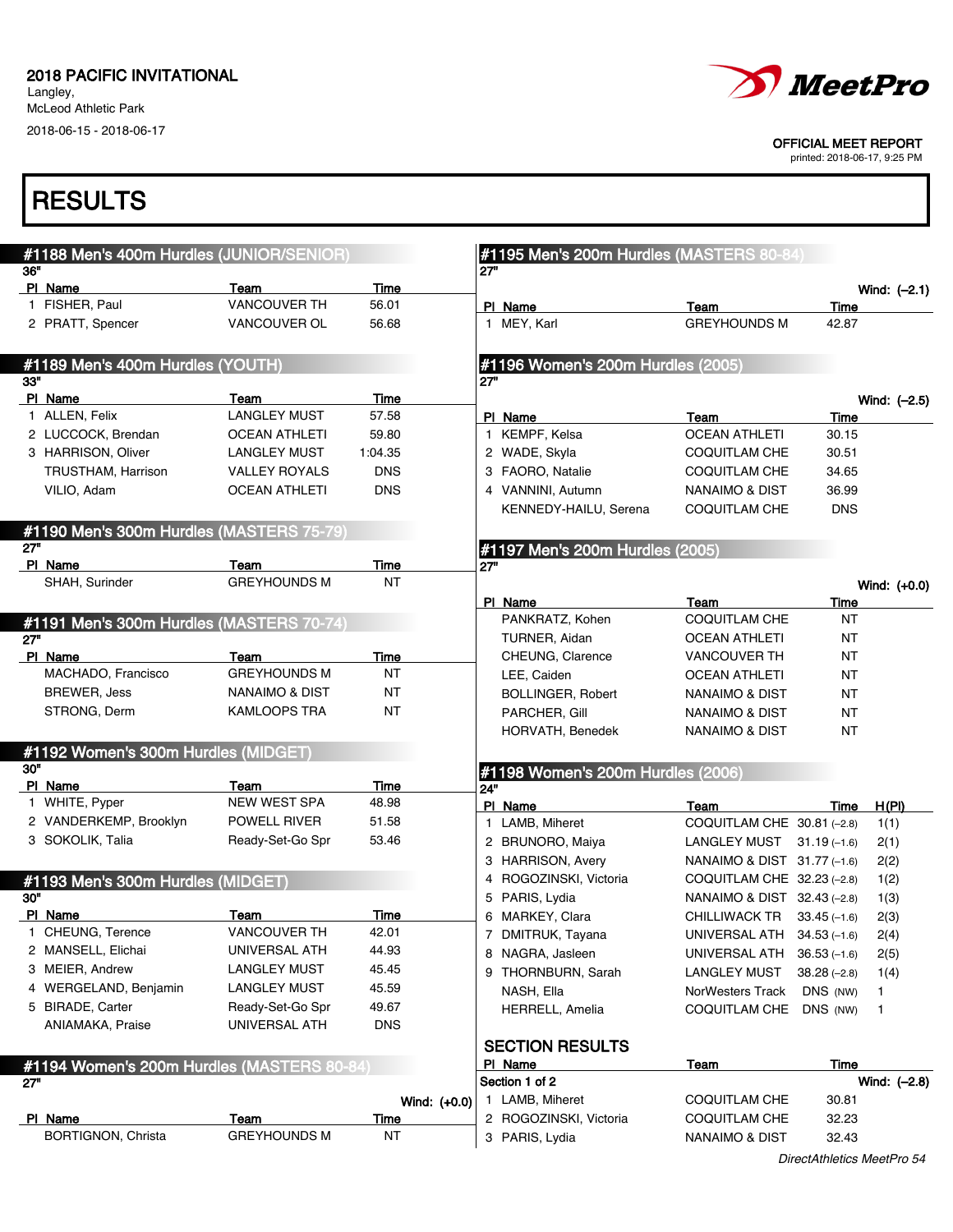Langley, McLeod Athletic Park

2018-06-15 - 2018-06-17



#### OFFICIAL MEET REPORT

printed: 2018-06-17, 9:25 PM

|     | #1198 Women's 200m Hurdles (2006) (cont'd)     |                         |             |                |   | #1207 Women's 400 Meters (MASTERS 60-64)            |                           |            |              |
|-----|------------------------------------------------|-------------------------|-------------|----------------|---|-----------------------------------------------------|---------------------------|------------|--------------|
|     | PI Name                                        | Team                    | Time        |                |   | PI Name                                             | Team                      | Time       |              |
|     | 4 THORNBURN, Sarah                             | <b>LANGLEY MUST</b>     | 38.28       |                |   | 1 JOHNSON, Marie                                    | <b>GREYHOUNDS M</b>       | 1:25.40    |              |
|     | NASH, Ella                                     | <b>NorWesters Track</b> | <b>DNS</b>  |                |   | 2 ROBINSON, Jocelyne                                | <b>GREYHOUNDS M</b>       | 1:42.13    |              |
|     | <b>HERRELL, Amelia</b>                         | COQUITLAM CHE           | <b>DNS</b>  |                |   |                                                     |                           |            |              |
|     | Section 2 of 2                                 |                         |             |                |   | Wind: (-1.6) #1208 Men's 400 Meters (MASTERS 60-64) |                           |            |              |
|     | 1 BRUNORO, Maiya                               | <b>LANGLEY MUST</b>     | 31.19       |                |   | PI Name                                             | Team                      | Time       |              |
|     | 2 HARRISON, Avery                              | NANAIMO & DIST          | 31.77       |                |   | WALL, David                                         | <b>GREYHOUNDS M</b>       | ΝT         |              |
|     | 3 MARKEY, Clara                                | <b>CHILLIWACK TR</b>    | 33.45       |                |   |                                                     |                           |            |              |
|     | 4 DMITRUK, Tayana                              | UNIVERSAL ATH           | 34.53       |                |   | #1209 Women's 400 Meters (MASTERS 55-59             |                           |            |              |
|     | 5 NAGRA, Jasleen                               | UNIVERSAL ATH           | 36.53       |                |   | PI Name                                             | Team                      | Time       |              |
|     | #1199 Men's 200m Hurdles (2006)                |                         |             |                |   | 1 ROGERS, Patti                                     | <b>NANAIMO &amp; DIST</b> | 1:11.12    |              |
| 24" |                                                |                         |             |                |   | 2 SIEBEN, Karen                                     | UNATTACHED B              | 1:14.91    |              |
|     |                                                |                         |             | Wind: $(-2.3)$ |   |                                                     |                           |            |              |
|     | PI Name                                        | Team                    | Time        |                |   | #1210 Men's 400 Meters (MASTERS 55-59)              |                           |            |              |
|     | 1 FAGBAMIYE, lyimi                             | UNIVERSAL ATH           | 29.78       |                |   | PI Name                                             | Team                      | Time       |              |
|     | 2 ADAMS, Joey                                  | <b>LANGLEY MUST</b>     | 32.95       |                |   | 1 MOORE, David                                      | UNIVERSAL ATH             | 1:07.74    |              |
|     | 3 GILL, Sahib                                  | UNIVERSAL ATH           | 33.66       |                |   |                                                     |                           |            |              |
|     | 4 HEINRICHS, James                             | <b>COQUITLAM CHE</b>    | 39.13       |                |   | <b>#1211 Men's 400 Meters (MASTERS 50-54)</b>       |                           |            |              |
|     |                                                |                         |             |                |   | PI Name                                             | Team                      | Time       |              |
|     | #1200 Women's 400 Meters (Wheelchair)          |                         |             |                |   | 1 BRADECAMP, Michael                                | <b>GREYHOUNDS M</b>       | 56.51      |              |
|     | PI Name                                        | Team                    | Time        |                |   | 2 MARKEY, Scott                                     | <b>CHILLIWACK TR</b>      | 57.71      |              |
|     | 1 DIALLO, Djami                                | <b>WC Race Series S</b> | 1:18.37     |                |   | 3 BIRADE, Laurent                                   | Ready-Set-Go Spr          | 58.85      |              |
|     |                                                |                         |             |                |   | 4 GALO, Alex                                        | <b>GREYHOUNDS M</b>       | 59.61      |              |
|     |                                                |                         |             |                |   | 5 TITOV, Mikhail                                    | OCEAN ATHLETI             | 1:01.89    |              |
|     | #1201 Men's 400 Meters (Wheelchair)<br>PI Name | Team                    | Time        |                |   | 6 PHILLIPS, Mark                                    | <b>GREYHOUNDS M</b>       | 1:02.33    |              |
|     | 1 DEWITT, Nathan                               | <b>WC Race Series S</b> | 1:04.29     |                |   |                                                     |                           |            |              |
|     |                                                |                         |             |                |   | #1212 Women's 400 Meters (MASTERS 40-44             |                           |            |              |
|     | #1202 Women's 400 Meters (MASTERS 80-84        |                         |             |                |   | PI Name                                             | Team                      | Time       |              |
|     | PI Name                                        | Team                    | Time        |                |   | 1 MACKELVIE, Kerry                                  | <b>UNATTACHED B</b>       | 1:06.52    |              |
|     | 1 CHEETHAM, Renate                             | <b>GREYHOUNDS M</b>     | 2:16.88     |                |   |                                                     |                           |            |              |
|     |                                                |                         |             |                |   | #1213 Men's 400 Meters (MASTERS 35-39)              |                           |            |              |
|     | #1203 Men's 400 Meters (MASTERS 75-79)         |                         |             |                |   | PI Name                                             | Team                      | Time       |              |
|     | PI Name                                        | Team                    | Time        |                |   | 1 KIRECHUK, Kevin                                   | UNATTACHED B              | 1:06.90    |              |
|     | 1 MCGRAW, Dave                                 | <b>UNATTACHED B</b>     | 1:20.03     |                |   |                                                     |                           |            |              |
|     |                                                |                         |             |                |   | #1214 Women's 400 Meters (Age 16-34)                |                           |            |              |
|     | #1204 Women's 400 Meters (MASTERS 70-74        |                         |             |                |   | PI Name                                             | Team                      | Time       | H(PI)        |
|     | PI Name                                        | Team                    | Time        |                |   | 1 DICKINSON, Makayla                                | Athletics Victoria T      | 58.96      | 2(1)         |
|     | 1 DOUGLAS, Avril                               | KAJAKS TRACK            | 1:24.63     |                |   | 2 FRIEDMANN, Natasha                                | UNIVERSAL ATH             | 59.87      | 2(2)         |
|     | 2 ALLISON, Sheila                              | <b>GREYHOUNDS M</b>     | 1:38.94     |                |   | 3 TERRY, Alyssa                                     | <b>COASTAL TRACK</b>      | 1:01.23    | 2(3)         |
|     | 3 BALDOCK, Lynette                             | <b>GREYHOUNDS M</b>     | 1:53.24     |                |   | 4 MALMQUIST, Katelyn                                | <b>Burnaby Striders T</b> | 1:03.70    | 2(4)         |
|     |                                                |                         |             |                | 5 | BAKKER, Leah                                        | <b>LANGLEY MUST</b>       | 1:03.95    | 1(1)         |
|     | #1205 Men's 400 Meters (MASTERS 70-74)         |                         |             |                |   | 6 LIANG, Rachael                                    | <b>Burnaby Striders T</b> | 1:04.14    | 2(5)         |
|     | PI Name                                        | Team                    | <b>Time</b> |                |   | 7 BATH, Serena                                      | LANGLEY MUST              | 1:04.63    | 2(6)         |
|     | 1 UKONMAANAHO, Tuomas                          | PRINCE GEORG            | 1:10.94     |                | 8 | MARKIN, Emma                                        | <b>VERNON AMATE</b>       | 1:10.23    | 1(2)         |
|     | 2 STEWART, Mark                                | <b>UNATTACHED B</b>     | 1:15.18     |                | 9 | RAI, Ivran                                          | COASTAL TRACK             | 1:10.92    | 1(3)         |
|     | 3 PAWLUK, Fred                                 | <b>KAJAKS TRACK</b>     | 1:19.78     |                |   | LAKEVOLD, Madison                                   | TRAIL TRACK & F           | <b>DNS</b> | 1            |
|     |                                                |                         |             |                |   | <b>MARKIN, Mollie</b>                               | <b>VERNON AMATE</b>       | <b>DNS</b> | 1            |
|     |                                                |                         |             |                |   | DUNCAN, Amara                                       | COQUITLAM CHE             | <b>DNS</b> | $\mathbf{1}$ |
|     |                                                |                         |             |                |   |                                                     |                           |            |              |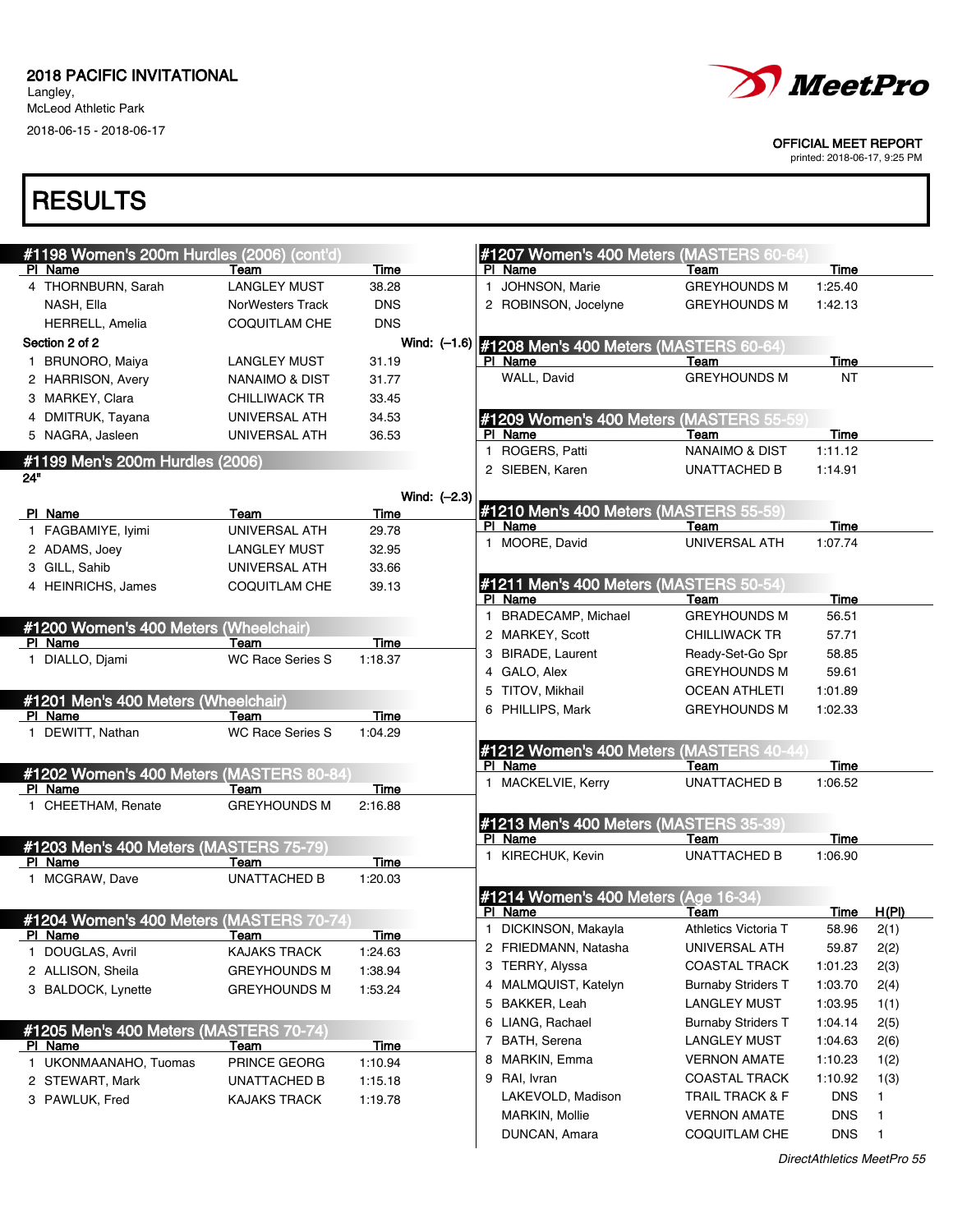Langley, McLeod Athletic Park 2018-06-15 - 2018-06-17

# **RESULTS**

| <i>MeetPro</i>              |
|-----------------------------|
| <b>OFFICIAL MEET REPORT</b> |

| #1214 Women's 400 Meters (Age 16-34) (cont'd) |                            |             |                | #1215 Men's 400 Meters (Age 16-34) (cont'd) |                           |             |                         |
|-----------------------------------------------|----------------------------|-------------|----------------|---------------------------------------------|---------------------------|-------------|-------------------------|
| PI Name                                       | Team                       | Time        | H(PI)          | PI Name                                     | Team                      | <b>Time</b> | H(PI)                   |
| WILEY, Sheleena                               | <b>LANGLEY MUST</b>        | <b>DNS</b>  | $\mathbf{1}$   | HANNA, Jake                                 | <b>VANCOUVER TH</b>       | <b>DNS</b>  | $\overline{\mathbf{4}}$ |
| ARIANO, Annika                                | <b>VERNON AMATE</b>        | <b>DNS</b>  | 2              | AONO, Michael                               | <b>COQUITLAM CHE</b>      | <b>DNS</b>  | 4                       |
| MOORE, Amanda                                 | UNIVERSAL ATH              | <b>DNS</b>  | $\overline{c}$ | GILLAN, Aneel                               | OCEAN ATHLETI             | <b>DNS</b>  | 1                       |
|                                               |                            |             |                | ALLEN, Felix                                | <b>LANGLEY MUST</b>       | <b>DNS</b>  | 1                       |
| <b>SECTION RESULTS</b>                        |                            |             |                | BELLEFONTAINE, Matt                         | <b>COQUITLAM CHE</b>      | <b>DNS</b>  | 1                       |
| PI Name                                       | Team                       | <b>Time</b> |                | YU, Charles                                 | <b>Burnaby Striders T</b> | <b>DNS</b>  | 3                       |
| Section 1 of 2                                |                            |             |                |                                             |                           |             |                         |
| 1 BAKKER, Leah                                | LANGLEY MUST               | 1:03.95     |                | <b>SECTION RESULTS</b>                      |                           |             |                         |
| 2 MARKIN, Emma                                | <b>VERNON AMATE</b>        | 1:10.23     |                | PI Name                                     | Team                      | Time        |                         |
| 3 RAI, Ivran                                  | <b>COASTAL TRACK</b>       | 1:10.92     |                | Section 1 of 4                              |                           |             |                         |
| LAKEVOLD, Madison                             | <b>TRAIL TRACK &amp; F</b> | <b>DNS</b>  |                | 1 HUGHES, Kevin                             | <b>LANGLEY MUST</b>       | 50.04       |                         |
| <b>MARKIN, Mollie</b>                         | <b>VERNON AMATE</b>        | <b>DNS</b>  |                | 2 LOEWEN, Nathan                            | <b>KAJAKS TRACK</b>       | 50.13       |                         |
| DUNCAN, Amara                                 | <b>COQUITLAM CHE</b>       | <b>DNS</b>  |                | 3 PREVOST, Sam                              | <b>VANCOUVER TH</b>       | 51.09       |                         |
| WILEY, Sheleena                               | <b>LANGLEY MUST</b>        | <b>DNS</b>  |                | 4 ZHOU, Victor                              | <b>KAJAKS TRACK</b>       | 58.64       |                         |
| Section 2 of 2                                |                            |             |                | GILLAN, Aneel                               | <b>OCEAN ATHLETI</b>      | <b>DNS</b>  |                         |
| 1 DICKINSON, Makayla                          | Athletics Victoria T       | 58.96       |                | ALLEN, Felix                                | <b>LANGLEY MUST</b>       | <b>DNS</b>  |                         |
| 2 FRIEDMANN, Natasha                          | UNIVERSAL ATH              | 59.87       |                | BELLEFONTAINE, Matt                         | <b>COQUITLAM CHE</b>      | <b>DNS</b>  |                         |
| 3 TERRY, Alyssa                               | <b>COASTAL TRACK</b>       | 1:01.23     |                | Section 2 of 4                              |                           |             |                         |
| 4 MALMQUIST, Katelyn                          | <b>Burnaby Striders T</b>  | 1:03.70     |                | 1 DAVIS, Shemar                             | UNIVERSAL ATH             | 52.65       |                         |
| 5 LIANG, Rachael                              | <b>Burnaby Striders T</b>  | 1:04.14     |                | 2 CORREA, Oleg                              | VANCOUVER OL              | 53.08       |                         |
| 6 BATH, Serena                                | <b>LANGLEY MUST</b>        | 1:04.63     |                | 3 ROSS, Benjamin                            | <b>VANCOUVER TH</b>       | 53.14       |                         |
| ARIANO, Annika                                | <b>VERNON AMATE</b>        | <b>DNS</b>  |                | 4 CHOU, Bryce                               | <b>VANCOUVER TH</b>       | 54.50       |                         |
| MOORE, Amanda                                 | UNIVERSAL ATH              | <b>DNS</b>  |                | 5 GUERTLER, Owen                            | <b>OCEAN ATHLETI</b>      | 54.92       |                         |
|                                               |                            |             |                | 6 GILL, Manmeet                             | <b>OCEAN ATHLETI</b>      | 59.28       |                         |
| #1215 Men's 400 Meters (Age 16-34)<br>PI Name | Team                       | Time        | H(PI)          | Section 3 of 4                              |                           |             |                         |
| GEORGE, Nathan                                | <b>COQUITLAM CHE</b>       | 47.68       | 4(1)           | 1 JOBSON-STIER, Shea                        | ELITE TRACK & F           | 50.88       |                         |
| <b>HUGHES, Kevin</b>                          | LANGLEY MUST               | 50.04       | 1(1)           | 2 LOUGHNANE, Conor                          | Victoria Speed Pro        | 51.00       |                         |
| LOEWEN, Nathan                                | <b>KAJAKS TRACK</b>        | 50.13       | 1(2)           | 3 GRONEVELDT, Raphael                       | COQUITLAM CHE             | 51.90       |                         |
| JOBSON-STIER, Shea                            | ELITE TRACK & F            | 50.88       | 3(1)           | 4 YU, Daniel                                | <b>Burnaby Striders T</b> | 53.00       |                         |
| CANTARELLA, Egidio                            | <b>VANCOUVER TH</b>        | 50.90       | 4(2)           | SERBINENKO, Serge                           | <b>KAJAKS TRACK</b>       | <b>DNS</b>  |                         |
| LOUGHNANE, Conor                              | Victoria Speed Pro         | 51.00       | 3(2)           | YU, Charles                                 | <b>Burnaby Striders T</b> | <b>DNS</b>  |                         |
| PREVOST, Sam                                  | <b>VANCOUVER TH</b>        | 51.09       | 1(3)           | Section 4 of 4                              |                           |             |                         |
| SAMMONS, Benjamin                             | Victoria Speed Pro         | 51.14       | 4(3)           | 1 GEORGE, Nathan                            | <b>COQUITLAM CHE</b>      | 47.68       |                         |
| KITS, Aidan                                   | <b>UNATTACHED B</b>        | 51.82       | 4(4)           | 2 CANTARELLA, Egidio                        | <b>VANCOUVER TH</b>       | 50.90       |                         |
| GRONEVELDT, Raphael                           | <b>COQUITLAM CHE</b>       | 51.90       | 3(3)           | 3 SAMMONS, Benjamin                         | Victoria Speed Pro        | 51.14       |                         |
| DAVIS, Shemar                                 | UNIVERSAL ATH              | 52.65       | 2(1)           | 4 KITS, Aidan                               | UNATTACHED B              | 51.82       |                         |
| YU, Daniel                                    | <b>Burnaby Striders T</b>  | 53.00       | 3(4)           | WEZEMAN, Benjamin (ben)                     | <b>COQUITLAM CHE</b>      | <b>DNS</b>  |                         |
| CORREA, Oleg                                  | VANCOUVER OL               | 53.08       | 2(2)           | SCHMIDT, Jordan                             | LANGLEY MUST              | <b>DNS</b>  |                         |
| ROSS, Benjamin                                | VANCOUVER TH               | 53.14       | 2(3)           | HANNA, Jake                                 | <b>VANCOUVER TH</b>       | <b>DNS</b>  |                         |
| CHOU, Bryce                                   |                            |             |                | AONO, Michael                               | COQUITLAM CHE             | <b>DNS</b>  |                         |
|                                               | <b>VANCOUVER TH</b>        | 54.50       | 2(4)           |                                             |                           |             |                         |
| GUERTLER, Owen                                | <b>OCEAN ATHLETI</b>       | 54.92       | 2(5)           | #1216 Women's 300 Meters                    | (MIDGET)                  |             |                         |
| ZHOU, Victor                                  | KAJAKS TRACK               | 58.64       | 1(4)           | PI Name                                     | <u>Team</u>               | <u>Time</u> | H(PI)                   |
| GILL, Manmeet                                 | <b>OCEAN ATHLETI</b>       | 59.28       | 2(6)           | BOSMA, Claire<br>$\mathbf{1}$               | <b>KAJAKS TRACK</b>       | 42.85       | 2(1)                    |
| SERBINENKO, Serge                             | KAJAKS TRACK               | <b>DNS</b>  | 3              | 2 TAYLOR, Sophie                            | VANCOUVER TH              | 43.34       | 1(1)                    |
| WEZEMAN, Benjamin (ben)                       | COQUITLAM CHE              | <b>DNS</b>  | 4              | 3 KANYAMUNA, Kelsey                         | <b>Burnaby Striders T</b> | 44.42       | 2(2)                    |
| SCHMIDT, Jordan                               | <b>LANGLEY MUST</b>        | <b>DNS</b>  | 4              | 4 BOYKO, Tayja                              | <b>LANGLEY MUST</b>       | 44.94       | 2(3)                    |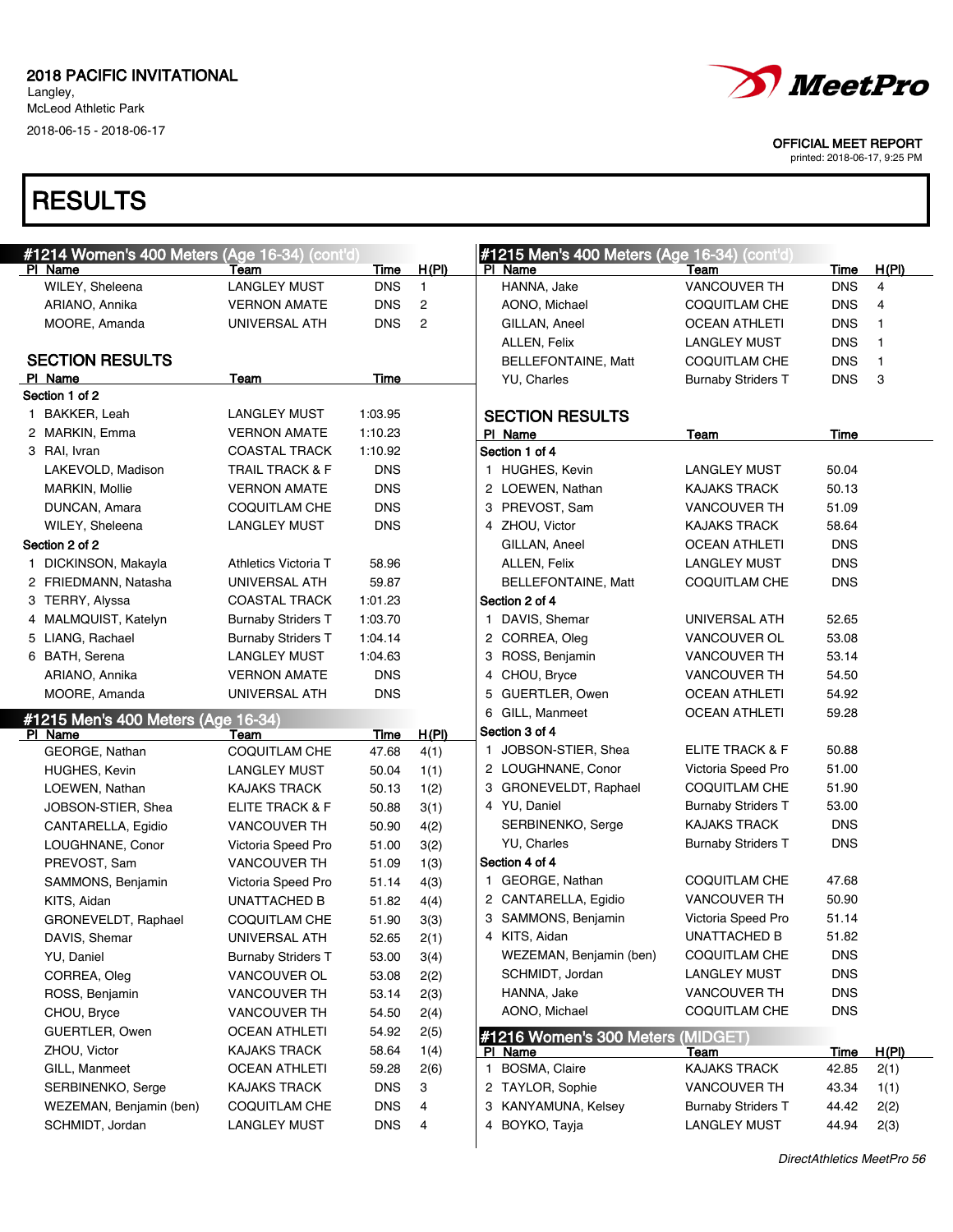Langley, McLeod Athletic Park 2018-06-15 - 2018-06-17

# **RESULTS**

| <b>#1216 Women's 300 Meters (MIDGET) (cont'd)</b> |                                 |                           |             |              |  |  |  |  |
|---------------------------------------------------|---------------------------------|---------------------------|-------------|--------------|--|--|--|--|
|                                                   | PI Name                         | Team                      | <u>Time</u> | <u>H(PI)</u> |  |  |  |  |
|                                                   | 5 LUNDMAN, Olivia               | NANAIMO & DIST            | 45.60       | 1(2)         |  |  |  |  |
| 6                                                 | SANGHA, Nanaki                  | <b>COASTAL TRACK</b>      | 45.64       | 1(3)         |  |  |  |  |
|                                                   | 7 KLASSEN, Mireya               | <b>LANGLEY MUST</b>       | 45.71       | 2(4)         |  |  |  |  |
| 8                                                 | ROBERTSON, Veronica             | <b>LANGLEY MUST</b>       | 45.91       | 2(5)         |  |  |  |  |
| 9                                                 | BHULLAR, Jasman                 | UNIVERSAL ATH             | 46.20       | 1(4)         |  |  |  |  |
|                                                   | 10 LAWLOR, Brooke               | <b>VERNON AMATE</b>       | 48.37       | 1(5)         |  |  |  |  |
|                                                   | 11 BILLOWS, Angelica            | UNIVERSAL ATH             | 48.84       | 2(6)         |  |  |  |  |
|                                                   | 12 SADA, Daniela                | <b>LANGLEY MUST</b>       | 51.32       | 1(6)         |  |  |  |  |
|                                                   | 13 VERSLUIS, Rebecca            | <b>LANGLEY MUST</b>       | 53.21       | 1(7)         |  |  |  |  |
|                                                   | 14 SHUFFLEBOTHAM, Zoey          | <b>LANGLEY MUST</b>       | 53.40       | 2(7)         |  |  |  |  |
|                                                   | <b>SECTION RESULTS</b>          |                           |             |              |  |  |  |  |
|                                                   | PI Name                         | Team                      | Time        |              |  |  |  |  |
|                                                   | Section 1 of 2                  |                           |             |              |  |  |  |  |
| 1                                                 | <b>TAYLOR, Sophie</b>           | VANCOUVER TH              | 43.34       |              |  |  |  |  |
| 2                                                 | LUNDMAN, Olivia                 | <b>NANAIMO &amp; DIST</b> | 45.60       |              |  |  |  |  |
| 3                                                 | SANGHA, Nanaki                  | <b>COASTAL TRACK</b>      | 45.64       |              |  |  |  |  |
|                                                   | 4 BHULLAR, Jasman               | UNIVERSAL ATH             | 46.20       |              |  |  |  |  |
| 5                                                 | LAWLOR, Brooke                  | <b>VERNON AMATE</b>       | 48.37       |              |  |  |  |  |
| 6                                                 | SADA, Daniela                   | <b>LANGLEY MUST</b>       | 51.32       |              |  |  |  |  |
|                                                   | 7 VERSLUIS, Rebecca             | <b>LANGLEY MUST</b>       | 53.21       |              |  |  |  |  |
|                                                   | Section 2 of 2                  |                           |             |              |  |  |  |  |
| 1                                                 | BOSMA, Claire                   | <b>KAJAKS TRACK</b>       | 42.85       |              |  |  |  |  |
| 2                                                 | KANYAMUNA, Kelsey               | <b>Burnaby Striders T</b> | 44.42       |              |  |  |  |  |
| 3                                                 | BOYKO, Tayja                    | <b>LANGLEY MUST</b>       | 44.94       |              |  |  |  |  |
| 4                                                 | KLASSEN, Mireya                 | <b>LANGLEY MUST</b>       | 45.71       |              |  |  |  |  |
| 5                                                 | ROBERTSON, Veronica             | <b>LANGLEY MUST</b>       | 45.91       |              |  |  |  |  |
| 6                                                 | <b>BILLOWS, Angelica</b>        | UNIVERSAL ATH             | 48.84       |              |  |  |  |  |
| 7                                                 | SHUFFLEBOTHAM, Zoey             | <b>LANGLEY MUST</b>       | 53.40       |              |  |  |  |  |
|                                                   | #1217 Men's 300 Meters (MIDGET) |                           |             |              |  |  |  |  |
| <u>PI</u>                                         | <b>Name</b>                     | <u>Team</u>               | <u>Time</u> | <u>H(PI)</u> |  |  |  |  |
| 1                                                 | GOUDRON, Ryan                   | ROYAL CITY TRA            | 38.59       | 1(1)         |  |  |  |  |
| 2                                                 | CHEUNG, Terence                 | <b>VANCOUVER TH</b>       | 38.65       | 3(1)         |  |  |  |  |
| 3                                                 | BATES, Josh                     | Ready-Set-Go Spr          | 38.87       | 3(2)         |  |  |  |  |
| 4                                                 | YOON, Kyuhyun                   | UNIVERSAL ATH             | 40.15       | 3(3)         |  |  |  |  |
| 5                                                 | CURTIS, Joseph                  | <b>COQUITLAM CHE</b>      | 40.15       | 1(2)         |  |  |  |  |
| 6                                                 | CHASE, Cameron                  | Ready-Set-Go Spr          | 40.17       | 3(4)         |  |  |  |  |
| 7                                                 | GILL, Robin                     | UNIVERSAL ATH             | 40.36       | 2(1)         |  |  |  |  |
| 8                                                 | LEONG, Cooper                   | <b>CHILLIWACK TR</b>      | 40.97       | 2(2)         |  |  |  |  |
| 9                                                 | UNDERWOOD, Emmit                | <b>GOLDEN EARS A</b>      | 42.45       | 3(5)         |  |  |  |  |
|                                                   | 10 WALL, Jacob                  | <b>GOLDEN EARS A</b>      | 43.98       | 1(3)         |  |  |  |  |
|                                                   | 11 HOLWAY, Cory                 | <b>ATHLETICS YUK</b>      | 44.61       | 1(4)         |  |  |  |  |
|                                                   | 12 BIRADE, Carter               | Ready-Set-Go Spr          | 46.01       | 2(3)         |  |  |  |  |
|                                                   | BATES-MONTOYA, Dominic          | <b>LANGLEY MUST</b>       | <b>DNS</b>  | 2            |  |  |  |  |
|                                                   |                                 |                           |             |              |  |  |  |  |

SECTION RESULTS



OFFICIAL MEET REPORT

|                        | #1217 Men's 300 Meters (MIDGET) (cont'd)<br>PI Name | <b>Team</b>               | <u>Time</u> |       |  |  |  |  |  |  |
|------------------------|-----------------------------------------------------|---------------------------|-------------|-------|--|--|--|--|--|--|
| Section 1 of 3         |                                                     |                           |             |       |  |  |  |  |  |  |
| 1                      | GOUDRON, Ryan                                       | ROYAL CITY TRA            | 38.59       |       |  |  |  |  |  |  |
|                        | 2 CURTIS, Joseph                                    | <b>COQUITLAM CHE</b>      | 40.15       |       |  |  |  |  |  |  |
|                        | 3 WALL, Jacob                                       | <b>GOLDEN EARS A</b>      | 43.98       |       |  |  |  |  |  |  |
|                        | 4 HOLWAY, Cory                                      | <b>ATHLETICS YUK</b>      | 44.61       |       |  |  |  |  |  |  |
|                        | Section 2 of 3                                      |                           |             |       |  |  |  |  |  |  |
|                        | 1 GILL, Robin                                       | UNIVERSAL ATH             | 40.36       |       |  |  |  |  |  |  |
|                        | 2 LEONG, Cooper                                     | <b>CHILLIWACK TR</b>      | 40.97       |       |  |  |  |  |  |  |
|                        | 3 BIRADE, Carter                                    | Ready-Set-Go Spr          | 46.01       |       |  |  |  |  |  |  |
|                        | BATES-MONTOYA, Dominic                              | <b>LANGLEY MUST</b>       | DNS         |       |  |  |  |  |  |  |
|                        | Section 3 of 3                                      |                           |             |       |  |  |  |  |  |  |
| 1.                     | CHEUNG, Terence                                     | <b>VANCOUVER TH</b>       | 38.65       |       |  |  |  |  |  |  |
|                        | 2 BATES, Josh                                       | Ready-Set-Go Spr          | 38.87       |       |  |  |  |  |  |  |
|                        | 3 YOON, Kyuhyun                                     | UNIVERSAL ATH             | 40.15       |       |  |  |  |  |  |  |
|                        | 4 CHASE, Cameron                                    | Ready-Set-Go Spr          | 40.17       |       |  |  |  |  |  |  |
|                        | 5 UNDERWOOD, Emmit                                  | <b>GOLDEN EARS A</b>      | 42.45       |       |  |  |  |  |  |  |
|                        | #1218 Women's 300 Meters (2005)                     |                           |             |       |  |  |  |  |  |  |
|                        | PI Name                                             | Team                      | <u>Time</u> |       |  |  |  |  |  |  |
| 1                      | KLEINSCHMIDT, Taylor                                | <b>OCEAN ATHLETI</b>      | 45.28       |       |  |  |  |  |  |  |
|                        | 2 WOODE, Rachel                                     | Air Blastoff Lions        | 45.44       |       |  |  |  |  |  |  |
|                        | 3 ARNOLD, Ella                                      | <b>UNATTACHED B</b>       | 46.69       |       |  |  |  |  |  |  |
|                        | ROSSER, Racheal                                     | UNATTACHED B              | DNS         |       |  |  |  |  |  |  |
|                        | FAORO, Natalie                                      | COQUITLAM CHE             | DNS         |       |  |  |  |  |  |  |
|                        | WADE, Skyla                                         | COQUITLAM CHE             | DNS         |       |  |  |  |  |  |  |
|                        |                                                     |                           |             |       |  |  |  |  |  |  |
|                        | #1219 Men's 300 Meters (2005)                       |                           |             |       |  |  |  |  |  |  |
|                        | PI Name                                             | Team                      | <u>Time</u> | H(PI) |  |  |  |  |  |  |
| 1.                     | LEE, Caiden                                         | <b>OCEAN ATHLETI</b>      | 41.78       | 2(1)  |  |  |  |  |  |  |
|                        | 2 TURNER, Aidan                                     | <b>OCEAN ATHLETI</b>      | 42.71       | 2(2)  |  |  |  |  |  |  |
| 3.                     | JONES, Owen                                         | <b>LANGLEY MUST</b>       | 44.00       | 2(3)  |  |  |  |  |  |  |
|                        | 4 BOLLINGER, Robert                                 | <b>NANAIMO &amp; DIST</b> | 45.04       | 1(1)  |  |  |  |  |  |  |
|                        | 5 MARTIN, Jayden                                    | <b>SOUTH FRASER</b>       | 45.40       | 2(4)  |  |  |  |  |  |  |
|                        | 6 O'BRIEN, Tate                                     | <b>HERSHEY HARRI</b>      | 46.05       | 1(2)  |  |  |  |  |  |  |
|                        | 7 HORVATH, Benedek                                  | <b>NANAIMO &amp; DIST</b> | 46.51       | 1(3)  |  |  |  |  |  |  |
|                        | 8 FLACK, Owen                                       | LANGLEY MUST              | 47.00       | 1(4)  |  |  |  |  |  |  |
|                        | 9 ELLIS, Dafydd                                     | LANGLEY MUST              | 48.93       | 1(5)  |  |  |  |  |  |  |
| <b>SECTION RESULTS</b> |                                                     |                           |             |       |  |  |  |  |  |  |
|                        | PI Name                                             | <u>Team</u>               | <u>Time</u> |       |  |  |  |  |  |  |
|                        | Section 1 of 2                                      |                           |             |       |  |  |  |  |  |  |
|                        | 1 BOLLINGER, Robert                                 | NANAIMO & DIST            | 45.04       |       |  |  |  |  |  |  |
|                        | 2 O'BRIEN, Tate                                     | <b>HERSHEY HARRI</b>      | 46.05       |       |  |  |  |  |  |  |
|                        | 3 HORVATH, Benedek                                  | NANAIMO & DIST            | 46.51       |       |  |  |  |  |  |  |
|                        | 4 FLACK, Owen                                       | LANGLEY MUST              | 47.00       |       |  |  |  |  |  |  |
|                        | 5 ELLIS, Dafydd                                     | LANGLEY MUST              | 48.93       |       |  |  |  |  |  |  |
|                        | Section 2 of 2                                      |                           |             |       |  |  |  |  |  |  |
|                        |                                                     |                           |             |       |  |  |  |  |  |  |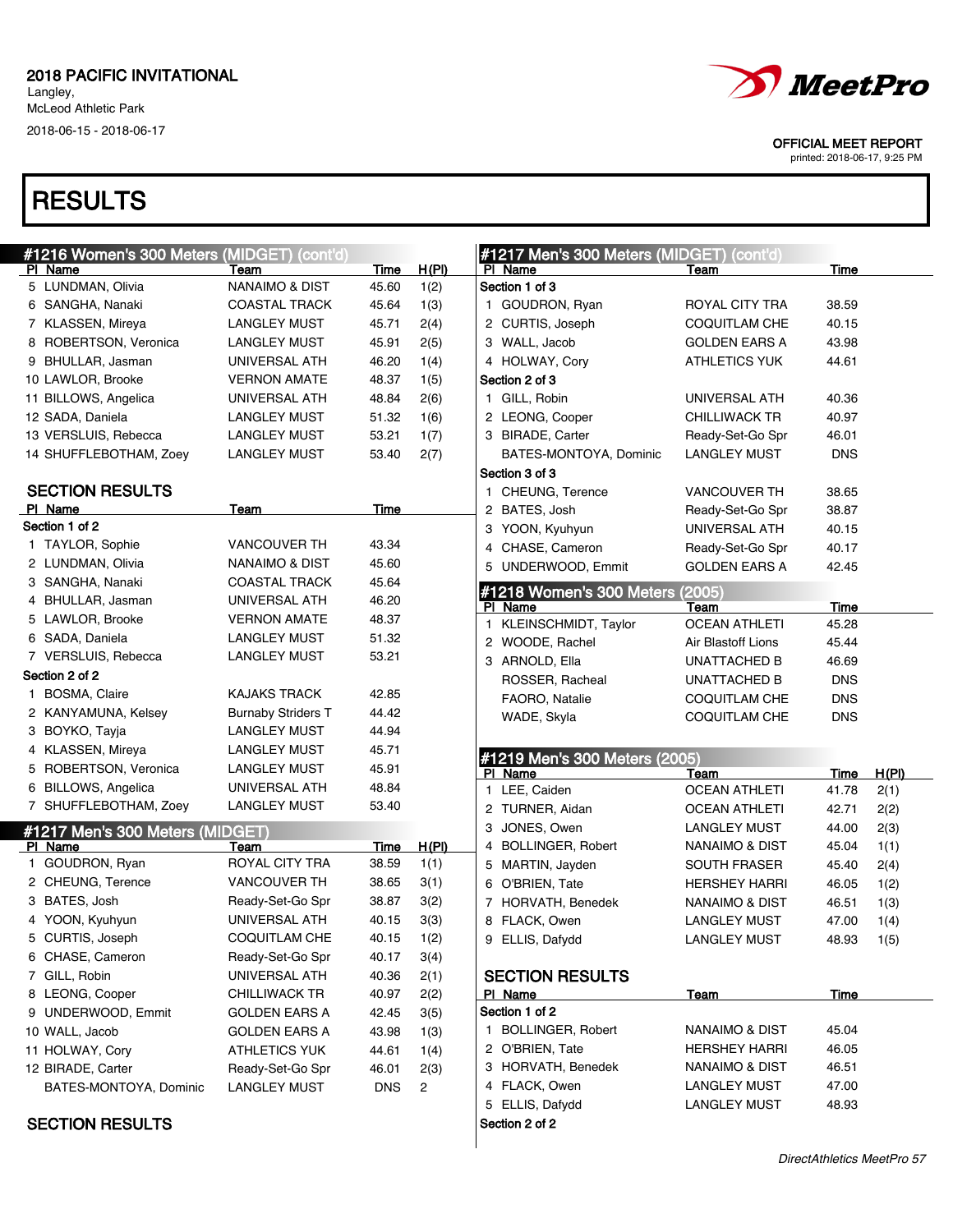Langley, McLeod Athletic Park

2018-06-15 - 2018-06-17

### **RESULTS**

| #1219 Men's 300 Meters (2005) (cont'd) |                           |            |                | #1223 Men's Pole Vault (MASTERS 60-64)                  |                            |                |                |
|----------------------------------------|---------------------------|------------|----------------|---------------------------------------------------------|----------------------------|----------------|----------------|
| PI Name                                | Team                      | Time       |                | PI Name                                                 | Team                       | Mark           |                |
| 1 LEE, Caiden                          | <b>OCEAN ATHLETI</b>      | 41.78      |                | 1 DICKEY, David                                         | <b>GREYHOUNDS M</b>        | 1.90m          |                |
| 2 TURNER, Aidan                        | <b>OCEAN ATHLETI</b>      | 42.71      |                |                                                         |                            |                |                |
| 3 JONES, Owen                          | <b>LANGLEY MUST</b>       | 44.00      |                | #1224 Men's Discus (JUNIOR)                             |                            |                |                |
| 4 MARTIN, Jayden                       | SOUTH FRASER              | 45.40      |                | PI Name                                                 | Team                       | Mark           |                |
| #1220 Women's 300 Meters (2006)        |                           |            |                | 1 DAHL, Erik                                            | <b>KAJAKS TRACK</b>        | 36.03m         |                |
| PI Name                                | Team                      | Time       | H(PI)          |                                                         |                            |                |                |
| 1 BRUNORO, Maiya                       | <b>LANGLEY MUST</b>       | 46.35      | 2(1)           | #1225 Women's 800 Meters (MASTERS 55-59                 |                            |                |                |
| 2 HODGSON, Maella                      | OCEAN ATHLETI             | 47.48      | 1(1)           | PI Name                                                 | Team                       | <b>Time</b>    |                |
| 3 MARKEY, Clara                        | <b>CHILLIWACK TR</b>      | 47.65      | 2(2)           | 1 SIEBEN, Karen                                         | <b>UNATTACHED B</b>        | 3:08.02        |                |
| 4 IRVING, Ciara                        | <b>LANGLEY MUST</b>       | 47.97      | 2(3)           |                                                         |                            |                |                |
| 5 MYINT, Katelyn                       | NANAIMO & DIST            | 48.75      | 2(4)           | #1226 2005 Women's 80M Hurdles (Mixed)                  |                            |                |                |
| 6 ELLIS, Ariel                         | LANGLEY MUST              | 52.06      | 1(2)           | PI Name                                                 | Team                       | Time           | H(PI)          |
| 7 O'BRIEN, Rory                        | <b>HERSHEY HARRI</b>      | 52.35      | 2(5)           | 1 LENZ, Malia                                           | UNATTACHED B               | $13.04(-0.2)$  | 2(1)           |
| 8 LUNDMAN, Annika                      | NANAIMO & DIST            | 56.89      | 1(3)           | 2 WADE, Skyla                                           | COQUITLAM CHE 13.07 (-0.2) |                | 2(2)           |
| 9 BRUNORO, Elyse                       | <b>LANGLEY MUST</b>       | 57.81      | 1(4)           | 3 CYR, Lindsay                                          | OCEAN ATHLETI 13.28 (-0.2) |                | 2(3)           |
| HERRELL, Amelia                        | COQUITLAM CHE             | <b>DNS</b> | $\overline{c}$ | 4 KENNEDY-HAILU, Serena                                 | COQUITLAM CHE 13.49 (-0.8) |                | 1(1)           |
|                                        |                           |            |                | 5 MADSEN, Ella                                          | COQUITLAM CHE 14.83 (-0.2) |                | 2(4)           |
| <b>SECTION RESULTS</b>                 |                           |            |                | 6 NGOBI, Kalima                                         | COQUITLAM CHE 15.56 (-0.8) |                | 1(2)           |
| PI Name                                | Team                      | Time       |                | 7 FAORO, Natalie                                        | COQUITLAM CHE 17.39 (-0.8) |                | 1(3)           |
| Section 1 of 2                         |                           |            |                | 8 PARK, Haewon                                          | COQUITLAM CHE 17.98 (-0.8) |                | 1(4)           |
| 1 HODGSON, Maella                      | <b>OCEAN ATHLETI</b>      | 47.48      |                | 9 ELLIS, Sara                                           | LANGLEY MUST 18.26 (-0.8)  |                | 1(5)           |
| 2 ELLIS, Ariel                         | <b>LANGLEY MUST</b>       | 52.06      |                | FROESE, Nylah                                           | COQUITLAM CHE DNS (NW)     |                | $\mathbf{1}$   |
| 3 LUNDMAN, Annika                      | <b>NANAIMO &amp; DIST</b> | 56.89      |                | REED, Jordyn                                            | <b>VANCOUVER TH</b>        | DNS (NW)       | $\overline{c}$ |
| 4 BRUNORO, Elyse                       | <b>LANGLEY MUST</b>       | 57.81      |                | KEMPF, Kelsa                                            | <b>OCEAN ATHLETI</b>       | DNS (NW)       | $\overline{c}$ |
| Section 2 of 2                         |                           |            |                | VANNINI, Autumn                                         | NANAIMO & DIST             | DNS (NW)       | $\overline{c}$ |
| 1 BRUNORO, Maiya                       | <b>LANGLEY MUST</b>       | 46.35      |                |                                                         |                            |                |                |
| 2 MARKEY, Clara                        | <b>CHILLIWACK TR</b>      | 47.65      |                | <b>SECTION RESULTS</b>                                  |                            |                |                |
| 3 IRVING, Ciara                        | <b>LANGLEY MUST</b>       | 47.97      |                | PI Name                                                 | Team                       | Time           |                |
| 4 MYINT, Katelyn                       | <b>NANAIMO &amp; DIST</b> | 48.75      |                | Section 1 of 2                                          |                            |                | Wind: (-0.8)   |
| 5 O'BRIEN, Rory                        | <b>HERSHEY HARRI</b>      | 52.35      |                | 1 KENNEDY-HAILU, Serena                                 | COQUITLAM CHE              | 13.49          |                |
| HERRELL, Amelia                        | <b>COQUITLAM CHE</b>      | <b>DNS</b> |                | 2 NGOBI, Kalima                                         | COQUITLAM CHE              | 15.56          |                |
| #1221 Men's 300 Meters (2006)          |                           |            |                | 3 FAORO, Natalie                                        | <b>COQUITLAM CHE</b>       | 17.39          |                |
| PI Name                                | Team                      | Time       |                | 4 PARK, Haewon                                          | <b>COQUITLAM CHE</b>       | 17.98<br>18.26 |                |
| 1 MOLINA, Mark                         | <b>VALLEY ROYALS</b>      | 43.09      |                | 5 ELLIS, Sara<br>FROESE, Nylah                          | <b>LANGLEY MUST</b>        | <b>DNS</b>     |                |
| 2 BRENT, Alec                          | <b>Burnaby Striders T</b> | 46.28      |                |                                                         | <b>COQUITLAM CHE</b>       |                |                |
| 3 O'BRIEN, Brendan                     | <b>OCEAN ATHLETI</b>      | 46.58      |                | Section 2 of 2                                          |                            |                | Wind: (-0.2)   |
| 4 COLWELL, Cale                        | Unattached                | 46.69      |                | 1 LENZ, Malia                                           | UNATTACHED B               | 13.04          |                |
| 5 GILL, Sahib                          | UNIVERSAL ATH             | 51.58      |                | 2 WADE, Skyla                                           | COQUITLAM CHE              | 13.07          |                |
| 6 DIXON-LAWLESS, Lucien                | <b>GOLDEN EARS A</b>      | 56.75      |                | 3 CYR, Lindsay                                          | OCEAN ATHLETI              | 13.28          |                |
|                                        |                           |            |                | 4 MADSEN, Ella                                          | <b>COQUITLAM CHE</b>       | 14.83          |                |
| #1222 Men's 1500 Meters (Wheelchair)   |                           |            |                | REED, Jordyn                                            | VANCOUVER TH               | <b>DNS</b>     |                |
| PI Name                                | Team                      | Time       |                | KEMPF, Kelsa                                            | <b>OCEAN ATHLETI</b>       | <b>DNS</b>     |                |
| 1 SMYTH, Tristan                       | <b>WC Race Series S</b>   | 3:23.42    |                | VANNINI, Autumn                                         | <b>NANAIMO &amp; DIST</b>  | <b>DNS</b>     |                |
| 2 DEWITT, Nathan                       | <b>WC Race Series S</b>   | 4:28.70    |                | #1227 Men's & Women's 4 x 100m Relay (Mixed)<br>PI Team |                            | <b>Time</b>    |                |
|                                        |                           |            |                | 1 LANGLEY MUSTANGS (B)                                  |                            | 54.21          |                |
|                                        |                           |            |                | 2 LANGLEY MUSTANGS (A)                                  |                            | 54.96          |                |
|                                        |                           |            |                |                                                         |                            |                |                |



OFFICIAL MEET REPORT

printed: 2018-06-17, 9:25 PM

DirectAthletics MeetPro 58